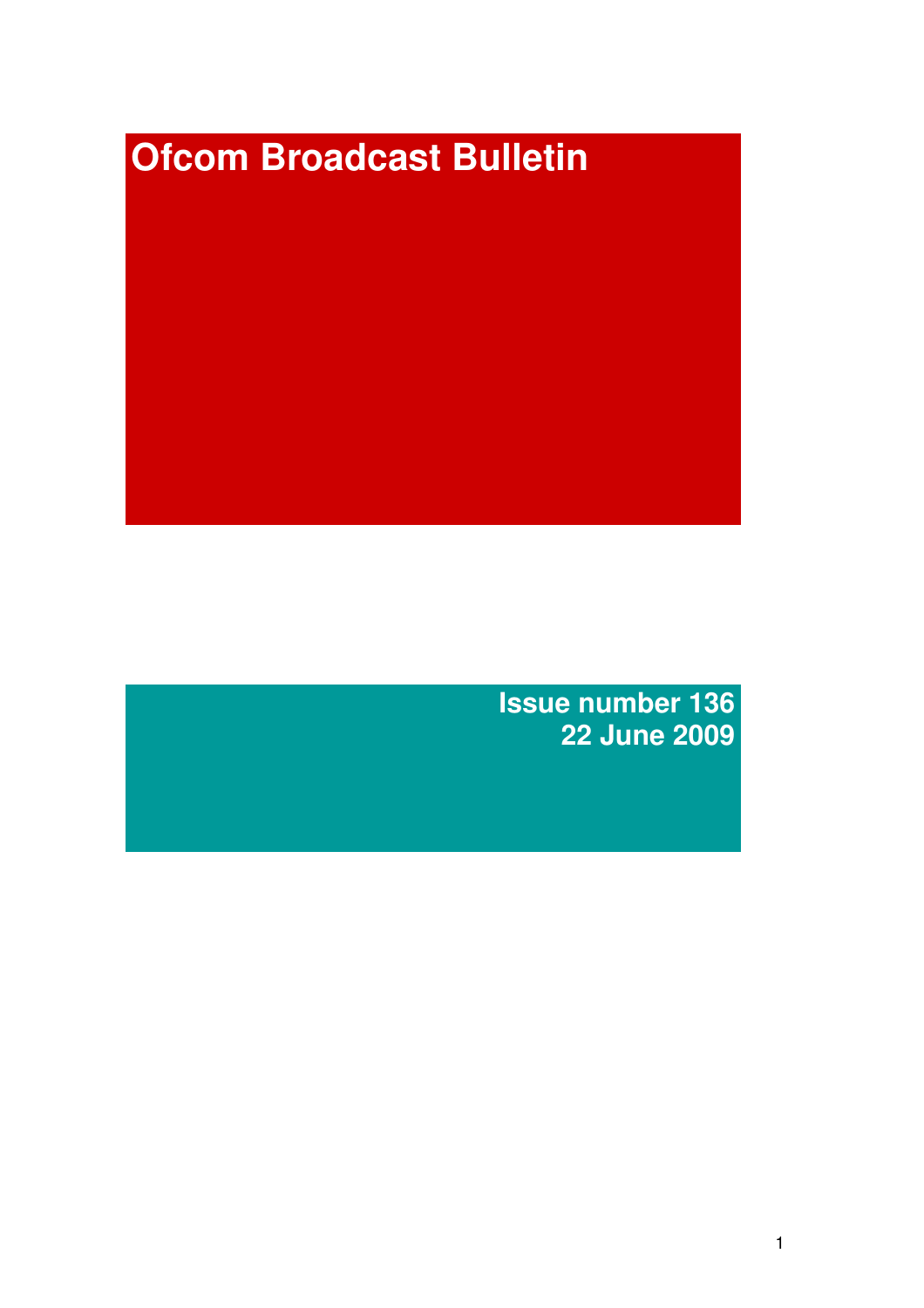# **Contents**

| <u>Introduction</u>                                                                                                                              | 4  |
|--------------------------------------------------------------------------------------------------------------------------------------------------|----|
| <b>Standards cases</b>                                                                                                                           |    |
| <u>In Breach</u>                                                                                                                                 |    |
| <b>Five News at 7</b><br>Five, 5 February 2009, 19:00                                                                                            | 5  |
| <b>The Alan Titchmarsh Show</b><br>ITV1, 23 March 2009, 15:00<br>and 26 March 2009, 15:00                                                        | 8  |
| The Paul O'Grady Show<br>Channel 4, 24 March 2009, 17:00                                                                                         | 14 |
| <b>UEFA Champions League Live</b><br>ITV1, 14 April 2009, 19:30                                                                                  | 16 |
| <b>The MySpace Chart</b><br>MTV Two, February 2009, various dates and times                                                                      | 18 |
| <b>Sponsorship of Dexter</b><br>FX, May 2009, various dates and times                                                                            | 20 |
| Maranam Muttuppulli Alla<br>Global Tamil Vision, 2 November 2008, 19:00<br>Vanakathukuriyavarkal<br>Global Tamil Vision, 27 November 2008, 17:10 | 23 |
| Chat Café,<br>LA Babes, 25 February 2009, 13:00                                                                                                  | 28 |
| George Galloway<br>Talksport, various dates and times                                                                                            | 30 |
| Virgin Media Advertisement,<br>Sci-Fi Channel, 31 January 2009, 15:00                                                                            | 37 |
| Not in Breach                                                                                                                                    |    |
| Jeni Barnett<br>LBC 97.3FM, 7 January 2009, 14:00                                                                                                | 39 |
| <b>Dispatches: The Trouble With Boris</b><br>Channel 4, 30 March 2009, 20:00                                                                     | 45 |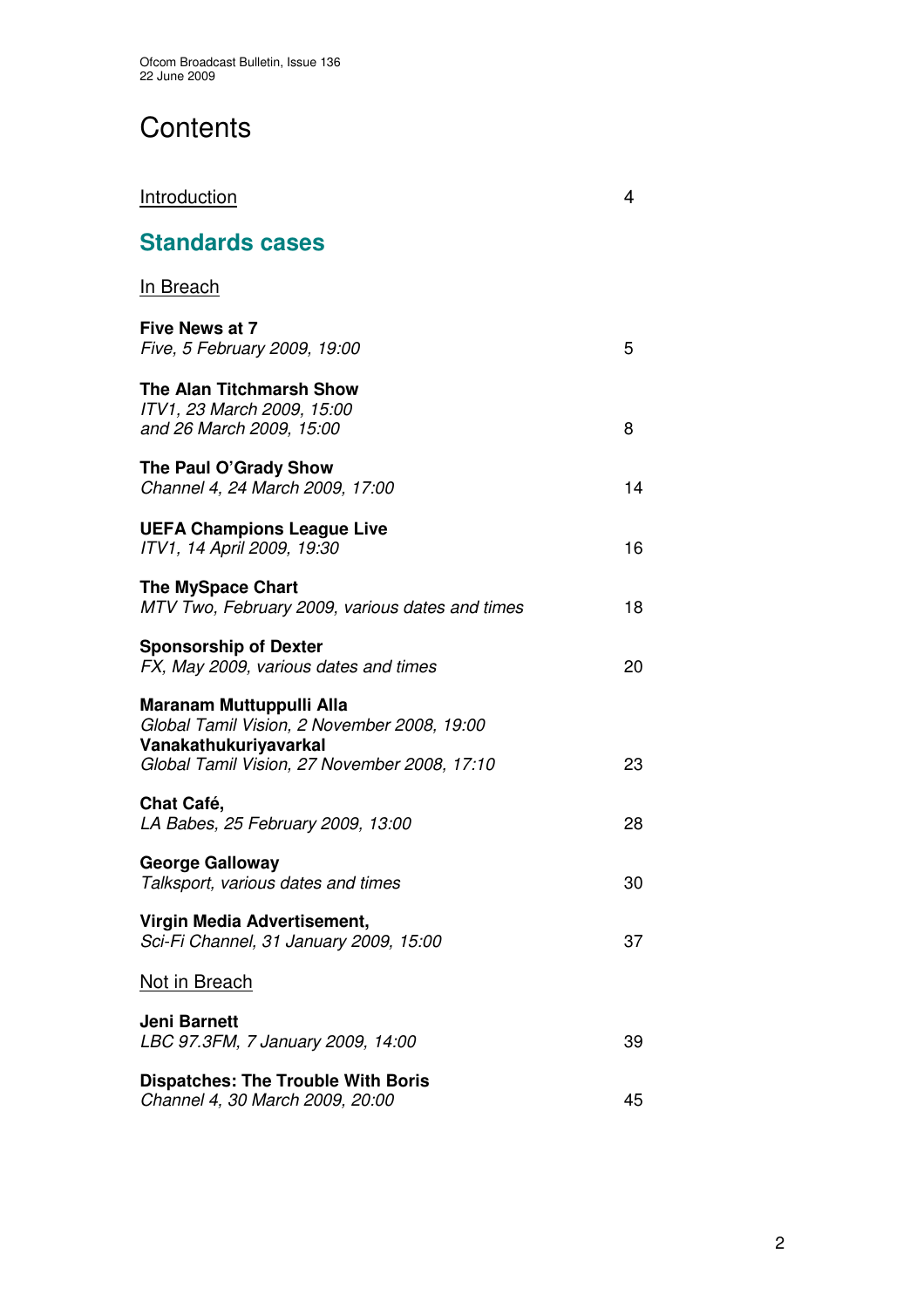# **Fairness & Privacy cases**

Partly Upheld

| <b>Complaint by Ms Judith Isherwood</b><br>on behalf of the Wales Millennium Centre<br>Waterfront, ITV1 Wales, 1 November 2007       | 48 |
|--------------------------------------------------------------------------------------------------------------------------------------|----|
| Not Upheld                                                                                                                           |    |
| <b>Complaint by the Wales Millennium Centre</b><br>Wales Tonight, ITV1 Wales, 2 November 2007                                        | 58 |
| <b>Complaint by Mr Matthew Chiappa</b><br>Police Camera Action, ITV1, 21 July 2008                                                   | 64 |
| Complaint by Mr Casey Bowen on his own behalf<br>and on behalf of Mr Martin Bowen (deceased)<br>ITV News at Ten, ITV1, 6 August 2008 | 70 |
| Complaint by Mr Casey Bowen on his own behalf<br>and on behalf of Mr Martin Bowen (deceased)                                         |    |
| BBC News at One, BBC News at Six,<br>BBC News at Ten, BBC1, 6 August 2008                                                            | 75 |
| Other programmes not in breach/resolved                                                                                              | 81 |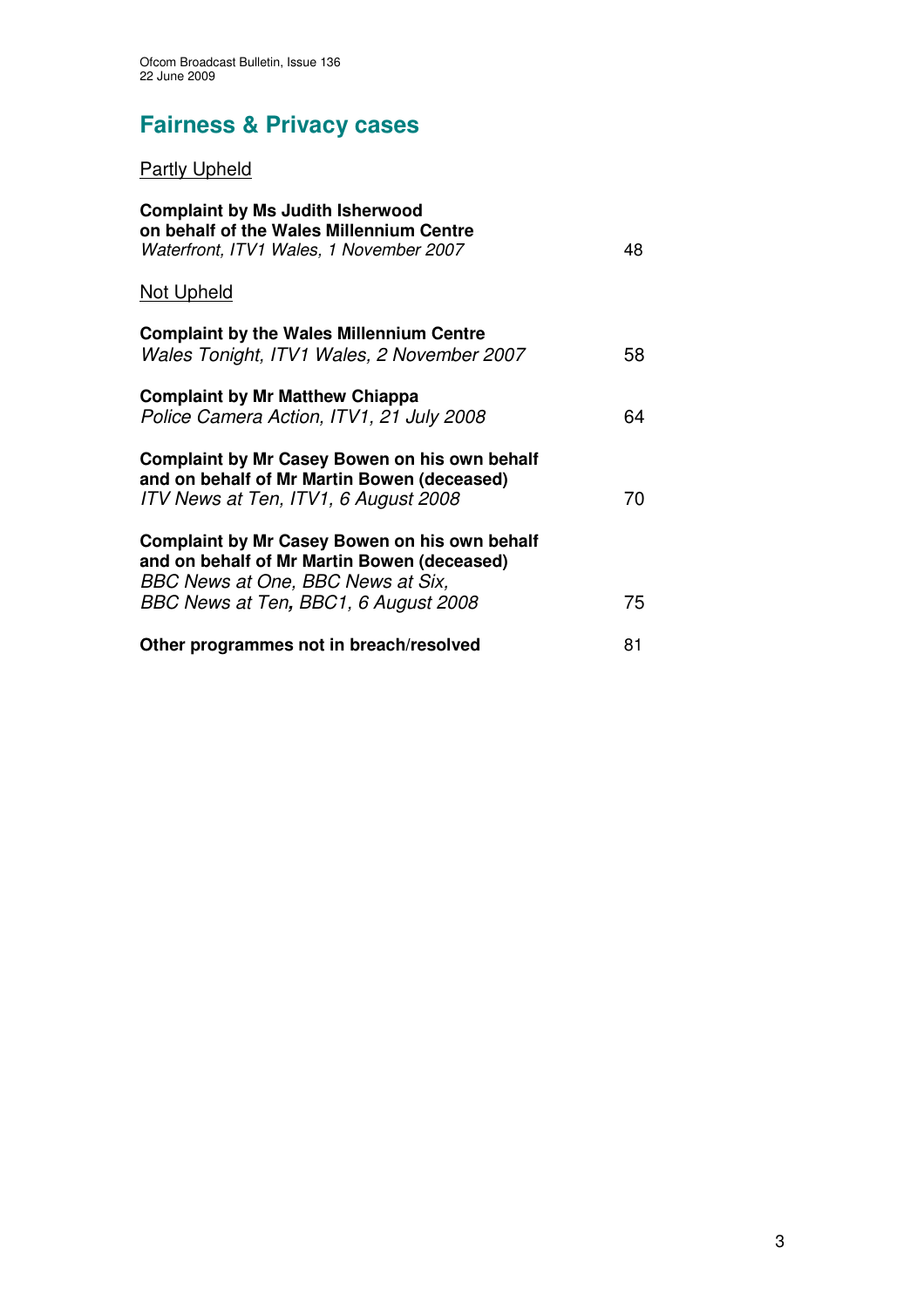## Introduction

The Broadcast Bulletin reports on the outcome of investigations into alleged breaches of those Ofcom codes which broadcasting licensees are required to comply. These include:

- a) Ofcom's Broadcasting Code ("the Code") which took effect on 25 July 2005 (with the exception of Rule 10.17 which came into effect on 1 July 2005). This Code is used to assess the compliance of all programmes broadcast on or after 25 July 2005. The Broadcasting Code can be found at http://www.ofcom.org.uk/tv/ifi/codes/bcode/
- b) the Code on the Scheduling of Television Advertising ("COSTA") which came into effect on 1 September 2008 and contains rules on how much advertising and teleshopping may be scheduled in programmes, how many breaks are allowed and when they may be taken. COSTA can be found at http://www.ofcom.org.uk/tv/ifi/codes/code\_adv/tacode.pdf.
- c) other codes and requirements that may also apply to broadcasters, depending on their circumstances. These include the Code on Television Access Services (which sets out how much subtitling, signing and audio description relevant licensees must provide), the Code on Electronic Programme Guides, the Code on Listed Events, and the Cross Promotion Code. Links to all these codes can be found at http://www.ofcom.org.uk/tv/ifi/codes/

From time to time adjudications relating to advertising content may appear in the Bulletin in relation to areas of advertising regulation which remain with Ofcom (including the application of statutory sanctions by Ofcom).

It is Ofcom policy to state the full language used on air by broadcasters who are the subject of a complaint where it is relevant to the case. Some of the language used in Ofcom Broadcast Bulletins may therefore cause offence.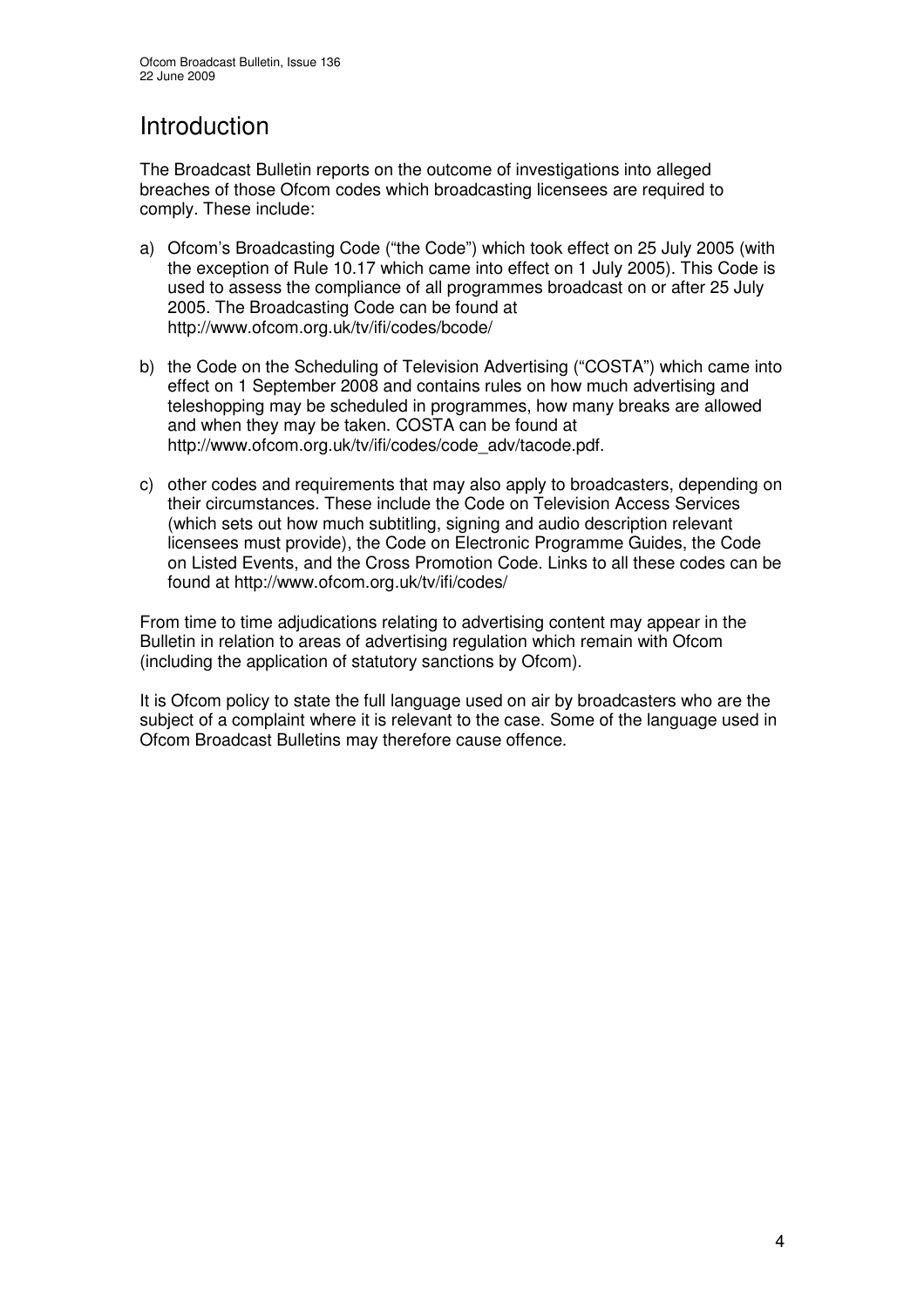## **Standards cases**

## **In Breach**

**Five News at 7** *Five, 5 February 2009, 19:00*

#### **Introduction**

A viewer complained about an item during this edition of *Five News at 7,* in which a Garmin GPS running watch was reviewed. The complainant considered the tone and nature of the review to be promotional for the watch, that it made unflattering comments about a competitive brand and that Garmin might have had paid for the coverage. Generally, the complainant questioned the appropriateness of a news programme including an item of this nature.

Ofcom sought Five's comments under the following Code rules:

- Rule 10.3 Products and services must not be promoted in programmes…
- Rule 10.4 No undue prominence may be given in any programme to a product or service.
- Rule 10.5 Product placement is prohibited.

We also requested background information about how the watch came to be reviewed and what arrangements to feature it might have been made with the manufacturer or supplier.

#### **Response**

Overall, Five denied that the item was in breach of Rules 10.3 and 10.5 of the Code, but accepted that "on balance" the item may have been unduly prominent of the watch and therefore in breach of Rule 10.4.

Five explained that *Five News at 7* had been relaunched at the beginning of 2009, targeting a young male audience. As part of the revamp an *ad hoc* gadget review feature was introduced. This feature has included reviews of netbooks, video goggles and a mini cinema projector. The format of the review offered a pre-recorded piece followed by a live studio 'chat' with a "gadget expert".

The broadcaster confirmed that no product is ever featured through agreement with manufacturers and that no "valuable consideration" was received by Five in return for including the Garmin watch in the programme.

After a decision to review runners' watches, the production staff selected five possible models, but could obtain only the Garmin and the Timex watches. The Timex was received only after the pre-recorded report had been completed. Also, no expert could be found to discuss the watch in the live studio segment and the reviewing reporter therefore had to fill that role.

In respect of the pre-recorded report, Five pointed out that references were made to the watch being *"chunky"* and *"oversized on girly wrists"*, and that it is complicated to use: *"the simple functions seem anything but simple"*.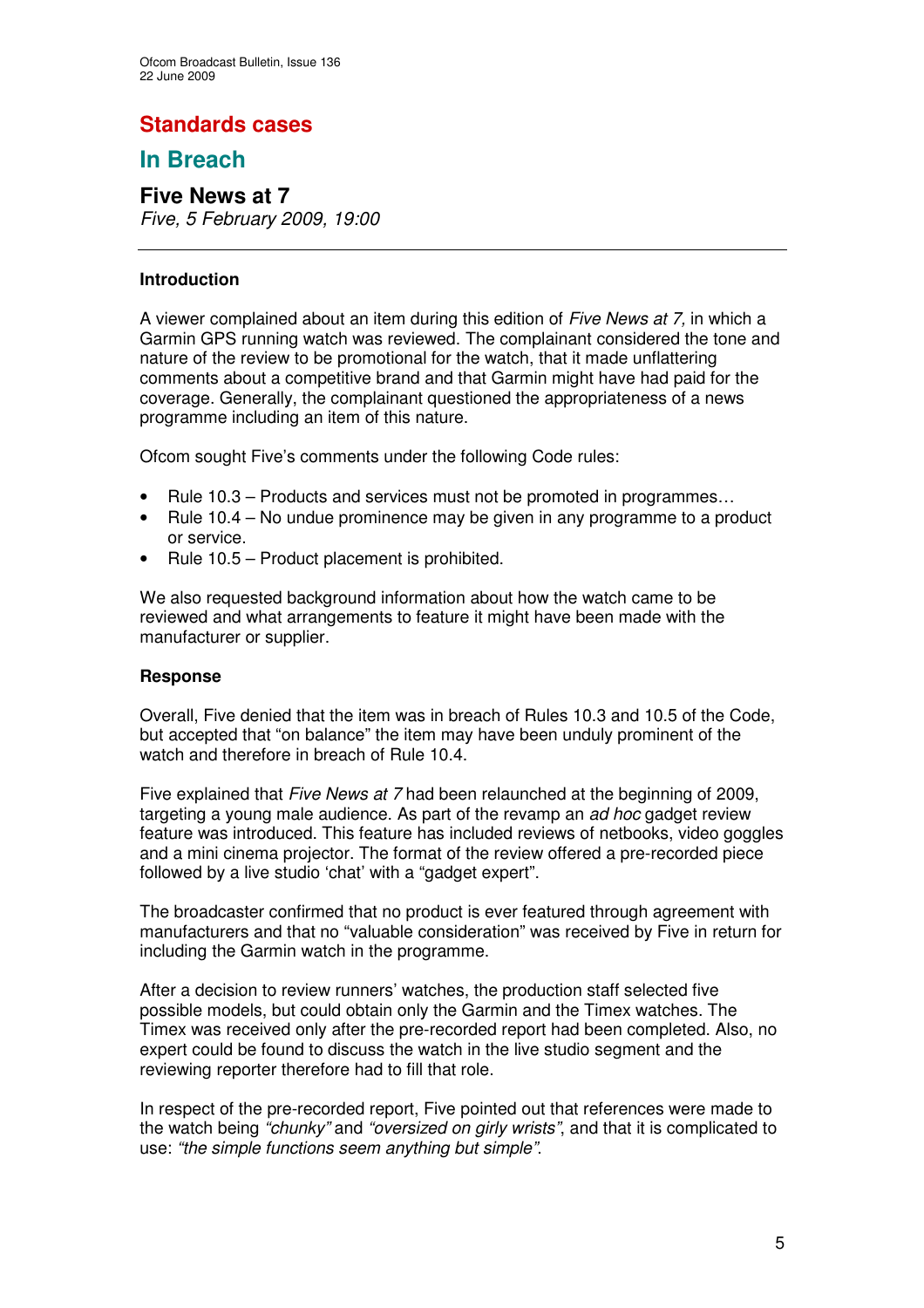Further, the broadcaster commented, during the live interview it was said that the Garmin watch comes with a substantial price tag: *"but all of this comes at a price, £279 to be precise"*; *"comes at a price, it's quite expensive"*; *"they are expensive, they are a luxury"*; *"there are other brands that are cheaper"*; *"…you get what you pay for with these* [GPS watches generally]*"*. Five also drew attention to the Timex watch being referred to by name and shown in close-up on a Timex branded stand.

As to editorial justification, Five argued that GPS watches are no longer limited to elite athletes and that, bearing in mind the new target audience of the programme young males - it considered a feature on running watches was editorially justified.

Taking into account all these points, Five did not accept that the item was in breach of Rules 10.3 or 10.5: in Five's view, it was neither promotional, nor did it amount to product placement.

However, the broadcaster did "…accept that some of the references and information may have gone too far when considering this [the undue prominence] rule". Further, Five accepted that the item could have given the impression of external commercial influence on the programme, although there was in fact no influence. Five acknowledged that making the report only when all of the watches intended for review were available would have been preferable.

Five said that the requirements of the Code had been discussed in detail with the production staff to avoid any further problems of this sort.

#### **Decision**

Ofcom notes that Five stated that there was no commercial arrangement in place and we saw no evidence that product placement took place.

However, Five did recognise that the item may have, on balance, breached the rules on "undue prominence" (Rule 10.4 of the Code).

In Ofcom's view the item clearly gave undue prominence to the Garmin watch. Particularly important in this respect were the manner of the listing of the product's features combined with the positive comparison with the only other watch featured, and the nature of the shot in which the Garmin watch and attachments were set out in sequence on a table, teleshopping-style.

Ofcom's guidance to Rule 10.4 states that:

"Undue prominence" may result from:

- the presence of, or reference to, a product or service (including company names, brand names, logos) in a programme where there is no editorial justification; or
- the manner in which a product or service (including company names, brand names, logos) appears or is referred to in a programme.

The item comprised a pre-recorded report and a live studio discussion about the Garmin watch. Within the report, a number of close-ups of the watch were shown, the watch's on-screen functions were focused on, a heart monitor accessory was shown separately, the watch was shown being used with a wireless laptop link (including a screen shot), and a table-top shot showed the watch surrounded by all its accessories (which appeared one after another).

The audio included the following comments in reference to the watch: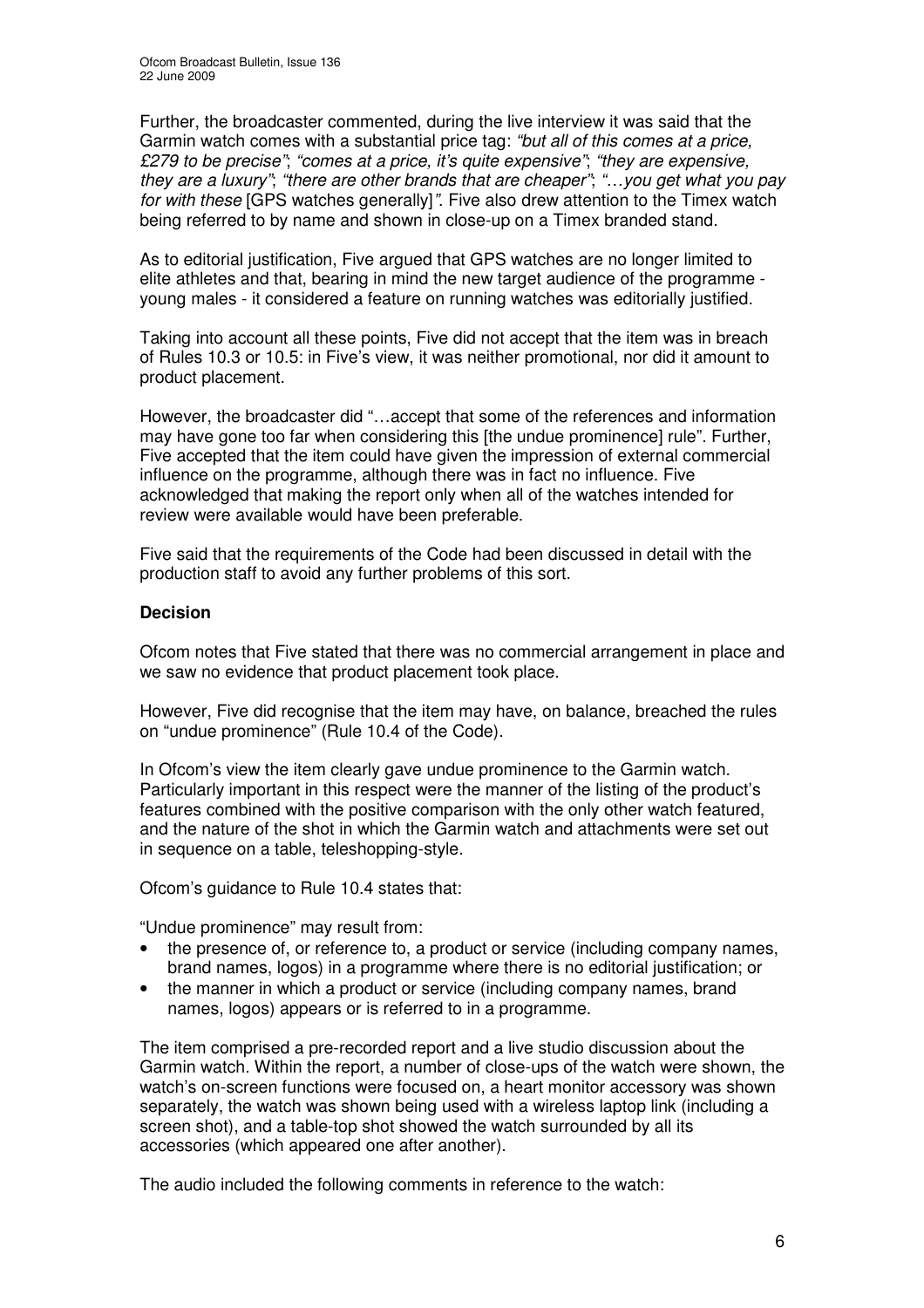*"…small but genius invention"*;

*"…as easy to charge as a mobile phone"*;

*"…this watch gives you the best of both worlds - I say this watch, generally running watches"*;

*"…you get what you pay for with these"*;

*"…there are other brands that are cheaper - there are other models of Garmin that are cheaper - but you got a lot less functions"*;

*"…with that you're getting GPS, you're getting a speedometer, you're getting a pedometer; but you go for something more basic, like the Timex one you have there in your right hand and you're getting little more than a stopwatch and a light"*; and

*"…And is it worth it though?" "I think it's pretty good - you can actually buy them online cheaper than that £279. They are expensive, they are a luxury, but I think they're quite good."*

In Ofcom's view, the manner in which the watch was described and shown in the programme resulted in undue prominence.

Further, the way the watch was demonstrated and the editorial nature of the report appeared to have some features in common with a teleshopping promotion. For instance, the watch and its accessories were displayed on a table-top in a stop-frame sequence in the pre-recorded report.

A further factor in judging the context of undue prominence is the nature of the programme in which a report or sequence appears. In this case the review appeared as part of a news programme, part of the discussion provided by the show's news presenter. In such a context viewers would expect more balanced reporting and perceive the content as carrying particular authority. In such circumstances, the audience is likely to expect a more exacting test of undue prominence.

As to Rule 10.3 (that prohibits the promotion of products and services in programmes), in Ofcom's view the position of the item was very much more doubtful than argued by Five.

Rule 10.3 states that: "Products and services must not be promoted in programmes…". Broadly, Ofcom determines whether a product or service has been promoted within programmes by assessing both the degree of prominence given and the manner in which the products or services are discussed or referred to. Either can lead to 'promotion' on its own, depending on the extent and emphasis given to the coverage. Although promotion will frequently be active promotion – calls to action to purchase and the like – that is not, in itself, a necessary condition for breach of the rule.

In Ofcom's view this was not only a particularly egregious example of undue prominence, especially as it appeared in a news programme, but the product was featured so heavily and in terms that were essentially uncritical, that the report also breached Rule 10.3.

#### **Breach of Rules 10.3 and 10.4**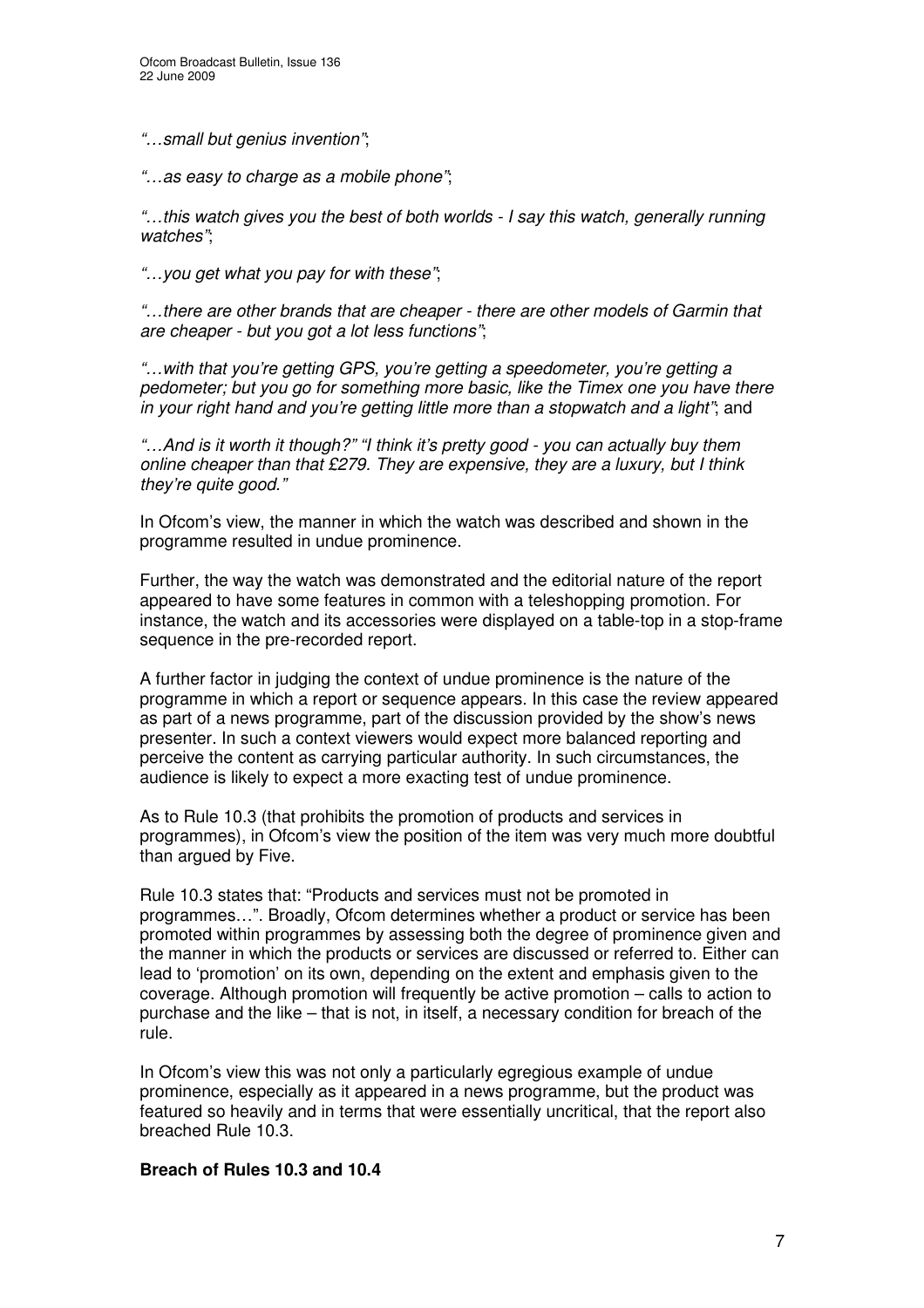## **The Alan Titchmarsh Show**

*ITV1, 23 March 2009, 15:00 and 26 March 2009, 15:00*

#### **Introduction**

*The Alan Titchmarsh Show* is a daily magazine programme that celebrates the 'best of British', featuring items such as food and wine, fashion, showbiz, music, gardening, current affairs and consumer issues. The programme is broadcast either live or 'as live'.

#### 23 March 2009

During this programme, Alan Titchmarsh interviewed the actress Jane Seymour. Ofcom received a complaint from a viewer who was concerned that the interviewee's jewellery range and clothing range were heavily promoted.

Ofcom noted that the interview was prefaced with a montage of clips from Ms Seymour's recent films, and included discussion of her role as the face of the clothing brand CC (Country Casuals), her new book, the availability of her new Open Heart jewellery range at H Samuels and her upcoming films.

#### 26 March 2009

During this programme, Alan Titchmarsh interviewed the actress Stephanie Beacham. Ofcom received a complaint from a viewer who was concerned that Harley Street Skin Care products were "promoted in a prominent fashion".

Ofcom noted that during the five minute interview, the first half focussed on Ms Beacham's role in *Coronation Street*, and the second half focussed on appearance and skin care. Both Alan Titchmarsh and the interviewee referred to the Harley Street Skincare products which were displayed on the table in front of them. On one occasion, Alan Titchmarsh also referred to the website www.harleystreetskincare.co.uk.

Having viewed the website, Ofcom noted that Ms Beacham had worked with Harley Street Skin Care to create the range of products which were referred to during the programme.

Ofcom asked the broadcaster for its comments on both programmes with regards to the following Code Rules:

- 10.3 Products and services must not be promoted in programmes. This rule does not apply to programme-related material;
- 10.4 No undue prominence may be given in any programme to a product or service; and
- 10.5 Product placement is prohibited.

#### **Response**

Channel Television ("Channel TV"), an ITV licence holder, who is responsible for the compliance of the programme on behalf of the ITV network (ITV), responded to Ofcom.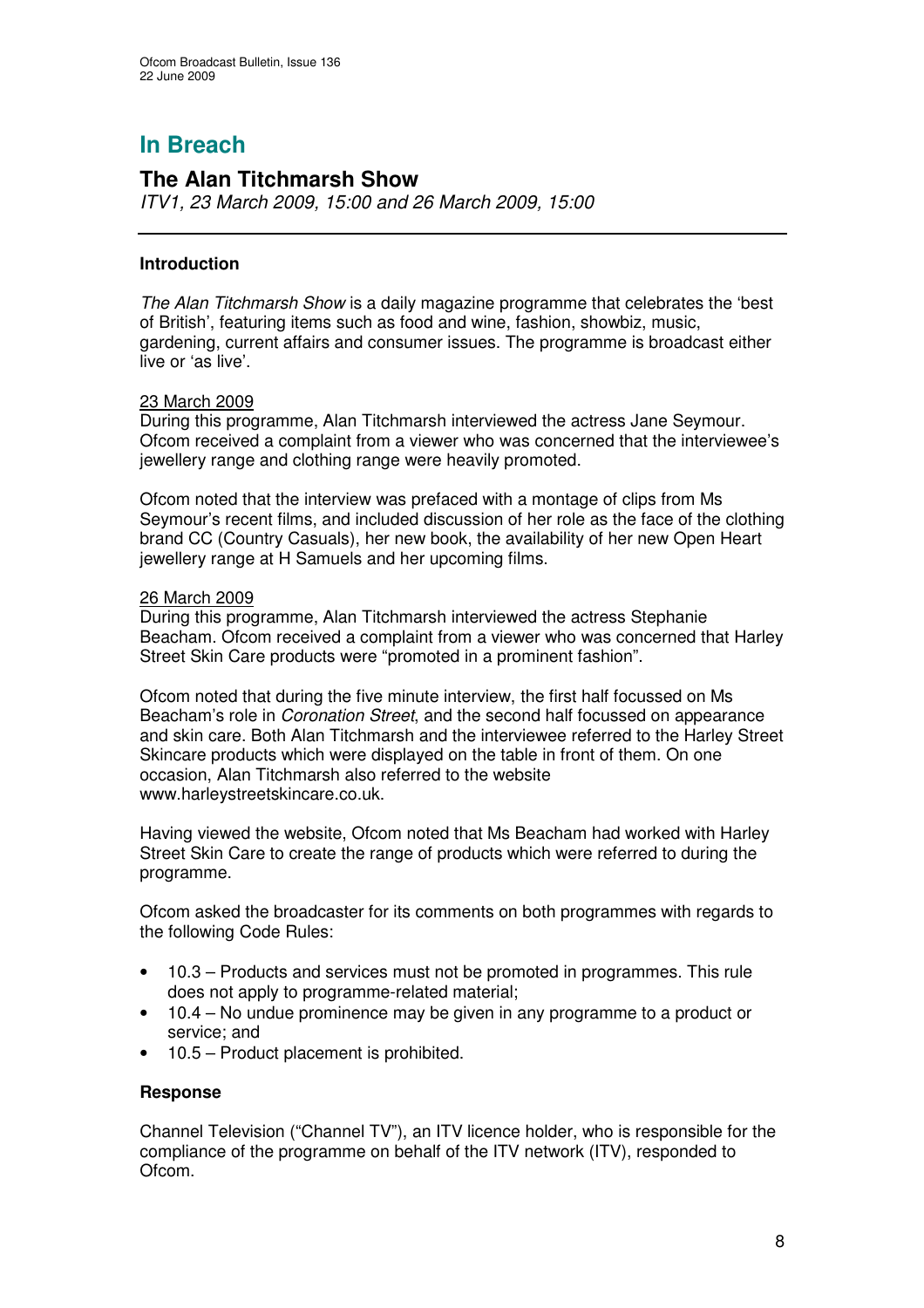The broadcaster told Ofcom that no payment or other valuable consideration had been received by Channel TV or the production company for the inclusion of, or reference to any of the products within either of the programmes.

Channel TV said that the interviews were "entirely typical of the 'celebrity spot' on any magazine show in that the interviewees discussed career highlights, current ventures and ongoing projects". It added that all celebrities are booked because "they, their lifestyle or achievements, are of interest to viewers and no guest is booked in to the *The Alan Titchmarsh Show* unless they genuinely warrant their appearance by virtue of their public profile".

The broadcaster submitted that it retains full editorial control over the guests that are booked and that discussions are held with Channel TV's compliance team as to "whether guests who do have a commercial venture to promote are likely to be suitable for the show, given the requirements of [Section] 10 of the Code". It added that potential interviewees have in the past been rejected as they required assurances that their ventures "would be referred to in a specific, promotional, manner".

Channel TV told Ofcom that it receives many queries from viewers as to where products worn, mentioned by, or associated with the guests may be acquired, which is why the references to the Harley Street Skin Care website and the reference to the availability of the Open Hearts jewellery range at H Samuels were included in these programmes.

#### 23 March 2009

Channel TV said that the interview with Jane Seymour was live and covered subjects such as her acting career, her success in the USA and advice for newcomers to the industry, before the conversation turned to her role with CC. The broadcaster said that at the time, Ms Seymour was making a brief visit to the UK to promote her new book in CC stores and submitted that her description of her role for the company was "very brief and restrained to simply stating 'I wear the clothes'". It added that Ms Seymour made no comment on the design, value for money or price of the clothes, but talked about how she had liked the people she had worked with at CC.

With regard to Ms Seymour's references to her jewellery collection, Channel TV said that "unprompted by Alan Titchmarsh, [she had] briefly mentioned that the selfdesigned necklace she was wearing had recently been licensed by H Samuels and was available in their shops. She did not refer to the fact that an entire range is available at H Samuels. Alan did not press or repeat this point [and] no price information was given".

The broadcaster submitted that "these brief references to Jane Seymour's commercial ventures were entirely tied into and justified by the editorial context in which they appeared. Channel TV added that there was no undue prominence for either CC or H Samuels and that it did not consider the "brief and editorially-relevant mentions" of either brand to be unduly promotional, rather that "they were entirely typical of the kind of straightforward factual mention appropriate in this kind of interview".

#### 26 March 2009

Channel TV told Ofcom that this programme was broadcast 'as live'. It acknowledged that the set featured products from a skin care range with which Ms Beacham was connected. It added that the placement of the products on the table was approved by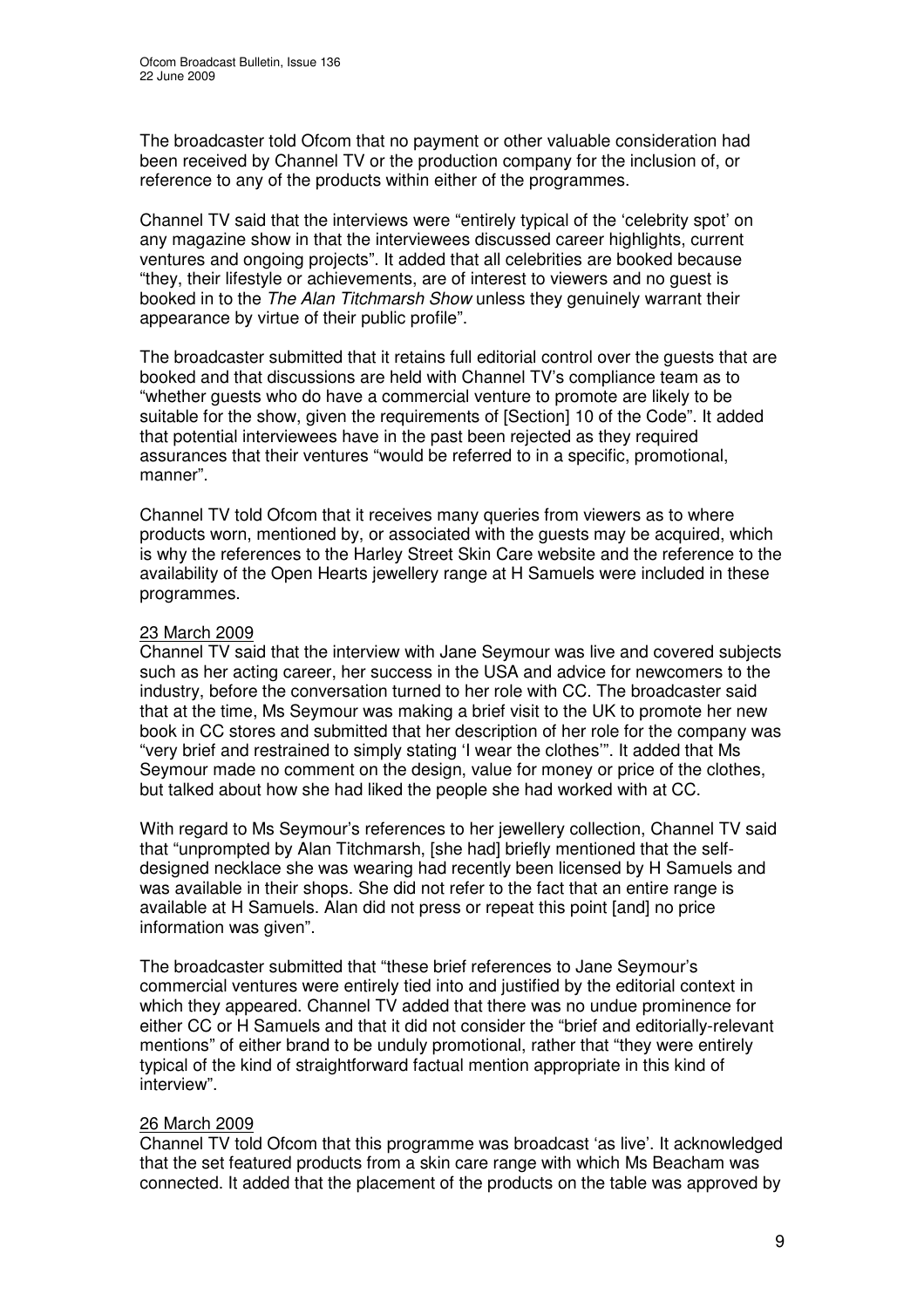the compliance team "as the labelling was discreet; the products were not displayed to advantage and they were seen in medium close up only once during the interview". It added that neither Alan Titchmarsh nor Ms Beacham touched or displayed the products at any time and no price information was given. Channel TV added that although Alan Titchmarsh made "one very brief mention" of the manufacturer's website, this was the only time at which any specific information as to the name of the brand was mentioned.

Channel TV submitted that Ms Beacham "has always been famous for her good looks and thus the editorial relevance of these brief and non-promotional mentions of her skin care venture is clear". It stated that Ms Beacham discussed many topics before Alan Titchmarsh raised the subject of face creams and argued that "it is hard to see how light-hearted statements such as *'it's better really when you clean your teeth to shove on a bit of cream'* can be interpreted as unduly promotional for any specific product". The broadcaster added that "the products were not afforded any visual prominence", no price information was given and the name of the product range was mentioned only once by Alan Titchmarsh.

#### **Decision**

Ofcom noted the broadcaster's assurances that neither it nor the production company had received payment, or other valuable consideration, for referring to any of the products referred to in either of the programmes and found no evidence that either of the broadcasts was in breach of Rule 10.5 which prohibits product placement.

With regards to the promotion of products and services in programmes, it is common for celebrity guests on chat shows and magazine-style programmes to refer to their latest venture. This is often an autobiography or an artistic endeavour, e.g. a film or play, and the reference is usually relatively brief. However, other products or services are also referred to. Accordingly, there is often sufficient editorial justification for the reference to avoid concerns arising under Section Ten of the Code. However, the more commercial the guest's venture and the more prominent the references to it within a programme, the greater the risk that such references may appear to be, in effect, promotional selling messages in breach of Rule 10.3, or unduly prominent in breach of Rule 10.4, or both.

It is the broadcaster's responsibility to ensure that any references to commercial products/services are appropriately limited so as not to become unduly prominent. Ofcom acknowledges that unexpected situations may arise in the case of a live broadcast.

#### 23 March 2009

Ofcom noted the following references to CC, made during the interview:

- AT: *"You're beautifully clad as ever."*
- JS: *"Yes. CC."*
- AT: *"CC. Not 10CC."*
- JS: *"No, no, just CC. CC. I mean it's so wonderful when you're not in England very often but when you come back and, you know, from the whole window, everywhere you go has these most beautiful photographs that I feel like I have to live up to, you know, me and the CC shops."*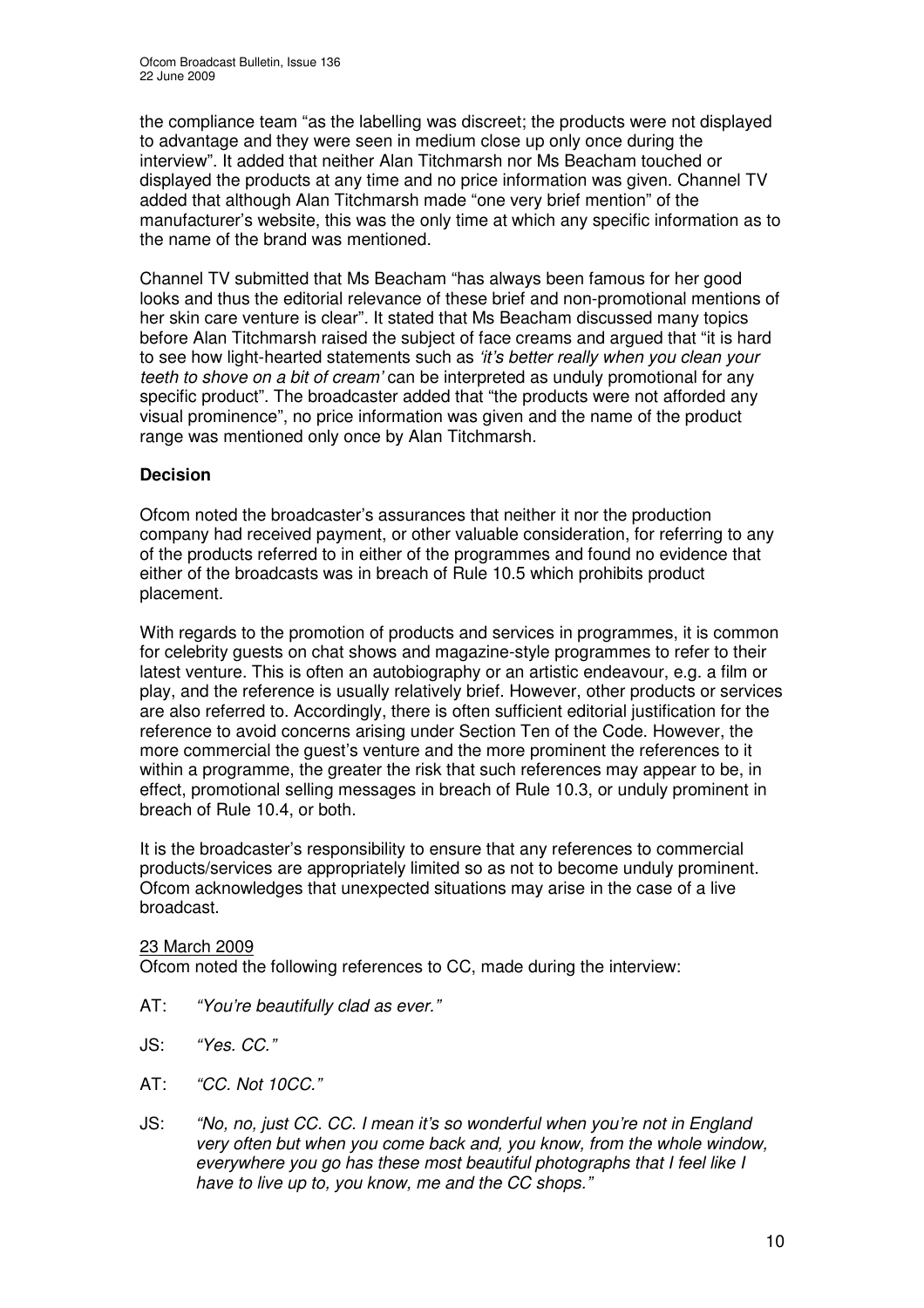- AT: *"So it was Country Casuals."*
- JS: *"Country Casuals."*
- AT: *"It's now CC. So what's your role with CC?"*
- JS: *"I wear the clothes* [looks down at and touches her jacket to indicate that it is from CC] *and I'm very happy to do it."*
- AT: *"If Paul Smith's watching out there* [winks at the camera]*"*
- JS: *"Actually they're fantastic people and also they put my book out there in the stores. I just went out to Bluewater yesterday and I met lots of people at CC. It was great fun. And I was signing my book and I signed lots more, so if anyone wants a signed book go to CC."*

Ofcom recognises this programme was a live broadcast. However, in our view, the broadcaster did not attempt to draw the conversation away from the subject of Ms Seymour's commercial venture as the face of CC, but in fact, he initiated the conversation by referring to his guest's clothes, *"You're beautifully clad as ever".* Further he sought clarification from her about the brand's full name and asked her to explain her association with the CC brand. This had more in common with a paid for promotion spot than a chat show.

While the references to the availability of Ms Seymour's jewellery range at H Samuels were brief and, on balance, appropriately limited, Ofcom was concerned that there was insufficient editorial justification for the manner and frequency of the repeated references to the CC brand during the interview and, as such, the references were judged to be unduly prominent.

#### 26 March 2009

Ofcom noted that the second half of this pre-recorded interview was concerned with Ms Beacham's youthful appearance and how she had been able to achieve this without resorting to surgery.

Ofcom was particularly concerned that the skin care products had clearly been set out on the table in front of the presenter and Ms Beacham in advance of the interview, evidencing that the inclusion of references to the products had clearly been planned.

Further, Ofcom noted that during the interview, the conversation about skin care was initiated by the interviewer, Alan Titchmarsh, rather than the guest:

AT: *"You're looking so tremendous, not just in your clothes but in your complexion and I notice ladies and gentlemen on the table here what I think in the trade they call unguents";*

to which Stephanie Beacham replied:

SB: *"Unguents. Yes. There comes a decision I think when you are at a certain stage and age. Is it the knife or are you going to do something else?!"*

After discussing the fact that Ms Beacham had not undergone surgery to maintain a youthful appearance, the conversation continued in a promotional manner: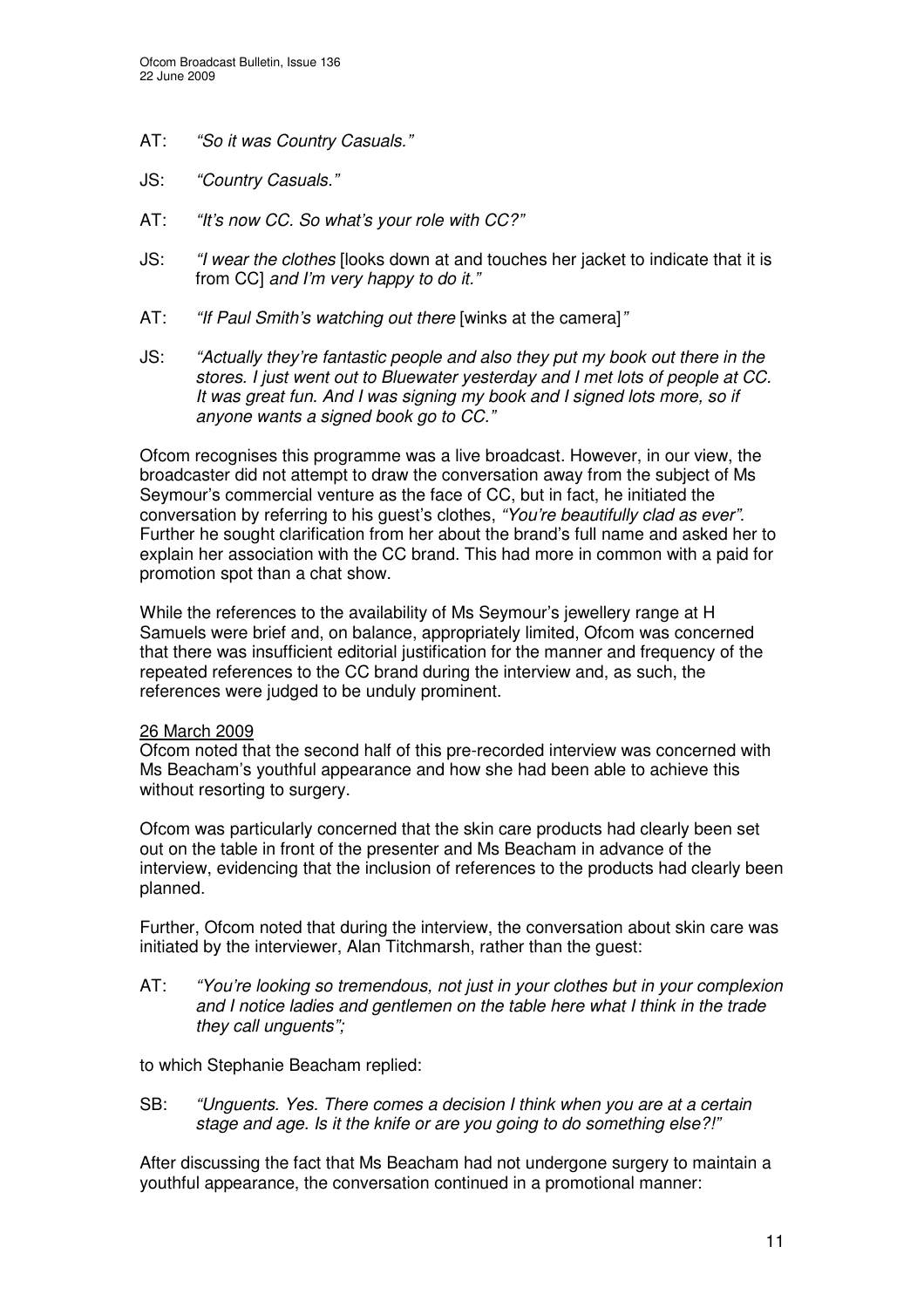- SB: *"You need stuff that's going to feed your skin. You need the tripeptides and anti-oxidants and vitamins…. You need something that's going to just stop the clock right now and keep your skin plump and dewy and radiant and here's the kit* [nods towards the products on the table]*."*
- AT: *"Well it's working for you, I mean it's fab isn't it."*
- SB: *"Well it actually does work. The other thing is sun damage is dreadful. It ruins our skin."*
- AT: *"And you've had enough time in LA to discover that."*
- SB: *"Twenty-five years."*
- AT: *"Harleystreetskincare.co.uk. So it'll be on the website all the details."*

The interview also covered the benefits of using cream on the skin rather than resorting to surgery, for example:

- SB: *"It's sort of sad and it's a desperate chase isn't it* [surgery]*. It's better really when you clean your teeth at night to shove on a bit of cream and when you clean your teeth in the morning to do the same again."*
- AT: *"Shove your cream on and clean your teeth and she's a good advert for it."*

Ofcom noted Channel TV's submission that Stephanie Beacham "has always been famous for her good looks and thus the editorial relevance of these brief and nonpromotional mentions of her skin care venture is clear". However, in view of the fact that no explanation was given during the interview that the products were Ms Beacham's "skin care venture" (i.e. that she was involved in a commercial arrangement of some kind with the manufacturer of the products), Ofcom did not accept Channel TV's argument that references to her "skin care venture" were "editorially relevant" or editorially justified.

Ofcom noted that the product labelling was not clearly visible during the shots of the products on the table and the manufacturer of the products was only mentioned once, however it was a matter of concern that the products were displayed on the table at all as part of the interview. Regardless of the level of detail visible, Ofcom did not consider that there was sufficient editorial justification for this.

Ofcom considered that the guest made several claims that the ingredients in the Harley Street Skin Care products would keep skin looking youthful such as: *"You need something that's going to just stop the clock right now and keep your skin plump and dewy and radiant and here's the kit"*. She then stated that the skin care range *"actually does work".* In Ofcom's view, these types of endorsements are comparable to the style and manner of those made about products being promoted in a teleshopping broadcast; this is emphasised by the fact that the inclusion of such claims in any broadcast advertisement for such products would require objective substantiation. Ofcom considered that there was insufficient editorial justification for such references during the programme.

Further, during the interview, the programme's presenter directed viewers to the Harley Street Skin Care website: *"Harleystreetskincare.co.uk. So it'll be on the*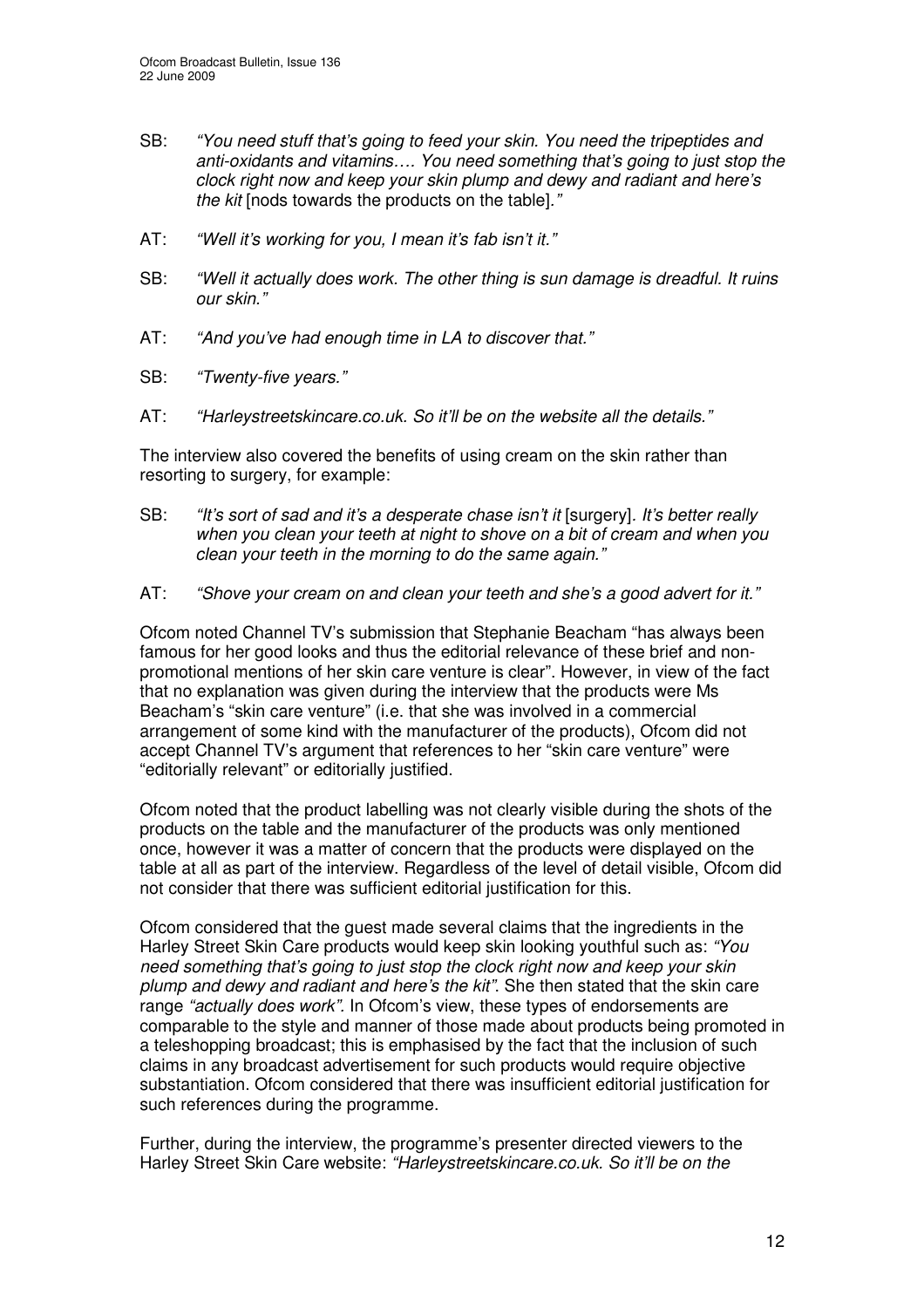*website all the details*". Ofcom considered that there was not sufficient editorial justification for this reference.

In Ofcom's view, taking account of the nature and type of the references, including the sort of claims normally associated with advertisements, and the lack of any sufficient explanation for their inclusion in the interview, the overall purpose of the references appeared to be promotional. Ofcom found that the combination of the appearance of the products on the table, the nature of the guest's claims about the efficacy and benefits of the products, and the reference to the manufacturer's website were unduly prominent and promotional, in breach of Rules 10.3 and 10.4 of the Code.

**23 March 2009: Breach of Rule 10.4 26 March 2009: Breach of Rule 10.3 and 10.4**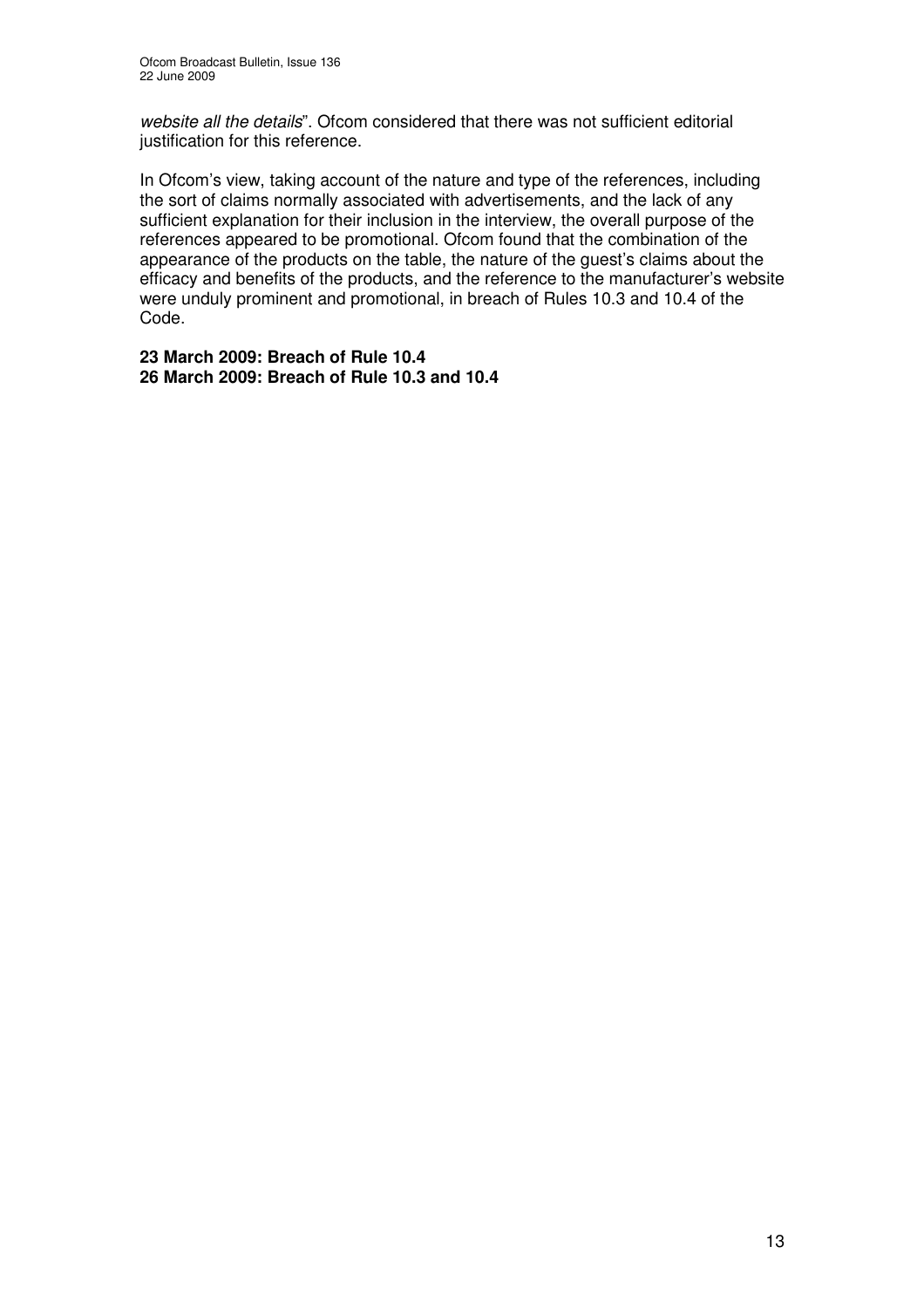## **The Paul O'Grady Show**

*Channel 4, 24 March 2009, 17:00*

#### **Introduction**

During the opening section of his weekday chat show, the presenter mentioned that the members of the studio audience were: *"…very nice people … but things are starting to sag on some of them…"*

He added: *"But help is supposedly at your hands – because for everybody in the audience we've been given this, and it's a free anti-aging serum called Ageless."*

A close-up shot was shown of the product being held up to the camera by the presenter, as he joked with the audience and continued: *"Seriously … honestly, it's called Ageless – I feel like I'm on QVC here! – Ageless … it reduces fine lines and wrinkles in five minutes –* [to camera:] *you haven't seen this lot! … now there's one for every member of the audience … you get one of these – Ageless – and I hope it works…"*

Having briefly continued with his typical light-hearted banter, the presenter told the members of the studio audience that they would each receive the product at the end of the show, emphasising once again the product name, *"…Ageless."*

A viewer claimed that this "extended segment … [was] in contravention of the Code."

We asked Channel 4 for its comments with regard to the following Code Rules:

- 10.3 Products and services must not be promoted in programmes;
- 10.4 No undue prominence may be given in any programme to a product or service; and
- 10.5 Product placement is prohibited.

#### **Response**

The broadcaster said: "There was no agreement of any kind between Ageless and Channel 4 or [the production company] about the product being featured or shown in the programme." It added that "the Producer decided as part of an on-going joke to exaggerate [the presenter's] age and that of [its] dedicated audience by giving them a pot of anti-aging serum", which suited the presenter, who it said regularly joked about his age and the age of the studio audience.

Channel 4 said that "the script was carefully drafted not to promote Ageless and only included one verbal reference to the product." It considered the reference to the product and its claims to be editorially justified, as they "contextualised the joke and played on the fact that whatever [the presenter] and the audience do they cannot cheat old age as it is an inevitable fact of life." Channel 4 said that it had planned references to "apparently", "supposedly" and "let's hope it works" to ensure that it was not seen as endorsing Ageless. The broadcaster also noted that the joke ended with the presenter revealing a large exaggerated container of generic (unbranded) anti-aging serum, which indicated how much assistance he would need to look young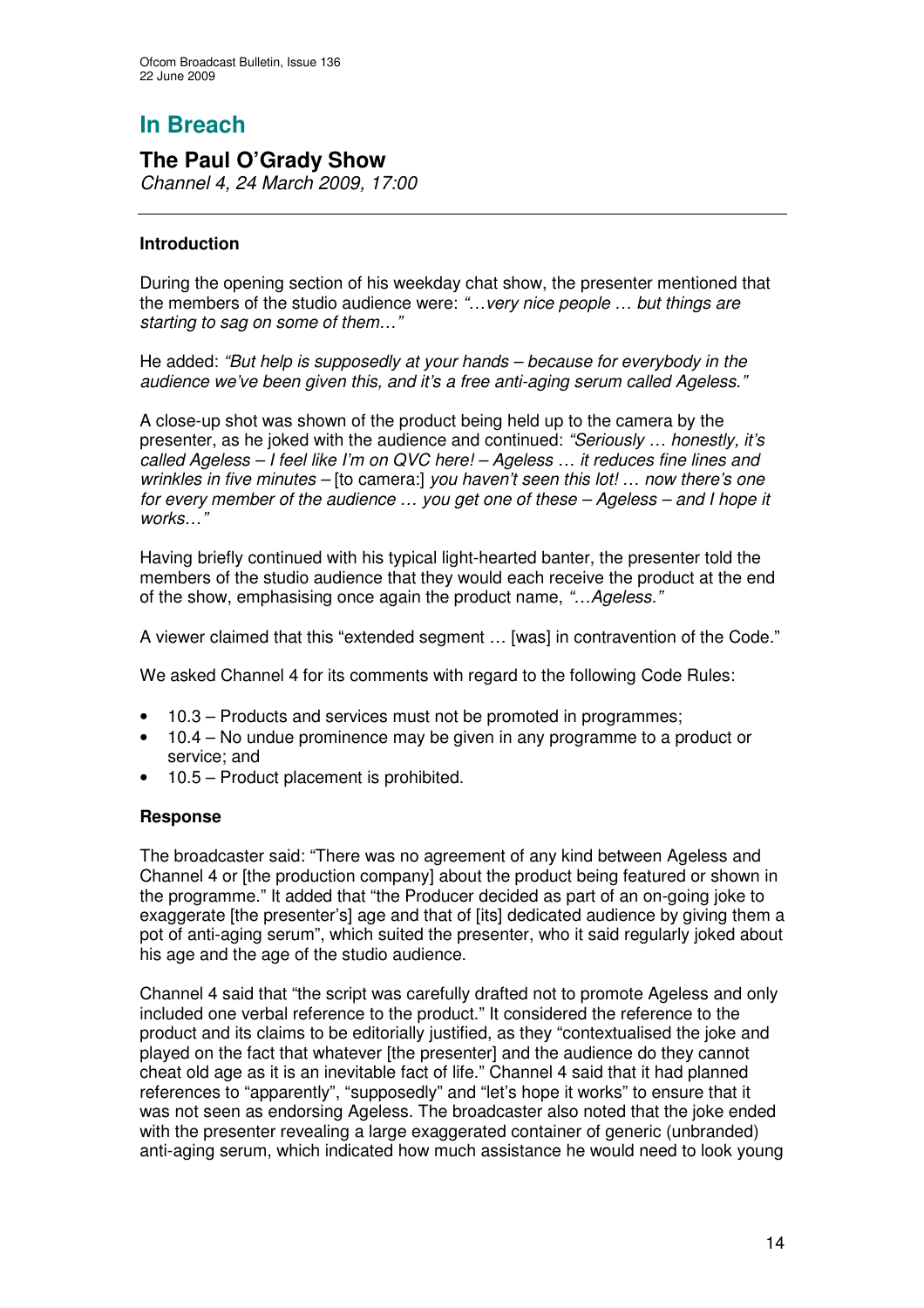again. The prop was styled in "typical comical fashion to avoid undue prominence to the Ageless brand…"

The broadcaster provided the wording of the intended script, from which it acknowledged that the presenter had deviated "in the sheer exuberance of the moment, and unfortunately on a live transmission … for comedic purposes in the context of the on-going joke. It was never intended as a conscious name-check or endorsement of a commercial brand."

#### **Decision**

Ofcom noted Channel 4's assurance that the anti-aging serum had not been featured in the programme as part of a commercial agreement and therefore found no evidence that the broadcast was in breach of Rule 10.5 of the Code.

We also noted that the programme was transmitted live, and the presenter deviated from the intended script. Unfortunately, however, this resulted in Ageless being referred to on six occasions and without sufficient editorial justification. Ofcom found these references to be unduly prominent. The broadcast was therefore in breach of Rule 10.4 of the Code.

The comic effect of the presenter's performance was clear. However, we noted the following:

- Six references to Ageless took place in a little over two minutes as opposed to a single passing reference scripted in an intended segment of approximately 45 seconds;
- While one of the scripted lines was "apparently it reduces fine lines and wrinkles in five minutes", the presenter, in fact, stated an advertising claim: *"it reduces fine lines and wrinkles in five minutes"*; and
- The product's packaging was clearly visible throughout most of the segment, held by the presenter for around 50 seconds and shot in close-up.

Ofcom considered that the overall effect of the item was to promote and endorse this commercial product, irrespective of the intention of the broadcaster or the presenter. The cumulative effect of the manner and frequency of these repeated references, including an advertising claim, was that the product appeared to be promoted in the programme, in breach of Rule 10.3 of the Code.

#### **Breach of Rules 10.3 and 10.4**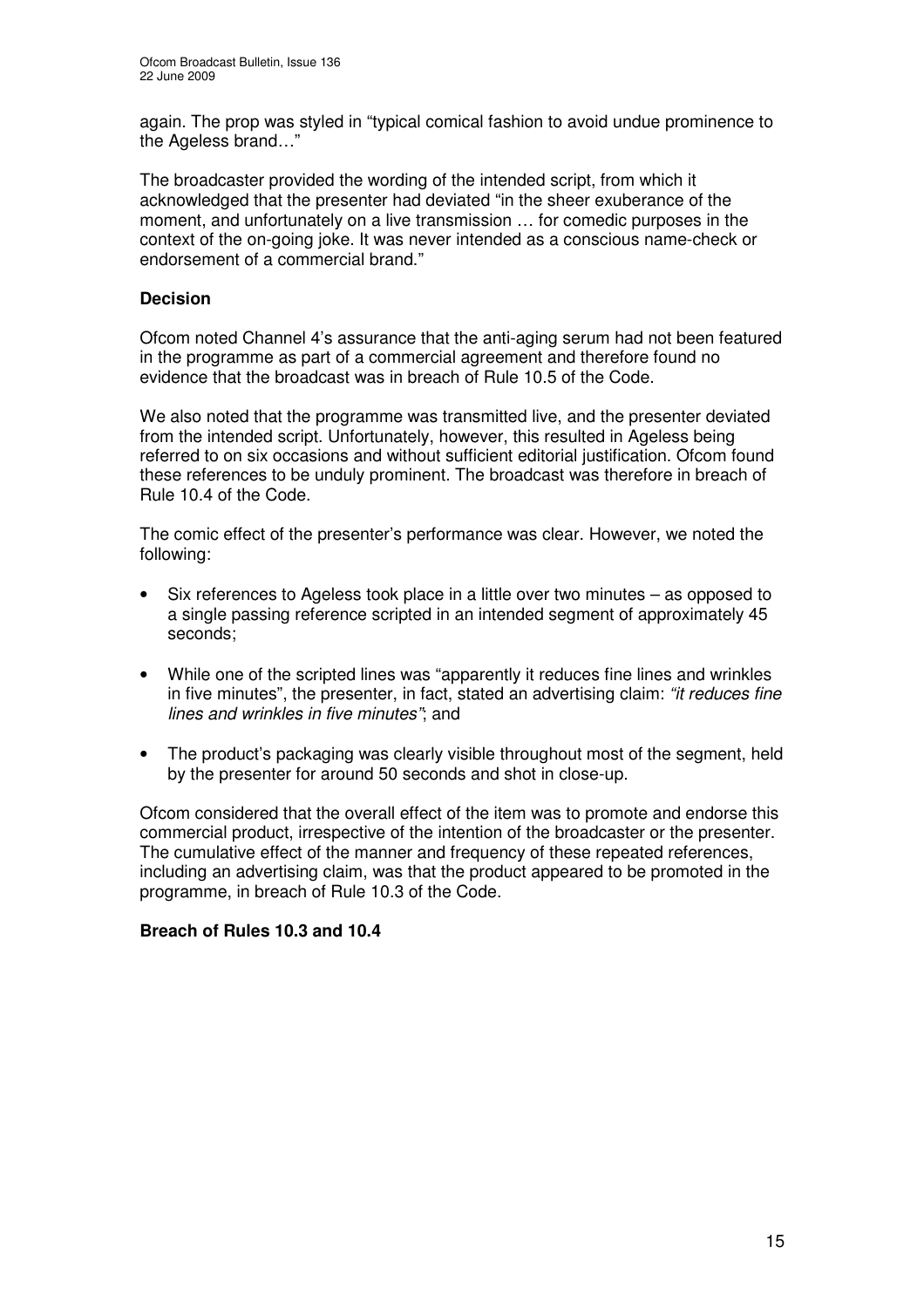## **UEFA Champions League Live**

*ITV1, 14 April 2009, 19:30*

#### **Introduction**

During the post-match analysis of this UEFA Champions League football match, a viewer was concerned that the presenter referred to a DVD being on general sale:

*"Highlights tonight of this game and the Bayern/Barcelona match on ITV1 at 10:35. Following that, there's another chance for you to see that acclaimed Clough documentary at 11:40. It's also been released on DVD and is now on general sale as well."*

There was an accompanying full screen visual of the DVD cover and the text: *"Clough Tonight 11:40pm ITV1".*

Ofcom asked the broadcaster for its comments with regards to the following Code Rule:

• 10.3 – Products and services must not be promoted in programmes. This rule does not apply to programme-related material.

Programme-related material ("PRM") is defined as products and services that are both directly derived from a specific programme and intended to allow listeners or viewers to benefit fully from, or to interact with, that programme.

#### **Response**

ITV Broadcasting Limited ("ITV Broadcasting") is responsible for the compliance of the programme on behalf of the ITV network (ITV1).

ITV Broadcasting said that the Clough documentary referred to in the programme was an ITV Sport production. It submitted that the documentary about Brian Clough's life and career, particularly the parts about his European Cup triumphs (i.e. the fact that he is the only manager to have won successive European Cup trophies), was of "significant interest and relevance to the viewers of this Champions League game".

The ITV Sport production team therefore felt that it was appropriate towards the end of the Champions League coverage to remind viewers who may have missed the documentary when it was first broadcast that it was being repeated later that same evening. However, it considered that many viewers who would be interested in watching the programme would be unable to due to its late scheduling at 23:40, and therefore the producers felt it was editorially justified to also refer to the release of the programme on DVD. The broadcaster said that this information (i.e. *"It's also been released on DVD and is now on general sale as well")* was "very brief and general as to its availability".

The broadcaster said that it recognised that the Clough DVD did not qualify as programme-related material in this context, because the content was not directly derived from the Champions League programme content. However, it believed the reference to the DVD would have been acceptable as a reference to programme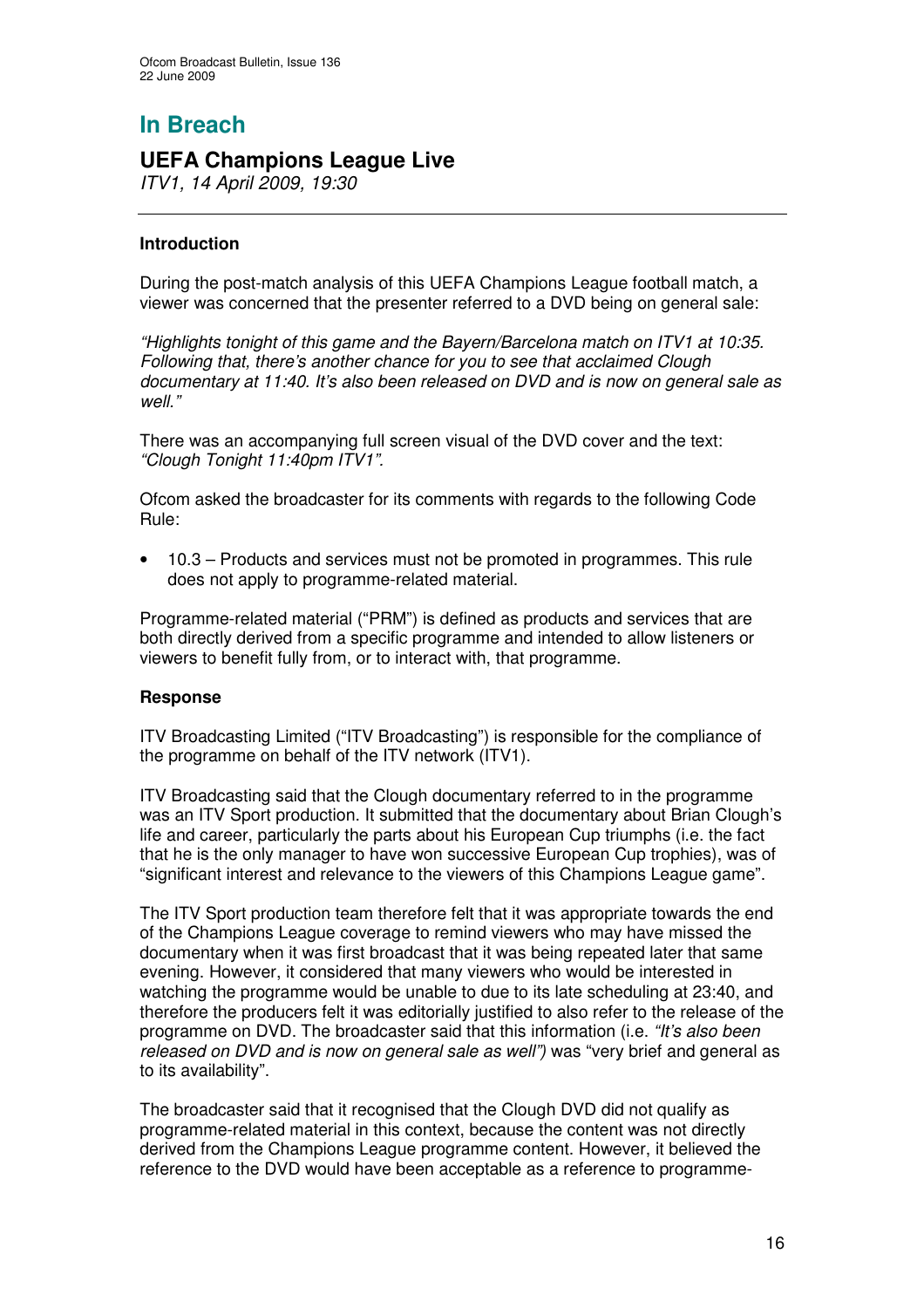related material had it followed immediately after the Clough documentary itself, broadcast at 23.40. Nevertheless, the broadcaster suggested that in the context of the Champions League post-match coverage, "as a short addition to the commonplace announcement of what was coming up on the channel later that evening, the reference [to the DVD] was sufficiently editorially relevant, brief and informational, rather than directly promotional, so as not to constitute a breach of Rule 10.3".

ITV Broadcasting argued that given the relationship in subject matter between the Champions League and a documentary focussing on "a football legend intrinsically linked with European football", it did not believe the reference to the DVD should be considered as a breach of the Code. However, it said that it did accept that "as a general rule references to DVD releases in programme time always require strong editorial justification, and that it had now given further guidance to the ITV Sport production team on the need for care when making any reference to the availability of such a retail product, particularly where it is not programme related material as such".

#### **Decision**

Rule 10.3 prevents products and services from being promoted in programmes. The only exception to this is where promotions relate to programme-related material. Broadcasters must bear in mind that the ability to promote a product or service as PRM in, or around, programmes is permitted purely by way of exception to the fundamental broadcasting principle that advertising and programme content must be kept separate. For material to qualify as PRM, it must be both directly derived from a specific programme and allow viewers to benefit fully from, or interact with, that programme.

Ofcom does not accept that the relationship between the Champions League and an ITV Sport documentary focussing on an individual known for having been the only manager to have won successive European Cup trophies was sufficient editorial justification for referring to the ITV Sport DVD during this particular programme. As acknowledged by ITV Broadcasting, the DVD was not directly derived from this programme, nor did it allow viewers to benefit fully from this programme and as such could not be considered to be PRM. The reference to the DVD was therefore in breach of Rule 10.3.

#### **Breach of Rule 10.3**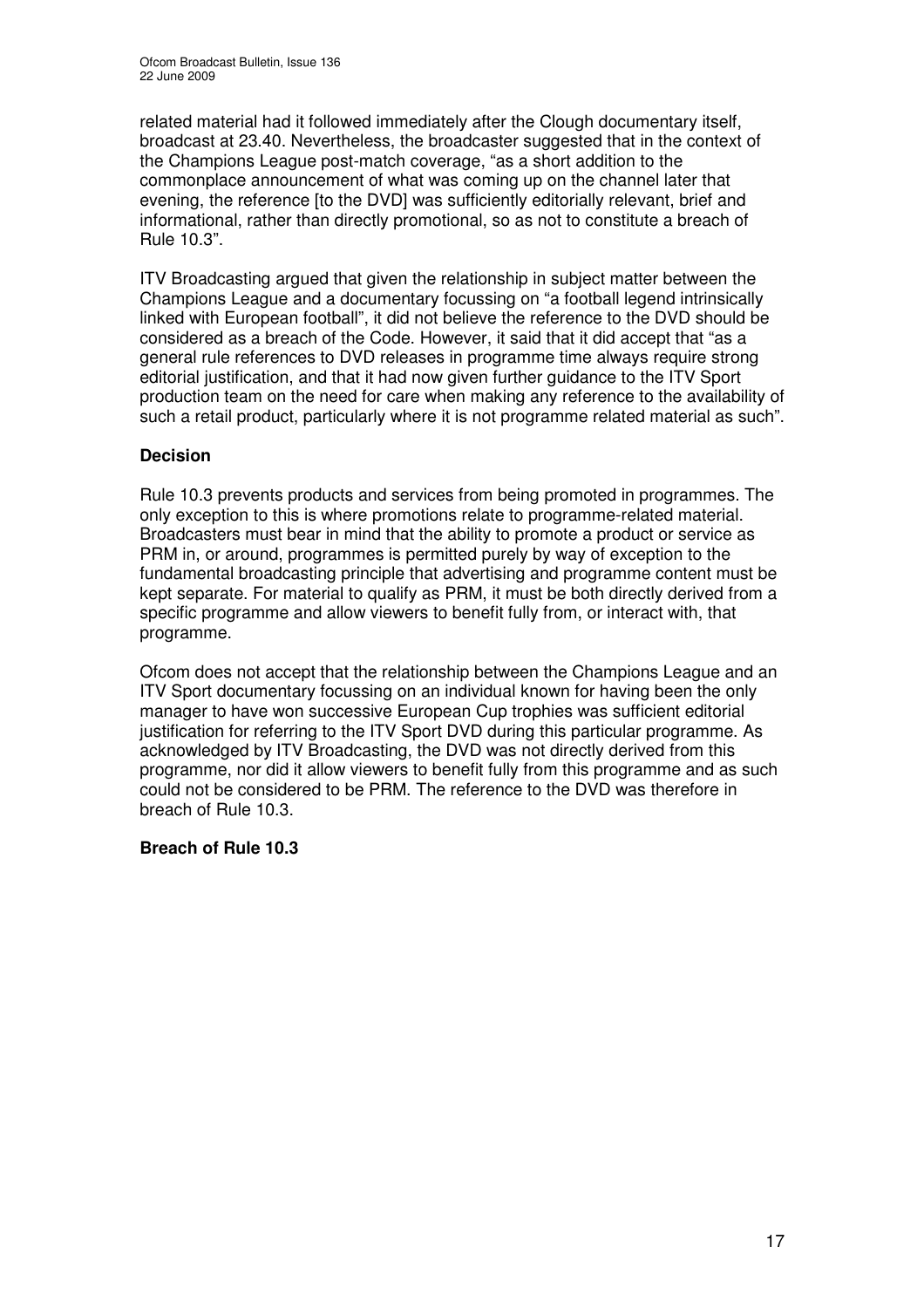## **The MySpace Chart**

*MTV Two, February 2009, various dates and times*

#### **Introduction**

*The MySpace Chart* features music videos from a chart compiled from viewer votes. The programme is sponsored by MySpace, a social networking website. Viewers can view videos on MTV Two's MySpace page or on the programme's own website, where they can vote for their favourite video.

Ofcom noted that throughout each hour long programme, the programme title, accompanied by the channel logo, remained on-screen constantly.

We sought MTV's comments on the references to MySpace under the following Code Rules:

- 9.4 A sponsor must not influence the content and/or scheduling of a programme in such a way as to impair the responsibility and editorial independence of the broadcaster; and
- 9.5 There must be no promotional reference to the sponsor, its name, trademark, image, activities, services or products … Non-promotional references are permitted only where they are editorially justified and incidental.

#### **Response**

The broadcaster, MTV Networks Europe ("MTVNE"), advised that the programme was sponsored by Fox Interactive Media UK Limited (t/a MySpace UK). MTVNE provided Ofcom with a copy of the sponsorship contract.

MTVNE stated that the programme was scheduled exclusively by its scheduling department and the times of broadcast were consistent with the times an established chart had been broadcast on MTV Two before the sponsorship arrangement existed.

In relation to the on-screen programme title, MTVNE explained that all of its channels identify programmes via a digital on-screen graphic. The font, size and position on screen of this graphic are exactly the same for all channels. It was for this reason that the programme name appeared in the top right hand of the screen during the programme. MTVNE explained that it broadcasts many chart based programmes on its channels and it was important for it to use this navigation graphic to help viewers identify which chart they are watching. On this basis, the broadcaster considered the reference to the programme title throughout the programme was editorially justified.

MTVNE said that it believed the on-screen graphic was not promotional for MySpace: it did not incorporate the MySpace logo or corporate font. The broadcaster assured Ofcom that no discussions took place between itself and the sponsor regarding the size, font or positioning of the graphic. The on-air references to the programme title were not a contractual requirement of the sponsorship arrangement.

MTVNE advised Ofcom that, pending the outcome of the investigation, it had removed the graphic from screen.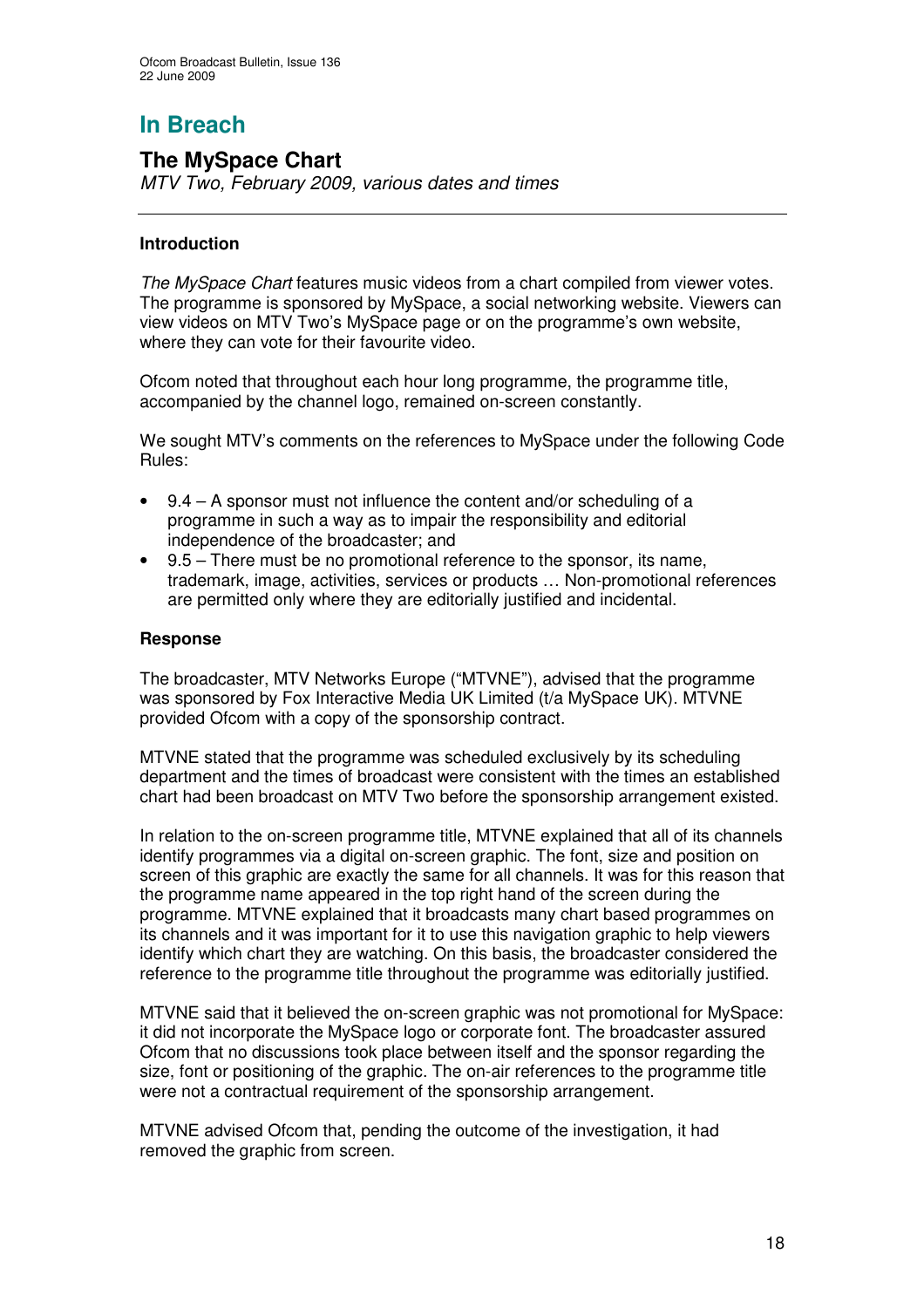#### **Decision**

We note MTVNE's assurance that the content and scheduling of the programme was not unduly influenced by the sponsorship arrangement: this was supported by the sponsorship contract submitted by the broadcaster. We therefore found the programme not in breach of Rule 9.4.

Regarding the references to the sponsor throughout the programme, it is acceptable for broadcasters to integrate a sponsor's name into a programme title as a way of identifying a sponsorship arrangement. However, broadcasters must take extra care, when using the sponsor's name in this way, to avoid giving undue prominence to the sponsor by referencing the programme name excessively during the programme. If references to the programme title occur in the programme, they should be editorially justified and incidental to ensure that the resulting sponsor references comply with the Code.

In this case, we noted that MTV uses continuous on-screen graphics to display programme titles in its other programmes to help viewers identify the programme they are watching. However, in Ofcom's view, the inclusion of a commercial reference (i.e. the name of a programme sponsor) within such a graphic changes the nature of this type of on-air reference, and creates the potential for undue prominence.

Ofcom did not therefore consider that the regular use of such graphics in other MTV programmes constituted sufficient editorial justification for the continuous display of the sponsor's name, contained in the on-screen graphic, throughout this programme. Ofcom found that this continuous reference to the sponsor was excessive, not incidental and not justified by the editorial requirements of the programme. It was therefore in breach of Rule 9.5 of the Code.

#### **Breach of Rule 9.5**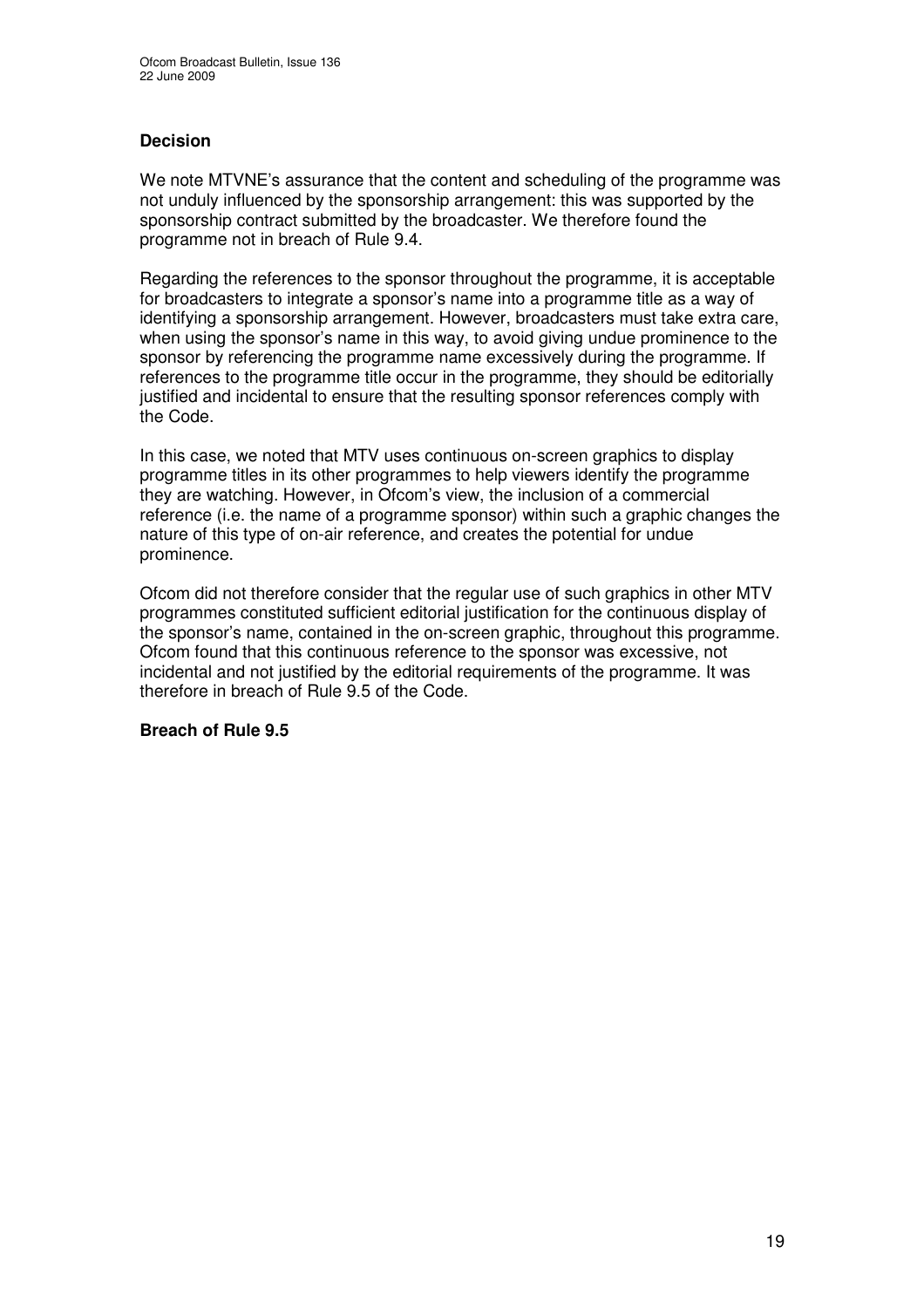## **Sponsorship of Dexter**

*FX, May 2009, various dates and times*

#### **Introduction**

*Dexter*, a TV cop drama series, was sponsored on the television channel FX by the film Angels & Demons, released in cinemas in May 2009.

The sponsor credits shown before the start and after the end of the programmes were 15 seconds long and, other than two brief sequences of voice-over, contained only footage and audio from the film. The voice-overs were *"Tell the world the truth"* and *"Angels & Demons sponsors Dexter on FX HD and FX"*.

The internal 'bumpers' – those sponsor credits shown around the internal breaks in the programmes – were very brief, two or three seconds, and included only the second of the voice-overs. Both the longer and shorter credits also contained a caption with a website address: *"www.angels-and-demons-may14.co.uk".*

Rule 9.13 of the Code requires that: "Sponsorship must be clearly separated from advertising. Sponsor credits must not contain advertising messages or calls to action. In particular, credits must not encourage the purchase or rental of the products or services of the sponsor or a third party".

In light of this rule, a viewer queried the inclusion of the release date in the film's web address within the sponsor credits.

Ofcom was also concerned about the general presentation of the longer credits: that they were essentially no different to promotional trailers for the film – in other words, that they closely resembled advertisements.

Ofcom requested FX's comments under Rule 9.13. In particular, we sought the licensee's comments on how it believed the content of the longer credits complied with the need for them to be "clearly separated from advertising" and how the use of the website address and its reference to the release date of the film complied with the need for the credits not to "contain advertising messages or calls to action" and "…not encourage the purchase or rental of the products or services of the sponsor or a third party".

#### **Response**

FX accepted that it had "got the balance of the credits wrong" and that "undoubtedly these credits are in breach of Rule 9.13". FX apologised for the breach.

Further, the licensee said that it was having the credits re-edited to reduce the film footage considerably and to have the release date removed from the website address contained in the caption. The new credits would replace the old ones immediately.

FX said that it had directed relevant staff to the findings and guidance note published by Ofcom in Bulletin 130, "…so they understand the importance of ensuring that in future sponsorship credits are compliant". In addition, FX stated that it was reviewing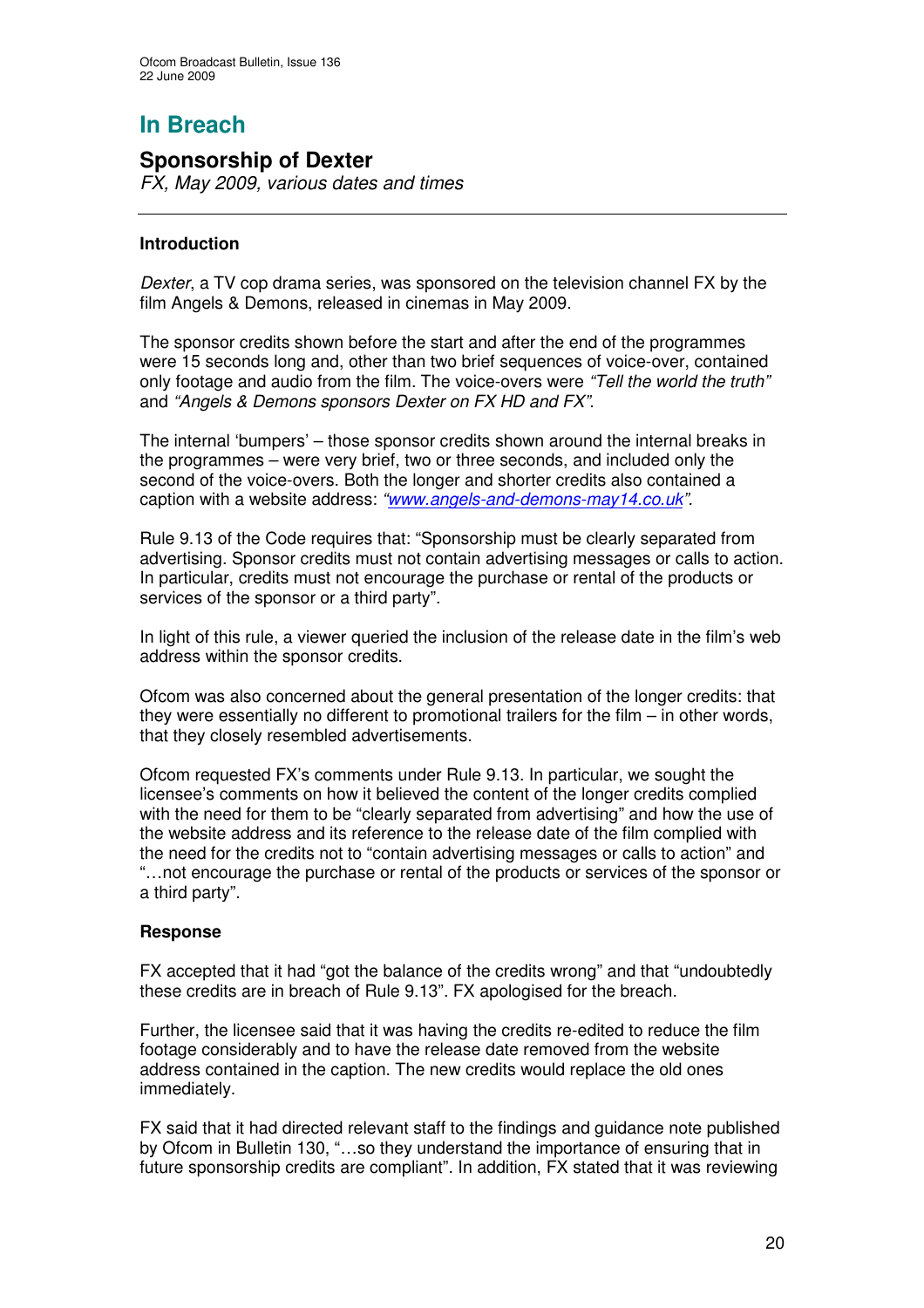its internal systems for clearing sponsorship credits and had included an external compliance consultant in its process for assessing sponsorship credits before transmission.

#### **Decision**

Ofcom noted the licensee's unequivocal acceptance of the breach and acknowledged the very speedy and thorough way in which the matter had been handled.

The purpose of Rule 9.13 is to give effect to a requirement of a European Directive which states that:

"they [sponsored programmes] must not encourage the purchase or rental of the products or services of the sponsor or a third party, in particular by making special promotional references to those products or services." (Article 17(1)(c))

This means that sponsor credits on television should not resemble advertisements by, for example, employing advertising techniques such as product claims, availability statements (including outlets, release dates and the like), pricing information and so on. More broadly, as stated in Ofcom's published guidance to Rule 9.13, sponsor credits do not count towards the *amount* of advertising that is permissible and so should be readily distinguishable from advertisements.

In a guidance note on the application of Rule 9,13, published on 23 March 2009 in issue 130 of the Bulletin<sup>1</sup>, we explained that when judging whether a television sponsorship credit is sufficiently distinct from advertising, Ofcom may take into account a number of factors. These include but are not limited to:

- What is the primary focus of the credits? Is the focus of the credits the sponsorship arrangement itself or the sponsor's product or service?
- What information about the sponsor's products/services is included in the credits? A brief description can help identify the sponsor. Detailed descriptions, references to positive attributes, or claims – particularly those that are capable of objective substantiation – about the sponsor's products/services (e.g. market leadership, health benefits, efficacy) are likely to result in credits breaching the Code.
- Do the credits contain content that is likely to encourage the viewer to contact the sponsor? Basic contact details (websites etc.) may be included but invitations to contact the sponsor or purchase goods/services are unacceptable.

It is important for TV broadcasters always to remember that the main purpose of a sponsor credit is to create an association between the sponsor and the sponsored programme that enables viewers to identify the sponsorship arrangement; it is not the role of sponsor credits to act as advertising vehicles for products and services. Licensees must therefore exercise care to ensure that the general character of sponsor credits does not resemble that of advertising.

Where, as here, the sponsoring product is itself an audiovisual work, extracts from it should be limited and subordinate to the purpose of sponsorship – creating an

<sup>&</sup>lt;sup>1</sup> Issue 130 of the Bulletin is available at: http://www.ofcom.org.uk/tv/obb/prog\_cb/obb130/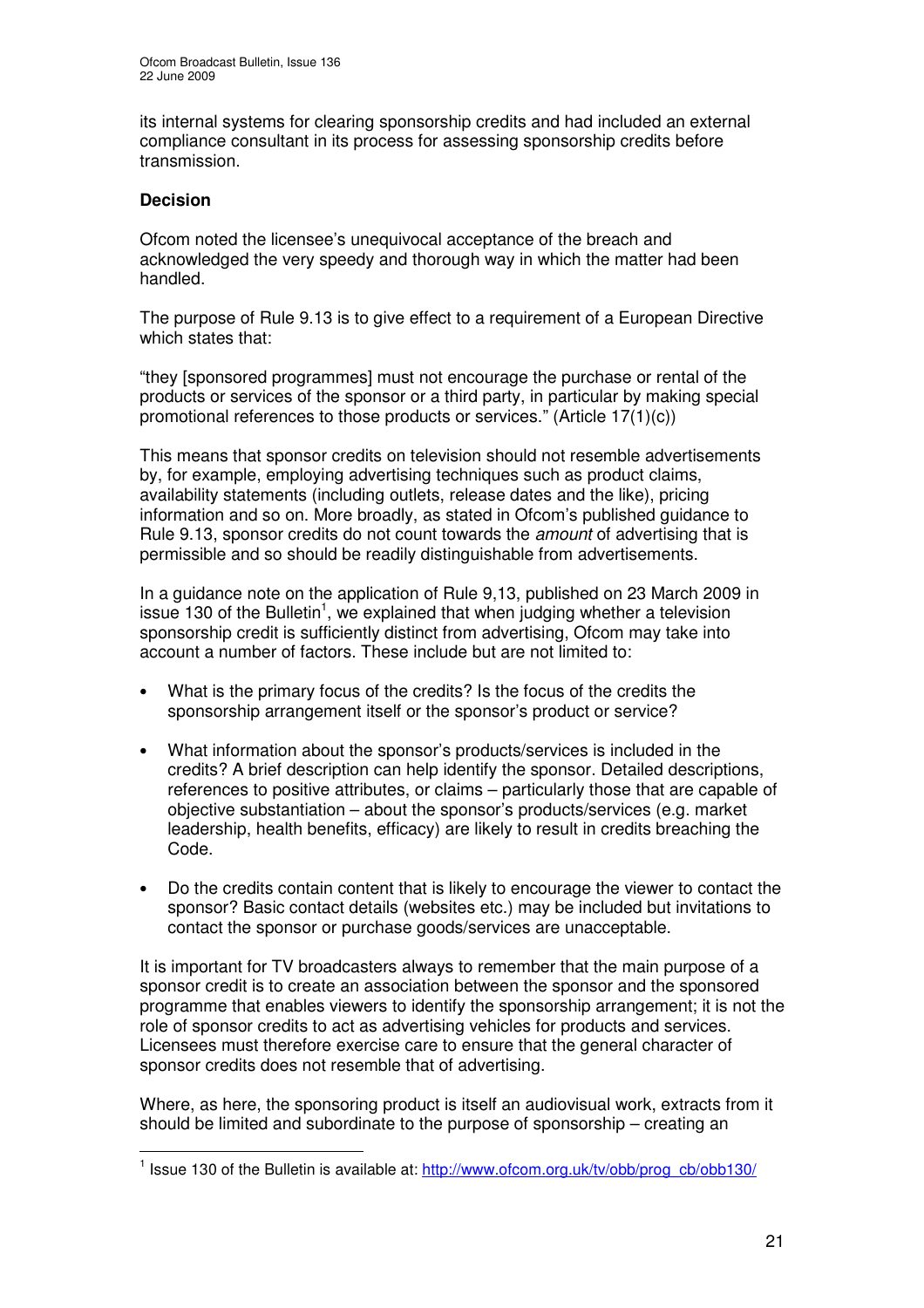association between the sponsor and the sponsored programme. Website addresses are acceptable in sponsor credits but, as with product names, must not contain claims or other information characteristic of advertisements.

In Ofcom's view, both the general construction of the credits and the particular inclusion of the release date in the film's website address were in breach of Rule 9.13 because the overall impression given by the credits was of an advertising message.

#### **Breach of Rule 9.13**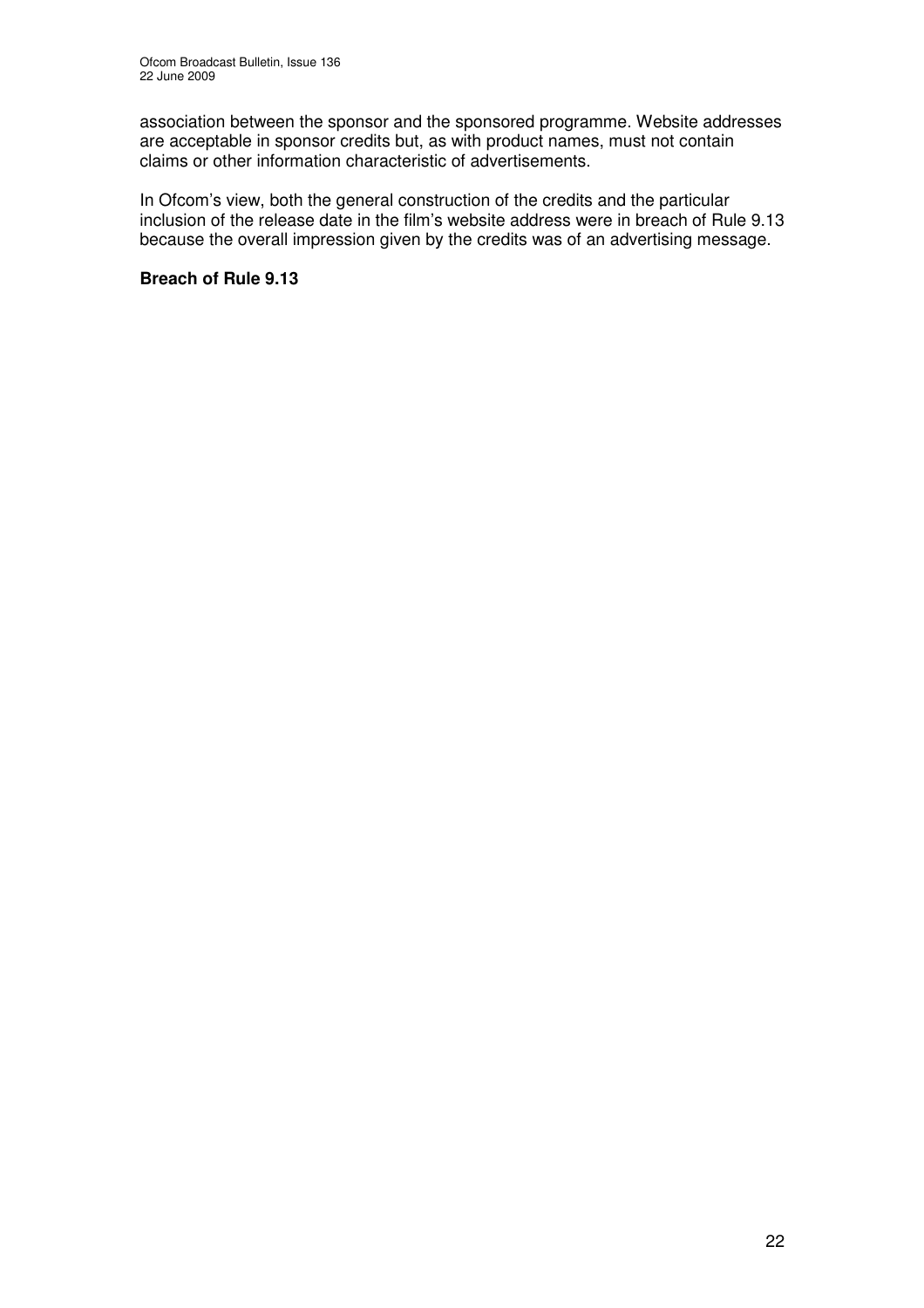**Maranam Muttuppulli Alla** *Global Tamil Vision, 2 November 2008, 19:00* **Vanakathukuriyavarkal** *Global Tamil Vision, 27 November 2008, 17:10*

#### **Introduction**

Global Tamil Vision ("GTV") is a satellite channel broadcasting content to an ethnic Tamil audience. Ofcom received a complaint concerning a programme broadcast by GTV on 2 November 2008 called *Maranam Muttuppulli Alla*. The complainant felt that the programme glorified the terrorist activities of the Liberation Tigers of Tamil Eelam ("LTTE") and certain of its members. During its investigations, Ofcom also considered a further programme broadcast by the channel on 27 November 2008 called *Vanakathukuriyavarkal*.

Ofcom commissioned independently-produced translations of both programmes ("the Programmes"), and noted various references to the activities and leaders of the LTTE, which is presently a proscribed terrorist organisation under the Terrorism Act 2000. This means that under current UK legislation, it is unlawful to be a member of the LTTE, to raise funds for it or to invite or encourage support for it.

In summary, Ofcom noted the Programmes consisted of the following content:

#### *Maranam Muttuppulli Alla* ("the 2 November Programme")

The 2 November Programme was broadcast as a memorial programme on the anniversary of the death of the LTTE political leader, S.P.Tamilchelvan, and of five other members of the LTTE. It included various interviews, speeches and songs that commemorated the life of Mr Tamilchelvan.

#### *Vanakathukuriyavarkal* ("the 27 November Programme")

The 27 November Programme was broadcast on Heroes Day<sup>1</sup>, and consisted of a series of songs, speeches and poems which commemorated the actions of the LTTE and its leader, Velupillai Prabhakaran.

Ofcom considered whether the content of the Programmes could potentially be seen to glorify the activities of the LTTE, a proscribed terrorist organisation. Ofcom therefore wrote to GTV asking for its comments under the following Code Rule:

• 2.4 – Programmes must not include material (whether in individual programmes or in programmes taken together), which, taking into account the context, condones or glamorises violent, dangerous or seriously antisocial behaviour and is likely to encourage others to copy such behaviour.

#### **Response**

In its response, GTV said that it broadcasts predominantly to the Sri Lankan "Diaspora", and made a number of points about the Programmes.

<sup>&</sup>lt;sup>1</sup> Heroes Day is an annual commemoration by LTTE supporters to honour the deaths of members of the LTTE.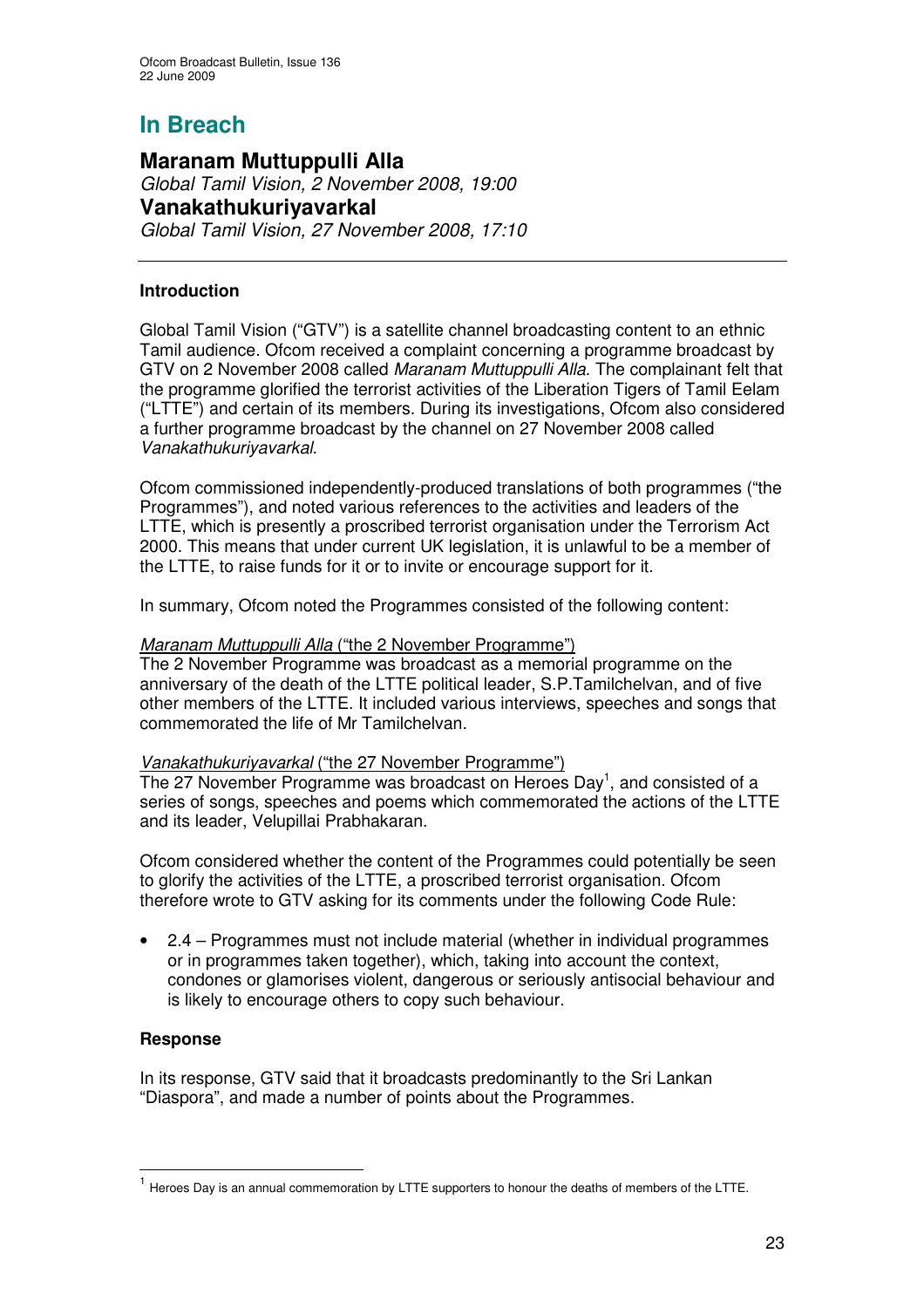#### 2 November Programme

The broadcaster said that this programme, commemorating Mr Thamilchelvan's death, complied with the Code, and referred to the "feelings of utter dismay and shock expressed in many world's leaders' statements of hearing of Mr Thamilchelvan's demise". GTV added that "all we attempted to do was pay tribute to a fondly remembered leader who dedicated his last five years to search for a politically negotiated settlement".

GTV said that for the majority of its target audience, Sri Lankan Tamils: "Mr Thamilchelvan was the last hope of achieving a lasting, politically negotiated solution to the ethnic problems facing Sri Lanka". According to the broadcaster, Mr Thamilchelvan was the head of the political wing of the LTTE, and that the Tamil community perceived him as a "messenger of peace" akin to "Gerry Adams (former political leader of the IRA)". Given this context, GTV decided to broadcast a programme commemorating the first anniversary of Mr Thamilchelvan's death, something that it had not done "to remember other fallen cadres of the LTTE". GTV felt that it was necessary "to remind our viewers of his political activities so that someone else will be encouraged to take over and continue his peace building efforts". However, in outlining Mr Thamilchelvan's activities, including as the Tamil chief negotiator in the peace summits, overseen by the Norwegian Government, GTV said the programme also mentioned five of his colleagues who died at the same time that he did.

GTV also explained the background to two of the statements featured in the programme, which Ofcom had highlighted. First:

*"We vow to take revenge in future for the death of these six brave soldiers, by showing the different faces the Tamils hurt by the Singhala domination."* (All of the programme extracts included in this Finding are transcripts of the original translations provided to Ofcom by an independent external translation company).

GTV said this statement was part of a poem used at Mr Thamilchelvan's funeral, which says that Mr Thamilchelvan and his six colleagues would not be forgotten "and the work they will continue and this is the best form of revenge Tamils hurt by the Singhalese<sup>2</sup> can exact". Second:

*"Never ever forget this. We have not buried our brother Tamilchelvan in the burial ground. We have buried him in our hearts and minds. We will rise! We will rise! Will rise as Tigers! Will become soldiers! Tamil Eelam will win!"*

GTV said this statement was from a speech by a Tamil politician, Dr Seeman, speaking at Mr Tahmilchelvan's funeral, and was part of a section of the programme "in which we tried to show our viewers how the Tamils felt all over the world about the news of Thamilchelvan's death". The broadcaster said that Dr Seeman's speech at Mr Thamilchelvan's funeral had to be seen in the context of a speech given prior to his, which had referred to the "Chola Empire and its Tiger citizens"<sup>3</sup>, but had not been included in the 2 November Programme. Dr Seeman's comments therefore were referring to this previous, unbroadcast speech. GTV said it had not edited Dr Seeman's speech because "he did not refer to [the] LTTE or its soldiers".

<sup>&</sup>lt;sup>2</sup> The majority ethnic group in Sri Lanka.

<sup>&</sup>lt;sup>3</sup> According to GTV, at Mr Thamilchalvan's funeral, a speaker prior to Dr Seeman had referred to the Chola empire, that had previously existed in Southern India, and its "Tiger Citizens…[who had] centuries ago, again and again rose from many setbacks and created a parallel of [the] Diaspora Tamils' current mood to those of the Tiger citizenry of the then Chola Empire".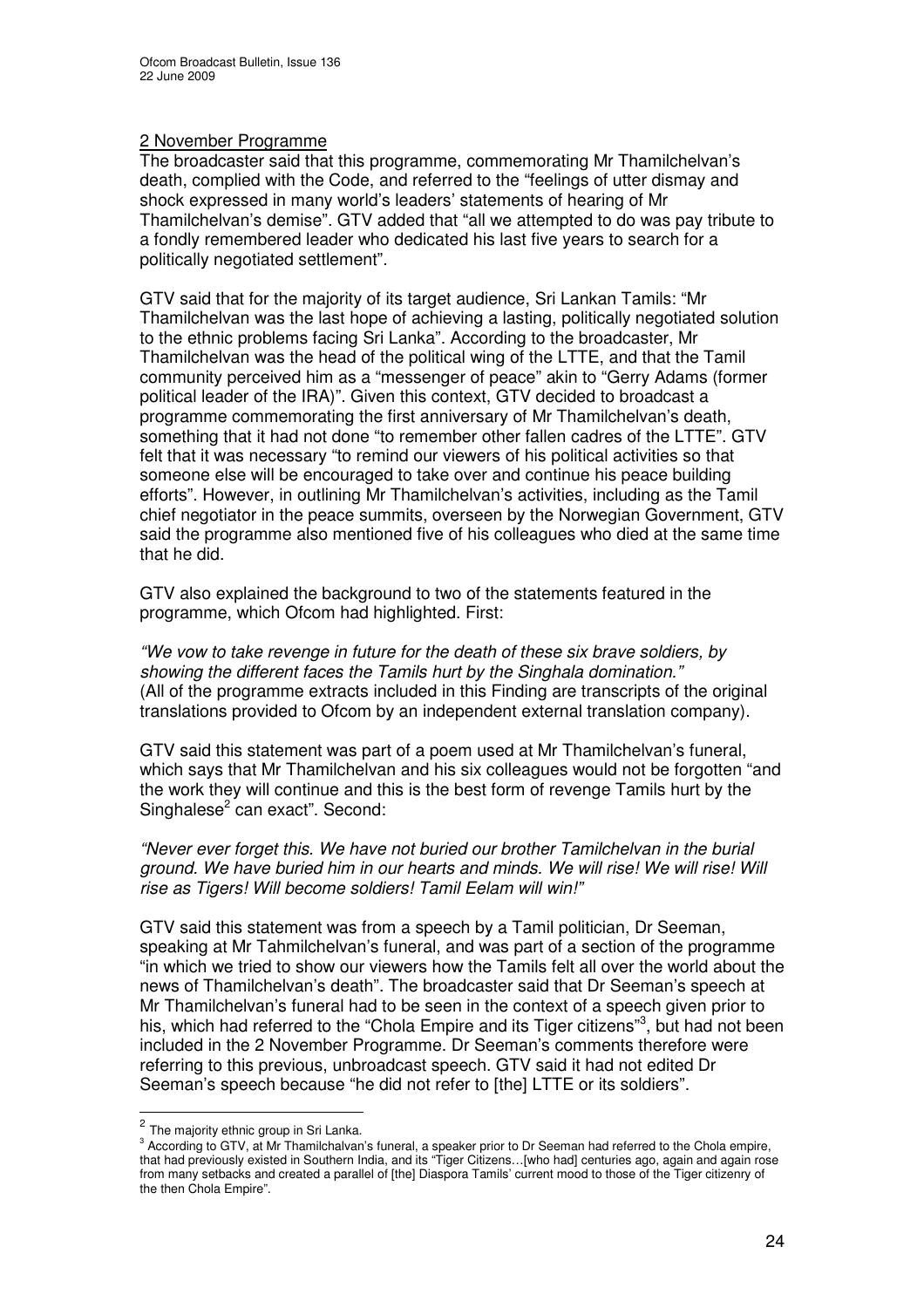#### 27 November Programme

GTV said that, having reviewed the programme, some of the content in the programme should not have been broadcast. In doing so, the broadcaster accepted that "we have inadvertently breached…Rule 2.4". GTV added that having been contacted by Ofcom, it had "taken all necessary precautions so as not to make a similar mistake in future".

#### **Decision**

Ofcom understands that some its licensees will be directing their services predominantly to the members of a single ethnic or cultural group. It is therefore inevitable and appropriate that the output of such channels will be dominated by issues that concern and are of interest to the members of the particular ethnic group. In this case, GTV specifically directs its service to members of the Tamil community living in the UK. It is therefore unsurprising that given the nature of the conflict between certain elements of the Tamil minority and the Sri Lankan Government, that a channel such as GTV might have touched upon points of view, including the LTTE's, arguing for an autonomous Tamil state within Sri Lanka.

The Code does not preclude broadcasters from discussing or covering the activities of proscribed terrorist organisations, such as the LTTE. Ofcom recognises that it would be an unacceptable restriction on a broadcaster's freedom of expression<sup>4</sup> to curtail coverage of certain issues, including the activities of recognised terrorist organisations in any way. However, in broadcasting such content, broadcasters must be aware of the need to comply with the general law and the Code, and in particular Rule 2.4. The relevant test under Rule 2.4 is that content must not: firstly, taking into account the context, condone or otherwise glamorise violent, dangerous or seriously antisocial behaviour; and secondly, be likely to encourage others to copy such behaviour.

Ofcom considered each of the Programmes in turn.

#### 2 November Programme

Ofcom noted that this programme, consisting mainly of interviews and telephone contributions, was a commemorative tribute to S.P. Thamilchalvan, who headed the LTTE's political wing until his death in 2007. Much of the programme stressed Mr Thamilchalvan's role in various attempts to broker peace between the LTTE and the Sri Lankan Government, and Ofcom noted that Mr Tahmilchelvan is revered by certain members of the Tamil community. Ofcom also noted GTV's submissions that one speech, by the Tamil politician Dr Seeman, should be seen in the context of references to a particular period in South Asian history.

However, Ofcom noted the following content was broadcast within the programme:

*"Tamilchelvan set foot on the path of liberation…he grew into a full-fledged soldier on whom courage and tactics were directly inducted by our leader."*

*"We vow to take revenge in future for the death of these six brave soldiers, by showing the different faces the Tamils hurt by the Singhala domination."*

*"Then our great leader adopted the violent path of the struggle to wrest our rights that are now in the hands of the enemy."*

<sup>&</sup>lt;sup>4</sup> As enshrined in the European Convention on Human Rights.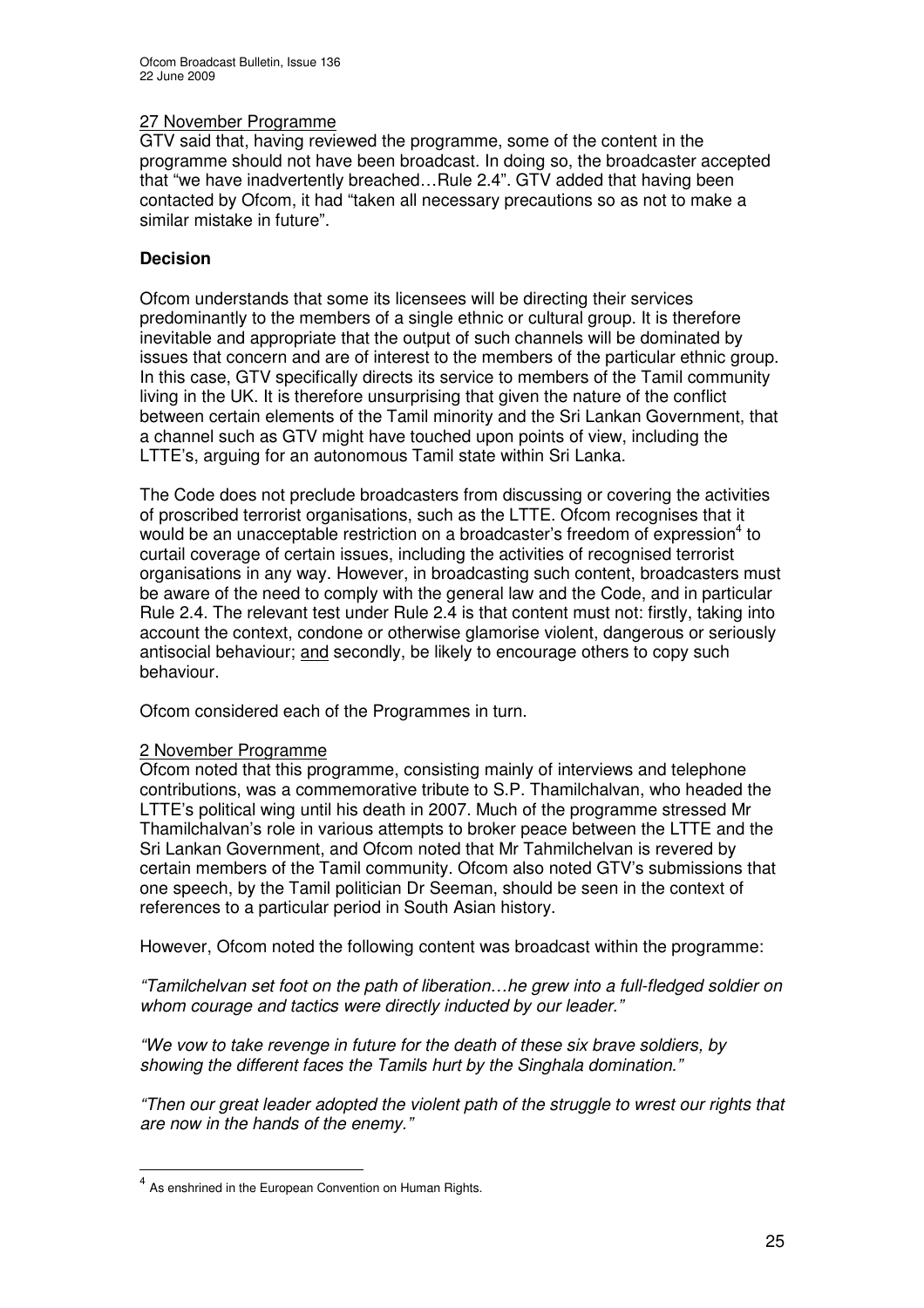*"Struggle is inevitable. It is a protective endeavour without which one's ethnicity will be destroyed, one's family will be mutilated, one's education will be spoiled, one's mother will be killed, one's sister will be raped."*

*"We do not fear and hide, but destroy the enemy camp with tremendous strength."*

*"I wish to request one and all of our people to do all within your capability to defeat the forces that are against this liberation struggle."*

Ofcom considered that these statements went beyond merely commemorative references to a departed political leader, and could reasonably be seen to glorify and support the activities of the LTTE. Further, the content could reasonably be construed as likely to encourage others to copy such behaviour and support the activities of the LTTE. Therefore, Ofcom concluded that this programme was in breach of Rule 2.4.

#### 27 November Programme

Ofcom noted that this programme was broadcast on Heroes Day, an important day in the Tamil calendar. At the beginning of the programme, Ofcom noted the following was broadcast:

*"Today is the day to remember those martyrs who lost their lives in battlefield, fighting with the treacherous army that steps to our soil."*

The programme then contained songs, poems and speeches, which included various references to the activities of the LTTE and its leader:

*"Praise the great name of the Tigers".*

*"This is the day, when once a year we announce to the world the courage and speed of the soldiers in saving the Tamil Eezham 5 . Even if we asked to go it alone, the soldier goes first as an example to others, he bathes in the blood and makes the sea of Eezham a graveyard – this is the day when we praise them."*

*"Today is the day when we praise the valiant soldiers, let us praise them, we will worship them, and we will put flowers at their grave."*

*"We will not rest until we get the Tamil Eezham. The birth of Tamil Eezham is assured. It will be under the leadership of Prabakharan."*

*"I will cut the heads of those who attack the Tamil Eezham people without any kindness, those fools who attack the people."*

*"We will harm with sharp sword the generation that made sound and came to fight for money, this is the truth I tell you."*

Ofcom recognises that songs and poetry have a long tradition of dealing with the full range of human experiences and emotions. Just because content, in lyrical form, may refer to acts of violence, does not mean that there has been a breach of the Code. For example, certain songs and poetry may contain references to political struggles such as fights for independence, and such content would need to be considered in such a context. In this case, however, Ofcom considered that the 27 November Programme contained various instances of commemorative material that

 $^5\,$  Also known as Tamil Eelam, which is the name given by some Tamil groups for a Tamil homeland.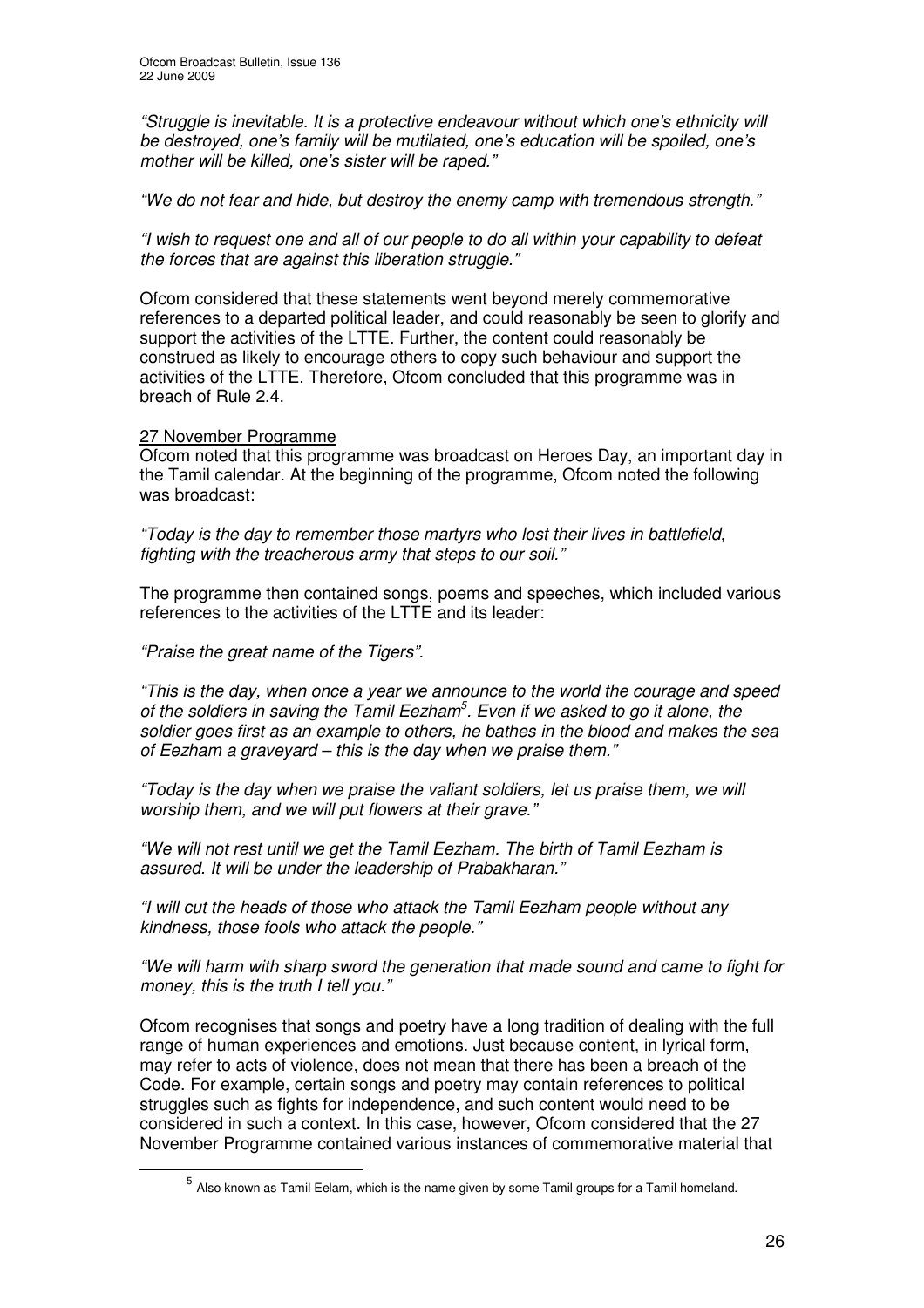supported and glorified the activities of the LTTE and its leader. Further, Ofcom considered that this material went further than merely commemorating the activities of Tamil cultural figures, but in several instances could reasonably be construed as likely to encourage others to copy such behaviour and support the activities of the LTTE. Given this, and the fact that GTV had expressly admitted a breach of the Code, Ofcom decided that this programme was in breach of Rule 2.4.

Ofcom considered the breach of these rules to be very serious. The right to broadcast comes with it responsibilities. It is important that broadcasters do not inappropriately use a licence to broadcast to, for instance, glorify violence. On this occasion Ofcom did not impose a statutory sanction. However, the broadcaster should be aware that further recurrence of such breaches could lead Ofcom to consider taking further regulatory action.

#### **Breach of Rule 2.4**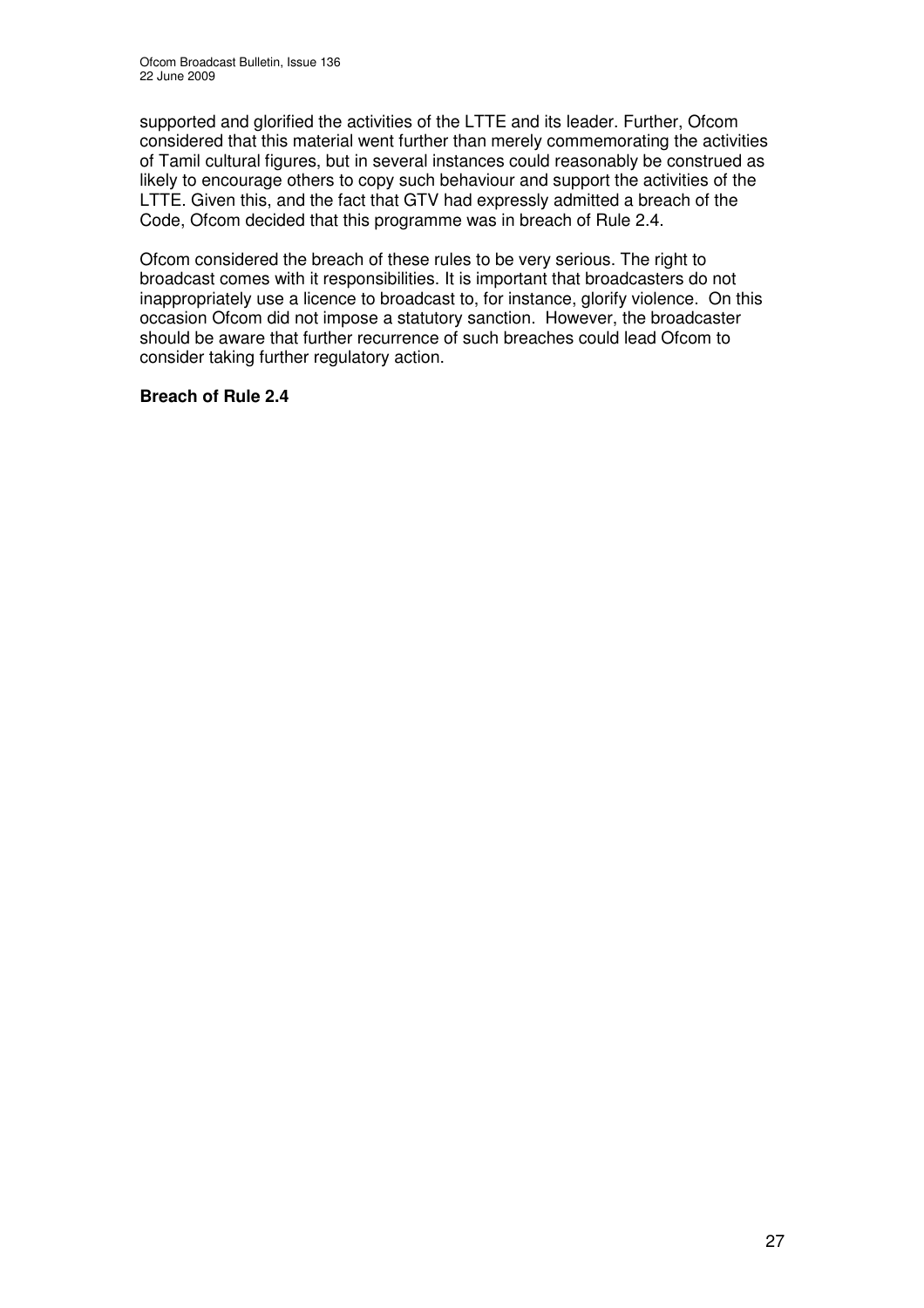**Chat Café** *LA Babes, 25 February 2009, 13:00*

#### **Introduction**

*Chat Café* is a daytime chat programme broadcast without access restrictions. It is located in the 'adult' section of the Sky Electronic Programme Guide ("EPG") on the service *LA Babes* (Sky channel number 956). Viewers can call a premium rate telephone number and talk to an onscreen presenter. Viewers can see the female presenters engaged in conversation but cannot hear what is being said as music is played over the images. At certain intervals the presenters can switch on a microphone and speak directly to viewers to encourage them to call the premium rate telephony service ("PRS") number.

Ofcom received a complaint that material broadcast at lunchtime featured a presenter in a low cut top and mini skirt engaged in inappropriate activities for a daytime broadcast. These included: jiggling her breasts to the camera; shaking her bottom in front of the camera and lifting her skirt to reveal her buttocks; and opening her legs leaving the viewer with an impression that she was not wearing any underwear and simulating masturbation with a microphone.

Ofcom asked the licensee, Fierce Media, for comments under Rule 1.3 (children must be protected from unsuitable material by appropriate scheduling) and Rule 2.3 (broadcasters must ensure that material which may cause offence is justified by context).

#### **Response**

With reference to Rule 1.3 the licensee argued that this rule was not breached given that the material was scheduled in the 'adult' section of the EPG where viewers could expect to find material of a similar nature and even of a "more overtly sexual nature" at this time of day. Furthermore, any children who may have been accidentally exposed to this content would not, in the broadcaster's opinion, understand the meaning of the gestures or of the show in general. In terms of the content, the broadcaster stated that the presenter was dressed correctly at all times.

However, the presenter's simulated masturbation of the microphone and the occasional touching of her upper body – even though they were presented in a fun and playful, not sexually explicit way – were not in line with the broadcaster's own internal guidelines for the time of broadcast. Consequently the licensee had dismissed the producer and suspended the presenter with immediate effect.

Furthermore, Fierce Media also confirmed that the service LA Babes had been taken off-air for an indefinite period following this complaint.

#### **Decision**

Rule 1.3 makes clear that children should be protected from material which is unsuitable for them by appropriate scheduling. This is judged according to factors such as the nature of the content, the nature of the channel and the time of broadcast.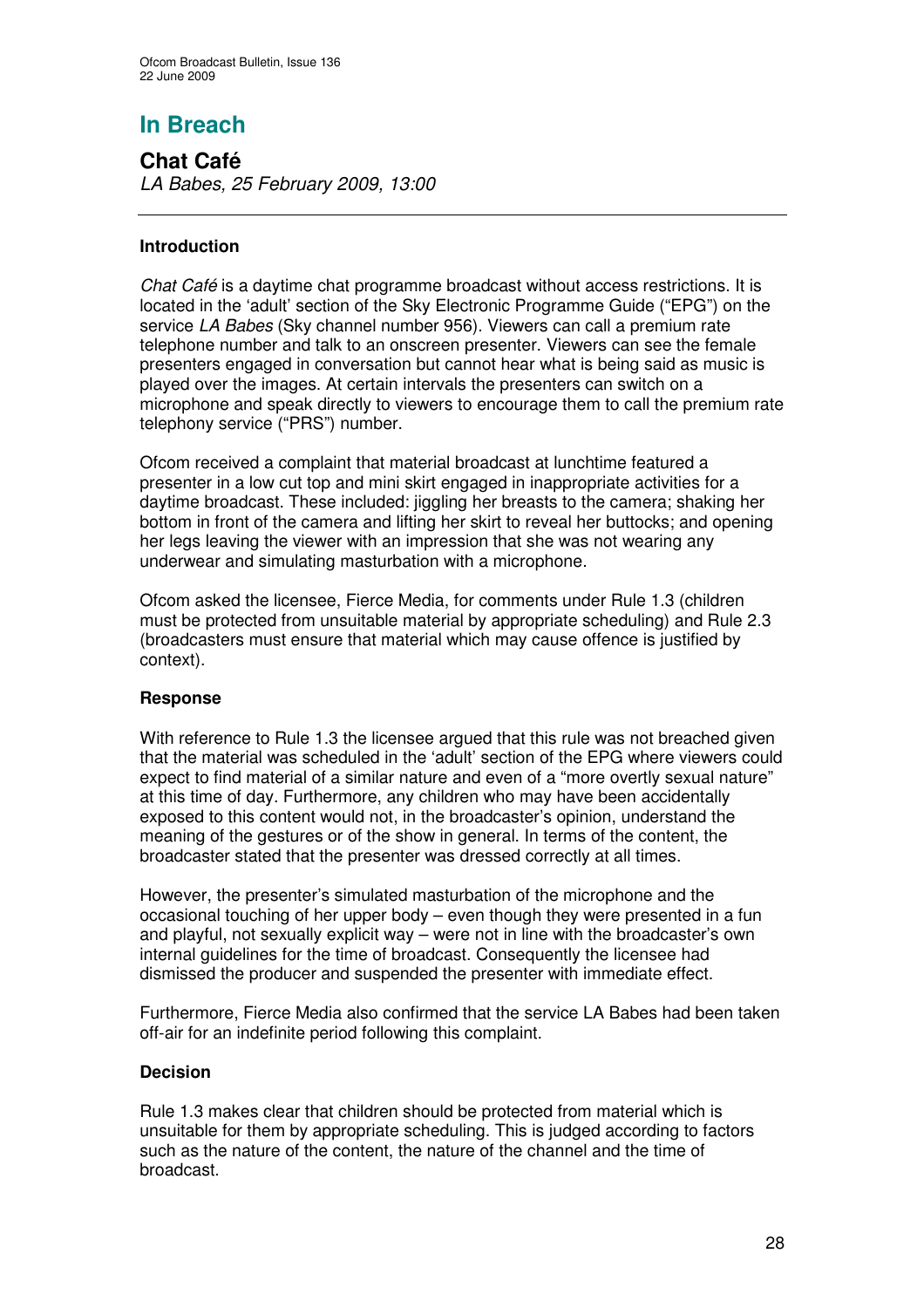In this case the nature of the content included a presenter behaving in an overtly sexual manner and, by the broadcaster's own admission, had engaged in simulating masturbation with a microphone at the request of a caller. Whilst taking other telephone calls, the presenter also engaged in actions such as getting up from the bed and standing with her bottom to the camera; lifting her mini skirt to reveal her buttocks then stroking them suggestively; and lowering her top to reveal her cleavage and then jiggling her chest to the camera.

The licensee stated that the presenter was wearing knickers at all times. In Ofcom's opinion, however, the broadcast images gave the impression to the viewer that the presenter was wearing minimal, or no, underwear. This was apparent when she opened and closed her legs in front of the camera.

Given that these activities and images were not suitable for daytime broadcast, it was Ofcom's view that the positioning of this channel in the 'adult' section of the EPG was not sufficient to provide adequate protection to prevent children from accessing the content and this was a breach of Rule 1.3.

Furthermore, it was also Ofcom's view that the broadcast of this material would have exceeded the expectation of viewers watching television during the day and was therefore offensive. The Code does not simply prohibit the broadcast of potentially offensive material. Rather, Rule 2.3 means that such material may be broadcast, if its inclusion is justified by context so as to provide adequate protection for members of the public. In this case, Ofcom was of the opinion that the editorial content as set out above was not appropriate for the time of broadcast, and the type of service and positioning in the 'adult' section of the EPG did not provide adequate context to protect viewers from the offensive material.

#### **Breach of Rules 1.3 and 2.3**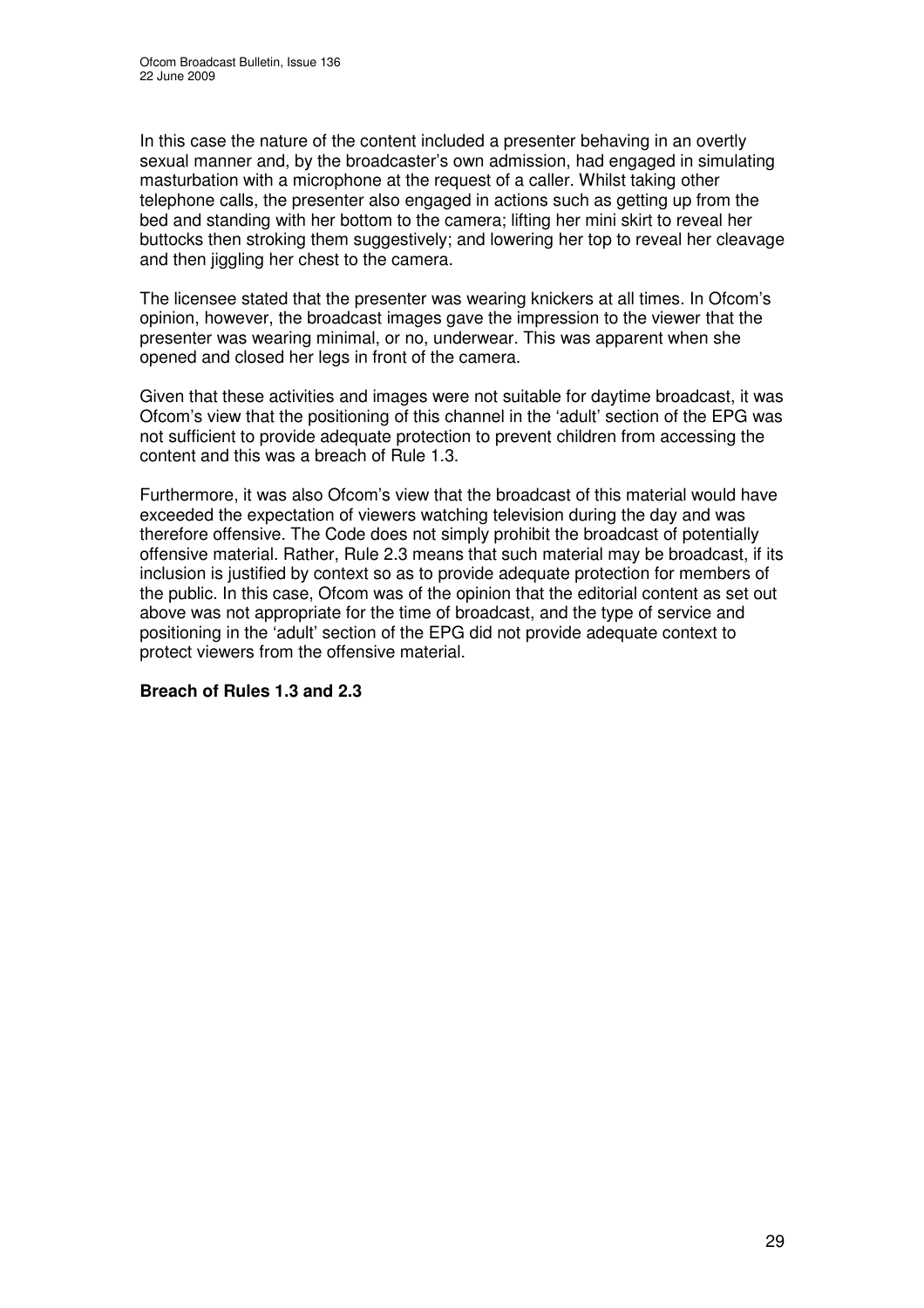## **George Galloway**

*Talksport, 22 November 2008; 27, 29 December 2008; 2, 9 January 2009, 22:00*

#### **Introduction**

George Galloway MP of the Respect Party presents a twice weekly evening phone-in programme on Talksport in which he debates a wide range of topical issues with listeners who phone in. The programme ("*George Galloway*") also features interviews with celebrities, politicians and media commentators. It varies in length but is normally between two and three hours in duration. The topics covered are often political in nature and, because of the programme's length an opportunity is afforded for detailed discussion of current events.

Ofcom received a total of 14 complaints in respect of the programmes referred to above. All of the programmes about which Ofcom received complaints featured, to differing degrees, heated debate between George Galloway, listeners and media commentators on the situation in the Gaza strip. Listeners also heard strongly held views forcefully put by many callers to the programmes. The subject was particularly emotive during the period when these programmes were broadcast because on 27 December 2008 Israel launched an offensive on the Gaza strip which it said was to stop Hamas from firing rockets into Israel. George Galloway has long been recognised as an outspoken critic of the Israeli government.

On 27 December 2008 George Galloway chose to deal extensively with the Gaza situation on his programme. He returned to the issue on various occasions in the days and weeks that followed, as the conflict in the region continued. He encouraged listeners to call in with their views and also interviewed various commentators on the subject. Ofcom received a number of complaints about the content of these programmes from listeners who believed that George Galloway was biased against Israel and did not allow callers holding an opposing view to his own an adequate opportunity to comment. One complaint related to George Galloway's perceived anti-Israeli bias for similar reasons on the broadcast of 22 November 2008. This was before the Israeli offensive of 27 December 2008.

Several listeners also objected to George Galloway's call, on a number of the programmes, for listeners to attend planned demonstrations against Israeli actions in London and elsewhere.

The recent Israeli presence in Gaza, and the pre-conflict situation in Gaza are matters of "major political controversy" under the Code and must be treated with "due impartiality". Ofcom therefore asked Talksport to comment on *George Galloway* in light of the relevant Code rules:

- Rule 5.11 ... due impartiality must be preserved on matters of major political and industrial controversy and major matters relating to current public policy by the person providing a service (listed above) in each programme or in clearly linked and timely programmes.
- Rule 5.12 In dealing with matters of major political and industrial controversy and major matters relating to current public policy an appropriately wide range of significant views must be included and given due weight in each programme or in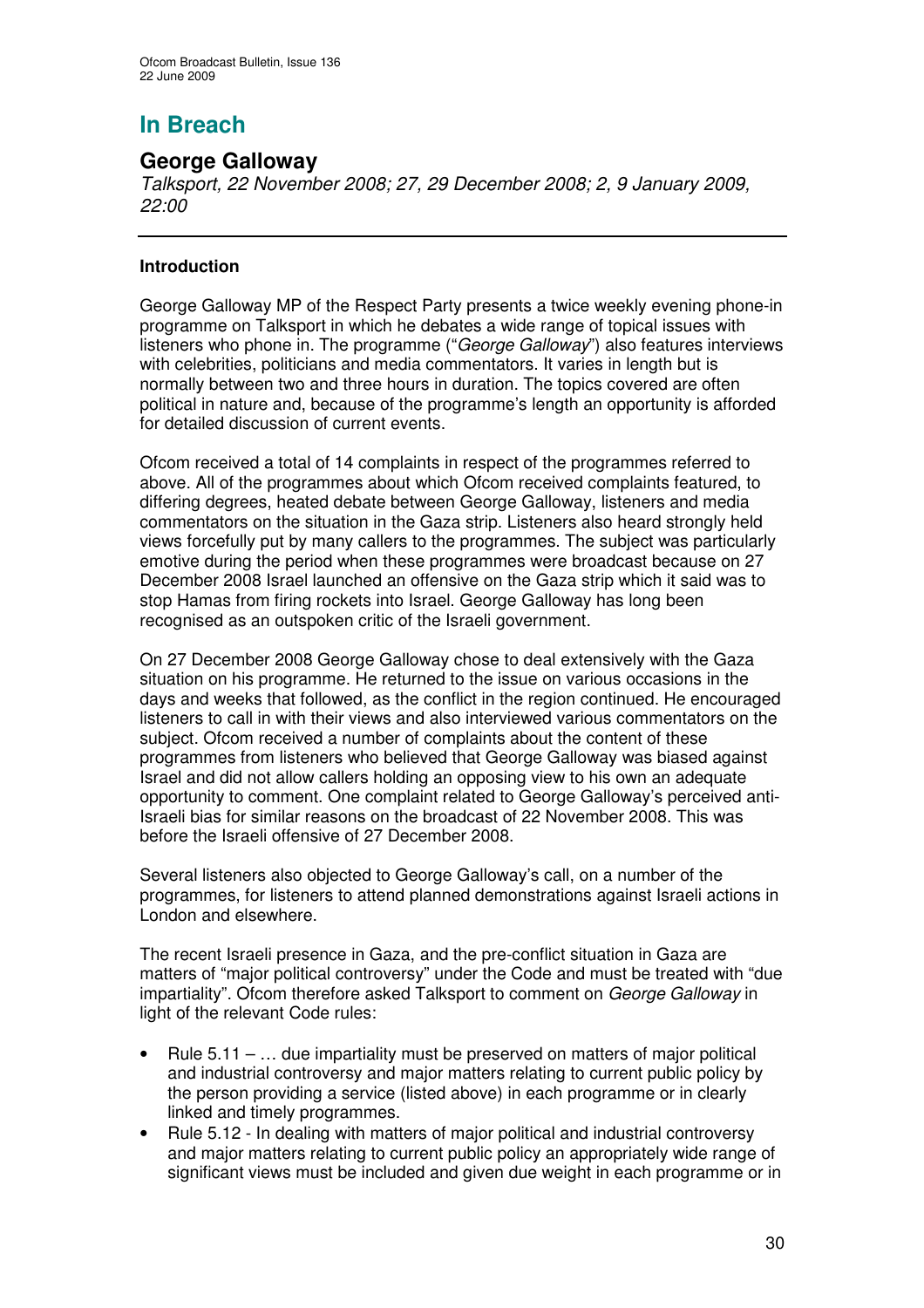clearly linked and timely programmes. Views and facts must not be misrepresented.

#### **Response**

Talksport pointed out that the Code makes clear that the approach to due impartiality may vary according to the nature of the subject, the type of programme and channel, the likely expectation of the audience as to content, and the extent to which the content and approach is signalled to the audience. It then addressed each of these factors in turn:

#### The nature of the subject

Talksport maintained that the Israel-Gaza problem crosses party lines in this country and is not a party political issue. It pointed out that the Israeli government's actions in December 2008/January 2009 were condemned by the majority of the international community and that the situation in Gaza deteriorated to such an extent that it was regarded as a humanitarian crisis. In its view the nature of this subject had a very real bearing on the approach to due impartiality in this case.

#### The type of programme and channel

Talksport pointed out that the station has a national reputation as one that employs highly opinionated presenters. It said the phone-in format employed on *George Galloway* is well-known to the general public, who enjoy hearing heated debate about topics that are the talking points of the day. Talksport emphasised that George Galloway himself is famous in Britain for being an outspoken politician who, since his arrival on Talksport, has built up a reputation as a hard-hitting broadcaster. He and the audience recognise that Talksport phone-ins are not overly formal discourses, as may sometimes be the case on more traditional radio stations. They rely more on a passionate exchange of views which is sometimes combative and often emotive.

#### The likely expectation of the audience as to content, and the extent to which the content and approach is signalled to the audience

The broadcaster said that both the station and the presenter are extremely wellknown quantities so that people who tune in know what to expect. It also said that George Galloway's views on the Middle East are equally well-known to regular listeners as well as non-listeners. In addition it was stressed that throughout his programmes, George Galloway encourages people with an alternative point of view to call. He prioritises such callers and terminates their calls only if he thinks they have made or are likely to make racist comments, defamatory comments or in his view are deliberately misinforming the listeners.

In summary therefore, Talksport argued that these factors should all be considered by Ofcom when reaching a decision on whether the approach to due impartiality on this occasion was appropriate.

The broadcaster then discussed how in its view the programmes met Code requirements. It said that central to the rules is the need for differing viewpoints to be aired and argued that far from opposing views being excluded on the programme, alternative views to the presenter's are given priority by both the presenter and his production staff. It then went on to illustrate how these alternative views were aired.

Talksport began by saying that on a matter of controversy like this, the fact that more callers take one view rather than another is nobody's fault. One view may be more popular, or listeners with a similar point of view to the presenter may be more numerous than those who oppose his view. It said that pro-Israeli callers were not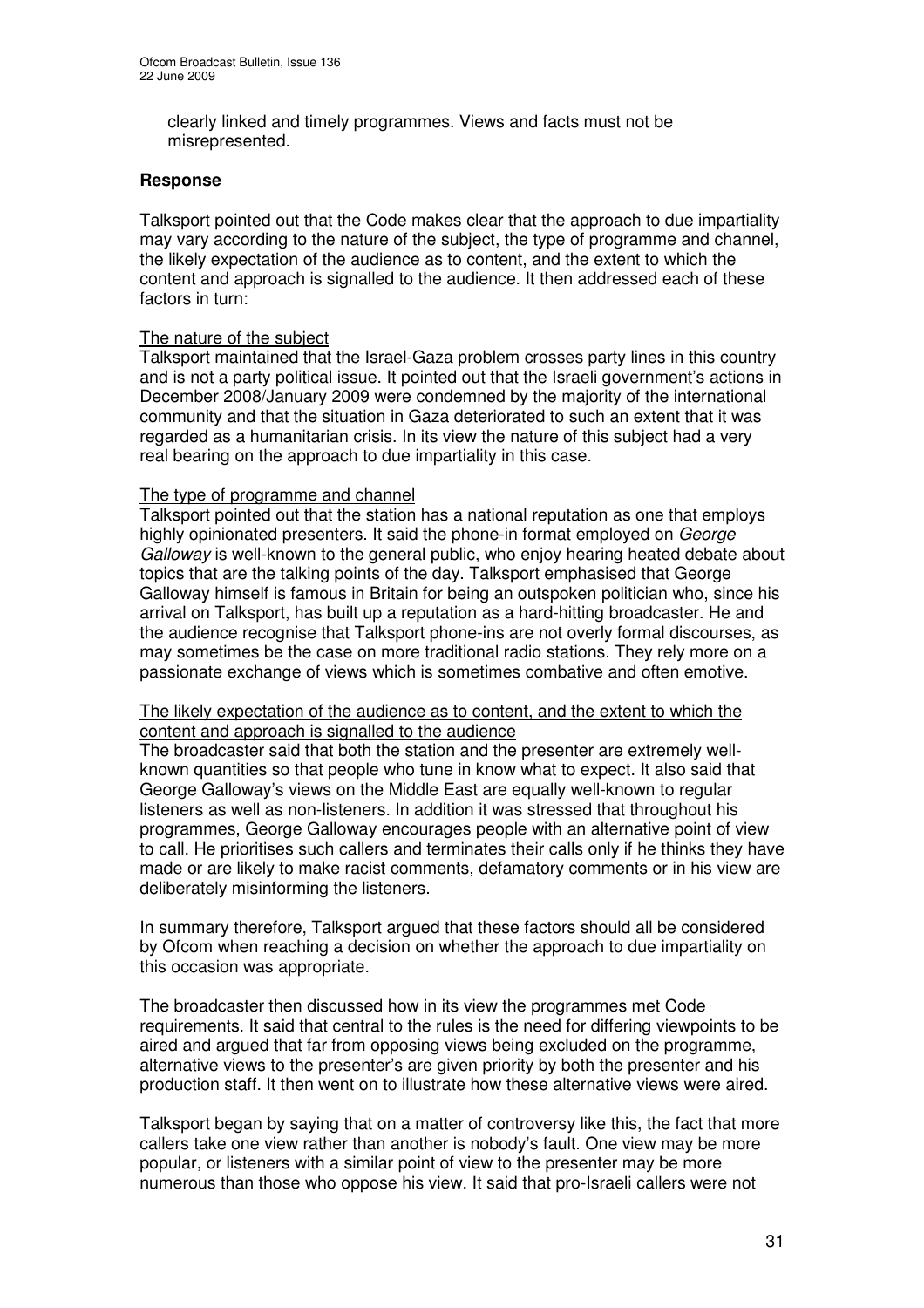just taken to air, but were prioritised and more callers with this viewpoint were asked for by the presenter. It referred to the programme of 27 December 2008, which was taken up almost entirely with the situation in Gaza (the Israeli offensive having commenced on that day). It said that the fact that five callers who disagreed with George Galloway were heard on air proved that alternative views were not excluded. It said that the fact that there were fewer callers who disagreed with him than agreed with him was beyond its control and was, in the station's view, a fair representation of the general public's sentiments on this issue. Talksport also directed Ofcom to a morning programme three days later when George Galloway stood in for a colleague. It said that on this programme George Galloway took many contributions from callers with a pro Israeli viewpoint and was joined by a pro-Israeli journalist.

The station went on to give details of pro-Israeli guests on George Galloway during the timeframe of the complaints. It described how, in the programme of 22 November 2008, Lorna Fitzsimmons of the British Israeli Communications and Research Centre responded in a highly articulate way to comments made by a previous guest (the journalist Lauren Booth) who had described the unfolding of a humanitarian crisis in Gaza. The station pointed out that the appearance of a pro-Israeli guest had been signalled to listeners in advance by George Galloway, who explained that he had *"a strong point of view on this"*, which was the same as Lauren Booth's and pointed out that another view was needed. When Lorna Fitzsimmons came to air, she contradicted George Galloway and was able to make her points without interruption for much of the interview. She criticised Booth for making comparisons between the Gaza crisis and concentration camps and told George Galloway that Israel unfairly gets all the blame for the humanitarian crisis which, she said, was not of its making. She went on to describe Hamas as brutal and described their *"terror"*. Talksport maintained this was a clear and fair presentation of an alternative viewpoint on the programme. Other examples of alternative views on the Gaza conflict on *George Galloway* were: an extended interview on 30 December 2008 with a pro-Israeli journalist toward the end of the show which had been signalled to listeners on the previous day; a discussion on 2 January 2009 between George Galloway and a well known, pro-Israeli journalist; and the defence of the Israeli position by the pro-Israeli American Republican Samuel Joe Wurzelbarcher on 9 January 2009.

Talksport also wished to highlight that, on 3 January 2009 when news broke that Israeli forces had occupied the Gaza Strip, in order to comply with the Code rules on due impartiality in news, Talksport's Programme Director replaced *George Galloway* with an enhanced news programme presented by the non-partisan presenter Ian Collins to reflect the fact that a rolling news event was being dealt with.

Talksport then provided details of what it said was a wide variety of viewpoints alternative to Galloway's on this issue on the station's output generally during the relevant timeframe. On 29 December 2009 for example the presenter Ian Collins discussed the situation in the Middle East from a non-partisan point of view, allowing all sides to have their say and putting forward the Israeli point of view. Similarly, on 30 December 2008, presenter Mike Graham defended the Israeli point of view and Ian Collins discussed the issue again, in a non-partisan way, later that evening from 10pm. Finally, on 14 January 2009, the broadly pro-Israeli presenter David Prever was joined by the pro-Israeli Lorna Fitzsimmons discussing what they described as the lack of news headlines on Gaza.

Talksport argued that these examples demonstrated that, in common with many other issues, George Galloway finds himself on the opposite side of the argument to most of his fellow presenters on Talksport. It also said that George Galloway's brand of socialist views is unique in the radio industry in this country. Consequently, argued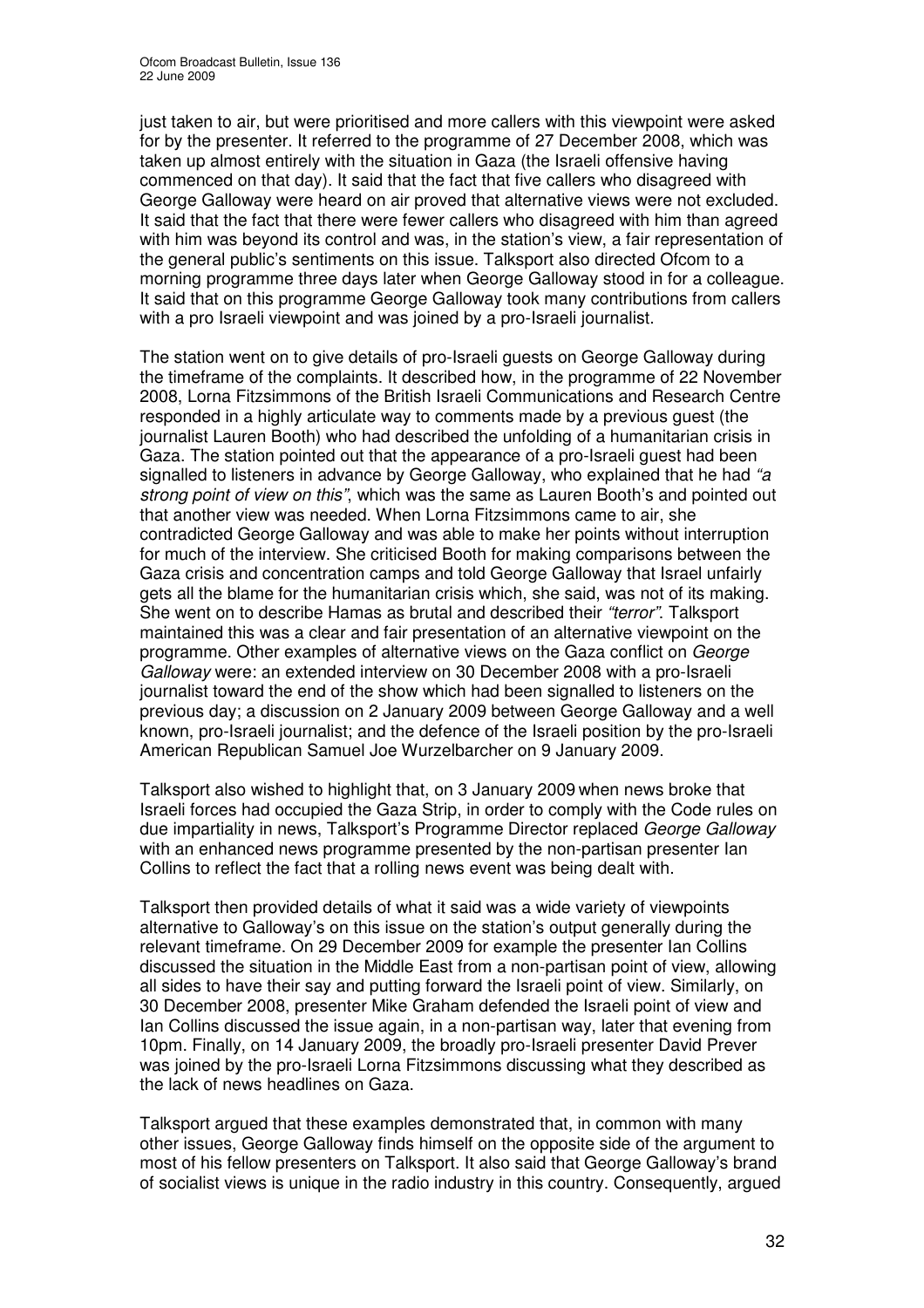Talksport, his role as a presenter on the station is of itself a valuable contribution towards the Code's requirements for broadcasters to provide alternative voices and viewpoints.

Finally, in relation to the complaints concerning George Galloway's various requests to listeners to attend anti-Israeli protest demonstrations, Talksport said that George Galloway did invite listeners to take part and apart from that, said nothing other than for people to peacefully protest. Talksport pointed out that the demonstrations were not illegal, having been agreed with by the police and George Galloway said nothing that would encourage racial hatred or violence.

#### **Decision**

Under the Communications Act 2003, broadcasters are required to treat all major matters of political or industrial policy with due impartiality. However, Ofcom must also take into account the broadcaster's and listeners' right to freedom of expression, which includes the right to hold opinions and to receive and impart information and ideas without interference by public authority<sup>1</sup>. The broadcaster's right to freedom of expression is not absolute. In carrying out its duties, Ofcom must balance the right to freedom of expression on one hand, with the need to preserve "due impartiality" on matters relating to political or industrial controversy or matters relating to current public policy. Therefore, whilst any Ofcom licensee should have the freedom to discuss any controversial subject or include particular points of view in its programming, in doing so broadcasters must always comply with the Code.

Ofcom recognises that Section Five of the Code, which sets out how due impartiality must be preserved, acts to limit, to some extent, freedom of expression. This is because its application necessarily requires broadcasters to ensure that neither side of a debate relating to matters of political or industrial controversy and matters relating to current public policy is unduly favoured.

All of the complaints Ofcom received about *George Galloway* concerned the presenter's handling on the programme of the situation in Gaza between November 2008 and January 2009. It was not disputed that this issue was a "matter of major political controversy" under the Code and that the rules in Section Five were applicable, in particular Rules 5.11 and 5.12 which require due impartiality to be observed on major matters. Ofcom noted that many complainants objected to the concept of the programme itself – a well known politician being permitted regularly to promote his views on a national radio programme. However the Code permits presenters to express their own views on controversial issues so long as alternative views are adequately represented and regular presenters (such as George Galloway) do not promote their views in a way that compromises due impartiality. The Code also requires presenter phone-ins, like this one, to encourage and not exclude alternative views. In Ofcom's view it is of paramount importance that broadcasters and presenters continue to explore controversial subject matter even when, as here, opinion becomes polarised.

#### The approach to due impartiality

In assessing whether due impartiality has been preserved the Code explains that the approach may vary according to the nature of the subject, the type of programme and channel, the likely expectation of the audience as to content, and the extent to which the content and approach is signalled to the audience. As was pointed out by Talksport, the station is known for its highly opinionated presenters, such as George

 $1$  As stated in Article 10 of the European Convention on Human Rights.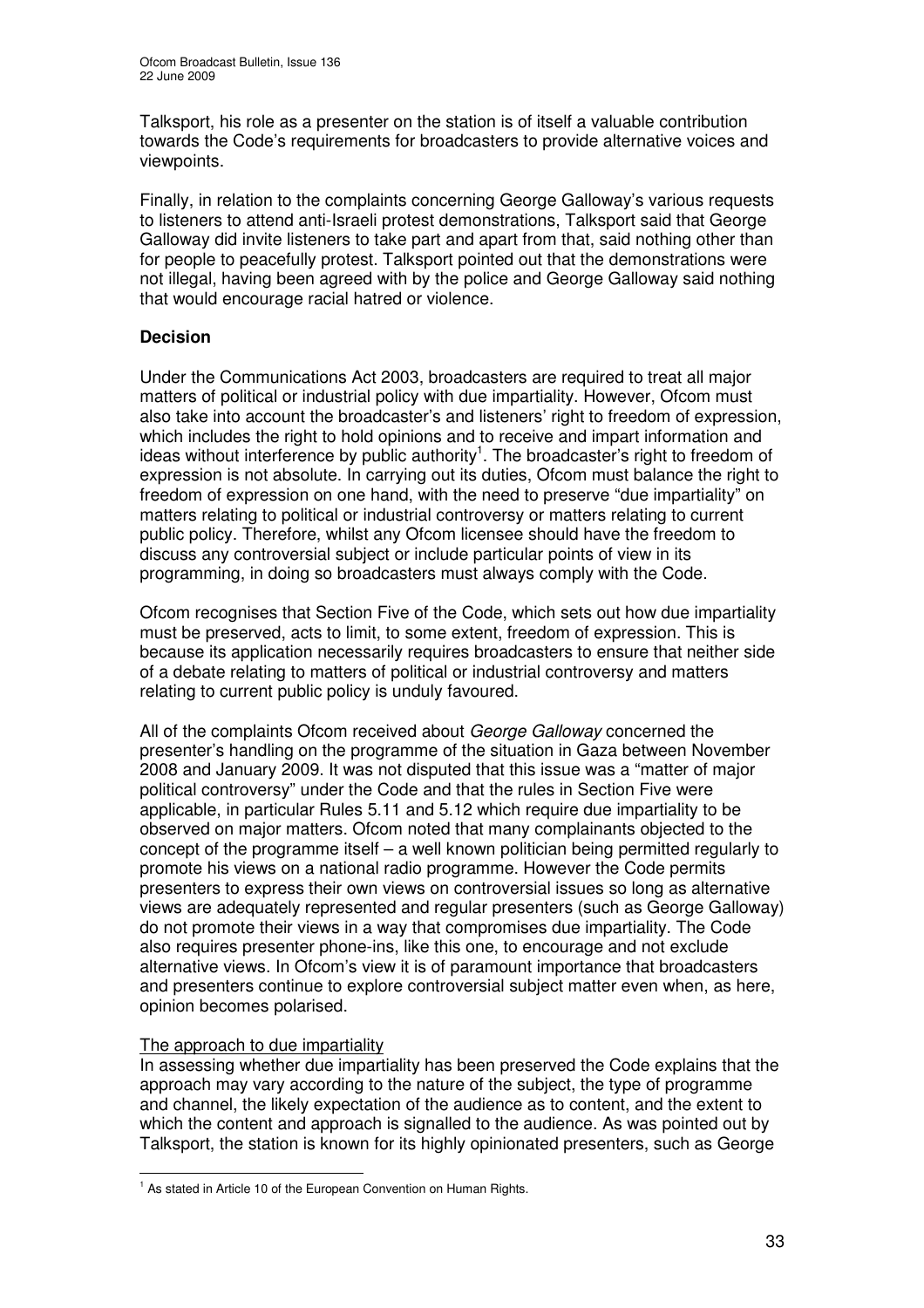Galloway, who engage in heated debate with listeners. The profile of the Respect Party MP is also a relevant consideration when assessing whether the approach to due impartiality on these programmes was acceptable. He is recognised in this country for trenchant views on many issues and his sympathy for the Palestinian viewpoint in relation to the Middle East question is particularly well known. In the programme of 22 November 2008, George Galloway makes this clear when he says:

#### *"I am not impartial on this subject, nor can I be…"*

However, it is important that the subject matter itself is treated with due impartiality. Ofcom noted that the tension in Gaza at the time of these broadcasts was extremely high and had resulted in armed conflict by the time of the second programme under investigation (27 December 2009). This meant that the views of the presenter, the guests and the callers to the programmes could be expected to be outspoken, emotive and at times reproachful. Ofcom also noted Talksport's argument that, such was the strength of feeling about Israeli actions, the issue had effectively crossed party political lines. All of these considerations do not obviate the need for due impartiality however they demonstrate that the views espoused by George Galloway would not necessarily come as a surprise to listeners, familiar as they would be with his opinions and personality. Due impartiality does not require there to be an equal balance of views on the controversial subject matter being discussed. To secure compliance with the Code, what must be ensured is that firstly, there is a wide range of significant views and secondly, that these views are given due weight in each programme or in clearly linked and timely programmes (Rule 5.12).

#### Wide range of significant views

During the five programmes examined by Ofcom in this investigation there was a large volume of views expressed which were critical of Israeli government policy towards Gaza – in the programme of 22 November 2008 these views were critical of the Israeli blockade of Gaza then in place, and in the other programmes listeners criticised the Israeli military action in Gaza which had begun on 27 December 2008. On the programme of 22 November 2008 for example, guest Lauren Booth described the Israeli blockade of Gaza as:

#### *"the most cruel siege in human history"*

and on the same programme a caller remarked:

#### *"I can't understand how they have the nerve to come on and defend Israel…they just tell lies."*

Ofcom also noted that on the programme of 27 December 2008 calls which could be described as pro-Israeli were greatly outnumbered by calls which were critical of the Israeli position. Callers expressed anger and disgust at Israeli *"aggression"* and the attack which began that day was described as a *"barbaric"*.

At the same time however Ofcom noted that in all programmes, George Galloway encouraged listeners with differing viewpoints to call in. He told listeners, for example on the programme of 2 January 2009 that:

*"you're welcome whatever your point of view but you're especially welcome if you disagree with me…"*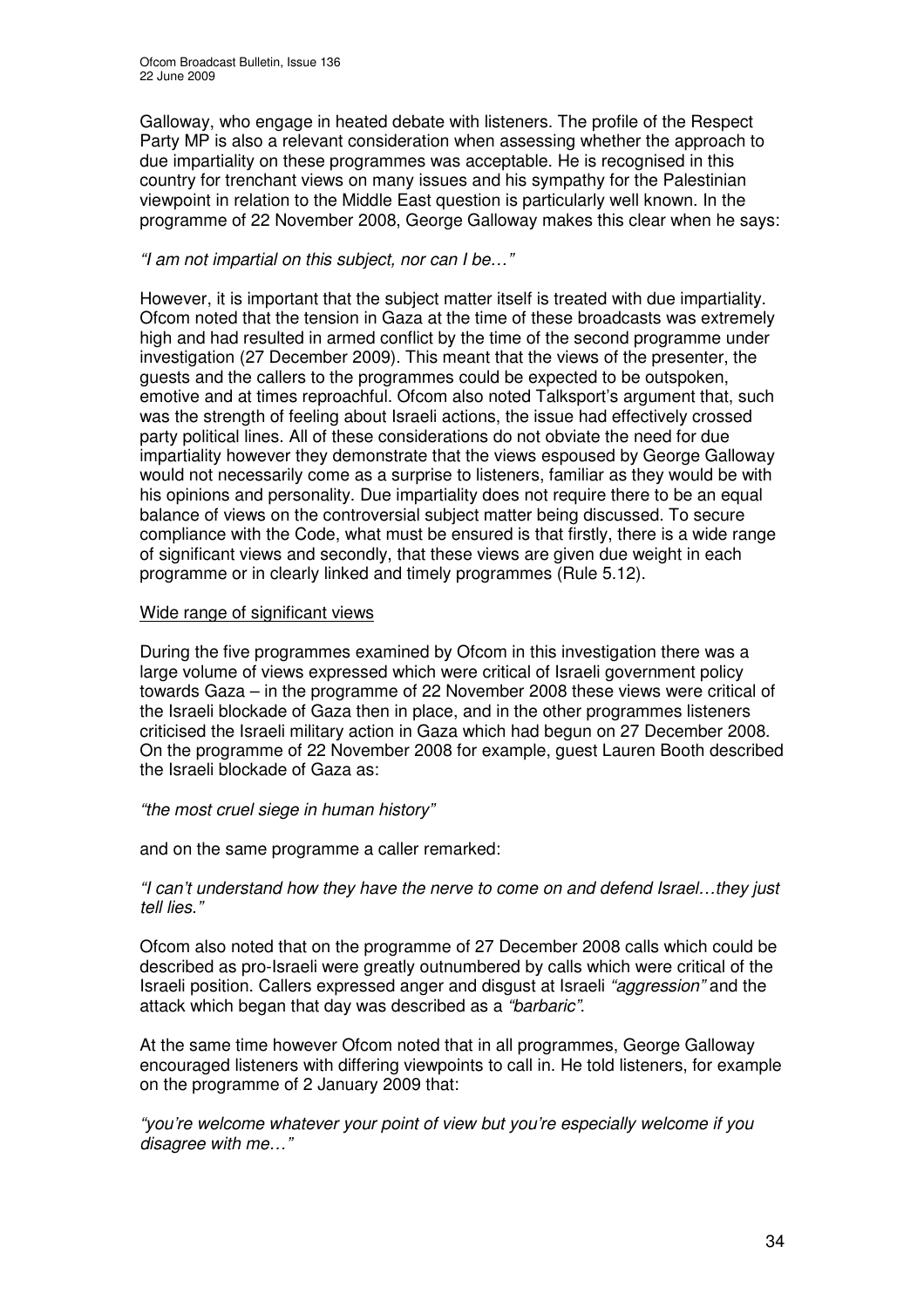Bearing in mind the factors relating to the approach to due impartiality in this case described above, in Ofcom's view these differing views were brought to air with adequate frequency on all the programmes examined. On 27 December 2008 for example, one caller referred to Israel and asked:

#### *"…do you not think a country has the right to defend itself when hundreds of rockets are coming over?"*

Further, on 22 November 2008 there was a detailed interview with Lorna Fitzsimmons of the British Israeli Communications and Research Agency who responded articulately to many of the points raised earlier by George Galloway and Lauren Booth. She was also given the opportunity to defend the Israeli government. There were clearly other significant views expressed on the station throughout this period such as a journalist and the pro-Israeli Republican Samuel Joe Wurzelbarcher. Other examples, as cited by Talksport, demonstrated that the station had achieved on air a range of significant views on this issue.

#### Due Weight

Ofcom accepts that as a way of encouraging debate and generating interest in a subject, broadcasters may legitimately be controversial and challenging, even to the extent of taking a position where they "may express their own views" (see Rule 5.9 of the Code). However, broadcasters need to be careful in ensuring that this approach does not impinge on the Code's requirement to give "due weight" to other significant views. In its consideration of the programmes Ofcom was at times concerned that George Galloway did not necessarily afford callers who disagreed with him an adequate opportunity to present their argument and at times appeared to cut callers off who disagreed with him. For example on the programme of 22 November 2008 during a discussion with one caller about the origins of the conflict, George Galloway indicated that if the caller was not prepared to accept that Israel was *"illegally occupying"* territory that did not belong to it, there *was "nothing further to talk about…"* before cutting the caller off. Although other callers were given an appropriate opportunity, broadcasters need to strike the right balance between being provocative and ensuring compliance with the Code.

It is important to note however that the Code requirement for due weight may be met "within each programme or (Ofcom's emphasis) in clearly linked and timely programmes". In this case, while the views of some callers may not have been afforded due weight in specific programmes, it was Ofcom's view that overall, on the service, due weight was achieved through firstly the detailed interviews on *George Galloway* with recognisable commentators such as Lorna Fitzsimmons and *The Times* journalist Oliver Kamm who defended the Israeli government position. It was also met by programmes such as the edition of *George Galloway* of 30 December 2008, to which Ofcom was directed by Talksport. The programme began with George Galloway making a specific call for listeners who disagreed with him to call in. He said:

*"…everyone knows where I'm coming from on this subject…but that doesn't mean I want to hog the microphone. On the contrary, I want an argument with you. So, please, if you have a different perspective from me, please call…"*

George Galloway also signalled that a pro-Israeli journalist would be joining him at a certain point in the programme. Ofcom noted that when the sequence on Gaza began, three callers with a pro-Israeli perspective were brought to air in succession.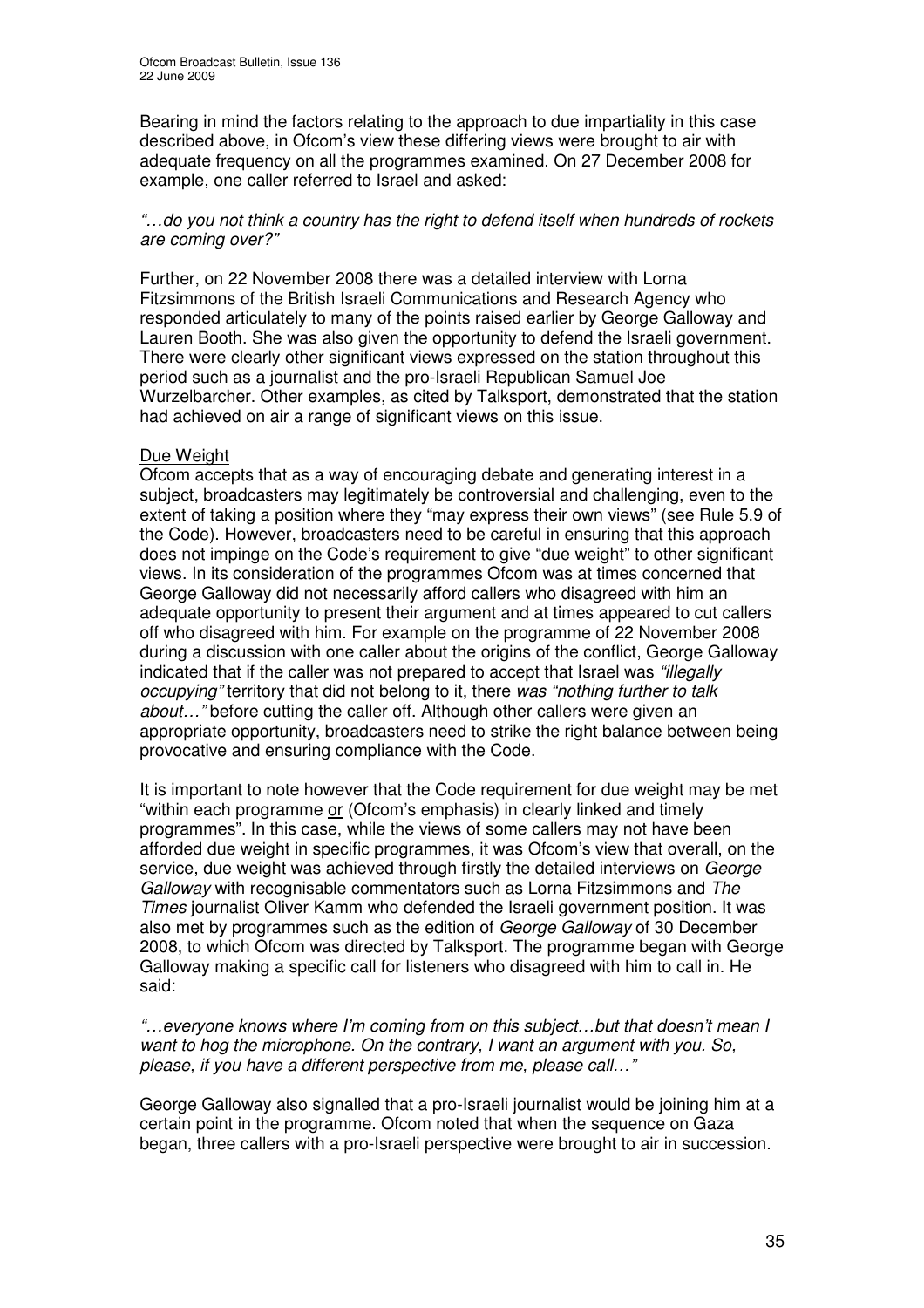Finally Talksport directed us to material across the service, in the days and weeks in which the conflict continued in which alternative views were extensively canvassed. As a result Ofcom concluded that the due weight requirement of Rule 5.12 was met.

#### Calls to join demonstrations

A number of complainants highlighted George Galloway's support for and encouragement to listeners to attend demonstrations against Israeli actions planned for London and elsewhere. At various points the presenter said:

*"...everyone of us has a duty. I will myself at 2 o'clock tomorrow afternoon be in the demonstration outside the Israeli embassy at Kensington Church Street, Kensington High Street in London at 2 o'clock tomorrow."*

*"...go to the 'Stop The War' coalition website, you'll get details of the local Stop The War organisation in the North-East and they definitely should be doing something."*

*"Well you can join me at 2 o'clock tomorrow afternoon outside the Israeli embassy in Kensington Church Street in London, for what I think is going to be a very big demonstration."*

*"I hope everyone who's in Scotland can reach George Square [Glasgow], is there at half four tomorrow afternoon."*

*"We'll be out at...[details of addresses and times of the demonstrations in London, Edinburgh, and Glasgow]... Stand up, stand up against the great crime that took place in Gaza today!"*

We accept, as Talksport argues, that the presenter did not in any way encourage or incite hatred or violence.

However, in Ofcom's view, at these junctures the programme turned from debating points of views and opinions into active campaigning on a major matter of political controversy. The broadcaster was actively encouraging listeners to participate in a political activity with details of the events, addresses and times. These calls to action did not come from an interviewee (who was for instance a campaign organiser on the demonstration itself) but from the presenter himself. At this point, we consider, the broadcaster crossed the line from legitimate and provocative debate with adequate alternative views to one who was calling listeners to action. By actively becoming involved in one side of a campaign on a matter of political or industrial controversy this element of the programme failed to comply with the due impartiality requirements which are set out in legislation and in Ofcom's Code.

#### Conclusion

Overall, for the reasons outlined in this decision, Ofcom concluded that there was an appropriately wide range of significant views aired on the station and on *George Galloway* during the period to which these complaints related. On balance Ofcom concluded that these views were also afforded due weight, particularly for example on the programmes of 22 November 2008 and 30 December 2008.

However, in encouraging listeners to attend demonstrations with details of dates, times and locations, the programme move away from legitimate debate and started to campaign on a major matter of controversy resulting in a breach of Rule 5.11.

#### **Not in breach of Rule 5.12 In breach of Rule 5.11 (in respect of the calls to join demonstrations)**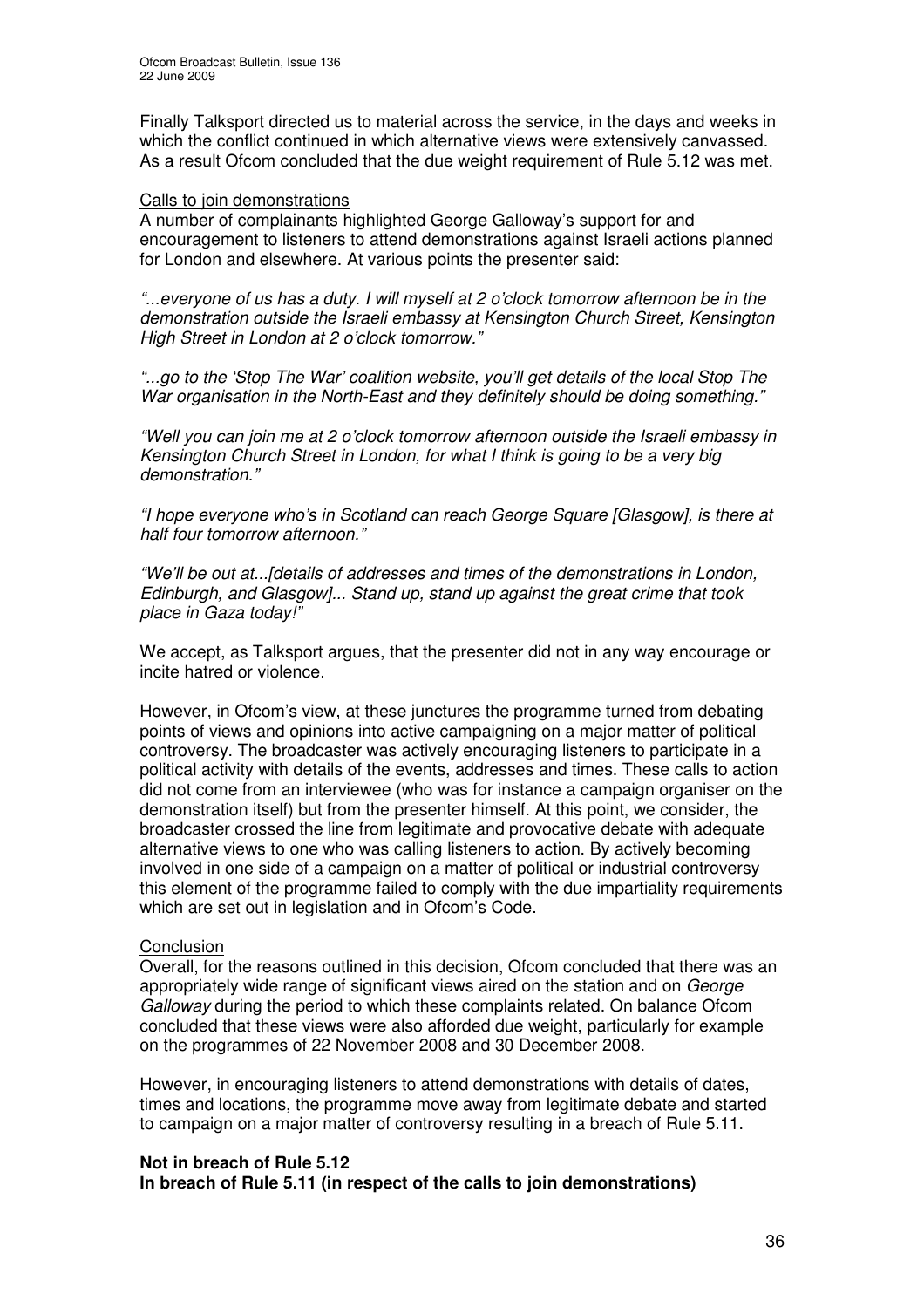# **In Breach**

# **Virgin Media Advertisement**

*Sci-Fi Channel, 31 January 2009, 15:00*

## **Introduction**

The Advertising Standards Authority ("ASA") received a complaint from a viewer about the sound levels of a Virgin advertisement broadcast on the Sci-Fi channel, which appeared to be much higher in volume than the advertisements scheduled adjacent to it. When the ASA tried to acquire a recording of the material the broadcaster stated that it did not have a recording of the broadcast featuring the spot advertising insert.

The ASA referred the complaint to Ofcom because the failure of a broadcaster to retain and supply a recording of its output is a breach of the broadcaster's licence.

Ofcom requested comments from the broadcaster under its Licence Condition 11 which requires broadcasters to retain recordings of their output for 60 days after transmission, and to provide Ofcom with any such material upon request.

## **Response**

The broadcaster explained that the Virgin advertisement was inserted by Virgin Media into the Sci-Fi Channel broadcast feed after it had left the Sci-Fi channel's play-out centre, for the benefit of Virgin's own cable subscribers.

The Sci-Fi Channel argued that it had received contractual assurances from Virgin Media that its insertions into the broadcast feed would be fully compliant with regulatory requirements. However, the Sci-Fi Channel had not established its own technical facility to ensure the recording of the modified broadcast would be retained.

Virgin Media had now ceased inserting these spot advertisements and the Sci-Fi Channel would not recommence the scheduling of such advertisements without transmission recording facilities being in place.

The broadcaster fully accepted that as the licence holder it was obliged to keep and retain a recording of all material broadcast for a period of 60 days and apologised for the failure to retain a recording. Furthermore, it stated that it had reviewed procedures firstly, to ensure compliance with BCAP sound levels requirements, and secondly, to ensure the retention of recordings of all broadcast output – including advertisements which are inserted into the channel feed by third party affiliates.

#### **Decision**

All cable and satellite licensees are required to make and retain, or arrange for, the retention of a recording in sound and vision of every programme included in the Licensed Service for a period of 60 days. This recording must be available to Ofcom, as it was broadcast and of a quality as seen or heard by the viewer, whatever television platform it was transmitted on.

Ofcom noted the broadcaster's apology and its explanation that it had retained recordings of the broadcast feed but that a third party, that is Virgin Media, had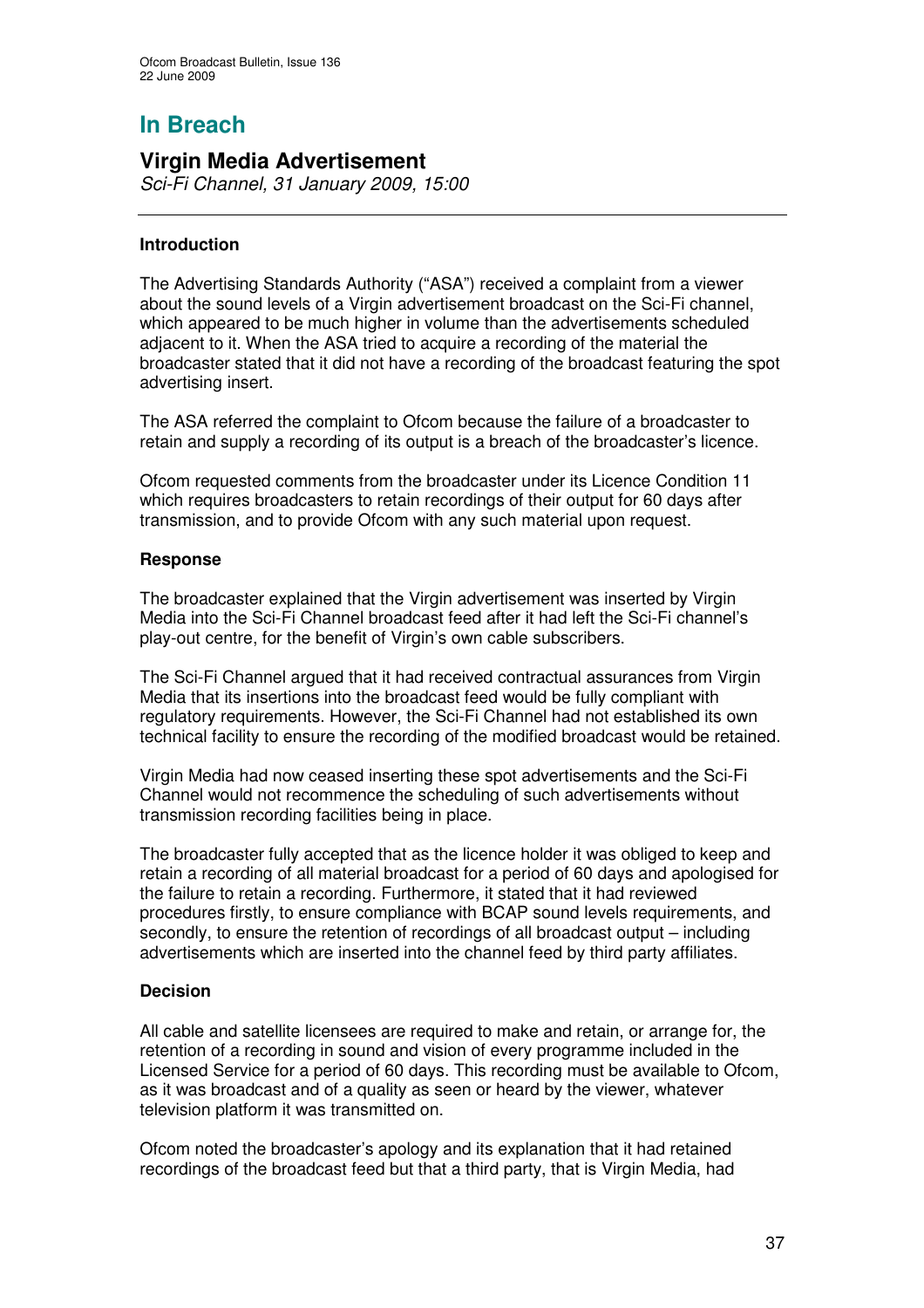inserted their advertisement over the play-out centre feed for the benefit of cable subscribers. It is however a requirement on the *licensee* to retain recordings of all of the versions of the content broadcast on whatever platform, including any content that has been modified, not on any third party affiliate who inserts content onto the original feed. All licensees therefore need to be satisfied that where this situation might occur suitable facilities or arrangements are in place to ensure recordings are made and retained.

As the Sci-Fi Channel has accepted that they did not have a technical facility in place, to ensure that a recording of the modified broadcast, the broadcaster has breached one of its licence conditions. This is a serious and significant breach of the Sci-Fi Channel licence and will be held on record.

## **Breach of Licence Condition 11**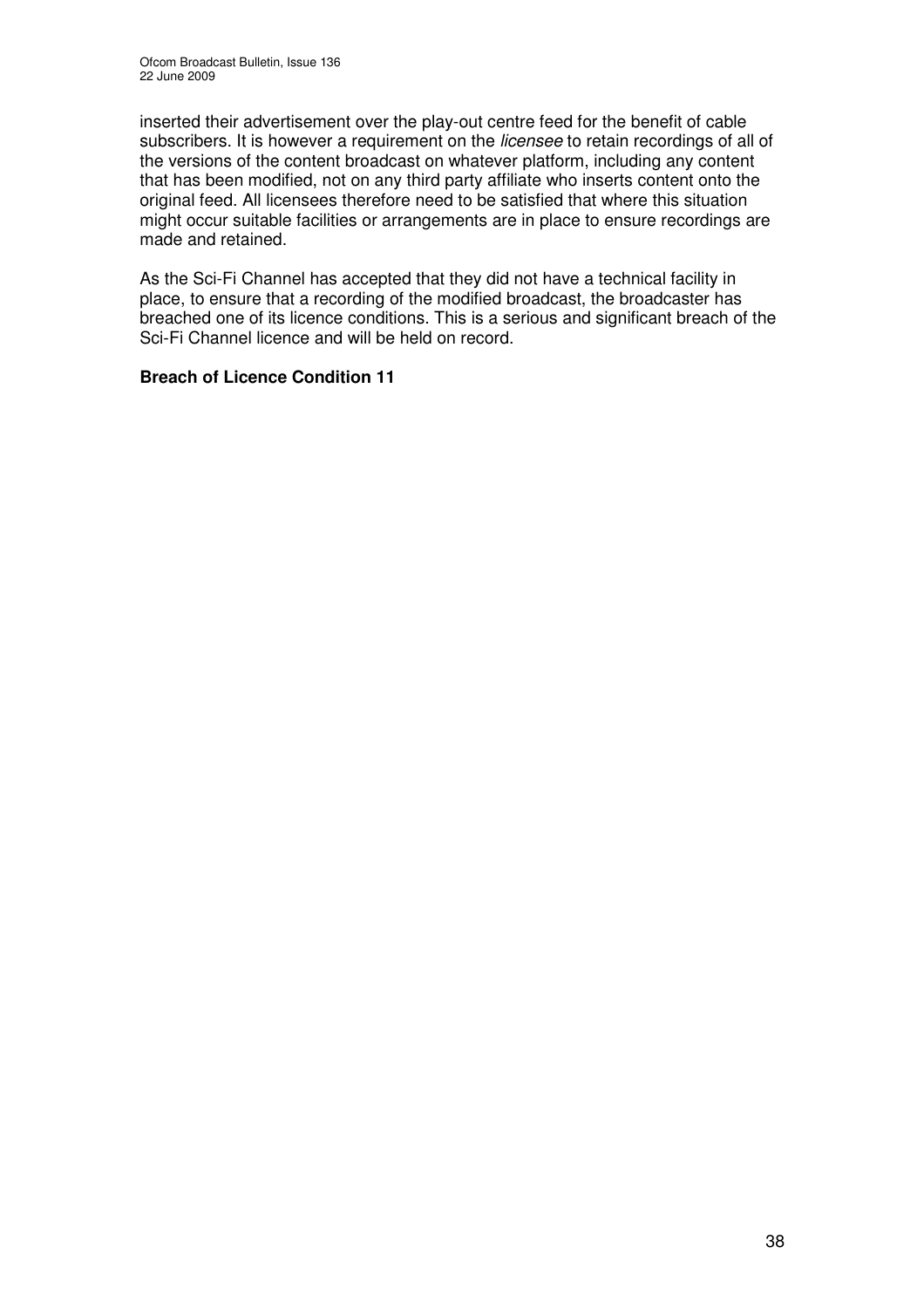# **Not in Breach**

**Jeni Barnett** *LBC 97.3 FM, 7 January 2009, 14:00*

## **Introduction**

LBC 97.3 FM ("LBC") is a local speech based commercial radio service which broadcasts across Greater London. Ofcom received 190 complaints regarding a discussion about a parent's right to not give their child the Measles, Mumps and Rubella ("MMR") vaccination, on the weekday afternoon phone-in discussion programme presented by Jeni Barnett.

The complainants expressed concern about the way in which Jeni Barnett presented and handled the phone-in discussion on this topic. In their view the programme gave such an unbalanced, inaccurate and irresponsible portrayal of the dangers of the triple MMR vaccine that it could have caused considerable anxiety to parents. This in their view could reduce the take up of the vaccination resulting in a considerable threat to public health.

Ofcom asked LBC to comment with reference to the following Code Rules:

- 2.2 factual programmes or items or portrayals of factual matters must not materially mislead the audience; and
- 5.13 local radio services must not give undue prominence to the views and opinions of particular persons or bodies on matters of political or industrial controversy and matters relating to current public policy in all the programmes included in any service taken as a whole.

Ofcom was of the view that the MMR vaccination could be considered a matter relating to current public policy given that it is part of the Government recommended childhood vaccination schedule.

#### **Response**

LBC responded that the debate on the right to choose the MMR vaccination was based upon presenter opinion, as was much of LBC's output. Indeed, the focus of this discussion was based on Jeni Barnett's own personal experience as a mother who had chosen not to give her daughter the triple MMR vaccine – and the right for her to make this choice for her child without being criticised for it.

From the outset of the programme, the broadcaster argued that Jeni Barnett made clear that she was not an expert herself and that this programme was focused on the notion of informed parental choice, not about whether immunisation was good or bad. Furthermore, the presenter had invited experts, as well as parents who had refused the vaccination, to call in and had advised against scaremongering. In conclusion, they argued that the programme did not "stray into the bounds of providing factual information that mislead listeners" and did not breach Rule 2.2.

With reference to Rule 5.13, the broadcaster stated that given the nature of LBC's output, the vast majority of its content would in some way be related to government policy and therefore fell within the bounds of "current public policy". In their view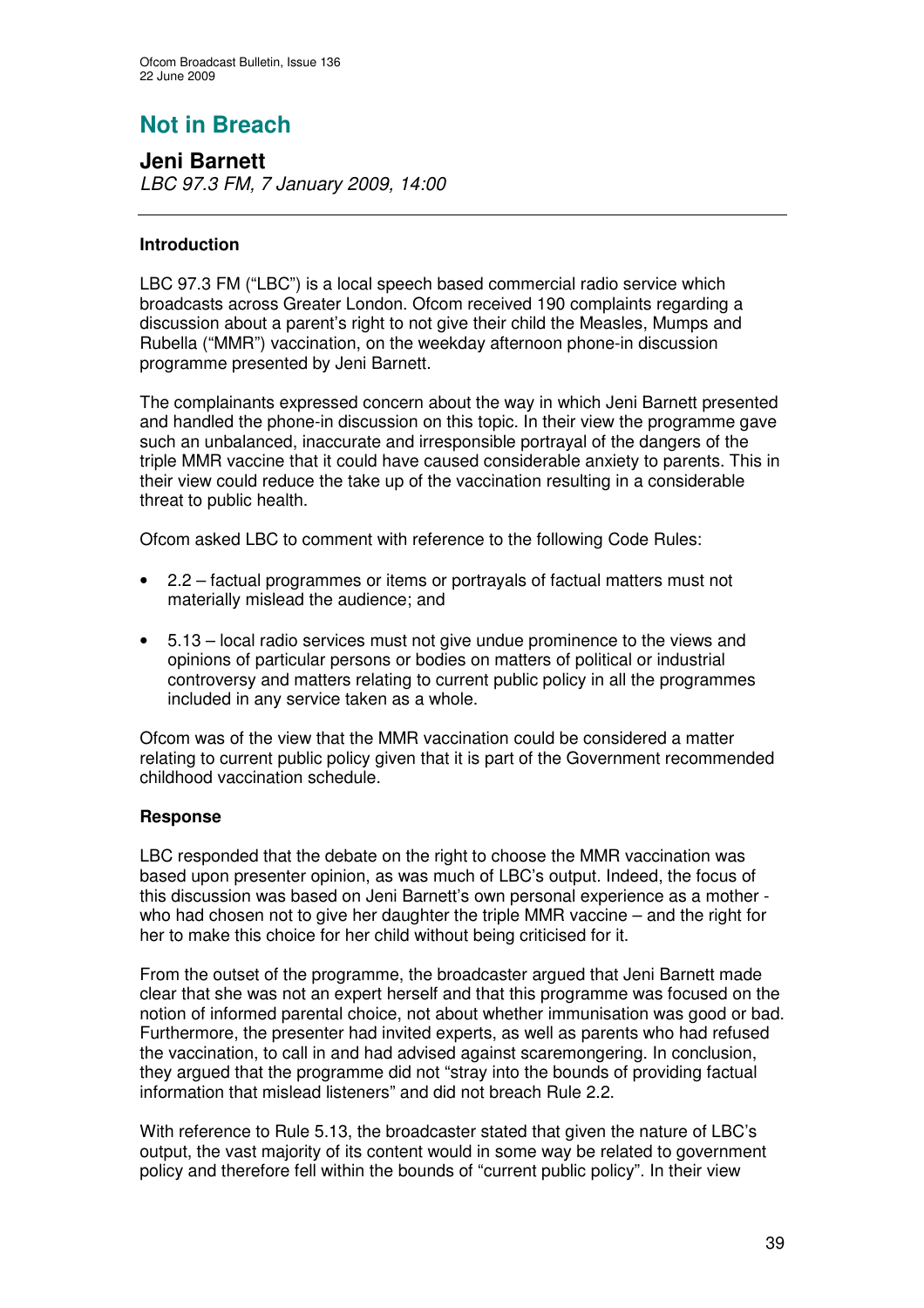however, the Code provided scope for presenters to express their own opinions thereby stimulating debate, provided that a fair opportunity for comment was offered. The phone-in format of the programme afforded this facility.

In this particular programme Jeni Barnett received six callers to the programme, four of whom presented opposing views to her. Indeed, the second caller actually pointed out that he was a regular listener and that every medical expert he had heard on LBC discussing the issue of MMR had said it was *"a good thing"* and the evidence against it had been refuted.

Overall these points demonstrated that the broadcaster had not only provided balance in this broadcast but also across its output. Given that Rule 5.13 defined undue prominence as a "significant imbalance of views" the broadcaster stated that this programme did not reach this level of imbalance and was therefore not in breach of this rule.

## **Decision**

The Communications Act 2003 places a statutory duty on Ofcom to ensure that broadcasters apply generally accepted standards so that the public is adequately protected from harmful material. In applying this rule Ofcom must ensure an appropriate level of freedom of expression as set out in Article 10 of the European Convention on Human Rights. This is in terms of both the broadcaster's right to impart information and ideas and the audience's right to receive them.

Ofcom must therefore seek an appropriate balance between ensuring members of the public are protected from material which may be considered harmful on the one hand and the broadcaster's right to freedom of expression on the other.

As the complainants expressed concern, that the programme misleadingly suggested that the MMR vaccine was dangerous, thereby suggesting to parents that immunisation was not recommended nor a necessity, we firstly considered the programme with specific reference to Rule 2.2. This rule relates to protecting the public from material which may be harmful, by requiring the broadcaster to ensure that the portrayal of factual matters does not materially mislead the audience.

#### Rule 2.2

With reference to this rule Ofcom considered if the programme had given the overall impression to listeners that the MMR vaccine was dangerous and unnecessary and whether material harm might have been caused to the public as a result.

Ofcom acknowledges that the focus of the debate was intended to be about a parent's right to choose, based upon an informed decision, whether to have their child immunised. The presenter set out this argument clearly at the outset of the programme, recounting her personal experience when she chose not to immunise her daughter and with comments such as:

*"…if as a human being you decide you do not want to give your child a vaccination, you should in a democracy, have the right to say no."*

Furthermore, Jeni Barnett restated this argument several times during the course of the hour long programme with statements such as:

*"I want you to tell me why you think we have to have this measles jab.."*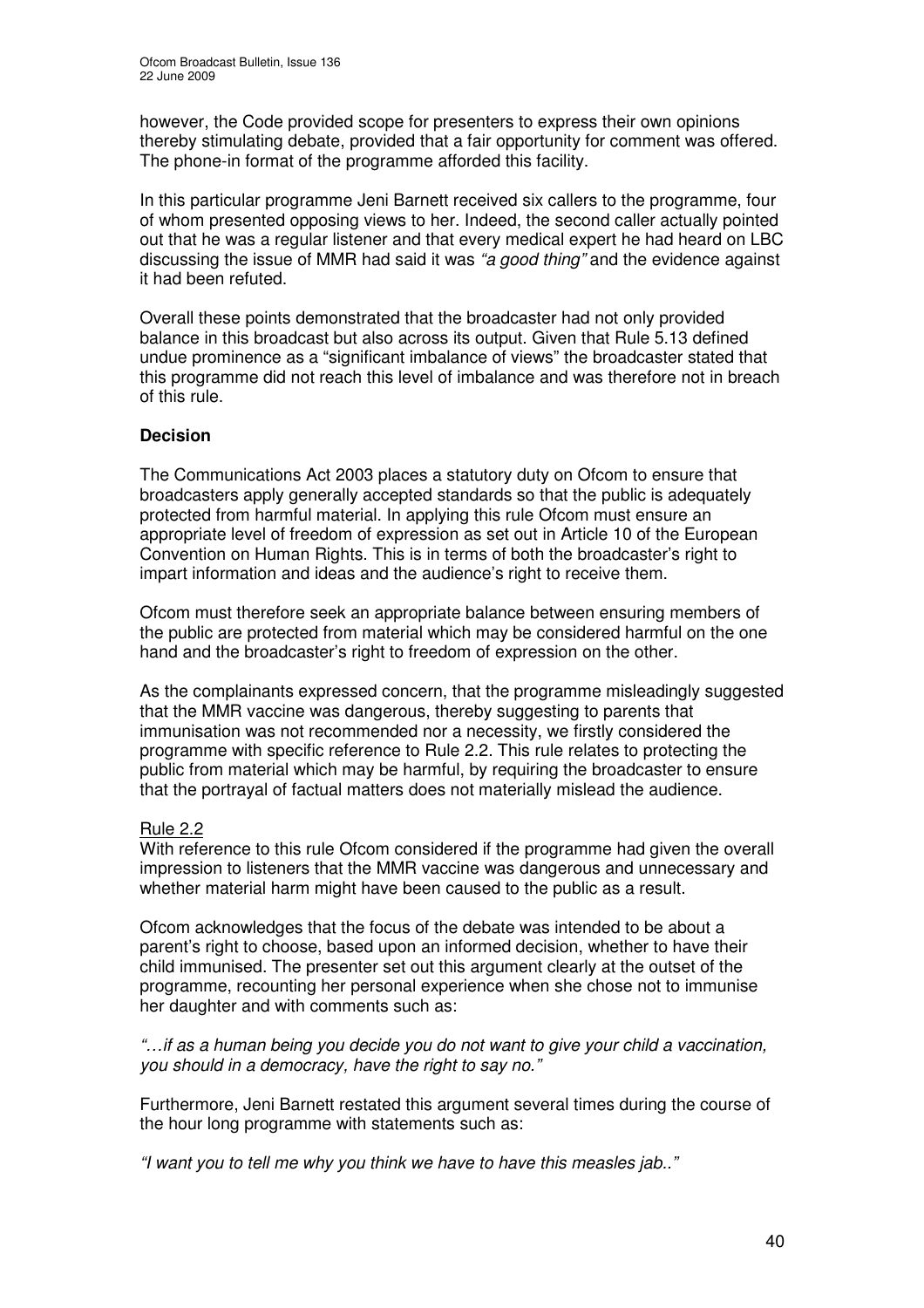"It's not my job to say to people 'don't do it' it's not my job to do any of that. But *you're allowed to have your say."*

*"You've got to make an informed decision – your children will not be the same as anyone else's."*

As Jeni Barnett had clearly set out her personal position at the start of the programme it was not unexpected that she would endorse the statements and motives of two mothers who had also elected not to immunise some, or all, of their children. Consequently the callers did make a number of unchallenged statements that suggested the MMR vaccination and immunisations in general were simply not necessary and could be dangerous to a child's health.

For example, the first caller made the comments:

*"It must be wrong to be putting toxins and poisonous material into a young baby's body…live viruses that are cured in monkey's kidneys. How can that be the right thing to do?"*

And:

*"I just think vaccination is a total abuse of the immune system."*

The other caller said*:*

*"he [her son]...had the MMR, and then when he was three he was diagnosed with autism…my paediatrician was quite sure that it was the cause of the autism."*

And:

*"I would never recommend having my children vaccinated…all my children who have never been vaccinated have been very very healthy."*

Also Jeni Barnett did not question the text messages and emails she received during the programme which put forward a similar anti-immunisation or MMR position, such as:

*"…as well as not being a hundred per cent effective, they also contain cancer causing agents."*

*"…gave my son MMR and then watched him shut down for a week as autism took hold…I live with guilt."*

*"It's all Government spin children don't need the triple jab."*

In considering Rule 2.2, however, our decision was not based on whether the presenter should have challenged the callers or whether she should have exercised more caution in reading out texts and emails. Rather, it was based on whether, taken as a whole, the content of the programme would have left listeners with the overall impression that the MMR jab was dangerous thereby influencing parents not to immunise their children.

Ofcom is of the view that, on balance, the programme did include sufficient and important opposing arguments to inform listeners of the case for immunisation and so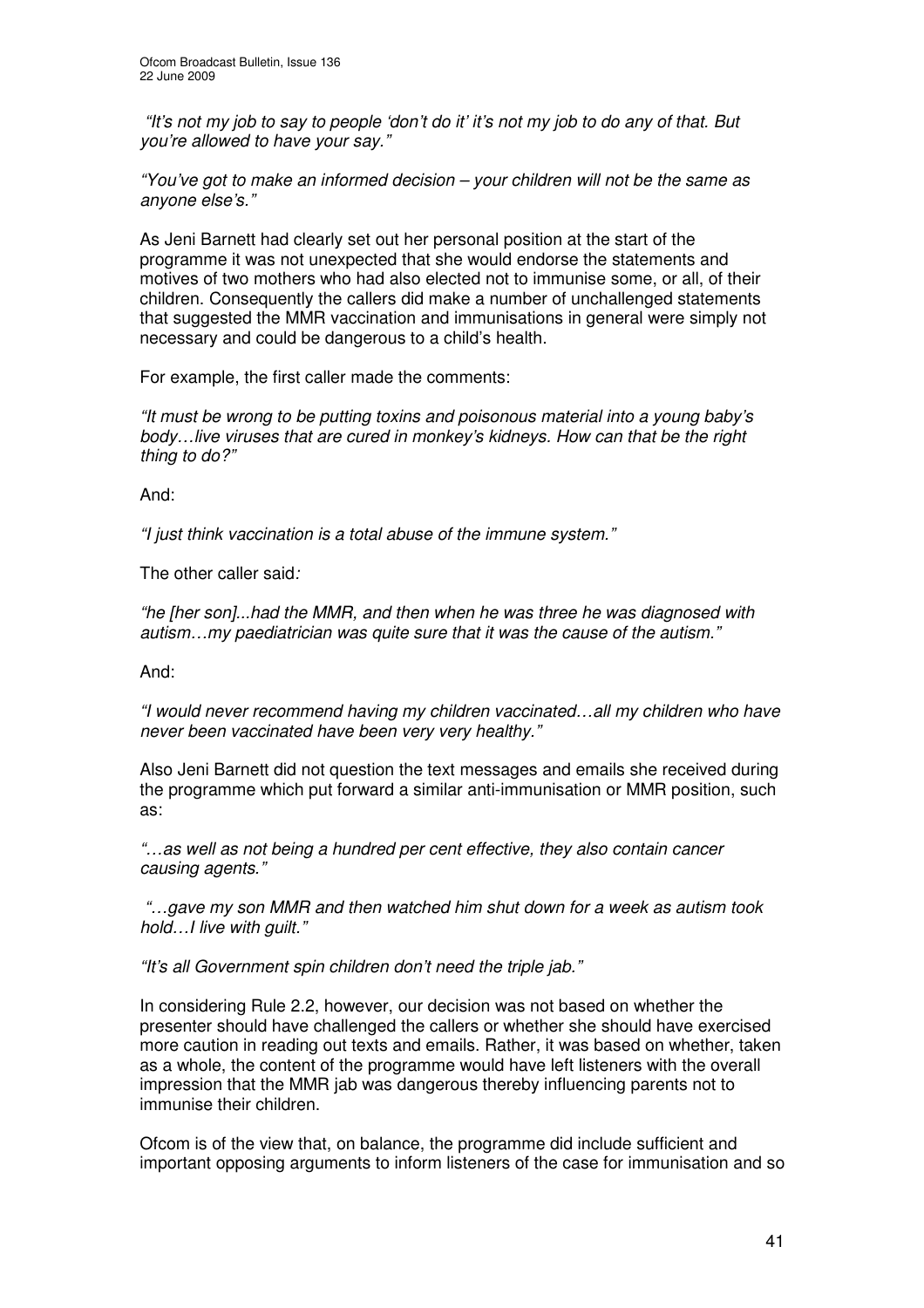served to dispel concerns about the dangers of the vaccine and ensure overall that the information was not materially misleading or harmful.

Indeed four of the six callers given air-time during the hour long programme presented an opposing view to Jeni Barnett. Importantly, two of these four callers were health professionals, a GP and a nurse, who drew upon their experience of working closely with young children and the Government recommended immunisation schedule. The doctor in particular was given a considerable amount of air time, largely uninterrupted by the presenter, to explain the rationale for the MMR immunisation programme and the reasons why it was important to eradicate measles:

*"All you need to do is meet one family whose normal child - they took the decision not to vaccinate their child - and they got measles and they got a devastating complication such as inflammation of the brain…or they died, and your opinion changes."*

*"Measles is the one that can really does kill…it's just because the numbers in Western Europe and the States and Australia are lower that we don't see this so often."*

In addition the nurse criticised Jeni Barnett several times for being *"irresponsible"* and made comments such as:

*"You should think about what you are doing on this programme. You are doing a lot of damage."*

She also presented the rationale for a national immunisation schedule:

*"If you deny immunisation then you are denying health to your child and other children."*

Another caller reprimanded Jeni Barnett for reading out an anonymous email saying that vaccines contained *"cancer causing agents"* (see above) because it would *"scare new mothers"* and it was irresponsible to read out such a statement without the name of the person who had sent in the email. A further caller stated that all the medical experts he had heard on LBC previously had rejected the arguments against the MMR vaccine.

Further, on at least two occasions Jeni Barnett herself looked to redress the balance by commenting:

*"…there isn't a definitive answer. There is no absolute answer"* and *"as a parent you have to make a decision based on your own family history".*

Broadcasters must exercise extreme caution when dealing with issues of public health where misinformation or misleading impression could cause actual or potential damage. It is extremely important that while broadcasters exercise their freedom of expression, they must ensure that any potentially harmful material is fully put in context. Broadcaster understandably wish to reflect discussions and debates that are taking place across the country, but in doing so, in areas of public health, they must not ignore the prevailing medical advice. In particular, while maintaining the right to freedom of expression, broadcasters need to be responsible and be aware of giving air to unfounded or unscientific views on matters of public health which may carry some weight.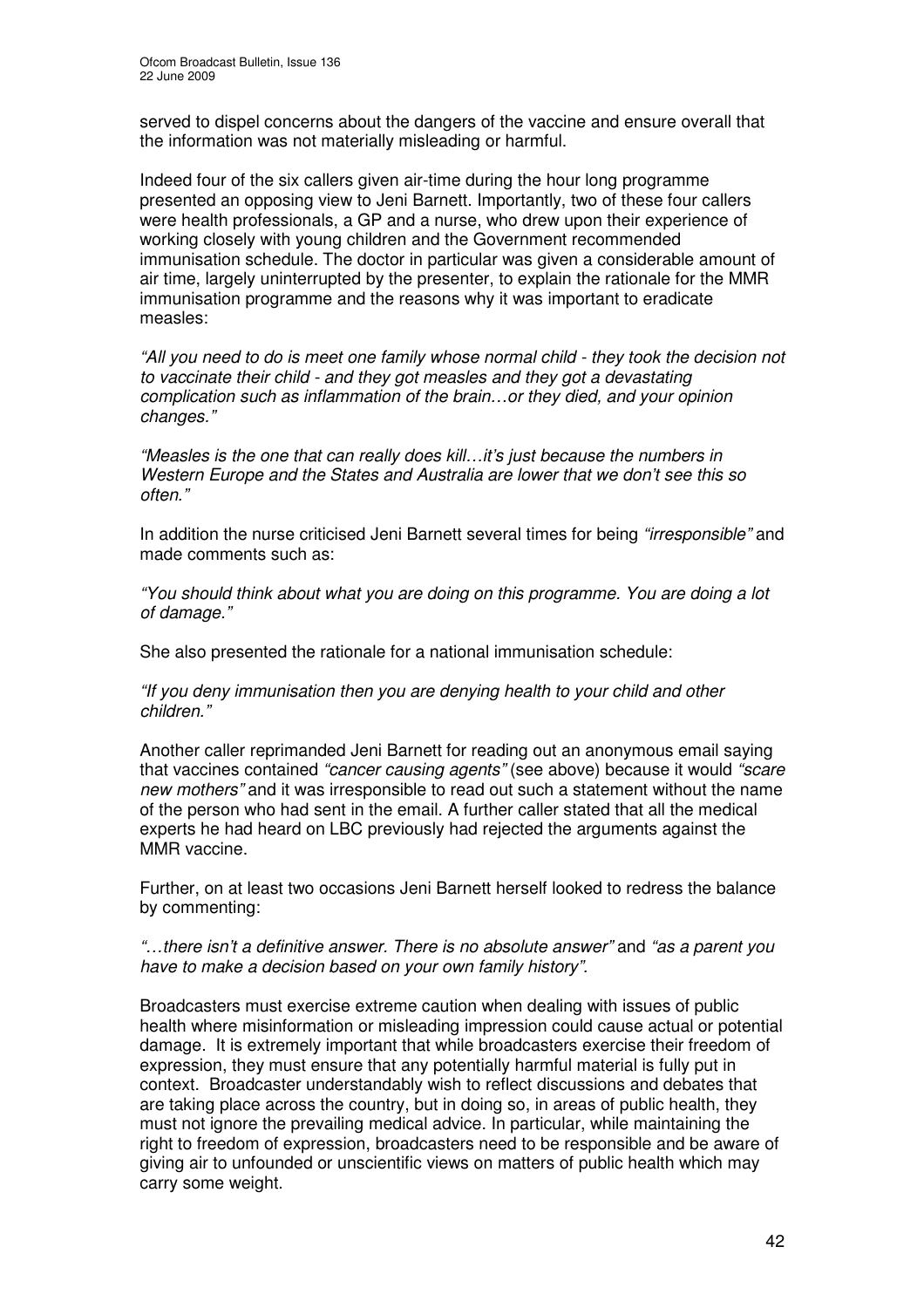At times, it appeared that during this broadcast the presenter relied upon her anecdotal experience and was not adequately briefed on the wider public health issues and prevailing medical advice which this debate would undoubtedly also touch upon. For example, at times the schedule of other childhood immunisations were confused with the MMR triple vaccine schedule, and no reference at all was made to any current research contesting a link between autism and the MMR vaccine yet several anecdotal references were made supporting a link. Whilst this did not mean that the programme overall was materially misleading, and was therefore not in breach of Rule 2.2, in Ofcom's opinion that it would have been preferable for the programme to have made some significant points clearer to listeners.

In conclusion, however, Ofcom is of the view that on balance there were sufficient opposing arguments and challenges from contributors, including health professionals, to present the case for immunisation and that listeners would not have been materially misled by this broadcast. Therefore, Rule 2.2 was not breached.

## Rule 5.13

Rule 5.13 states that: "Broadcasters should not give undue prominence to the views and opinions of particular persons or bodies on matters of political or industrial controversy and matters relating to current public policy in all the programmes included in any service taken as a whole."

Some complainants expressed concern that the way in which Jeni Barnett presented the discussion was not balanced and resulted in undue prominence of the anti-MMR position. We assessed these concerns with reference to Rule 5.13.

Rule 5.13 prohibits undue prominence being given to particular views on matters relating to current public policy on a local radio service such as LBC in the context of its output overall. Given that the very nature of speech based local radio services is to debate matters of interest to listeners within a certain locale, which inevitably may relate to current public policy, this requirement for impartiality for the local radio broadcaster is slightly different to that applied to broadcasters with national coverage.

Firstly, legislation in this area, which is therefore reflected in the rules in the Code, requires local radio stations to ensure that no *undue prominence* is given to views, on controversial matters. This is a separate and different concept to the requirement of due impartiality. Secondly, as Rule 5.13 makes clear, for this rule to be breached the broadcaster would have to demonstrate a "*significant* [Ofcom's emphasis] imbalance of views aired" across "*all* [Ofcom's emphasis] programming on a service dealing with the same or related issue within an appropriate period."

In contrast, the rule of due impartiality for national radio broadcasters must be achieved within a programme or more than one programme of the same series only.

As set out above when considering Rule 2.2, Ofcom was of the opinion that the programme itself provided a balance of views which were both in support of, and also opposed to, the MMR vaccine and the immunisation schedule for children. Therefore Ofcom considered that across the programme there was not a significant imbalance of the views aired.

In conclusion, it is Ofcom's view that the programme itself provided enough views to ensure that the programme provided balance overall and, therefore, no undue prominence and no breach of Rule 5.13.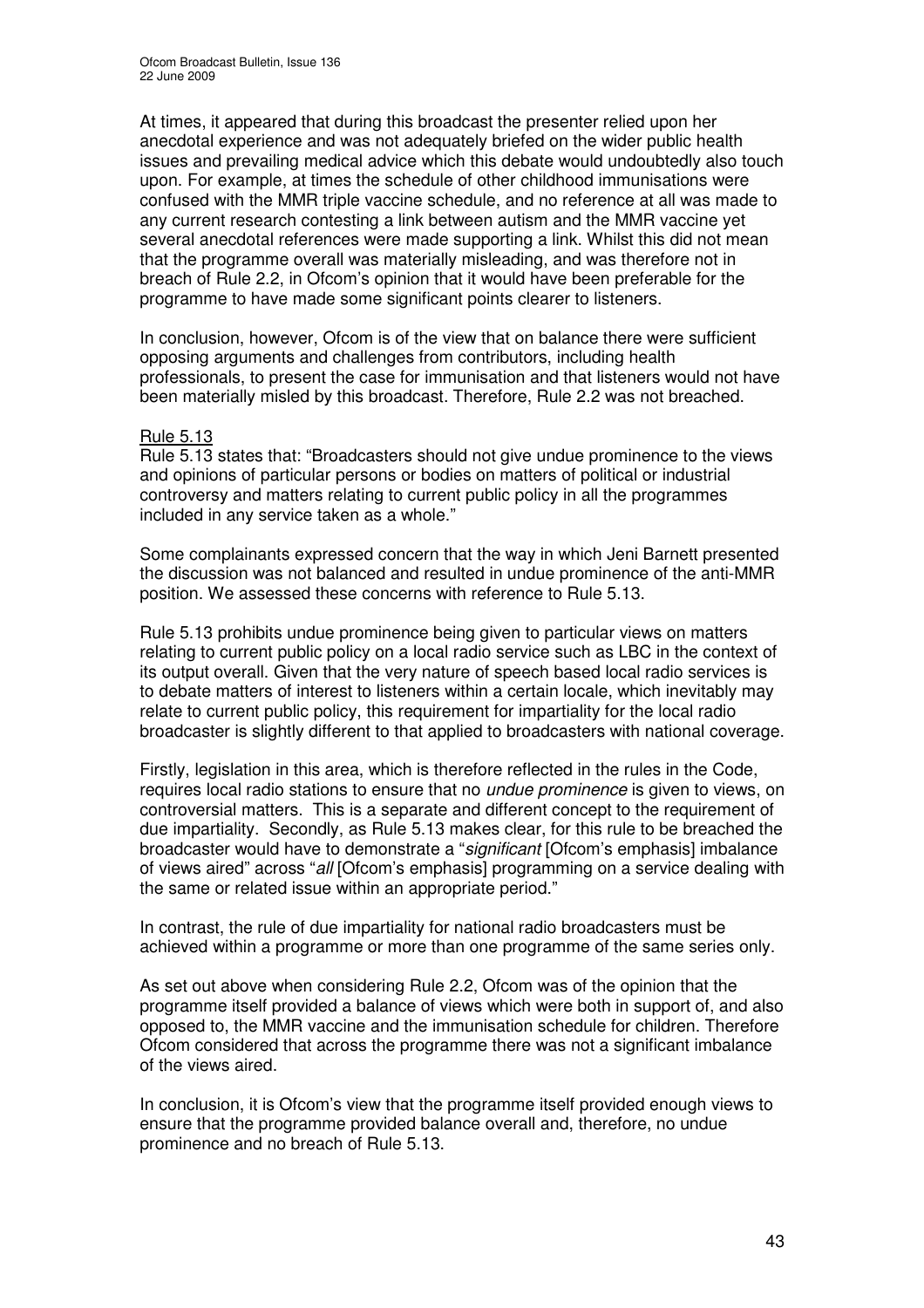Ofcom recognises that it is important for broadcasters to bring discussions about medical matters to an audience, and, that broadcasters should have the editorial freedom to present such matters as they wish provided that they comply with the Code. However, it is Ofcom's view that broadcasters should exercise caution when dealing with medical matters where the issues are as controversial and scientifically based as the MMR vaccination. Whilst the broadcaster stated that the focus of this programme was about parental choice, not whether the MMR immunisation was good or bad, it was inevitable that such a discussion would evaluate the merits of immunisation or otherwise the issue of choice would not be relevant at all. Where such arguments are based on an understanding of the science and medicine, broadcasters should be aware of the potential dangers of causing harm.

It is also Ofcom's view that the notion of avoiding undue prominence may include the presenter, as appropriate, paying due respect to callers putting forward a view with which he or she disagrees. For example, in this case the contributions of the two mothers who had not immunised their children were positively endorsed and appreciated by the presenter with comments such as *"This is fascinating"* and *"Fantastic…I know I shouldn't be biased…"* In comparison, Jeni Barnett's treatment of the nurse who criticised her handling of the topic was at times dismissive and impatient. In the context of Rule 5.13 therefore, broadcasters are advised to ensure that overall the tone towards, and treatment of, callers does not leave listeners with the impression that one particular view on a matter of political controversy or a matter relating to current public policy, is being given undue prominence.

#### **Not in Breach of Rules 2.2 and 5.13**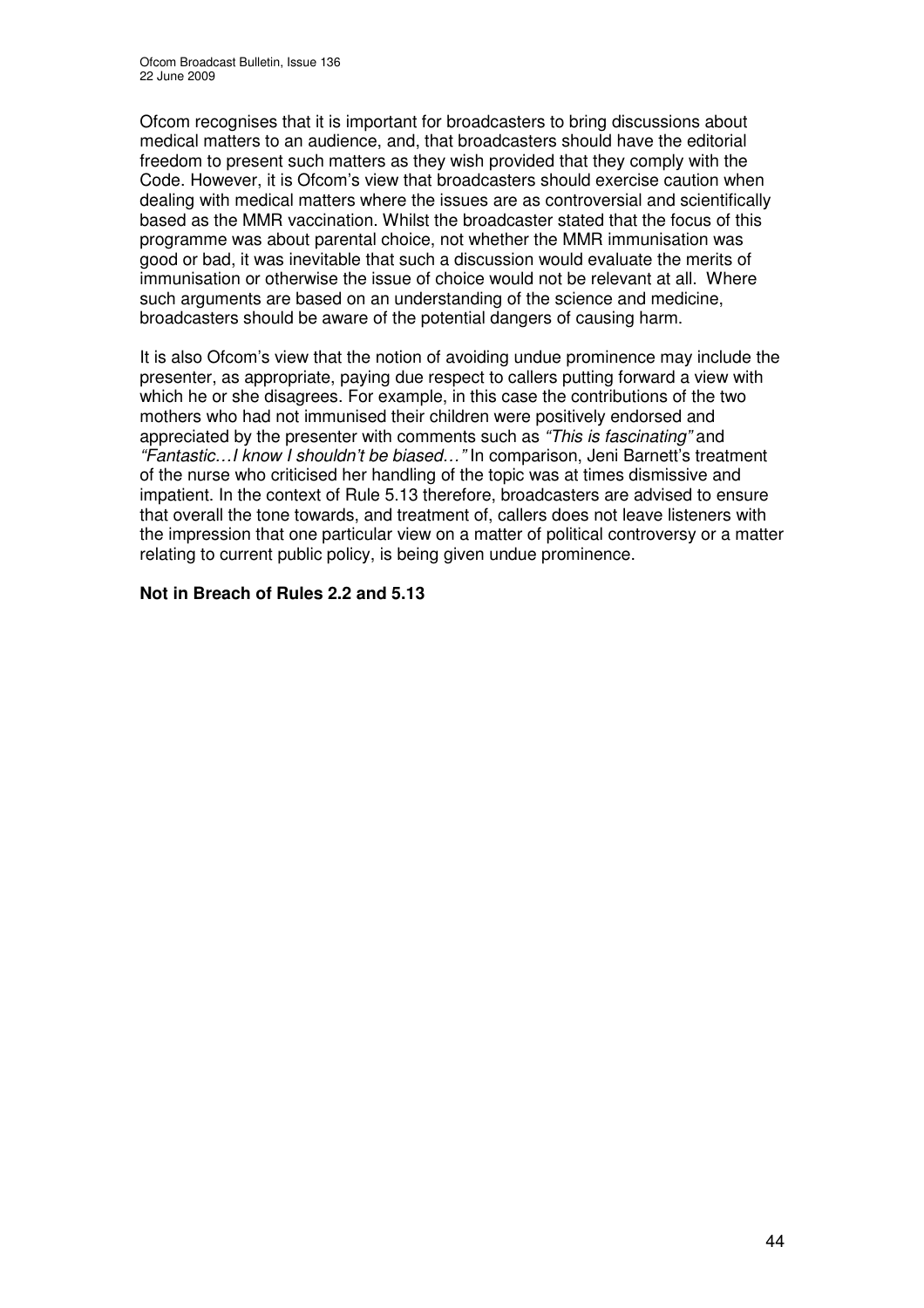# **Not In Breach**

# **Dispatches: The Trouble With Boris**

*Channel 4, 30 March 2009, 20:00*

## **Introduction**

This edition of the *Dispatches* investigative current affairs programme examined Boris Johnson's record since becoming Mayor of London in May 2008 and questioned his performance during his first year in office. It referred to the Mayor's policies on issues such as transport and the environment and questioned whether the Mayor had a coherent plan for London. The programme also looked at various high level resignations by senior members of the Mayor's team and questioned the Mayor's relationship with certain business figures, including the owners of *The Telegraph* newspaper for which the Mayor writes a weekly column. The programme included the views of a number of contributors and also included extracts from interviews with Boris Johnson and speeches made by him.

Ofcom received 18 complaints about the programme. Viewers considered that the programme made allegations about Boris Johnson which were unfair and that it was not presented with due impartiality.

In relation to fairness, Ofcom can only consider and adjudicate on complaints of unfairness when they have been brought by the "person affected" (or someone on their behalf).. Ofcom has received no complaint from Boris Johnson (or from anyone authorised by him).

In relation to the concerns about impartiality, there is a requirement for broadcasters to maintain 'due impartiality' when dealing with matters of political or industrial controversy or relating to current public policy. Ofcom considered that this edition of *Dispatches* did, on several occasions deal with matters of political controversy and/or matters relating to current public policy. For example, there was discussion of London's transport policy, including reference to the Congestion Charging Zone. The programme also included sequences on Olympic funding, London's Low Emission Zone, Housing Policy, Planning Policy, the management of the Metropolitan Police and the proposed expansion of Heathrow.

Therefore, in relation to these controversial matters, Channel 4 was required to ensure that they were treated with due impartiality in accordance with Section Five of the Code. In particular:

- Rule 5.5, which states that "…due impartiality on matters of political or industrial controversy and matters relating to current public policy must be preserved…"; and
- Rule 5.9, which states that "…presenters and reporters…may express their own views on matters of political or industrial controversy or matters relating to current public policy. However, alternative viewpoints must be adequately represented either in the programme, or in a series of programmes taken as a whole…"

## **Decision**

In considering whether a programme such as *Dispatches: The Trouble With Boris* breaches the Code, Ofcom must exercise its duties in a way which is compatible with Article 10 of the European Convention of Human Rights. This protects the right to freedom of expression. This right encompasses the right to hold opinions and to receive and impart information and ideas without interference by public authority. Applied to broadcasting, Article 10 therefore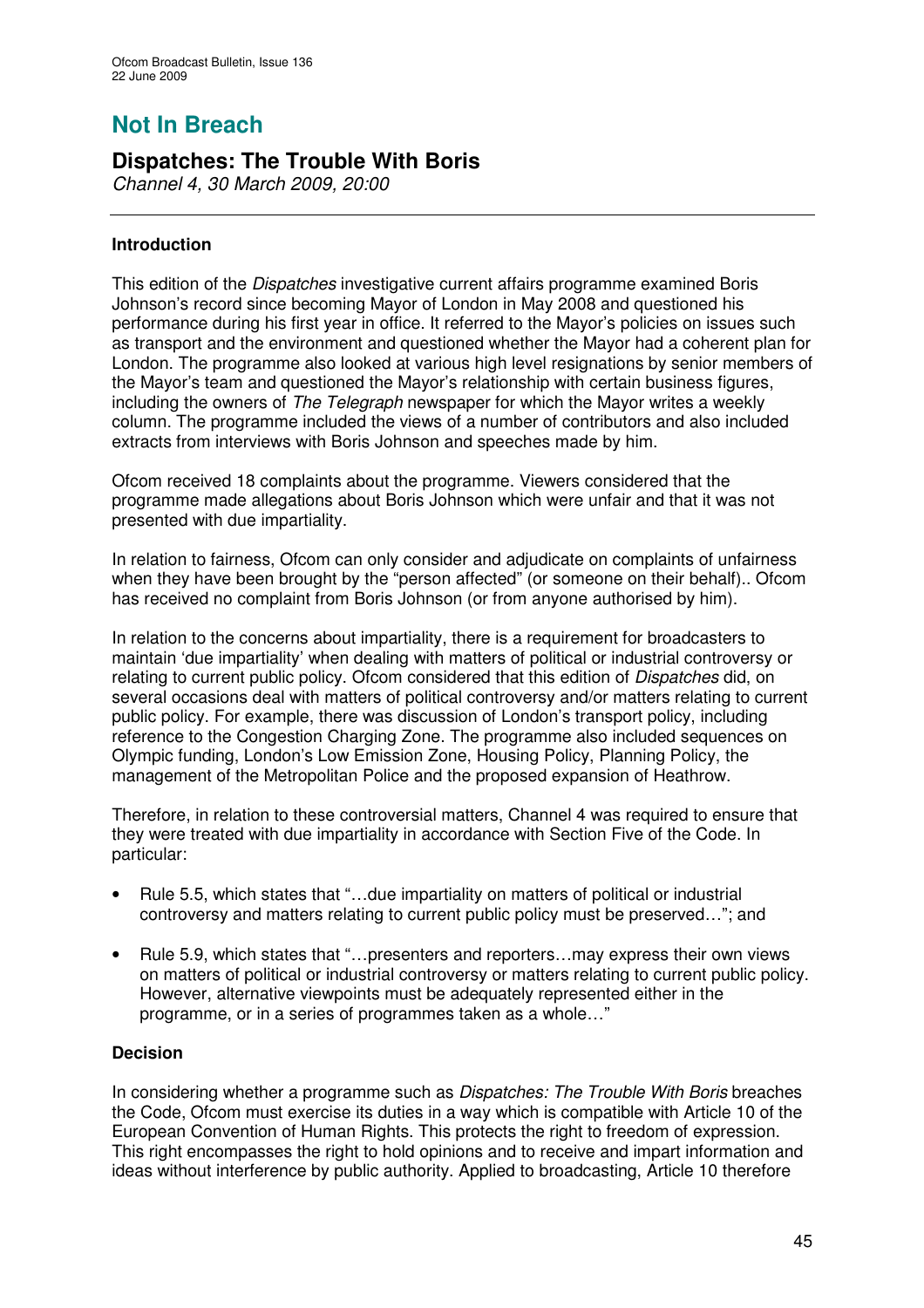protects the broadcaster's right to transmit material as well as the audience's right to receive it, as long as the broadcaster ensures compliance with the Rules of the Code as well as the law.

In addition, when reaching its decision in this case, Ofcom bore in mind that investigative journalism plays an essential role in public service broadcasting and is in the public interest. It is of paramount importance that broadcasters such as Channel 4 continue to explore controversial subject matter even where the broadcast of such material polarises opinion and results in complaints to Ofcom. In making investigative programmes, broadcasters must take care however to ensure that the material broadcast is in accordance with the Code. For instance matters of political controversy and matters of current public policy must be treated with due impartiality. The Code explains that "due" is an important qualification to the concept of impartiality. While impartiality itself means not favouring one side over another, "due" means adequate or appropriate to the subject and nature of the programme. The result is that an equal division of time does not have to be given to every view, nor does every argument have to be represented.

Having considered the programme's treatment of those matters to which the requirement of due impartiality applied, Ofcom concluded that overall due impartiality was maintained. There were a number of reasons for this.

The programme began with footage of Boris Johnson addressing a crowd shortly after becoming mayor. He says:

*"…that's my pledge to London folks, a safer, greener, fairer city…"*

The presenter then makes the editorial thrust of the programme clear with the following:

*"…he's funny, charming and unconventional but, with the nation's capital in the grip of a financial crisis, has Mayor Boris got the vision to bring London forward?"*

While the programme certainly goes on to level criticisms at Boris Johnson, the alternative viewpoints required by the Code were also apparent. Within the opening five minutes of the programme there is an interview with Mr Johnson in which he outlines what he hopes to achieve by the end of his first term in office. In respect of the other controversial issues discussed in the programme, the views of the Mayor are also demonstrated.

These views are set out by means of footage from Boris Johnson's speeches both before and after his election and by extracts of his appearances at Mayor's Question Time at the London Assembly. At times too, the presenter explains the Mayor's position. For example, we are told that the Mayor is scrapping the Western extension to the London Congestion Charge Zone. On the one hand the presenter notes this will result in 30,000 more cars entering the area but he then goes on to explain that the Mayor is adopting this policy in order to *"help traders and small business"* and goes on to state that the Mayor *"is committed to cutting carbon emissions in other ways".*

Viewers were also informed that the Mayor is suspending the latest phase in the Low Emission Zone. Although one interviewee tells the presenter that such a zone is the best policy for tackling air pollution from vehicles, the viewer is then informed by the presenter that the Mayor's reason for this suspension is because of the Low Emission Zone's *"detrimental impact on small businesses"*, and the presenter adds that the Mayor has a range of other strategies *"to improve London's air, including opposing the expansion of Heathrow".*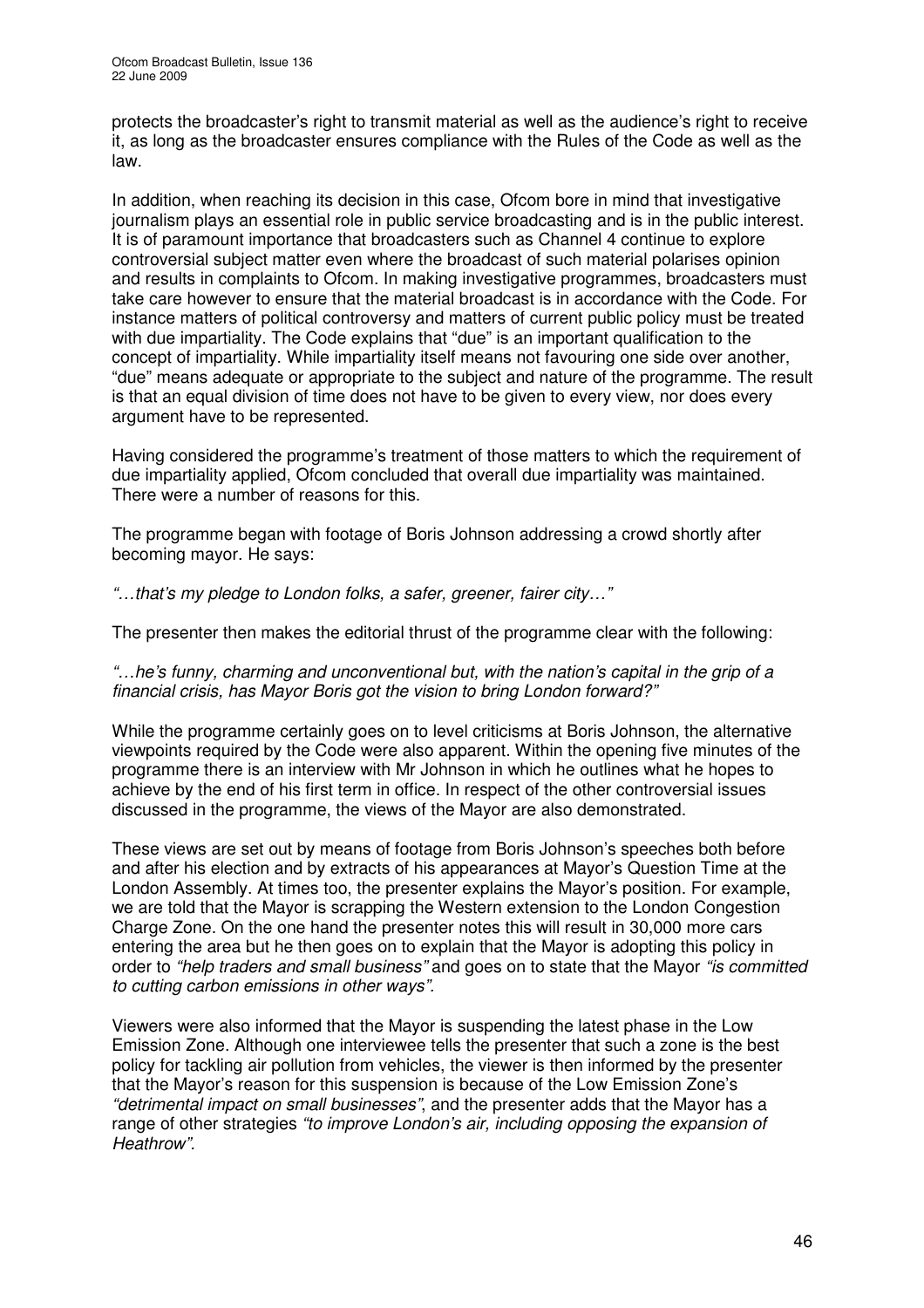Footage is also shown of the Mayor defending his housing policy. The programme explains that this policy has seen the Mayor accused of moulding his housing strategy for political advantage. The Mayor however is seen telling the Assembly that his team has been *"extremely successful in our negotiations with boroughs across London in producing a fantastic commitment to affordable housing in incredibly difficult circumstances".* The presenter also states *"Boris told us at no time was consideration given to the political leadership of a borough"* (in the context of the Mayor's housing policy).

In conclusion, Ofcom found that the nature of this programme was clearly signalled by its title, *"The Trouble With Boris"* and there is no doubt that it included a number of critical observations about Boris Johnson's performance as Mayor of London and his policies. However, to comply with the Code's requirement of "due impartiality," in making these observations the programme makers were not obliged to present every facet of every argument. In the circumstances of this programme in Ofcom's opinion sufficient "alternative views" were presented in such a way that the programme was not in breach of the Code.

#### **Not in Breach of Rules 5.5 and 5.9**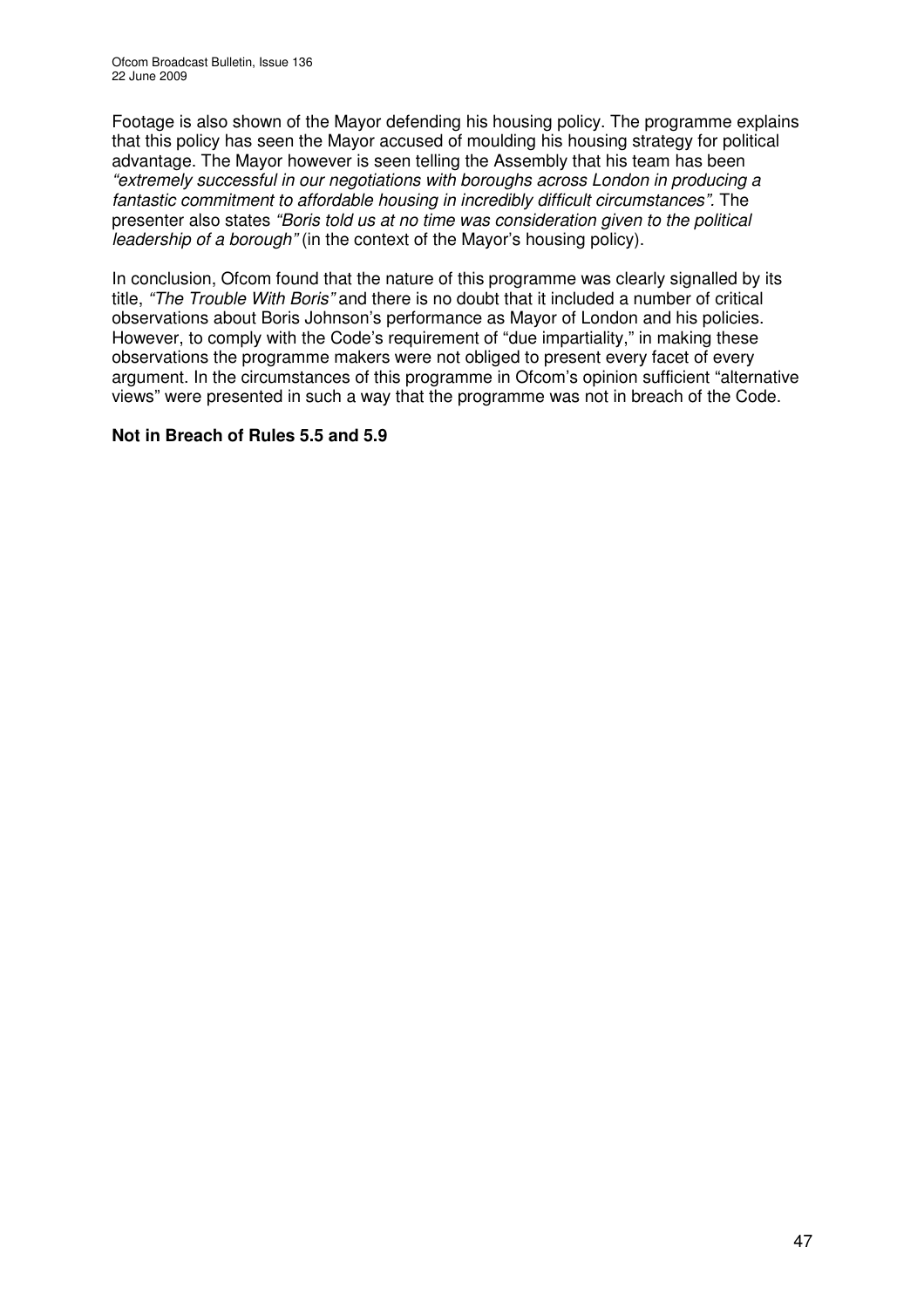# **Fairness and Privacy Cases**

# **Partly Upheld**

# **Complaint by Ms Judith Isherwood on behalf of the Wales Millennium Centre**

*Waterfront*, ITV1 Wales, 1 November 2007

**Summary**: Ofcom has upheld parts of this complaint of unfair treatment made by the Wales Millennium Centre.

On 1 November 2007, ITV1 Wales broadcast an edition of Waterfront, current affairs and politics based programme.

This edition included a report on the Wales Millennium Centre ("the WMC") asking for increased public funds from the Welsh Assembly.

The report made comparisons between it and the South Bank Centre ("the SBC") in London. The report included an interview with Ms Trish Law, a member of the Welsh Assembly, in which she made criticisms of the lack of commercial activity in the WMC, and contrasted the WMC unfavourably with the SBC. The report referred to the recent redevelopment of the SBC, and said that the SBC had developed retail units to reduce its reliance on the public purse.

The WMC complained that comparisons made between it and the SBC were unfair, and that its statement for broadcast had been unfairly edited.

In summary, Ofcom found the following:

- It was unfair to criticise the WMC for failing to develop commercial outlets without mentioning that the SBC had received a significant public subsidy to develop this area. It was unfair for the presenter to say that it was "possible to run a venue (the SBC) more efficiently so that you don't need taxpayers money" without mentioning this was made possible because of the extra subsidy. However, as the focus of the programme was about the potential commercial development of the WMC in the light of its bid for increased public funds, it was not unfair to omit the other facts that the WMC had referred to in the complaint.
- The WMC's statement for broadcast was represented fairly in the programme in that it was edited to reflect the WMC's response to the key criticism the programme made concerning the commercial exploitation of facilities within the centre.

#### **Introduction**

On 1 November 2007, ITV1 Wales broadcast an edition of *Waterfront*, a current affairs and politics based programme, which included a report on the Wales Millennium Centre ("the WMC") and its request for increased public funding from the Welsh Assembly.

The report made comparisons between the WMC and the South Bank Centre ("SBC") in London and included interview footage of Ms Trish Law, a member of the Welsh Assembly, in which she criticised the lack of commercial activity in the WMC and contrasted it unfavourably with the SBC. The report also referred to the recent redevelopment of the SBC and its retail units in order to reduce the SBC's reliance on the public funding.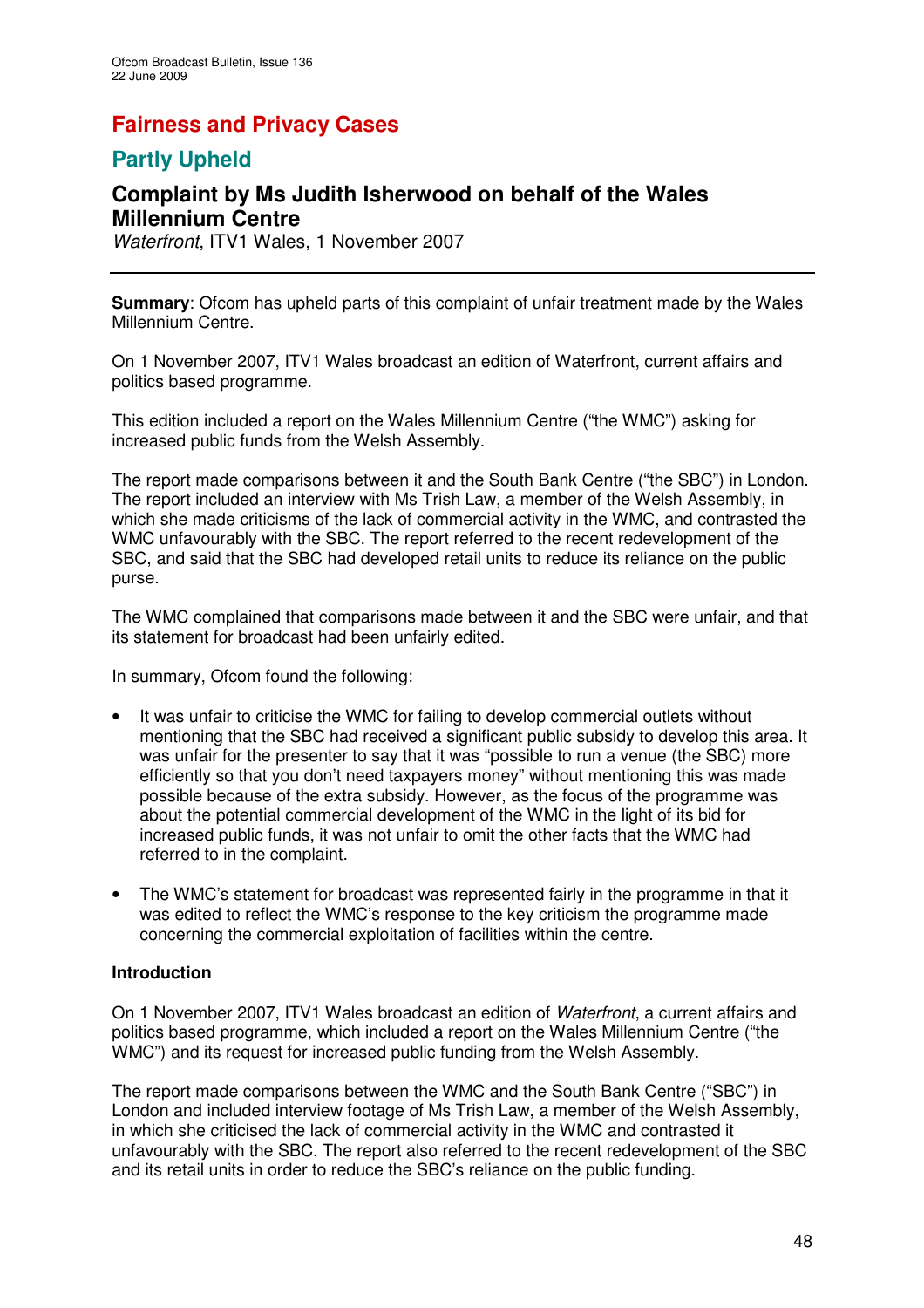The report was followed by a studio interview between the programme's presenter, Ms Mai Davies, and the former Lord Mayor of Cardiff, Mr Russell Goodway. During this interview, the WMC was discussed and the presenter said:

*"Most people up and down Wales…are going to go: look at that, it [money for a project like the WMC] all goes to Cardiff and when it goes wrong we have to bail everything out"*.

The presenter also stated:

*"a lot of people will look at this Centre here…and think, do you know what, that's taxpayer's money and it's not working"*.

Ms Judith Isherwood, the Chief Executive of the WMC, complained to Ofcom on behalf of the Centre that it had been treated unfairly in the broadcast of the programme in that unfair comparisons had been made between it and the SBC, and that its statement intended for broadcast on the programme had been edited unfairly.

Ofcom's Executive Fairness Group ("the EFG") originally considered, and provisionally adjudicated on, this complaint and found that there was no unfair treatment in the broadcast of the programme.

Ms Isherwood on behalf of the WMC requested a review of the provisional finding on the ground that it was flawed.

Ofcom's Fairness Committee ("the Committee"), its most senior decision making body with regard to fairness and privacy complaints, met to consider afresh the WMC's complaint of unfair treatment.

## **The Complaint**

## **Ms Isherwood's case made on behalf of the WMC**

In summary, Ms Isherwood complained on behalf of the WMC that it was treated unfairly in the programme as broadcast in that:

a) The programme made unfair comparisons between the WMC and the SBC.

Ms Isherwood indicated that the programme failed to present various facts which were available in the public domain. These facts were as follows:

- i) The SBC's level of revenue subsidy is in excess of 50% of its annual turnover compared to the WMC's, which represents 6% of its annual turnover.
- ii) The redevelopment of the SBC was largely paid for from the public purse.
- iii) The SBC receives nearly £19 million per annum of taxpayers' money.
- b) The programme unfairly edited the WMC's response to the allegations made about it in the programme. For example, the programme omitted the following points:
	- i) London has a population of 7.4 million, Cardiff some 310,000. Additionally, 20 million people live within a 90 minute drive of central London. The population of Wales as a whole is only 3 million.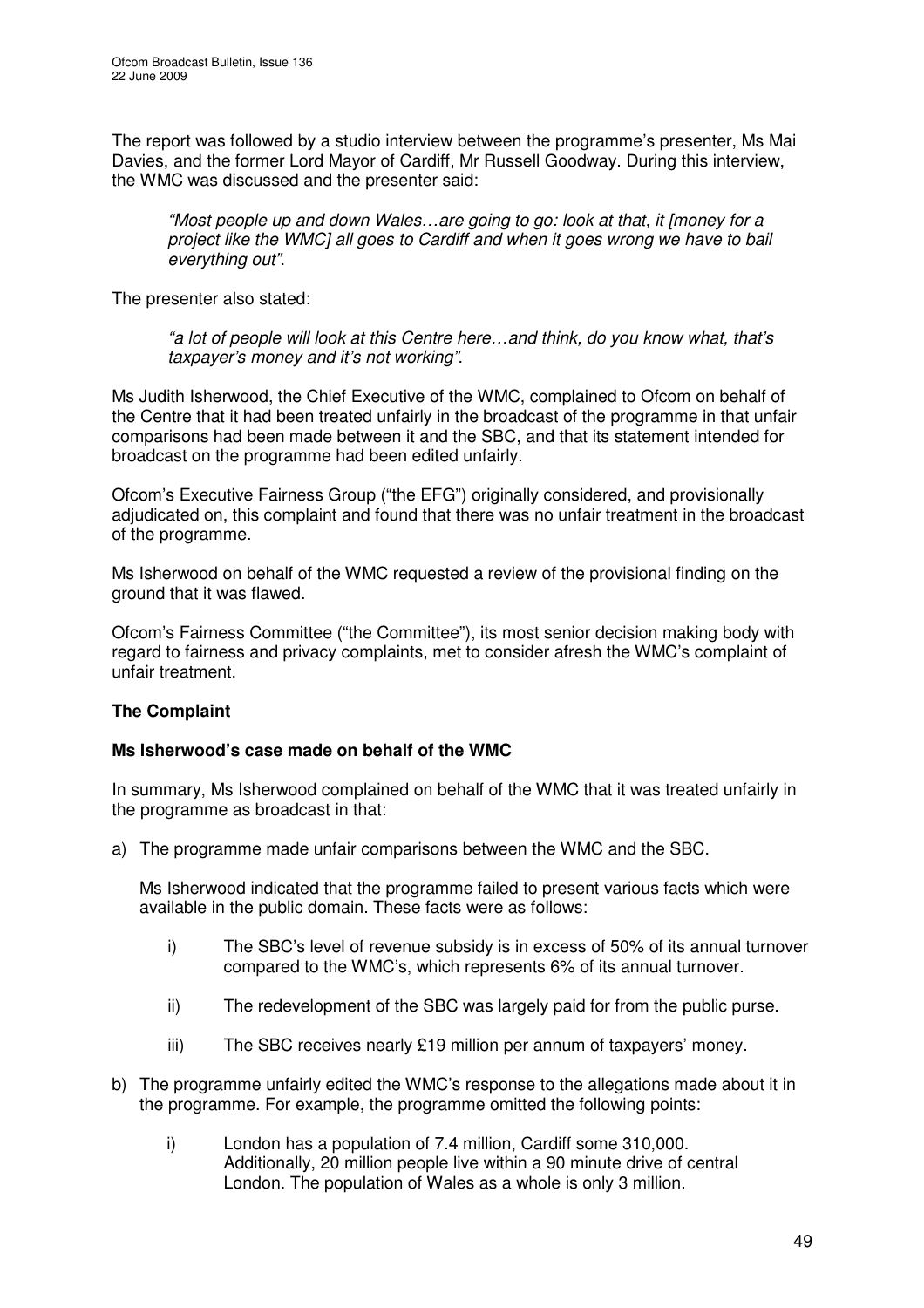In addition, many of the communities within an hour's drive of the WMC have one of the lowest levels of gross domestic product in Europe. By comparison, the South East of England is the EU's third largest economy.

- ii) Commercial activity accounts for a greater proportion of the WMC's turnover than public subsidy.
- iii) The SBC receives nearly £19 million as an annual subsidy.

#### **ITV Broadcasting's case**

a) In summary ITV Broadcasting Limited ("ITV Broadcasting") responded to the complaint as the holder of the relevant Channel 3 licence that the programme made unfair comparisons between the WMC and the SBC as follows:

ITV Broadcasting said that the comparison between the WMC and the SBC in the programme was fair. The comparison that was made was in relation to the level of "buzz" at the respective centres created from the commercial opportunities, largely in the form of retail outlets, related to their central purpose, namely artistic activity.

ITV Broadcasting said that the comparison was made at a time when the WMC was seeking an enormous increase in its public funding and in that context the programme asked the wider question of whether or not the WMC should do more in commercial terms to reduce its reliance on public funding.

ITV Broadcasting said that, in its view, the respective levels of funding of the WMC and the SBC was something entirely irrelevant to the question of whether the WMC could or should do more to encourage commercial activity*.* ITV Broadcasting explained that to have included in the programme the respective levels of subsidy at the two venues in the manner suggested, might have been misleading. It argued that including the fact that the SBC received a public subsidy 25 times the level of the WMC did not reflect other ways of extrapolating the figures, for example, that relative to the population served, the WMC was receiving a subsidy broadly equivalent to that of the SBC.

b) In summary, ITV Broadcasting responded to the complaint that the WMC's statement had been edited unfairly as follows:

ITV Broadcasting said that the central question the programme raised was whether or not the WMC could do more to encourage certain commercial activities.

ITV Broadcasting said that the only part of the WMC's statement relevant to this exploration was included in the programme:

*"Pre-budget, staff at the WMC are declining interviews, but insist they do exploit every commercial opportunity right down to the use of the inscription on the front. South Bank, they say, benefits from being in an established tourist location, whilst the Bay is still developing. So is that enough for a case?"*

#### **Ms Isherwood's additional comments made on behalf of the WMC**

Ms Isherwood on behalf of the WMC requested a review of Ofcom's Provisional Decision.

In summary, Ms Isherwood said that: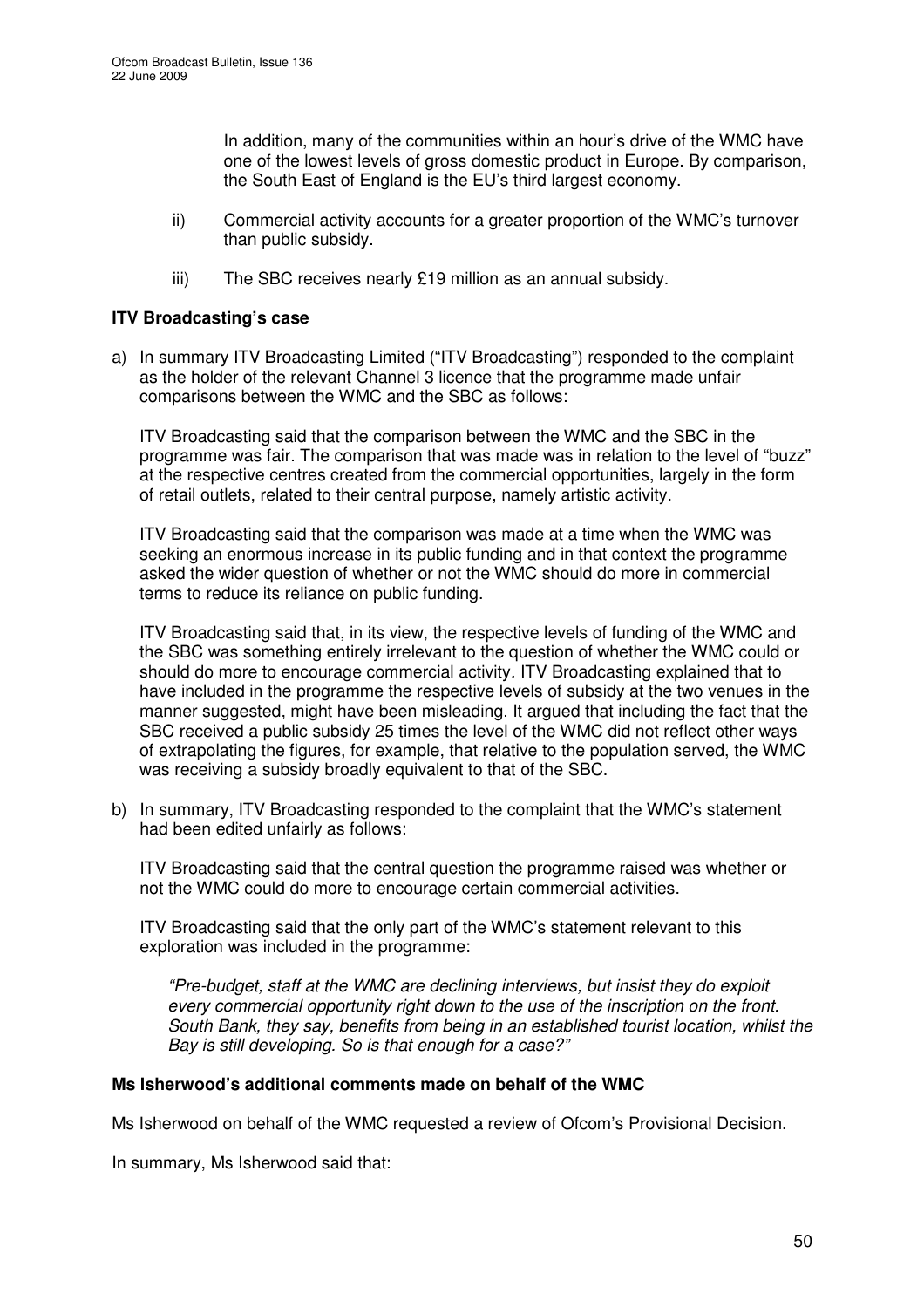a) The Provisional Decision failed to address adequately its complaint about the following statement made by the programme presenter:

"*But we saw from Nick's report earlier when we went to the South Bank that it is possible to run a venue more efficiently and that you don't need taxpayer's money*".

Ms Isherwood said that the presenter's statement both omitted and misrepresented material facts in a way which was unfair to the WMC as detailed in its complaint. Ms Isherwood said that the statement would have conveyed to viewers the impression that the SBC was not in receipt of taxpayers' money, which was clearly untrue, as was the suggestion that the SBC was run more efficiently than the WMC. The broadcast of these untrue statements of fact was unfair.

Ms Isherwood also said that the Provisional Decision failed to have regard to the complaint that the retail units at the SBC were developed with public funding and that this material fact should have been reflected in the programme. ITV's view was that the respective levels of funding were irrelevant to the story. However, as the WMC had only received 6% of the SBC's level of funding, it did not have the resources to develop commercial ventures in the same way as the SBC and consequently it was not in a position to generate the "*buzz*" that the programme said was lacking at the WMC. It was unfair for the programme not to have included this fact. Ms Isherwood said that Ofcom failed to give due weight to this material fact being omitted from the programme and did not adequately address the WMC's complaint on this point.

Ms Isherwood argued that the requirement under Practice 7.9 to ensure that material facts have not been presented in a way that is unfair to an organisation was not adequately satisfied just by giving the organisation an opportunity to contribute. The omission of publicly available information - which disproved the presenter's statement as to dependency on taxpayer's money and the SBC being run more efficiently than the WMC - resulted in unfairness. Ms Isherwood said that it was insufficient for ITV to rely on the WMC's statement to counter argue the comments made in the programme when the material facts in the public domain (as outlined above) should have been included.

b) Ofcom's Provisional Decision noted that the WMC was given an opportunity to respond to ITV's criticism regarding the lack of commercial exploitation at the WMC, and that this was fairly summarised in the programme. However, in editing the statement provided by the WMC, the programme omitted to state that the SBC received a subsidy of nearly £19 million which clearly contradicted the presenter's statement that taxpayer's money was not needed to run a venue such as the SBC. The omission of this part of the WMC's statement was unfair and Ofcom's Provisional Decision did not provide adequate reasoning as to why it decided it was not unfair.

#### **ITV Broadcasting's additional comments**

In summary, ITV Broadcasting commented on Ms Isherwood's request on behalf of the WMC for a review of Ofcom's Provisional Decision as follows:

a) ITV Broadcasting said its original response dealt with this element of the complaint. It stated that the comparison being made in the programme was the level of activity or "buzz" in relation to potential commercial exploitation at the SBC as opposed to the WMC. This was still ITV Broadcasting's position. The programme was not obliged as a matter of fairness to rehearse the complainant's partial interpretation of the respective subsidies given to the WMC and the SBC.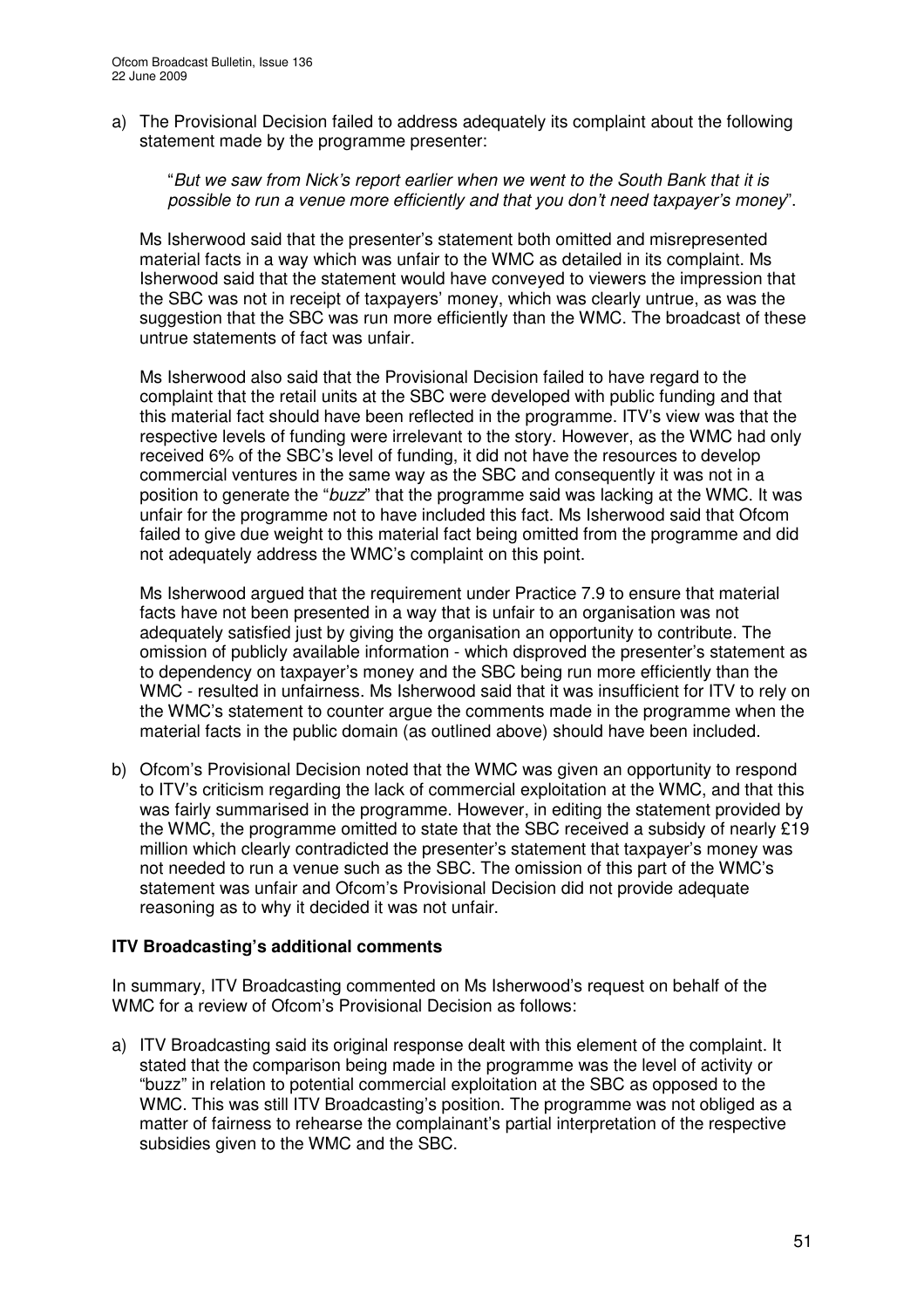ITV Broadcasting also said that the specific comment relied on by the complainant in the review request was misquoted. The actual comment made by the presenter was:

"*But we saw from Nick Speed's report earlier when he went to the South Bank it is possible to actually run a venue more efficiently so (*misquoted as **and***) that you don't need taxpayers money*".

ITV Broadcasting said that this comment, in the context of the programme as a whole, clearly reflected the central comparison being made in the programme, namely that the SBC had been more efficient than the WMC in creating "buzz" by exploiting commercial opportunities. On the basis of all the information provided in the programme, ITV Broadcasting said that the viewer could not have been left with an unfair impression that the SBC was not in receipt of taxpayer's money. The report stated explicitly that the SBC's "*facelift*" was "*aimed at reducing its dependence on the public purse*" therefore making it clear that the SBC had been, and still was, in receipt of public monies. It also suggested that the way it was reducing its dependence on public monies was by exploiting its commercial potential efficiently with retail activities. ITV Broadcasting said that it did not therefore consider that this particular comment by the presenter would have affected the viewers understanding of the comparison of the SBC and the WMC in a way that was unfair.

With regard to the complaint that it was unfair for the programme to criticise the WMC for failing to develop commercial outlets without it pointing out that it had received insufficient public subsidy to invest in such ventures, whereas the SBC had received significant public funds to enable it to do so, ITV Broadcasting said that the WMC's statement did not include this information. Therefore, the programme could not be criticised for unfairly omitting a point that was not made by the WMC at the time. ITV Broadcasting said that the programme makers edited and reflected fairly the relevant points in the statement provided by the WMC and that there was no unfairness to the WMC in this respect.

b) ITV Broadcasting said that it maintained that the relevant part of the statement was reflected in the programme as the part that was included was related to the central question of the report, namely, whether WMC could do more to encourage commercial activities. The statement was not therefore edited unfairly.

#### **Decision**

Ofcom's statutory duties include the application, in the case of all television and radio services, of standards which provide adequate protection to members of the public and all other persons from unfair treatment and unwarranted infringement of privacy in, or in the making of, programmes included in such services.

Where there appears to have been unfairness in the making of the programme, this may only result in a finding of unfairness if Ofcom finds that it has resulted in unfairness to the complainant in the programme as broadcast.

In carrying out its duties, Ofcom has regard to the need to secure that the application of these standards is in the manner that best guarantees an appropriate level of freedom of expression. Ofcom is also obliged to have regard, in all cases, to the principles under which regulatory activities should be transparent, accountable, proportionate and consistent and targeted only at cases in which action is needed.

The complaint made by Ms Isherwood on behalf of the WMC was first considered by Ofcom's Executive Fairness Group. It was then referred to the Fairness Committee for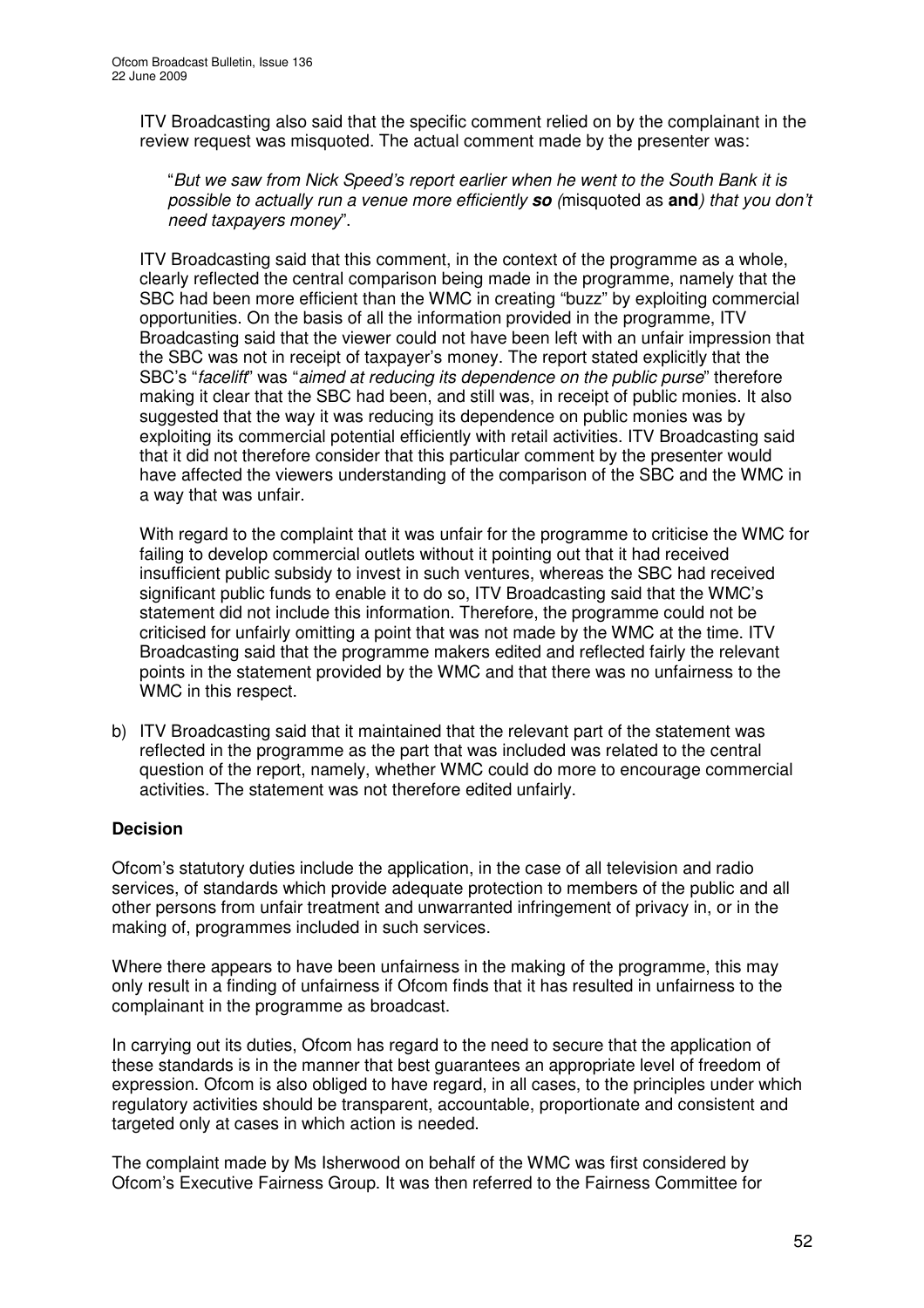review. In reaching its decision, the Committee carefully considered all the relevant material provided by both parties. This included a recording and transcript of the programme as broadcast and the parties' written submissions.

In the circumstances of this case, the Committee found the following:

a) The Committee first considered the complaint that the WMC was treated unfairly in the programme in that it was compared unfavourably and unfairly to the SBC and that various facts in the public domain were omitted.

In considering this part of the complaint, the Committee took into account Practice 7.9 of the Code, which states that before broadcasting a factual programme, including programmes examining past events, broadcasters should take reasonable care to satisfy themselves that material facts have not been presented, disregarded or omitted in a way that is unfair to an individual or organisation; and, anyone whose omission could be unfair to an individual or organisation has been offered an opportunity to contribute.

The Committee also took into account Practice 7.11 of the Code, which states that if a programme alleges wrongdoing or incompetence or makes other significant allegations, those concerned should normally be given an appropriate and timely opportunity to respond.

The Committee noted that a number of comparisons were made in the programme between the WMC and the SBC. For example, the programme's reporter stated that:

*"…from cash strapped Millennium Centre, to flourishing South Bank Centre, fresh from a facelift aimed at reducing its dependency on the public purse".*

It also noted that when Ms Law, went to the SBC to see how it compared to the WMC she said:

*"Well straight away there's a buzz*, you know, *which was lacking in the Millennium Centre. This is a place where people come to socialise as well as to have a coffee and a sandwich. You know. There's plenty going on, you could feel it straight away."*

She also said:

*"Well we've got here a DVD shop, suitable for all ages. Everybody loves music. You've got a fantastic bookshop equipped with probably the bestsellers to whatever book you need. We just don't have that in Cardiff Bay. That's just two examples."*

The Committee further noted that the programme's presenter said in her interview with Mr Goodway:

*"But we saw from Nick's report earlier when we went to the South Bank it is possible to run a venue more efficiently so that you don't need taxpayers' money.*"

The Committee first considered the nature of the programme. The programme compared the WMC with another centre for the performing arts, namely, the SBC, a centre which the programme makers argued was taking steps to reduce its reliance on public funding. In a programme in which an organisation is the subject of discussion, it is reasonable for a broadcaster to reflect a variety of viewpoints including views critical of that organisation, provided that the broadcaster ensures that this does not result in unfairness. The Committee noted that the comments as detailed above were made in the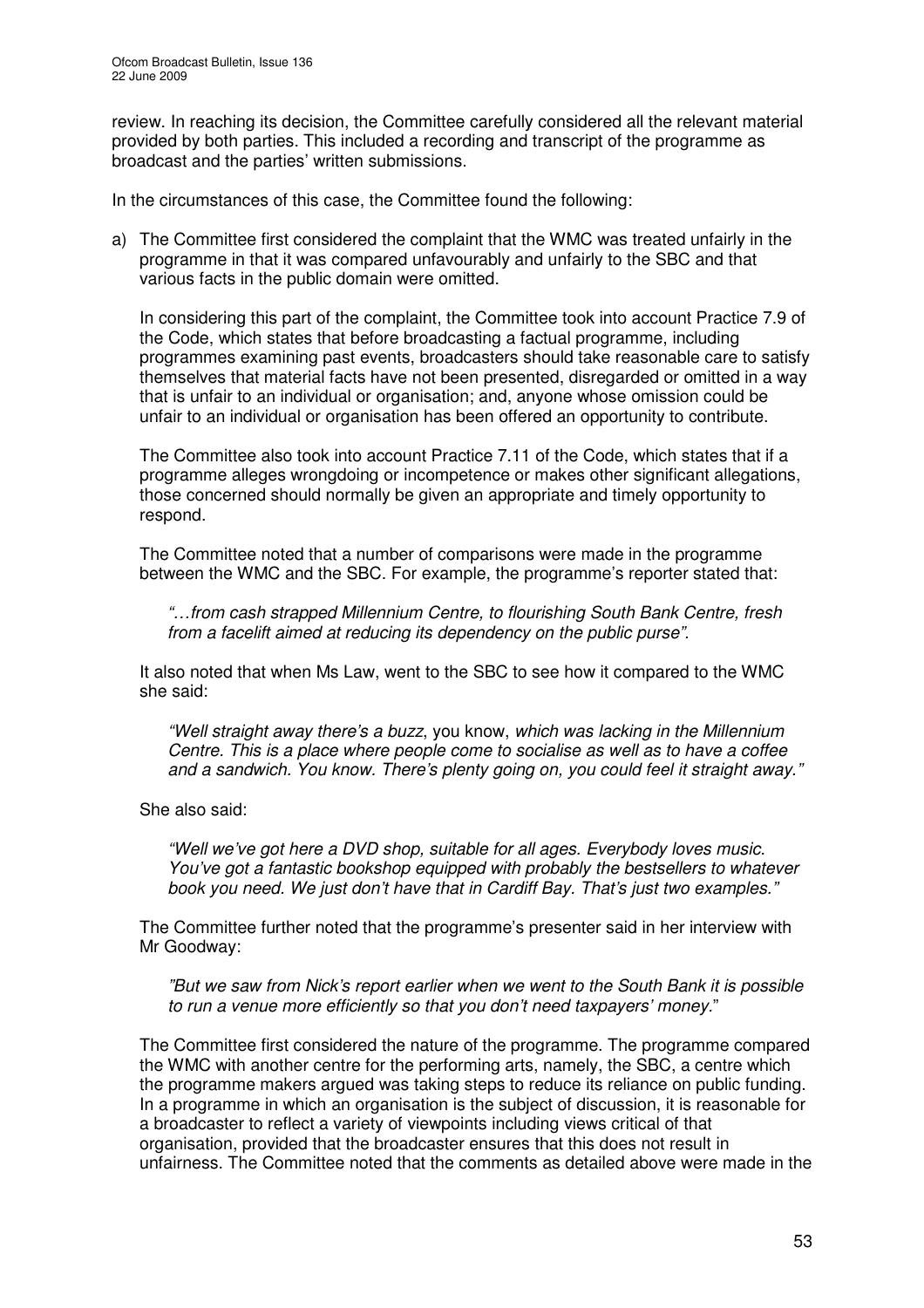context of a programme reporting on the WMC's request for increased funding from the Welsh Assembly.

Ms Isherwood complained on behalf of the WMC that the comment by the programme's presenter was of particular significance in causing unfairness to it in the programme. The Committee considered that her statement was a key point that had the potential to shape viewers impressions of what was being discussed in the context of the whole programme. It noted that the quote about not needing taxpayers' money appeared to have been misquoted in the submissions, with the word "and" appearing in place of the word "so". The Committee considered whether this was material to the substance of the submissions that had been made. However, in the Committee's view, the substantive issues remained unaltered.

The Committee then considered the complainant's assertion that without significant public funding the SBC would have been unlikely to be in a position to enable it to flourish in its current commercial capacity. The Committee took note that the programme presenter's comment could be interpreted as implying that the SBC had received or was receiving less public money than the WMC. This suggested that if an organisation operated under the model of the SBC that organisation did not need taxpayer's money to fund it. The Committee took the view that this was clearly not the case. It was clear that the reason why the SBC was able to benefit so significantly from exploiting commercial opportunities was because it had received a significant public subsidy over and above its usual subsidy. The omission of this material fact invalidated the comparison being made between the two centres since in the Committee's view the presenter's comment was likely to have given viewers the impression that the SBC had used its usual funding to develop ways of reducing its dependency "*on taxpayers' money*" and therefore was run more efficiently than the WMC. However, unlike the SBC, the WMC had not received additional funding that allowed it to exploit any commercial opportunities in quite the same way. The Committee concluded that the failure to explain this key difference amounted to the programme making an unfair comparison between the WMC and the SBC. In this respect, the Committee considered that the WMC was treated unfairly in the programme as broadcast.

The Committee then considered whether, in the context of the programme overall, the WMC was compared unfavourably with the SBC. In particular, the Committee considered whether the programme resulted in unfairness as a result of not referring to the other facts that had been detailed in the complaint and which the WMC said were in the public domain.

The Committee noted that during the programme Ms Law stated:

*"This Millenium centre really needs to now start acting as a business. I'm looking at it this morning. It's 11.50am and I notice that one of the cafes has just put its shutters up to open. Coming in there was about half a dozen people buying a coffee. There's a little gift shop here. There's something to the back of me where people can sit down, and basically that's all that's here. Surely there's scope here to fill this place up with money making ideas, not only for the artists that you come to see in the night….I'm going next week on a fact finding mission to London to see how they're successful in running their business in similar circumstances."*

It also took note of the commentary later in the programme that referred to the commercial activity of the SBC. It stated:

*"They've always made the most of their location here…..but in recent years the emphasis has been on exploiting the commercial potential of this site too – and over*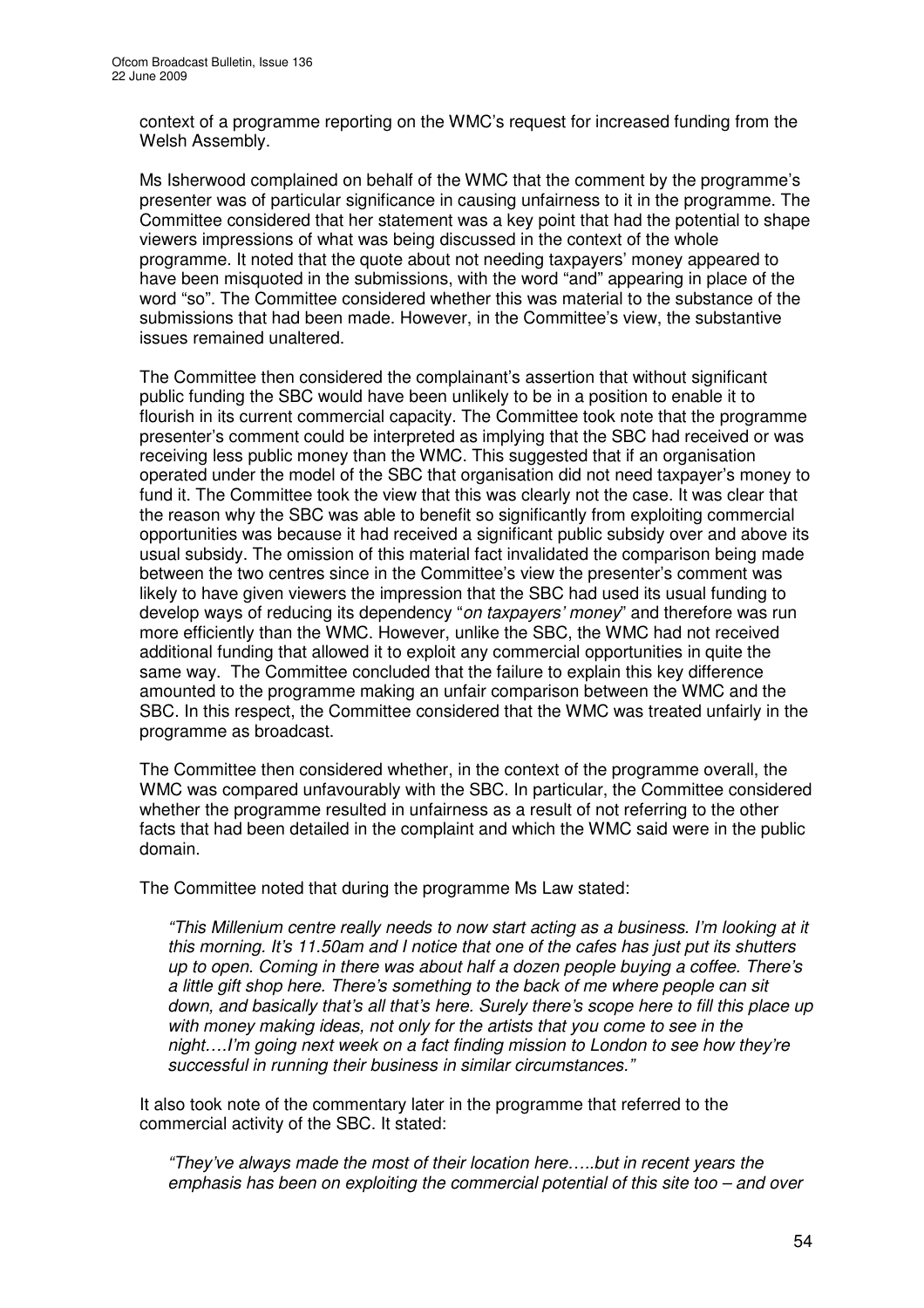*the last five years, rental incomes have gone from half a million to £8 million. And that's largely down to the new river facing retail units selling products likely to appeal to culture vultures. They're designed to lure the passing trade and then turn them into the audience for a show sometime".*

In the studio interview between the programme's presenter and Mr Goodway, the Committee noted that no reference was made to any of the facts that Ms Isherwood complained had been omitted from the programme. However, the Committee considered that it was not necessary for the programme to provide all these facts, given the subject of the discussion and that the figures could be interpreted in various ways. As the programme focused on the potential for commercial activity, there had been the opportunity during the studio interview to have referred to the extra funding given to the SBC to develop its commercial activities. The Committee considered that this was a relevant factor. The Committee also noted that Ms Law's statement that she was on a "*fact finding*" mission to see how a business was run successfully "*in similar circumstances*" was also not challenged. In the Committee's view, whilst some similarities did exist between the two arts venues, the business similarities were different. not least because of the extra subsidy the SBC had received that the WMC had not.

The Committee then considered whether or not it was sufficient for the WMC to have been given an opportunity to respond by way of statement only. It appeared to the Committee from the evidence before it that the WMC had chosen to respond in this particular way. In the circumstances, therefore, and in view of the context and subject of the programme, the Committee considered that the WMC had been given an adequate opportunity to respond.

Taking into account all the circumstances discussed above, the fact that the SBC had received an additional public subsidy that enabled it to develop its commercial activity was a material factor in comparing the SBC's commercial success to the WMC. The Committee found that the failure to refer to this in the comparison that was made between the WMC and the SBC caused unfairness to the WMC in the programme as broadcast. However, given the subject of the programme as a whole, it was not unfair to have excluded the further information in the public domain about levels of subsidy and other facts referred to in the complaint. The Committee has therefore upheld head a) ii) of this head of complaint only.

b) The Committee next turned to consider the complaint that the WMC was treated unfairly in *Waterfront* because its statement for broadcast was unfairly edited.

In considering this part of the complaint, the Committee took account of Practice 7.6 which states that, "when a programme is edited, contributions should be represented fairly" and the Committee also took account of Practice 7.11 detailed above at head a).

Taking the programme as a whole, the Committee considered that the unfavourable comparisons made in the programme (and discussed at head a) of this decision, above) amounted to an allegation that the WMC was not exploiting commercial facilities within the Centre and comparisons were made with the SBC to illustrate this.

The Committee noted that the WMC had been provided with an opportunity to respond to this allegation and had provided ITV Wales with a statement for broadcast on 13 October 2007, two weeks before the broadcast of the edition that is the subject of this complaint. This statement expressed that:

"WMC has achieved considerable success in its first three years of operation, and this should not be underestimated. Over 1.5 million visitors have been through its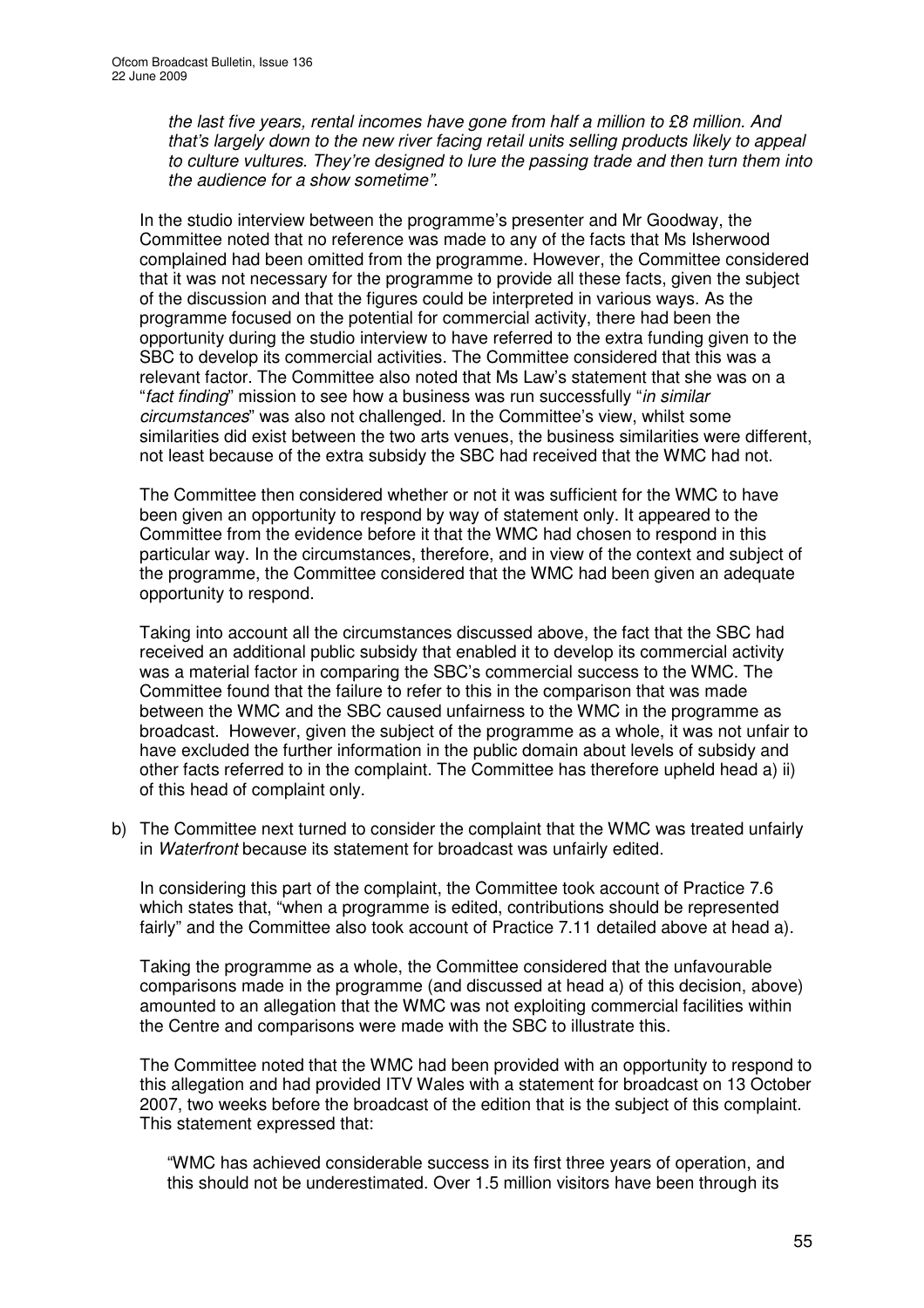doors – half the population of Wales – and ticket sales have now exceeded £21 million.

Wales Millennium Centre actively pursues commercial exploitation of the centre. It is an integral part of its business. Even the inscription on the front of the building is exploited. Commercial activity actually accounts for a greater proportion of the Centre's turnover than public subsidy.

However to compare Wales Millennium Centre to the Southbank in commercial terms is hardly relevant.

The Southbank Centre has been open for 56 years –Wales Millennium Centre a mere three years. They also receive an annual public subsidy of nearly £19 million...

The Southbank Centre stands between two of London's international landmarks, Tate Modern and the London Eye, making retail exploitation far greater…

London has a population of 7.4 million – Cardiff some 310,000. Additionally, 20 million people live within a 90 minute drive of central London. The population of Wales as a whole is only 3 million and many of the communities within an hour's drive of Wales Millennium Centre have one of the lowest levels of GDP in Europe. By comparison, the South East of England is the EU's third largest regional economy.

London also attracts 150 million tourism trips annually. The Southbank is heavily promoted as part of the capital's cultural offer by Visit London, and Visit Britain. A sophisticated public transport system and 21<sup>st</sup> century infrastructure and signage serves the Southbank."

The Committee then turned to the broadcast version of the WMC's statement in *Waterfront* which said:

*"Pre-budget, staff at the WMC are declining interviews but insist they do exploit every commercial opportunity right down to the use of the inscription on the front. South Bank, they say, benefits from being in an established tourist location whilst the Bay is still developing. So is that enough for a case?"*

In considering whether the WMC's statement was edited fairly the Committee noted that programme makers can quite legitimately select or edit material provided by way of written statement for inclusion in a programme. This is an editorial decision for the programme maker. However, programme makers must take care to ensure that where it is appropriate to represent the views of a person or an organisation, it is done in a fair manner that represents their contribution. The Committee noted that the WMC did not mention in their statement that significant funding was invested in the SBC to develop its commercial activity.

Given that the subject of the programme was a commercial focus, it was the Committee's view that the programme makers fairly reflected the WMC's response to the key allegation the programme made concerning potential commercial exploitation of facilities in the centre, namely that it insisted it was exploiting *"every commercial opportunity right down to the use of the inscription on the front".*

In these circumstances, the Committee did not find any unfairness to the WMC in the editing of its statement, and the Committee has accordingly not upheld this part of the WMC's complaint.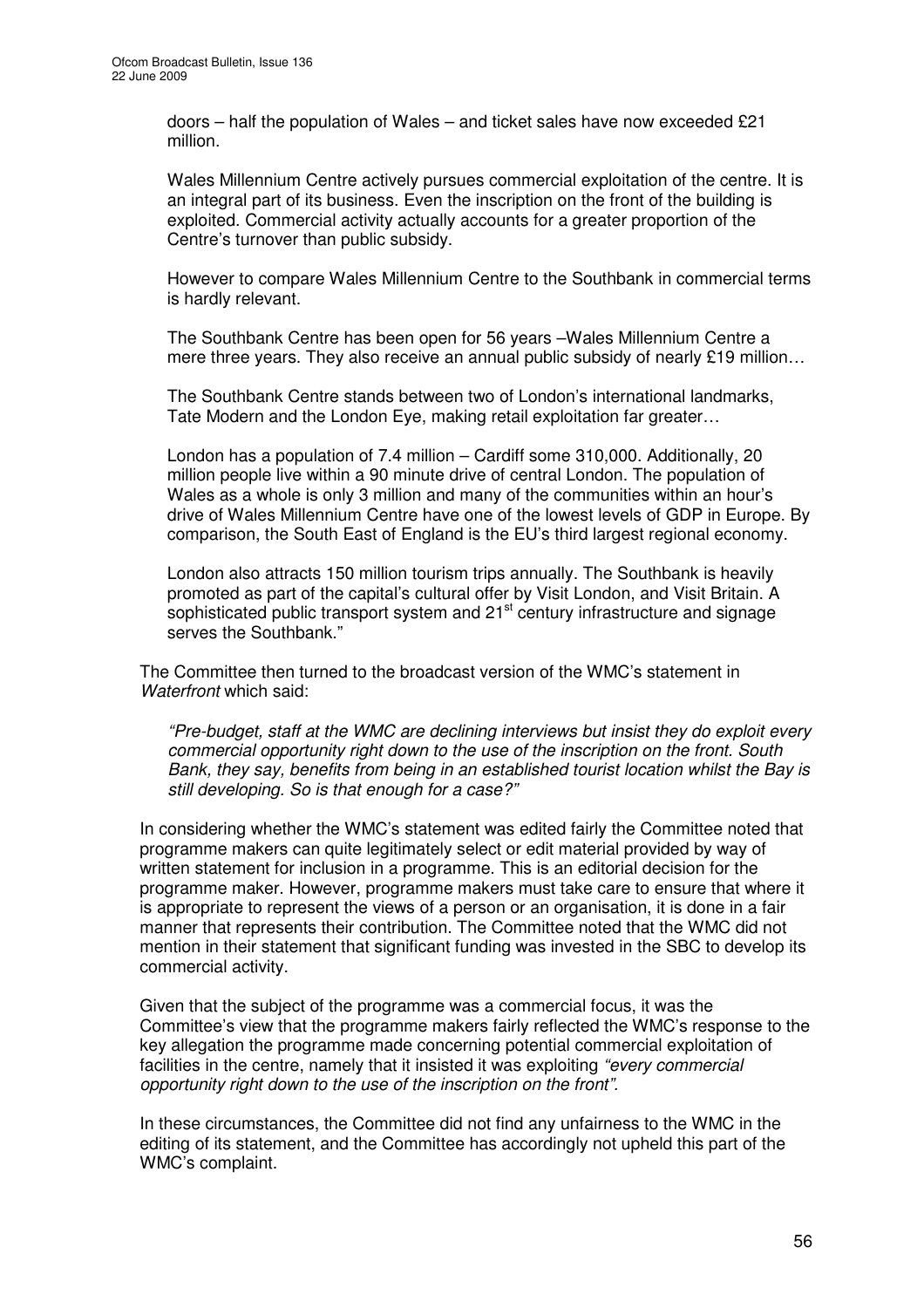**Accordingly, the Committee has upheld part of Ms Isherwood's complaint of unfair treatment made on behalf of the WMC (at head a) ii)), The broadcaster was found in breach of Rule 7.1 of the Code.**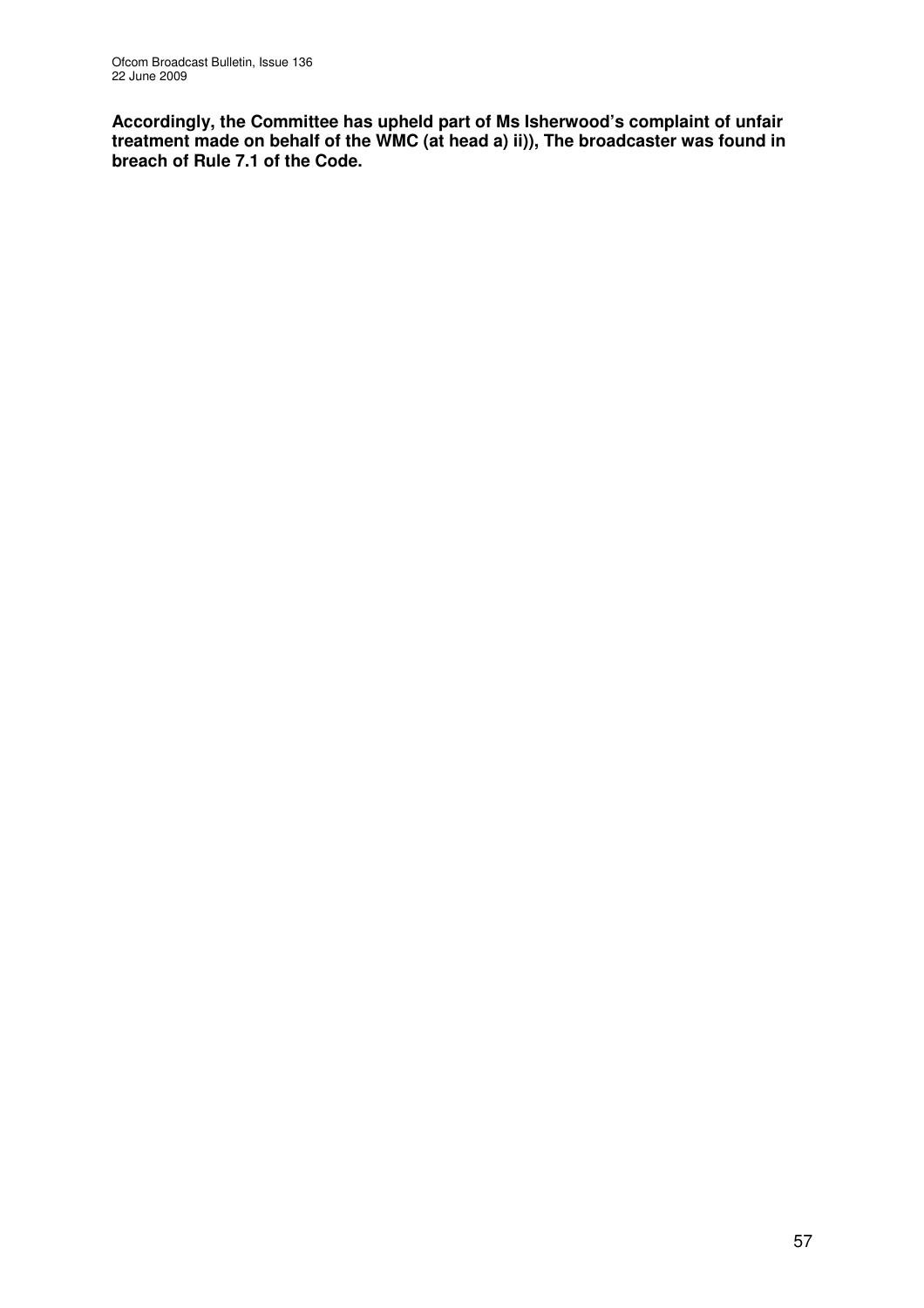# **Not Upheld**

# **Complaint by the Wales Millennium Centre**

*Wales Tonight*, ITV1 Wales, 2 November 2007

**Summary**: Ofcom has not upheld this complaint of unfair treatment made by the Wales Millennium Centre.

On 2 November 2007, ITV1 Wales broadcast an edition of *Wales Tonight*, an evening news programme.

This edition included a report on the Wales Millennium Centre ("WMC") asking for increased public funds from the Welsh Assembly.

The report made comparisons between it and the South Bank Centre ("SBC") in London. The report included an interview with Ms Trish Law, a member of the Welsh Assembly, in which she made criticisms of commercial activity in the WMC and contrasted the WMC with the SBC. The report referred to the recent redevelopment of the SBC, and said that the SBC had developed retail units to reduce its reliance on the public purse.

The WMC complained about comparisons made between it and the SBC, and complained that its statement for broadcast had been unfairly edited.

In summary, Ofcom found the following:

- In Ofcom's view, there was no unfairness to the WMC arising from the comparisons made in the programme between the WMC and the SBC and, in particular, material facts had not been presented disregarded or omitted in a way that was unfair to the WMC and the WMC had been provided with an appropriate opportunity to respond to criticisms of it.
- In Ofcom's view, the WMC's statement for broadcast was represented fairly in the programme in that it fairly reflected the WMC's response to the key criticism the programme made concerning the commercial exploitation of facilities within the centre.

#### **Introduction**

On 2 November 2007, ITV1 Wales broadcast an edition of *Wales Tonight*, an evening news programme.

This edition included a report on the Wales Millennium Centre ("WMC") asking for increased public funds from the Welsh Assembly.

The report made comparisons between it and the South Bank Centre ("SBC") in London. The report included an interview with Ms Trish Law, a member of the Welsh Assembly, in which she made criticisms of commercial activity in the WMC, and contrasted the WMC with the SBC. The report referred to the recent redevelopment of the SBC, and said that the SBC had developed retail units to reduce the SBC's reliance on the public purse.

The WMC complained to Ofcom that it was treated unfairly in the programme as broadcast.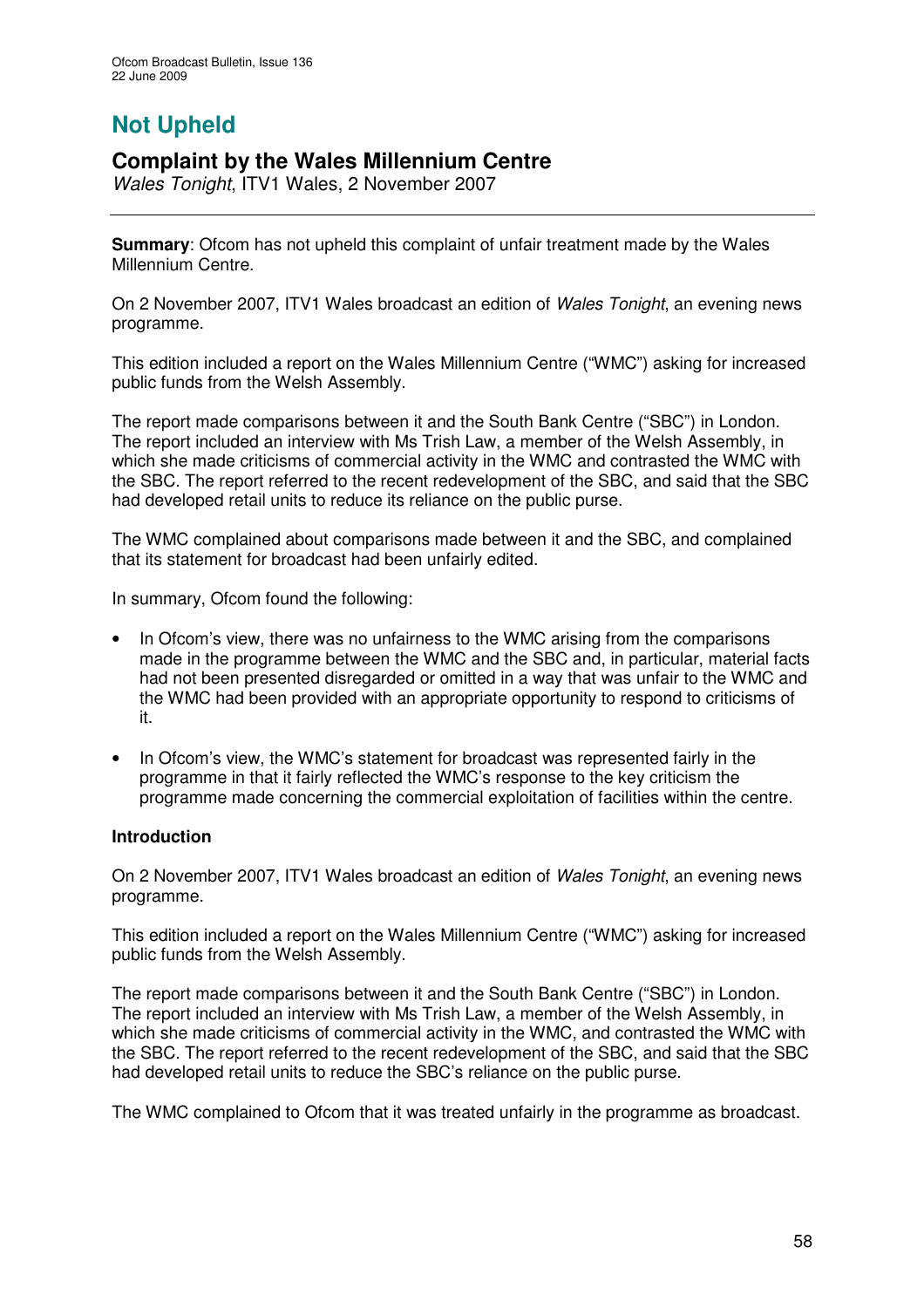## **The Complaint**

#### **The Wales Millennium Centre's case**

In summary, the WMC complained that it was treated unfairly in the programme as broadcast in that:

a) It was compared unfavourably and unfairly with the SBC.

By way of background, the WMC stated that the interviewee and the ITV1 Wales news reporter, Mr Speed, made unfavourable comparisons between the WMC and the SBC on the basis of the WMC's lack of commercial exploitation of the venue.

b) The programme makers unfairly edited the WMC's statement for broadcast.

The WMC complained that pertinent arguments regarding why the comparison between it and the SBC was unfair, which were set out in the WMC's statement, had been omitted from the report and that the substance of the WMC's statement had been unfairly summarised. The WMC alleged that, as a result of these omissions, it was compared unfavourably and unfairly to the SBC.

The WMC said the pertinent arguments which were omitted were that:

- (i) Commercial activity accounts for a greater proportion of the WMC's turnover than public subsidy.
- (ii) The SBC receives an annual public subsidy of nearly £19 million.
- (iii) The SBC has been established for many years longer than the WMC and its location is such that it can access a significantly larger population and tourist numbers than the WMC can.

#### **ITV Broadcasting's case**

In summary ITV Broadcasting Limited ("ITV Broadcasting") responded to the complaint, as the holder of the relevant Channel 3 Licence, in the following way.

a) As regards the complaint that the WMC was treated unfairly in the programme as broadcast because it was compared unfavourably and unfairly to the SBC, ITV Broadcasting said that the comparison between the WMC and the SBC was fair. The comparison that was made was in relation to the level of "buzz" at the respective centres. This level of "buzz" was largely created from the commercial opportunities of the retail outlets related to the respective centres' artistic activities.

The comparison was made at a time when the WMC was seeking an enormous increase in its public funding and in that context the programme asked the wider question of whether or not the WMC should do more in commercial terms to reduce its reliance on the public purse.

ITV Broadcasting said that, in its view, the respective levels of funding of the WMC and the SBC was something entirely irrelevant to the question of whether the WMC could or should do more to encourage commercial activity.

ITV Broadcasting concluded that the comparisons made in the programme between the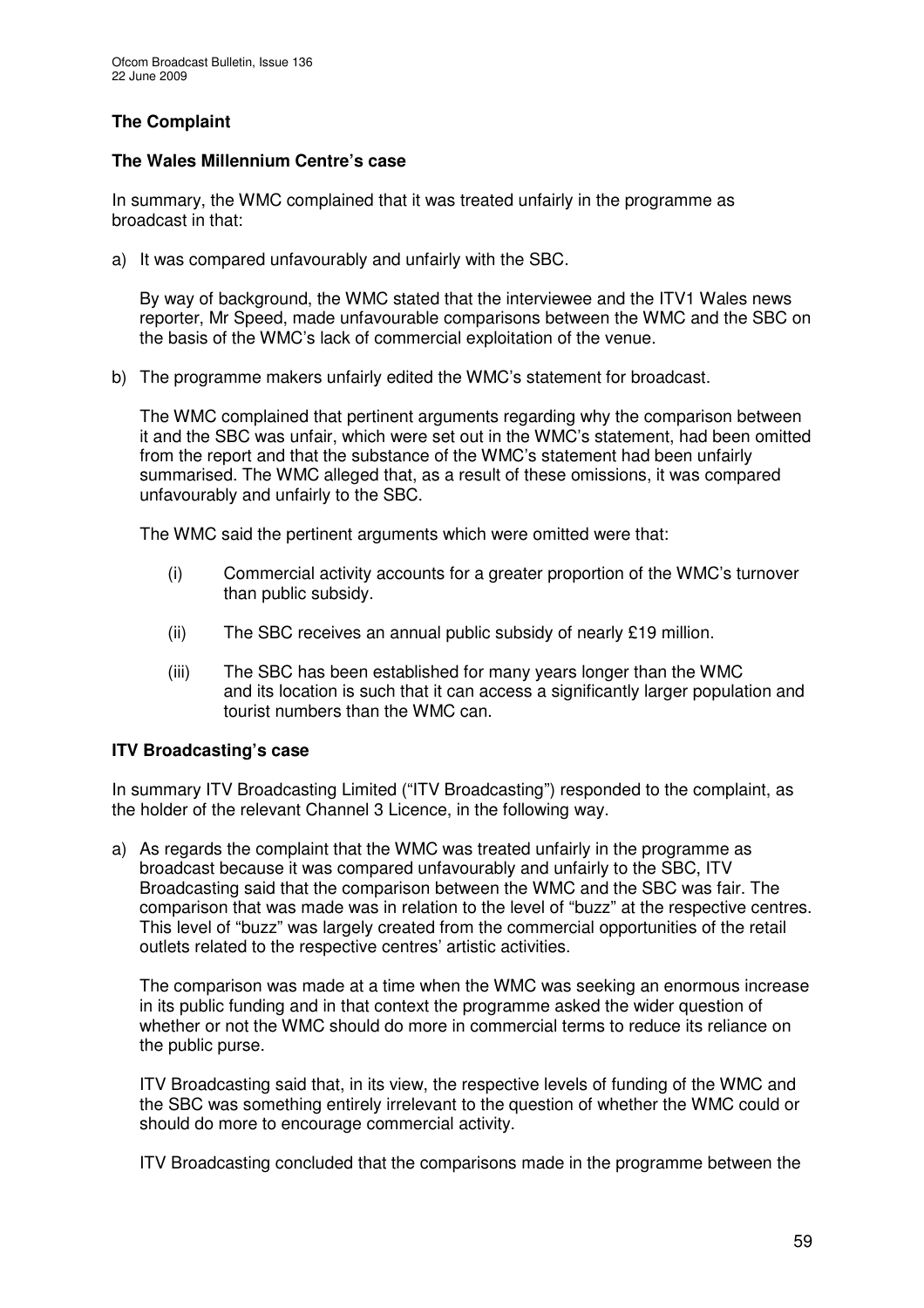two organisations were perfectly fair.

b) As regards the complaint that the WMC was treated unfairly in the programme as broadcast because the programme makers had unfairly edited the WMC's statement for broadcast, ITV Broadcasting said that the report in *Wales Tonight* had fairly reflected the gist of those parts of the WMC's comments that were relevant to the matters being considered, namely, whether or not the WMC was doing enough to exploit commercial opportunities.

The reporter had said:

*"The WMC isn't doing interviews pre-budget, but insist they do exploit every commercial opportunity, right down to the iconic entrance. On Monday we'll find out whether the Assembly agrees".*

#### **Decision**

Ofcom's statutory duties include the application, in the case of all television and radio services, of standards which provide adequate protection to members of the public and all other persons from unfair treatment and unwarranted infringement of privacy in, or in the making of, programmes included in such services.

Where there appears to have been unfairness in the making of the programme, this may only result in a finding of unfairness if Ofcom finds that it has resulted in unfairness to the complainant in the programme as broadcast.

In carrying out its duties, Ofcom has regard to the need to secure that the application of these standards is in the manner that best guarantees an appropriate level of freedom of expression. Ofcom is also obliged to have regard, in all cases, to the principles under which regulatory activities should be transparent, accountable, proportionate and consistent and targeted only at cases in which action is needed.

The Wales Millennium Centre's complaint was considered by Ofcom's Executive Fairness Group. In reaching its decision, Ofcom carefully considered all the relevant material provided by both parties. This included a recording and transcript of the programme as broadcast and the parties' written submissions.

a) Ofcom first considered the WMC's complaint that it was treated unfairly in *Wales Tonight* in that it was compared unfavourably and unfairly to the SBC.

In considering this part of the complaint, Ofcom took account of Practice 7.9 of the Code, which states that:

"Before broadcasting a factual programme, including programmes examining past events, broadcasters should take reasonable care to satisfy themselves that material facts have not been presented, disregarded or omitted in a way that is unfair to an individual or organisation; and, anyone whose omission could be unfair to an individual or organisation has been offered an opportunity to contribute."

Ofcom also took account of Practice 7.11 of the Code, which states that:

*"*If a programme alleges wrongdoing or incompetence or makes other significant allegations, those concerned should normally be given an appropriate and timely opportunity to respond."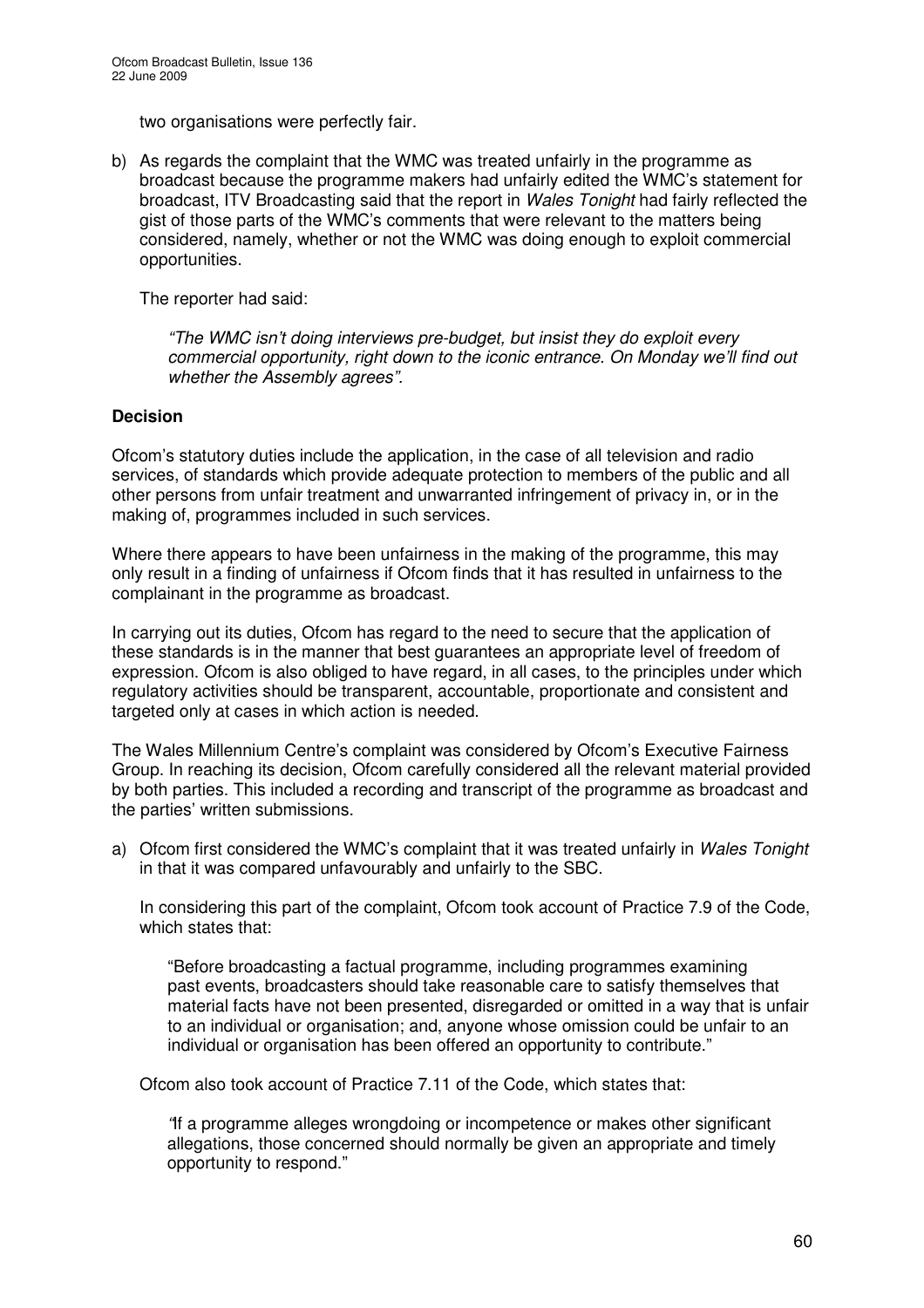Ofcom noted that a number of comparisons were made in the programme between the WMC and the SBC. For example the programme's reporter Nick Speed said in the report:

*"…from cash strapped Millennium Centre, to flourishing South Bank Centre, fresh from a face lift aimed at reducing its dependency on the public purse."*

Ofcom also noted that Welsh Assembly Member Ms Trish Law made comparisons when she said of the SBC:

*"Well straight away there's a buzz* [at the SBC] *which was lacking in the Millennium Centre. This is a place where people come to socialise as well as to have a coffee and a sandwich. You know, its, and there's plenty going on, you could feel it straight away."*

She also said:

*"Well we've got here* [in the SBC] *a DVD shop, suitable for all ages. Everybody loves music. You've got a fantastic bookshop equipped with probably the bestsellers to whatever book you need. We just don't have that in Cardiff Bay. That's just two examples."*

Ofcom noted that these comparisons were made in the context of a programme reporting on the WMC's request for increased funding from the Welsh Assembly. Ofcom also noted that the broadcaster compared the WMC with another centre for the performing arts, namely the SBC, a centre which the programme makers argued was taking steps to reduce its reliance on the public purse while the WMC was seeking public funding increases. Ofcom considers that in a programme in which an organization is the subject of discussion, it is reasonable for the broadcaster to reflect a variety of viewpoints including views critical of that organization, provided that the broadcaster ensures that this does not result in unfairness.

Overall Ofcom considered that the WMC was clearly compared unfavourably with the SBC. However in deciding whether this resulted in any unfairness to the WMC, Ofcom also took account of the fact that the WMC had been provided with an opportunity to respond to the criticism made by the broadcaster regarding the exploitation of commercial opportunities at the WMC (this is dealt with in detail at head b) below). Furthermore the WMC's response was fairly represented in the programme as broadcast (again detailed below at head b)). In Ofcom's view the broadcaster took reasonable steps (given the findings at head b)) to satisfy themselves that material facts had not been presented, disregarded or omitted in a way that was unfair to the WMC.

Ofcom therefore found that, taking into account the circumstances discussed below at head b), no unfairness to the WMC resulted from the programme making unfavourable comparisons with the SBC.

b) Ofcom next turned to consider the complaint that the WMC was treated unfairly in *Wales Tonight* because its statement for broadcast was unfairly edited.

In considering this part of the WMC's complaint, Ofcom took account of Practice 7.6 which states that, *"*when a programme is edited, contributions should be represented fairly" and Ofcom also took account of Practice 7.11 detailed above at head a).

Taking the programme as a whole, Ofcom considered that the unfavourable comparisons made in the programme (and discussed at head a) of this decision, above)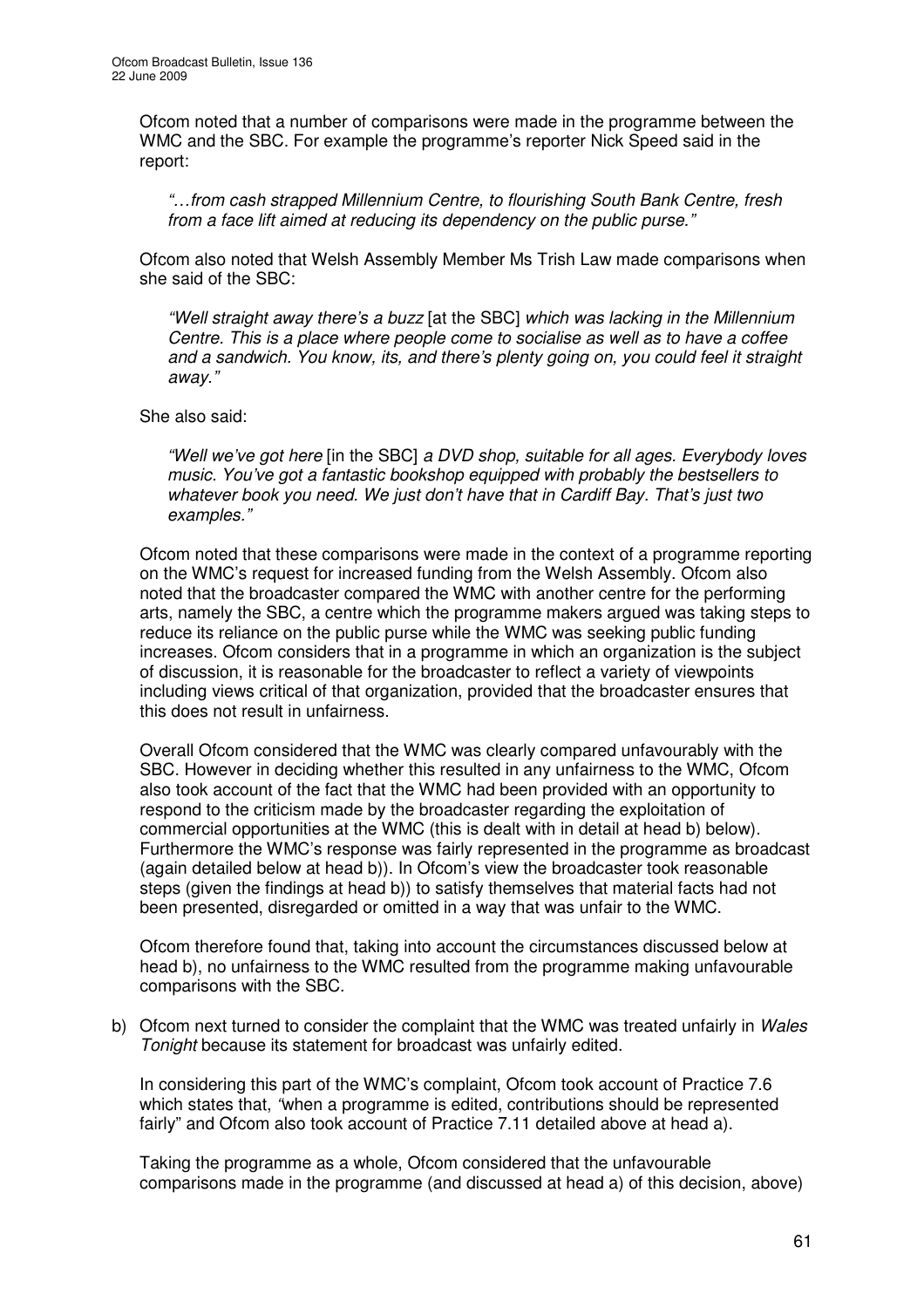amounted to an allegation that the WMC was not exploiting commercial facilities within the Centre and comparisons were made with the SBC to illustrate this.

Ofcom noted that the WMC had been provided with an opportunity to respond to this allegation and had provided ITV Wales with a statement for broadcast on 13 October 2007, two weeks before the broadcast of the edition that is the subject of this complaint. This statement explained that:

"WMC has achieved considerable success in its first three years of operation, **and this should not be underestimated.** Over 1.5 million visitors have been through its doors – half the population of Wales – and ticket sales have now exceeded £21 million.

Wales Millennium Centre **actively** pursues commercial exploitation of the centre. It is an integral part of its business. Even the inscription on the front of the building is exploited. **Commercial activity actually accounts for a greater proportion of the Centre's turnover than public subsidy.**

However to compare Wales Millennium Centre to the Southbank in commercial terms is hardly relevant.

**The Southbank Centre has been open for 56 years – Wales Millennium Centre a mere three years. They also receive an annual public subsidy of nearly £19 million…**

The Southbank Centre stands between two of London's international landmarks, Tate Modern and the London Eye, making retail exploitation far greater…

**London has a population of 7.4 million – Cardiff some 310,000**. Additionally, 20 million people live within a 90 minute drive of central London. The population of Wales as a whole is only 3 million and many of the communities within an hour's drive of Wales Millennium Centre have one of the lowest levels of GDP in Europe. By comparison, the South East of England is the EU's third largest regional economy.

London also attracts 150 million tourism trips annually. The Southbank is heavily promoted as part of the capital's cultural offer by Visit London, and Visit Britain. A sophisticated public transport system and 21<sup>st</sup> century infrastructure and signage serve the Southbank."

(Complainant's emphases).

Ofcom then turned to the broadcast version of the WMC's statement in *Wales Tonight,* which said:

*"The WMC isn't doing interviews pre-budget, but insist they do exploit every commercial opportunity right down to the iconic entrance. On Monday we'll find out whether the Assembly agrees. Nick Speed, Wales Tonight, in Cardiff Bay."*

In considering whether the WMC's statement was edited fairly Ofcom noted that programme makers can quite legitimately select or edit material provided by way of written statement for inclusion in a programme. This is an editorial decision for the programme maker. However, programme makers must take care to ensure that where it is appropriate to represent the views of a person or an organisation, it is done in a fair manner that represents their contribution.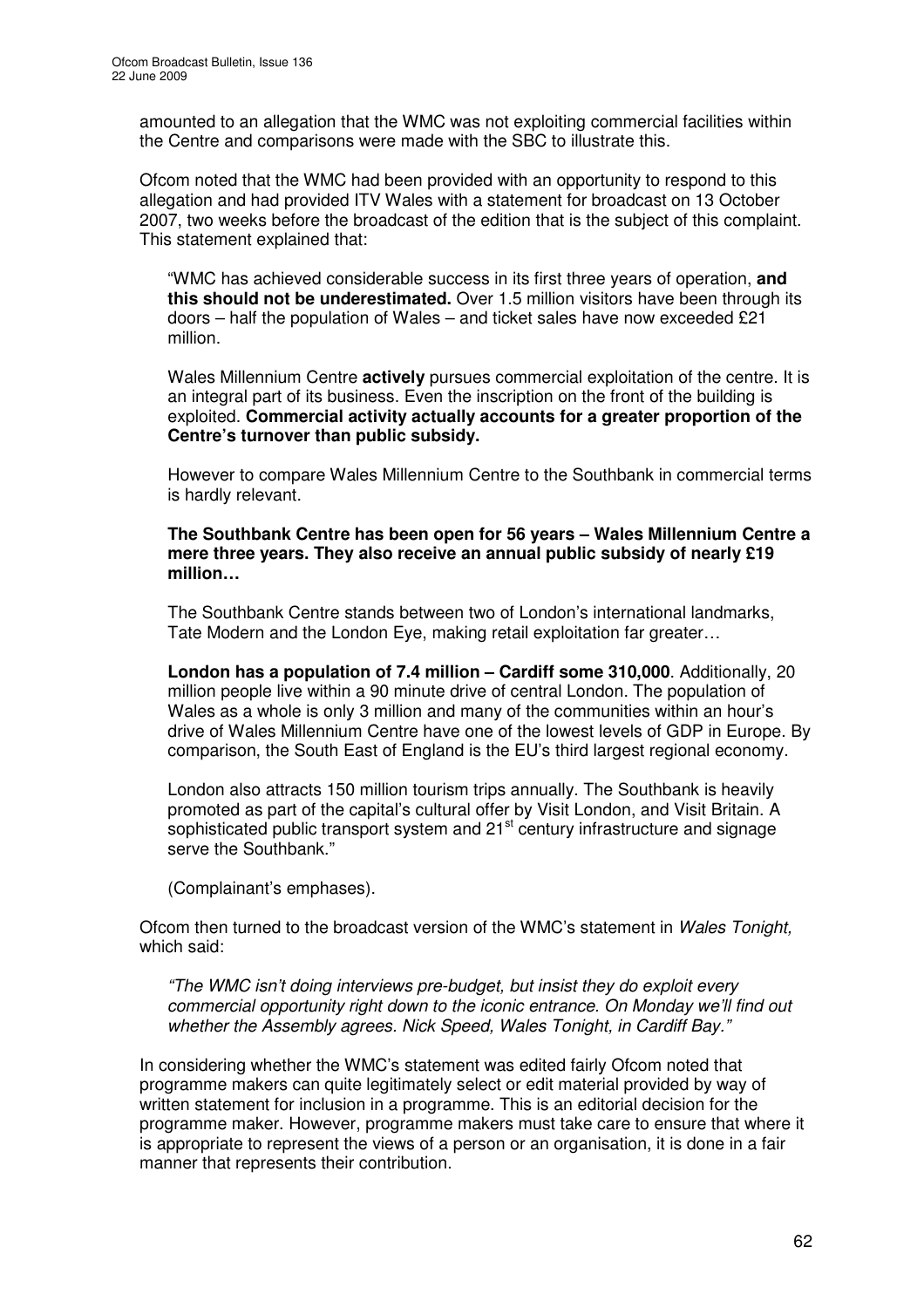In Ofcom's view, ITV Wales fairly reflected the WMC's response to the key allegation the news report made concerning commercial exploitation of facilities in the centre, namely that it insisted it was exploiting "*every commercial opportunity right down to the iconic entrance"*.

In these circumstances, Ofcom did not find any unfairness to the WMC in the editing of its statement, and Ofcom has accordingly not upheld this part of the WMC's complaint.

#### **Accordingly Ofcom has not upheld the Wales Millennium Centre's complaint of unfair treatment.**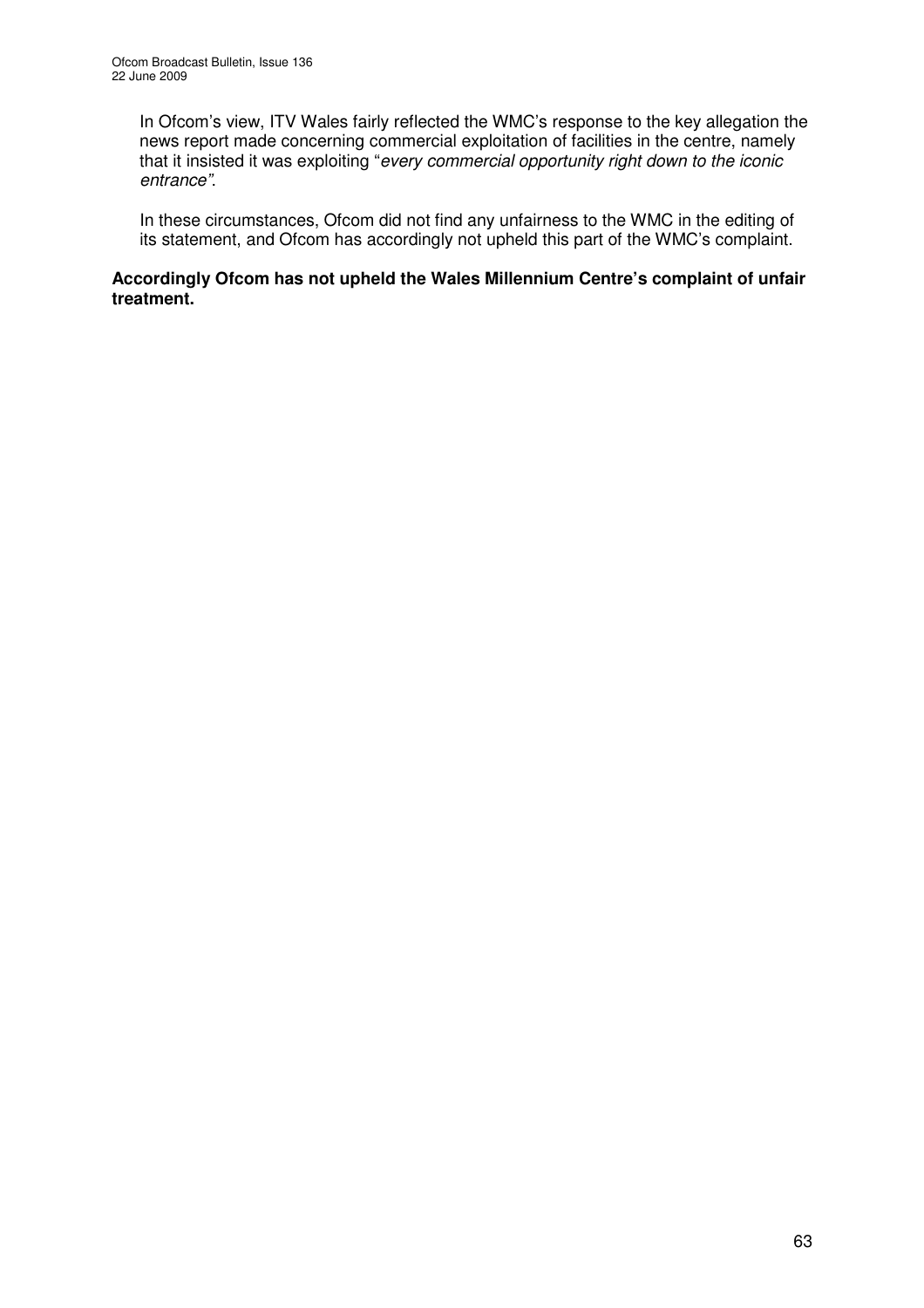# **Not Upheld**

# **Complaint by Mr Matthew Chiappa**

*Police Camera Action*, ITV1, 21 July 2008

**Summary:** Ofcom has not upheld this complaint of unfair treatment and unwarranted infringement of privacy made by Mr Matthew Chiappa.

This special edition of *Police Camera Action* examined ultimate boy racers, described as a *"tribe of dangerous young male drivers who have taken the thrills of the race track onto the public highways"*. One aspect of boy racers' behaviour examined by the programme was the way in which they modify their cars with tinted windows, under-car lighting and noisy exhausts. Two seconds of footage of Mr Chiappa's car was broadcast on two occasions in the programme to illustrate typical modifications made by boy racers to their cars. Mr Chiappa, a professional motor sport driver, complained that he was unfairly portrayed as a boy racer and that his privacy was unwarrantably infringed by the filming and broadcast of the footage without his consent.

In summary Ofcom found that the programme did not portray Mr Chiappa as a boy racer and that Mr Chiappa did not have a legitimate expectation of privacy in relation to the filming or broadcast of footage of his car and registration plate. The filming had taken place at a public driving demonstration and did not contain anything of a private or sensitive nature. Therefore his privacy was not unwarrantably infringed in the making or the broadcast of the programme.

## **Introduction**

On 21 July 2008 ITV broadcast an edition of the factual series *Police Camera Action*. This was a special edition on *"Ultimate Boy Racers"* which showed police footage of dangerous driving and was introduced in the following way:

*"…Tonight in this special programme, the drivers with the worst reputation and the biggest death toll. It's the ultimate boy racers on Police Camera Action!"*

In the programme, the presenter said:

*"To get inside the mind of a boy racer, you've got to go out here in the wild. It's out here that the human brain evolved over 10 million years and most of those natural instincts are still there. Like male lions, men needed to hunt to survive. They enjoyed the thrill of the chase and taking risks to put themselves ahead of the competition. Just like peacocks, men needed to show off their prowess in order to stand out from the competition and attract a female to mate with. Boy racers do the same…"*

The programme then showed a short montage of edited clips of cars. One of the clips was of the rear of a sports car as it pulled away at speed. The registration plate was visible very briefly. During this montage the presenter stated:

*"…by modifying their cars…"*

"…*and show off with displays of their driving."*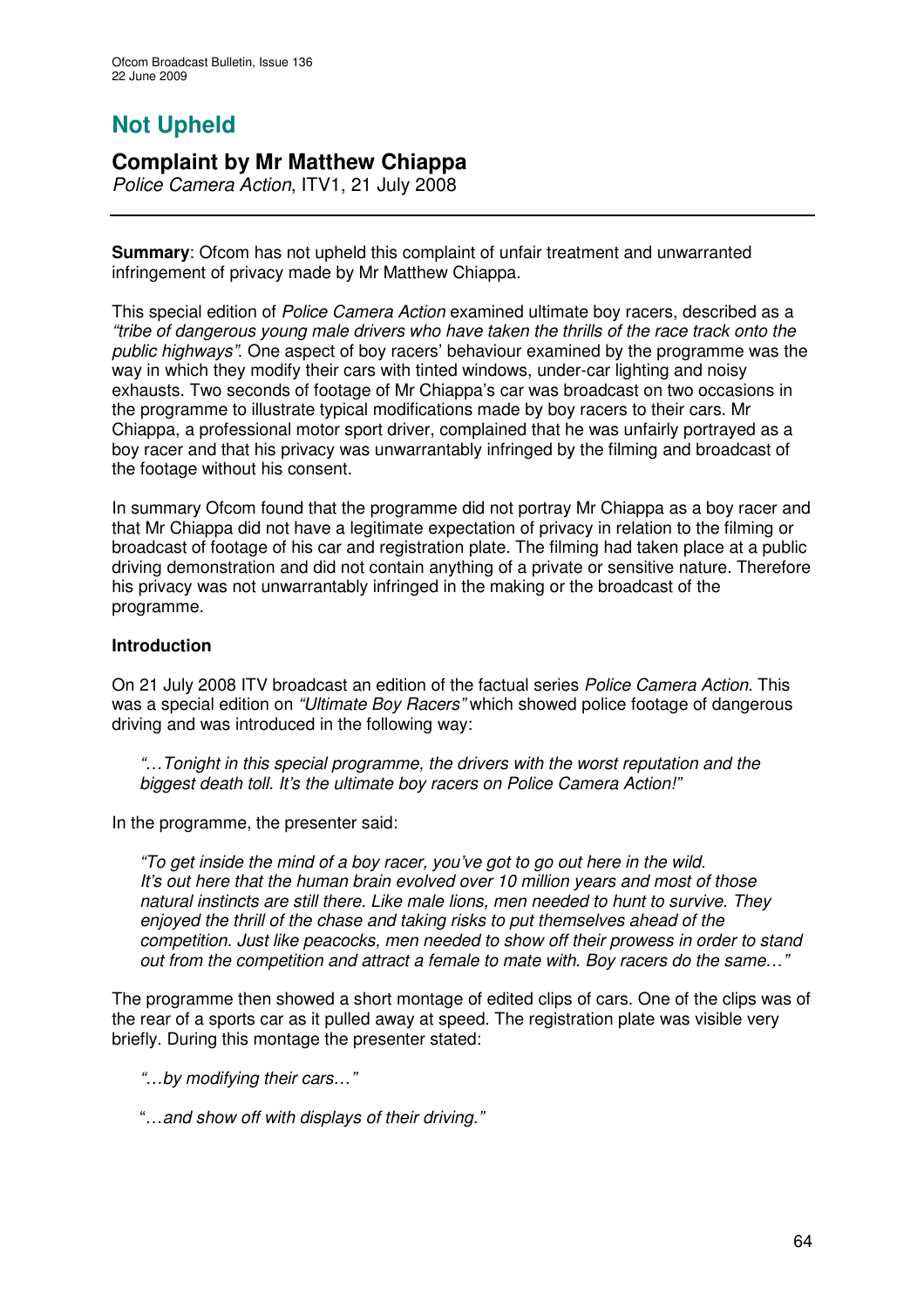Later in the programme, the presenter described the types of modifications boy racers made to their cars. He said favourites included *"highly tinted windows", "lowered suspension"* and *"under-car lighting"*. The presenter also referred to *"noisy exhausts".*

The programme then showed the same brief clip of the rear of a sports car.

Ofcom received a complaint from Mr Matthew Chiappa, the owner of the sports car shown. Mr Chiappa complained that he was treated unfairly in the programme as broadcast and his privacy was unwarrantably infringed in the making and the broadcast of the programme.

#### **The Complaint**

#### **Mr Chiappa's case**

In summary, Mr Chiappa complained that he was treated unfairly in the programme, in that:

a) The programme unfairly portrayed Mr Chiappa as a "boy racer" (i.e. a dangerous young man in a car). The programme failed to explain that his driving was safe or explain that he was driving in controlled conditions at the time.

In summary, Mr Chiappa complained that his privacy was unwarrantably infringed in the making of the programme, in that:

b) The programme maker filmed his car and registration plate without his consent.

In summary, Mr Chiappa complained that his privacy was unwarrantably infringed in the broadcast of the programme, in that:

c) The programme maker broadcast his car and his registration plate on national television without his consent.

By way of background to the complaint, Mr Chiappa said that at the time of the filming he was driving on private land and in controlled conditions. He was driving at a "drifting" demonstration and giving passenger rides to paying customers at the Santa Pod raceway on 9 March 2008. Mr Chiappa said that drifting was an up-and-coming motor sport that originated in Japan and arrived in the UK in 2005 and that the sport took place on a proper race track and in controlled conditions.

#### **ITV's case**

a) In summary, ITV responded to Mr Chiappa's complaint of unfairness as follows:

ITV said that the programme explored the dangers of boy racers on the streets of the UK and the harm they can do to themselves and others.

ITV denied that the programme failed to explain that Mr Chiappa's track driving was safe and in controlled conditions.

ITV said that from the start and at several points within the programme a distinction was clearly drawn between boy racers driving dangerously and illegally on public roads, and safe and controlled driving on race tracks and in designated areas.

By way of example, ITV said that: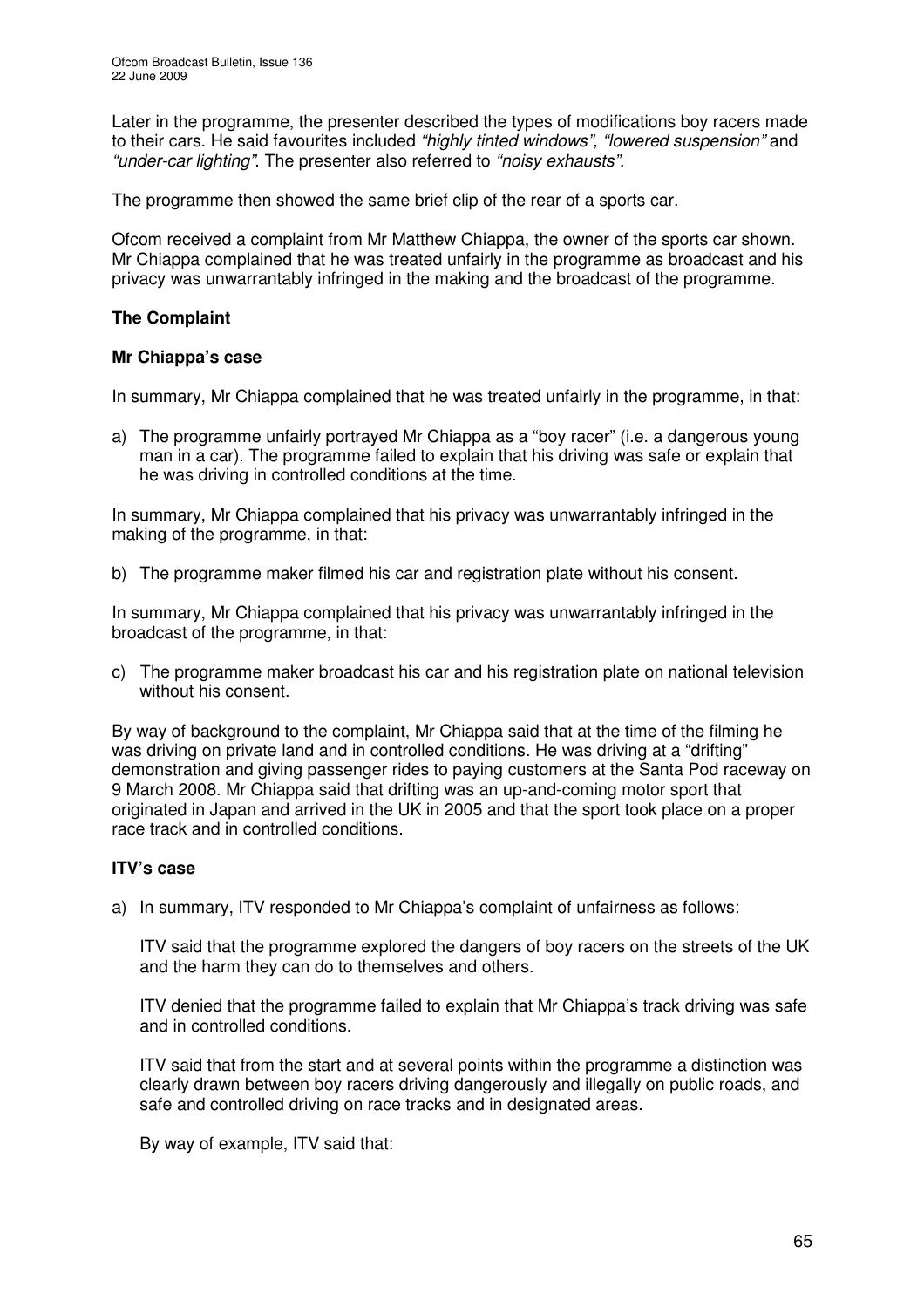- the presenter made it clear that the term "boy racer" applied to the "*tribe of dangerous young drivers who have taken the thrills of the race track on to the public highways*";
- in reference to the car he is driving on a track, the presenter made the following point: "*the speed and exhilaration is fantastic and under these tight track conditions it is pretty safe, but it can be a different story when boy racers spill out on to the road*"; and
- over footage of cars competing on a track, the presenter again made the distinction between professional drivers on a track and the boy racers who aspire to be like them, saying "*from the way they drive, this is the image many boy racers have of their own driving, impressing the crowds out on the racetrack. The image the rest of us see is very different*".

ITV said that on each occasion it was made clear to viewers that the boy racers shown terrorising the public roads have nothing in common with the professional drivers featured in controlled circumstances. In short, the programme made it clear that the boy racer menace was on the streets, not on the track.

ITV pointed out that Mr Chiappa's car was featured very briefly on two occasions. On both occasions ITV considered it was clear that Mr Chiappa's car was at a professional event and not out on the public highway, which was the programme's definition of a boy racer.

ITV said that Mr Chiappa's number plate was visible for less than a second on each occasion and while he was able to identify it himself, ITV considered it was highly unlikely that a member of the public would have been able to read the number plate in the time that it was visible. Even if they had been able to do so, ITV considered that the only way they would have been able to identify the car, as Mr Chiappa's, would be if they already knew that Mr Chiappa was a professional drift driver and were familiar with the details of his car and number plate. ITV said that if a viewer already knew Mr Chiappa and his car, it was highly likely they would also know that he was a professional driver driving in a safe environment and therefore not a boy racer.

ITV made clear that it did not intend to suggest that Mr Chiappa was a boy racer. ITV explained that images of his car were used very briefly on two occasions but there was no suggestion that Mr Chiappa was a street boy racer or that he was involved in any dangerous or illegal activity. Furthermore, ITV said it was clear that his car was not an ordinary street vehicle. On both occasions when his car was briefly featured, ITV considered it was clear that it was in a safe controlled driving area rather than on the public highway.

Given the brevity of the two shots of Mr Chiappa's car and the context of the programme they appeared in, ITV believed it was highly unlikely that viewers' opinions of Mr Chiappa would have been adversely affected by what they saw, whether they knew him or not.

#### b) and c)

In summary, ITV responded to Mr Chiappa's complaints of unwarranted infringement of privacy in the making and broadcast of the programme as follows:

ITV did not believe that Mr Chiappa's privacy was infringed either in the making or the broadcast of the programme.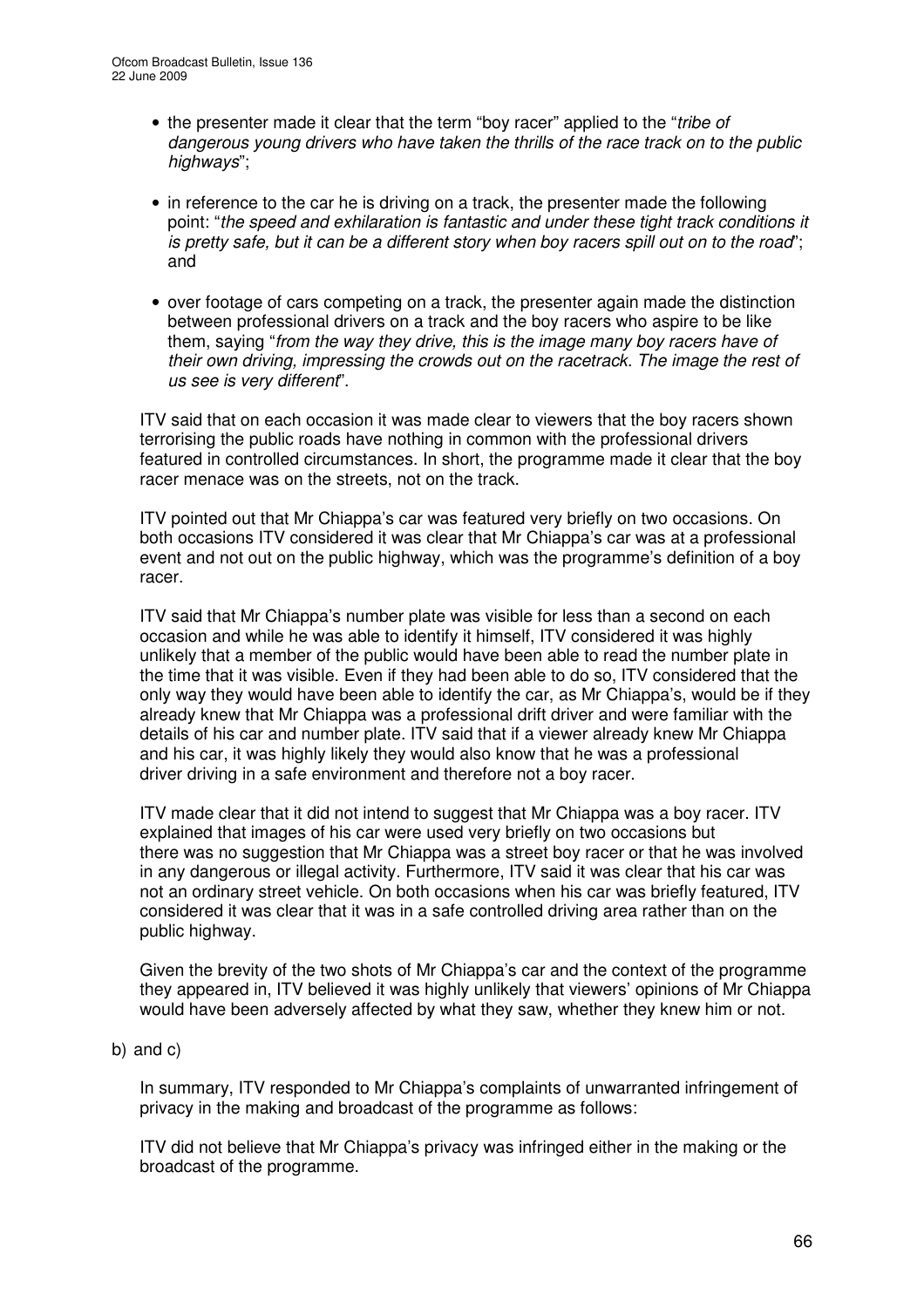ITV said that for Mr Chiappa's privacy to be infringed he would have to be able to show that he had a reasonable expectation of privacy in competing at an event that was open to the public.

ITV did not believe that Mr Chiappa had a legitimate expectation of privacy in competing at such an event. While the event may have been held on private land, it was open to members of the public. Furthermore, ITV pointed out that Mr Chiappa's role at the event – performing in front of and being paid to give rides to members of the public – was clearly a public-facing role.

ITV said that the programme's producers filmed at the event with the permission of the event organisers and the location owner.

Finally, ITV said that the information given about Mr Chiappa and his car was already in the public domain, being featured in a number of popular YouTube postings.

In these circumstances, ITV did not believe that Mr Chiappa had a reasonable expectation of privacy either in the making or the broadcast of the programme, especially as he was never identified as the driver of the car and his car and number plate were only shown very briefly. As such, ITV did not believe that Mr Chiappa's consent was required before filming his car and broadcasting the two brief images of it.

## **Decision**

Ofcom's statutory duties include the application, in the case of all television and radio services, of standards which provide adequate protection to members of the public and all other persons from unfair treatment and unwarranted infringement of privacy in, or in the making of, programmes included in such services.

Where there appears to have been unfairness in the making of the programme, this will only result in a finding of unfairness if Ofcom finds that it has resulted in unfairness to the complainant in the programme as broadcast.

In carrying out its duties, Ofcom has regard to the need to secure that the application of these standards is in the manner that best guarantees an appropriate level of freedom of expression. Ofcom is also obliged to have regard, in all cases, to the principles under which regulatory activities should be transparent, accountable, proportionate and consistent and targeted only at cases in which action is needed.

Mr Chiappa's complaint was considered by Ofcom's Executive Fairness Group. In reaching its decision, Ofcom carefully considered all the relevant material provided by both parties and a recording and transcript of the programme as broadcast.

a) Ofcom first considered the complaint that Mr Chiappa was unfairly portrayed as a "boy racer" (i.e. a dangerous young man in a car).

Ofcom had particular regard to whether the programme maker's actions ensured that the programme as broadcast avoided unjust or unfair treatment of individuals, as set out in Rule 7.1 of the Ofcom Broadcasting Code ("the Code"), and whether it had taken reasonable care to satisfy itself that material facts had not been presented, disregarded or omitted in a way that was unfair to an individual or organisation (as outlined in Practice 7.9 of the Code).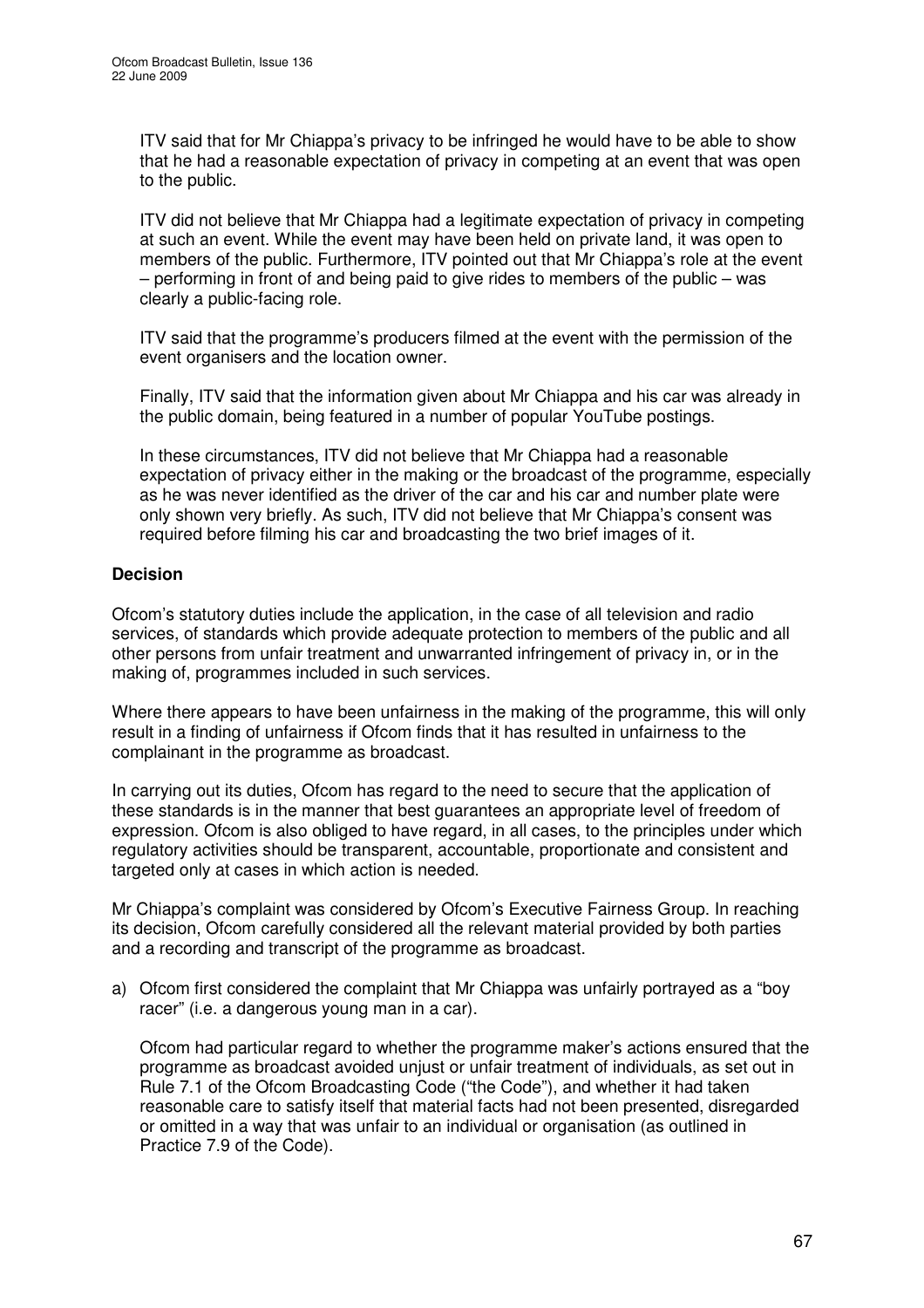Ofcom noted that Mr Chiappa was not named in the programme and did not appear in it, only his car and registration plate were broadcast. In the circumstances, in Ofcom's view, Mr Chiappa could only have been labelled a boy racer if, from the two brief clips included in the programme, viewers recognised the car as Mr Chiappa's. Ofcom was satisfied that people who knew Mr Chiappa's car so well that they recognised it from two two-second clips, would also know that Mr Chiappa was a professional driver and not a boy racer as defined by the programme.

In any event, while Ofcom noted that brief footage of Mr Chiappa's car was used to illustrate some of the modifications that boy racers make to their cars, it also noted that throughout the programme an inferred and explicit distinction was made between boy racers and professional, responsible drivers. This was made in commentary that compared and contrasted the differences between such drivers and also visually through the quality and type of footage of each. The boy racers were often shown at night and through CCTV, police car or helicopter footage, whereas the professional drivers were featured in higher quality daytime recordings. From the footage of Mr Chiappa's car which appeared in the programme, it was clear to Ofcom that this was not a car driven illegally on the streets and filmed by CCTV cameras or similar, it was a car filmed at a racetrack and driven in controlled conditions and was the sort of car that the boy racers dangerously seek to emulate on the public streets.

In the circumstances, Ofcom found that the programme as broadcast did not portray Mr Chiappa as a boy racer and did not result in unfairness to him.

#### b) and c)

Ofcom next considered Mr Chiappa's complaints that his privacy was unwarrantably infringed in the making and broadcast of the programme because his car and registration plate were filmed by the programme maker without his consent and the programme as broadcast included footage of the same.

In Ofcom's view, the line to be drawn between the public's right to information and the citizen's right to privacy can sometimes be a fine one. In considering complaints about the unwarranted infringement of privacy both in relation to the making and the broadcast of the programme, Ofcom must consider two distinct questions: First, has there been an infringement of privacy? Secondly, if so, was it warranted?

In considering whether or not there had been an infringement of privacy, Ofcom was first required to consider whether Mr Chiappa had a legitimate expectation of privacy in relation to the filming and broadcast of the footage.

Ofcom considered the meaning of legitimate expectation of privacy with reference to the definition set out in the Code which states:

"Legitimate expectations of privacy will vary according to the place and nature of the information, activity or condition in question, the extent to which it is in the public domain (if at all) and whether the individual concerned is already in the public eye. There may be circumstances where people can reasonably expect privacy even in a public place. Some activities and conditions may be of such a private nature that filming or recording, even in a public place, could involve an infringement of privacy. People under investigation or in the public eye, and their immediate family and friends, retain the right to a private life, although private behaviour can raise issues of legitimate public interest."

Ofcom noted that: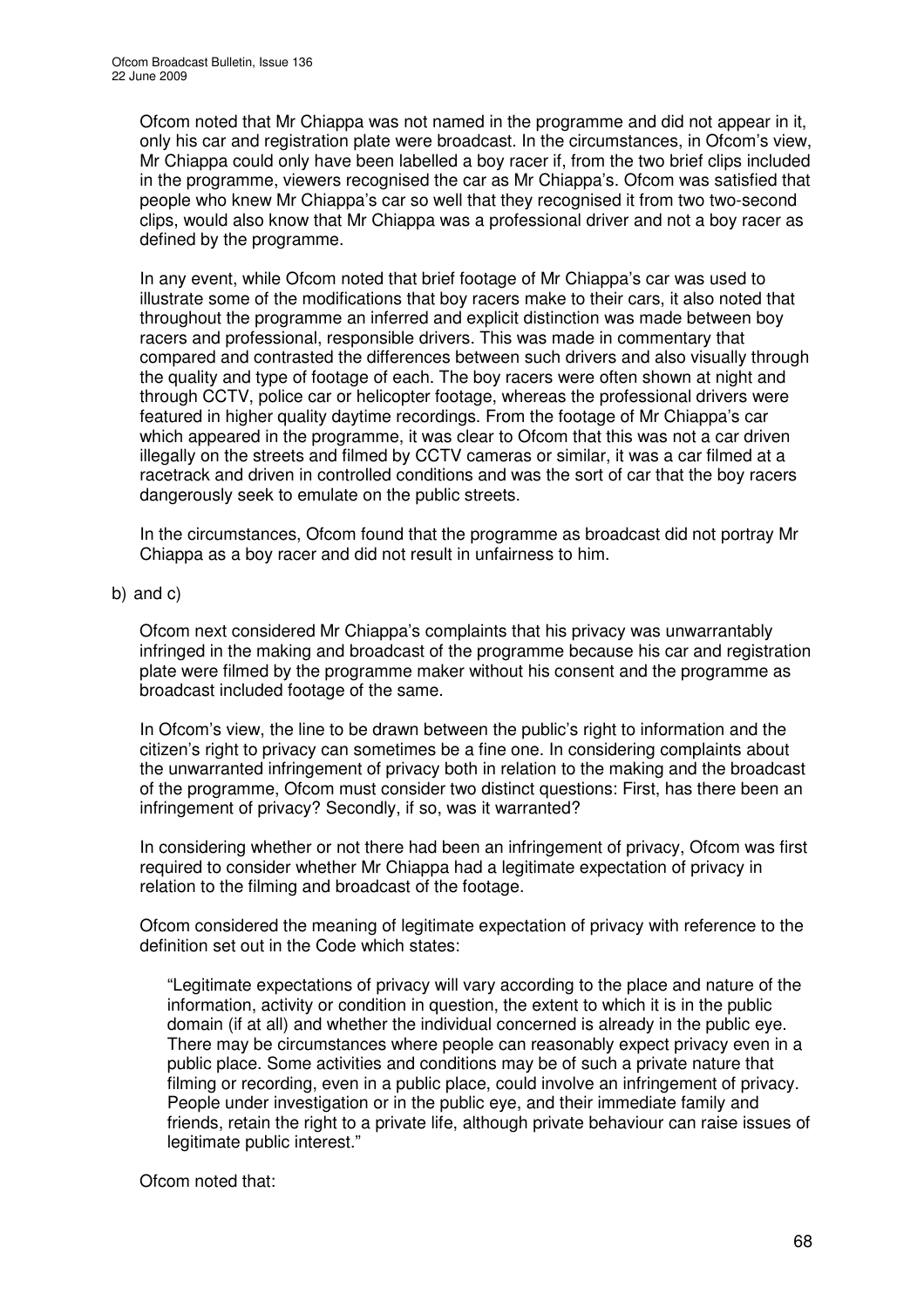- the filming of Mr Chiappa's car and registration plate took place at a "drifting" demonstration at the Santa Pod raceway where Mr Chiappa was giving passenger rides to paying customers in front of an audience;
	- Mr Chiappa did not appear in the programme, only very brief footage of his car and registration plate did; and
	- Mr Chiappa's car has appeared in "drifting" broadcasts on Sky Sports and YouTube and so was already in the public domain.

In all the circumstances, Ofcom considered that neither Mr Chiappa's activities whilst being filmed, nor the images themselves (i.e. brief footage of a car and registration plate) were of a sensitive or private nature. As referred to above, the shots of car and registration plate were so brief as to be unidentifiable to all but those who knew Mr Chiappa well and in any event, he was not portrayed as taking part in an illegal activity.

As a result, Ofcom considered that Mr Chiappa had no legitimate expectation of privacy in relation to his car and registration plate and that Mr Chiappa's privacy was not infringed in the making of the programme or in the programme as broadcast.

Having concluded that there was no infringement of privacy in the making or broadcast of the programme, it was unnecessary for Ofcom to go on to consider whether any infringement was warranted.

**Accordingly Ofcom has not upheld Mr Chiappa's complaint of unfair treatment in the programme as broadcast or his complaints of unwarranted infringement of privacy in the making and the broadcast of the programme.**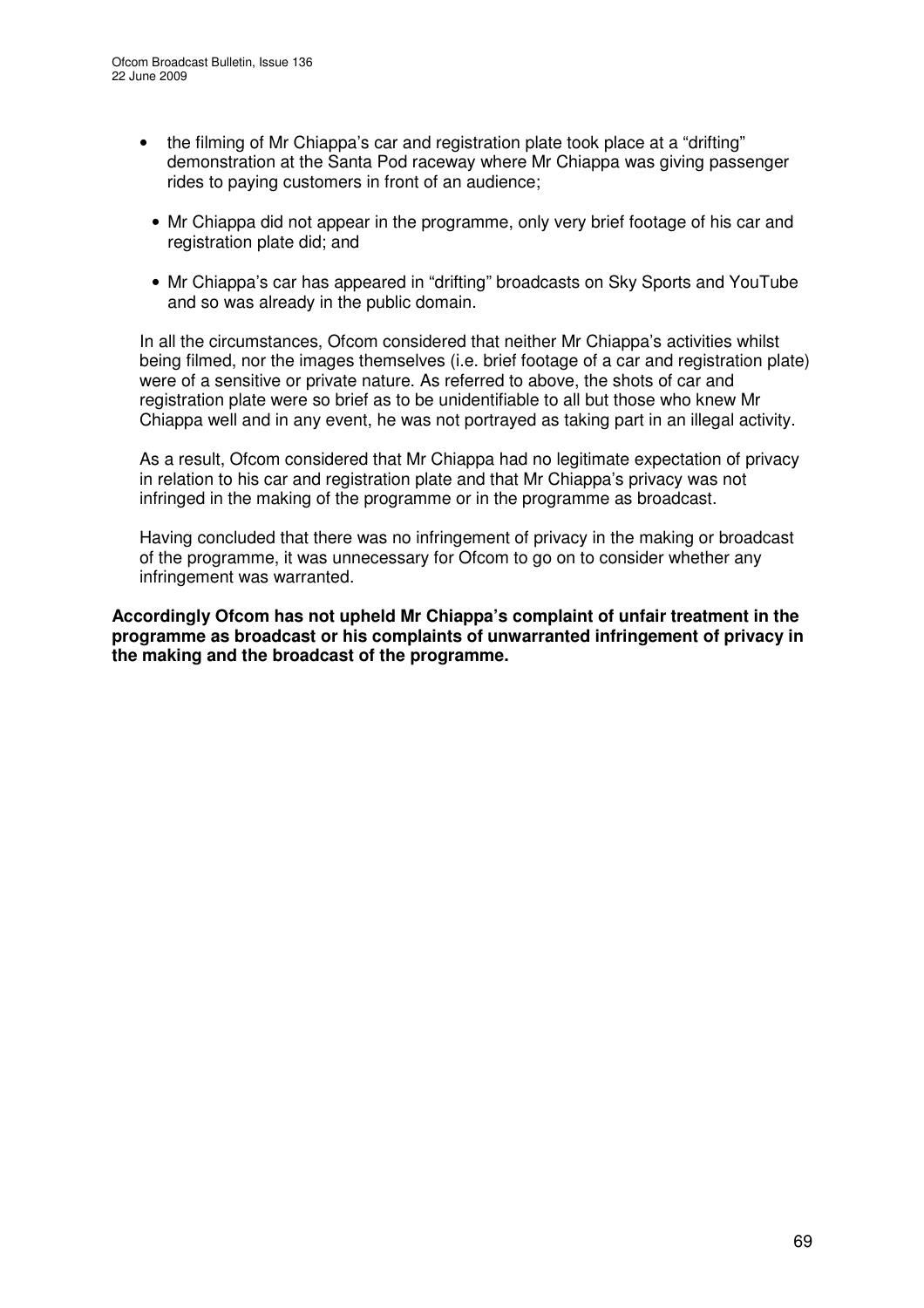# **Not Upheld**

# **Complaint by Mr Casey Bowen on his own behalf and on behalf of Mr Martin Bowen (deceased)**

*ITV News at Ten*, ITV1, 6 August 2008

**Summary**: Ofcom has not upheld this complaint of unfair treatment and unwarranted infringement of privacy made by Mr Casey Bowen.

On 6 August 2008, *ITV News at Ten* included a report on the conviction of several members of a family, the Johnsons, and their associates for a number of high value burglaries of stately homes. Extracts from a previously broadcast documentary were included as background to the news report. These extracts included footage of Mr Martin Bowen.

Casey Bowen complained that he and his father, Martin Bowen, had been treated unfairly in the programme and that their privacy had been unwarrantably infringed in the broadcast of it.

In summary Ofcom found:

- The programme did not give viewers the impression that Martin Bowen had been involved in the crimes that the Johnson family and their associates had been convicted of. Ofcom found that any impression that the programme gave that Martin Bowen was at one time associated with the Johnson family, was fair. Martin Bowen at one time lived with the Johnson family and took part in a documentary about their lives and would have given consent at the time for his participation.
- The privacy of Casey Bowen and Martin Bowen was not unwarrantably infringed in the programme as broadcast as the image of Martin Bowen included in the programme would only have identified him to those who knew him well.

#### **Introduction**

On 6 August 2008 ITV broadcast an edition of its news programme, *ITV News at Ten,* which featured a news report on the conviction of five members of a criminal gang including four members of the same family (the Johnson family), for conspiracy to commit burglary. The report gave an account of the activities of the gang which had targeted stately homes in Western and Central England.

The report showed archive footage of the Johnson family from an earlier BBC documentary, *Country Strife* - *Summer with the Johnsons* which was broadcast in 2005. The footage was introduced by Neil Connery, the reporter, in the following way:

*"Meet the Johnsons, a travelling family at play in their own TV documentary…"*

During this commentary, a man demolishing shelving inside a caravan was shown, identified by the complainant as his late father Martin Bowen.

The report showed a CCTV police video and the reporter continued:

*"But this is some of them at work, caught on CCTV breaking into the former home of James Bond creator, Ian Fleming. In just ten minutes they stole antiques worth three quarters of a million pounds."*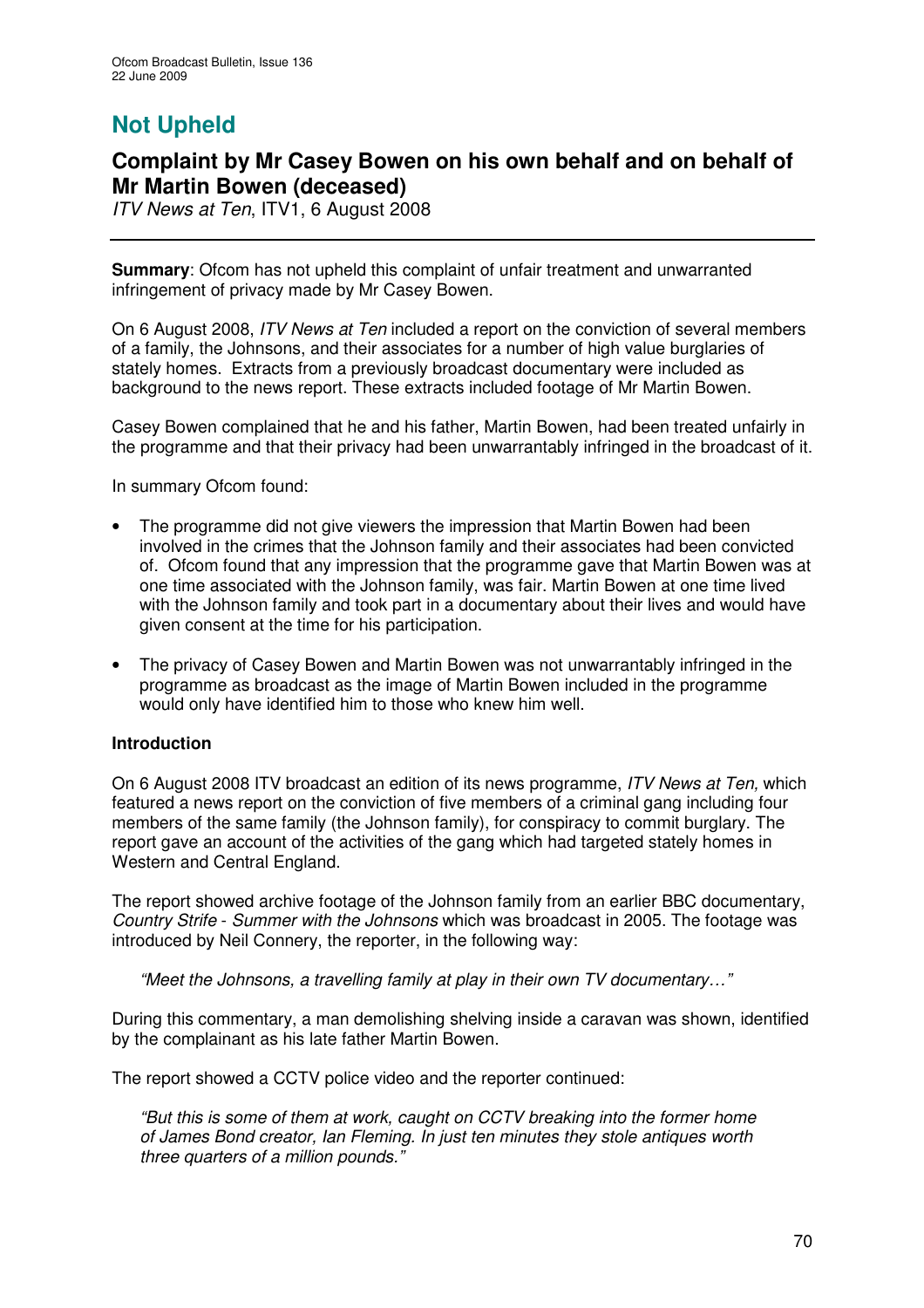Ofcom received a complaint from Casey Bowen, who complained that he and his late father, Martin Bowen, who died three years ago, were treated unfairly in the programme and their privacy was unwarrantably infringed in both the making and the broadcast of the programme.

## **The Complaint**

In summary, Casey Bowen complained that he and his late father Martin Bowen, were treated unfairly in the programme, in that:

- a) Martin Bowen was unfairly portrayed as a member of the Johnson family. The programme included footage of Martin Bowen inside a caravan, when showing the documentary footage of the Johnsons. Although he was not named, he was, as a result of his inclusion, portrayed as a member of the Johnson family. The voiceover described the Johnsons throughout when footage of Martin Bowen was included in the programme.
- b) Martin Bowen was unfairly portrayed as being implicated in the recent and widely reported criminal offences of the Johnson family. However, Martin Bowen was not involved in those offences and had, in fact, been deceased for three years.

In summary, Casey Bowen complained that his privacy and that of his father was unwarrantably infringed in the broadcast of the programme, in that:

c) The programme included footage of Martin Bowen when showing footage of the Johnson family. This was an unwarranted infringement of the privacy of Casey Bowen and Martin Bowen.

#### **ITV's response**

In summary, ITV and ITV News sincerely regretted any distress caused to Mr Casey Bowen by the inclusion of footage of his deceased father in the news report. However, given the incidental nature of the footage in the context of the report as a whole, it did not believe that this constituted unfairness to Casey Bowen or to Martin Bowen nor did it constitute an unwarranted infringement of their privacy.

In relation to the complaint of unfair treatment of Casey Bowen and Martin Bowen (deceased) ITV responded as follows:

#### Martin Bowen

a & b) The footage was very brief and Martin Bowen's face was not shown and he was not named. The news report by contrast clearly showed the actual defendants who had been convicted and Martin Bowen was not one of these. No viewer could have reasonably concluded that Martin Bowen was involved in the court case. It maintained that even those who knew him may not have recognised him given the brevity of the footage and that his face was not shown. Furthermore, that those who knew him would be likely to know that he was deceased and therefore could not be one of the gang featured in the news report. Those that might remember the original BBC programme could have recognised the footage of him, but again ITV said that the news report made clear that he was not among the men convicted.

The footage of Martin Bowen was incidental to the news report as sometimes happens in other news reports. Therefore ITV suggested that there was no "portrayal" of him as such. The shots were not lingering or identifiable and were peripheral to the main thrust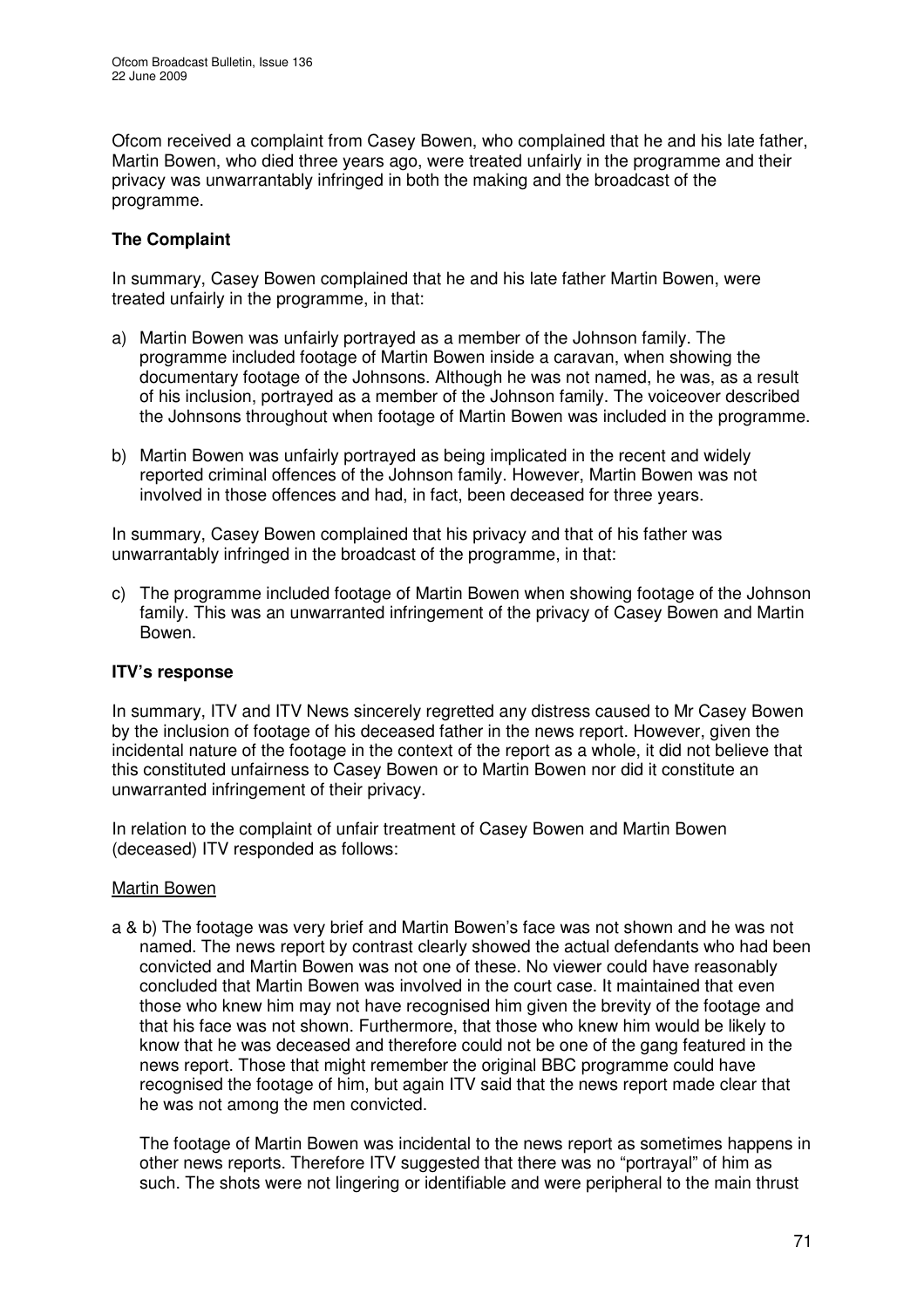of the report. Martin Bowen was not unfairly portrayed as being a member of the Johnson family or implicated in the criminal offences being reported on in the broadcast.

#### Casey Bowen

Mr Casey Bowen was not featured or referred to in the report in any way or a participant in the programme and was not the subject of the alleged unfair treatment. There was nothing in the programme which could be said to constitute unfair treatment of the complainant.

In relation to the complaint of infringement of privacy of Casey Bowen and Martin Bowen (deceased) ITV said:

#### Martin Bowen

c) The report briefly showed footage of Martin Bowen smashing shelves in a caravan. However, it did not name him, show his face or otherwise identify him. As Martin Bowen would have known he was being filmed for the original BBC documentary and gave his permission in that respect, there was nothing inherently private about the actions of Martin Bowen in the footage broadcast by ITV news. This was not a "private" situation or one in which he would have had a reasonable expectation of privacy.

#### Casey Bowen

ITV accepted that Casey Bowen may have been upset by seeing the footage of his deceased father in the context of the news report. However it did not agree that the inclusion of the footage was an unwarranted infringement of his privacy as the footage did not identify his father or refer to his family or his relationship to the complainant. It was footage that had been broadcast previously and did not disclose any inherently private information about Martin Bowen or the complainant. It did not portray Martin Bowen as a member of the Johnson gang or as being involved in the court case. The inclusion of the brief and unidentified footage of Martin Bowen did not constitute an unwarranted infringement of the privacy of the complainant, Casey Bowen.

#### **Decision**

Ofcom's statutory duties include the application, in the case of all television and radio services, of standards which provide adequate protection to members of the public and all other persons from unfair treatment and unwarranted infringement of privacy in, or in the making of, programmes included in such services.

Where there appears to have been unfairness in the making of the programme, this will only result in a finding of unfairness, if Ofcom finds that it has resulted in unfairness to the complainant in the programme as broadcast.

In carrying out its duties, Ofcom has regard to the need to secure that the application of these standards is in the manner that best guarantees an appropriate level of freedom of expression. Ofcom is also obliged to have regard, in all cases, to the principles under which regulatory activities should be transparent, accountable, proportionate and consistent and targeted only at cases in which action is needed.

Mr Casey Bowen's complaint was considered by Ofcom's Executive Fairness Group ("Ofcom"). In reaching its decision, Ofcom carefully considered all the relevant material provided by both parties. This included a recording and transcript of the programmes as broadcast and the parties' written submissions.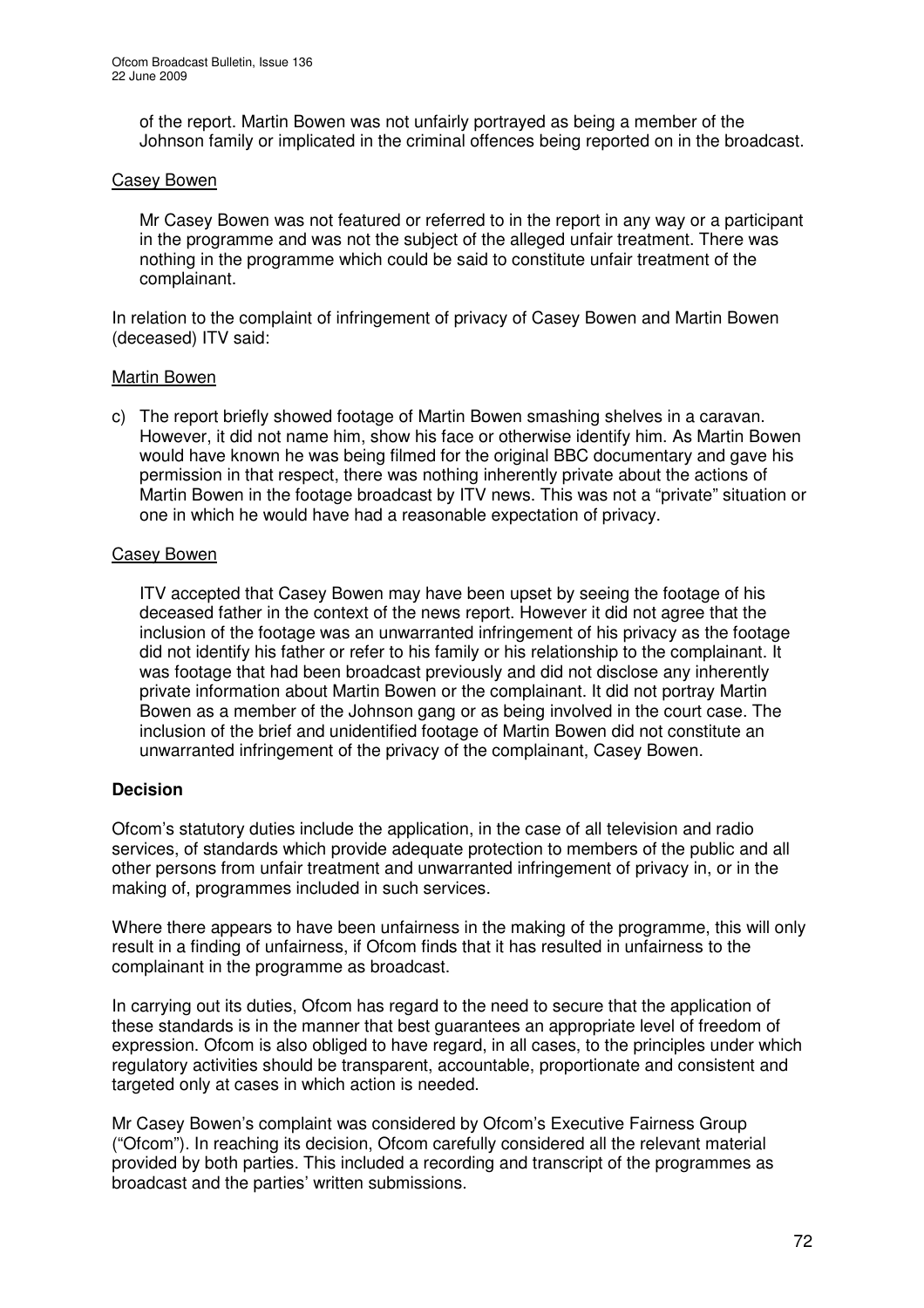a & b) Ofcom first considered the complaint that Casey Bowen and his late father, Martin Bowen, were treated unfairly in the programme, in that Martin Bowen was portrayed as a member of the Johnson family and as being implicated in the criminal offences of that family.

In considering these heads of complaint Ofcom took account of Practice 7.8 of the Code which states that broadcasters should ensure that the re-use of material originally filmed or recorded for one purpose and then used in a programme for another purpose, or used in a later or different programme, does not create unfairness. This applies both to material obtained from others and the broadcaster's own material.

Ofcom first considered the complaint of unfairness in respect of Martin Bowen.

Ofcom noted that the report focused on the sentencing of five men. The programme featured clear police photos of each of the men convicted of the crimes. In Ofcom's opinion, viewers would have been left in no doubt as to who had been convicted. Given the programme's clear information, Ofcom found that viewers were not left with the unfair impression that Martin Bowen had been one of the five men involved in the crimes: Mr Bowen was neither named nor prominently featured in the broadcast and it was clear that he was not one of the five men convicted.

Ofcom next considered whether the programme makers had unfairly associated Martin Bowen with the Johnson family, by including footage of him in the programme as broadcast.

Ofcom noted that the footage of Martin Bowen was taken from a BBC documentary *Country Strife – Summer with the Johnsons*. In Ofcom's view the image of Martin Bowen was of an incidental nature, very brief and not the focus of the report (which as referred to above, was the sentencing of five individuals). Ofcom also noted that consent would have been obtained for Martin Bowen to take part in the documentary (who was living with the Johnson family at the time). The footage from the documentary that was included in the news report was clearly labelled as such.

In Ofcom's view, any association drawn between Martin Bowen and the Johnson family as a result of the broadcast of extracts from the documentary would not have resulted in unfairness to Martin Bowen. This was because Martin Bowen was at one time closely associated with the Johnson family and appropriate consent would have been obtained from him for this association to be documented and broadcast in *Country Strife – Summer with the Johnsons*. The re-broadcast of extracts from this documentary was not unfair to the Martin Bowen as they were presented in the appropriate context and did not misrepresent his then association with the Johnson family. In the circumstances, Ofcom found no unfairness to Martin Bowen.

Having found no unfairness to Martin Bowen, Ofcom found there were no grounds to uphold Casey Bowen's complaint of unfair treatment.

c) Ofcom next considered Casey Bowen's complaint that his privacy and that of his late father, Martin Bowen, was unwarrantably infringed in the broadcast of the programme in that footage of Martin Bowen was included when showing footage of the Johnson family.

In Ofcom's view, the line to be drawn between the public's right to information and the citizen's right to privacy can sometimes be a fine one. In considering complaints about the unwarranted infringement of privacy both in relation to the making and the broadcast of the programme, Ofcom must consider two distinct questions: First, has there been an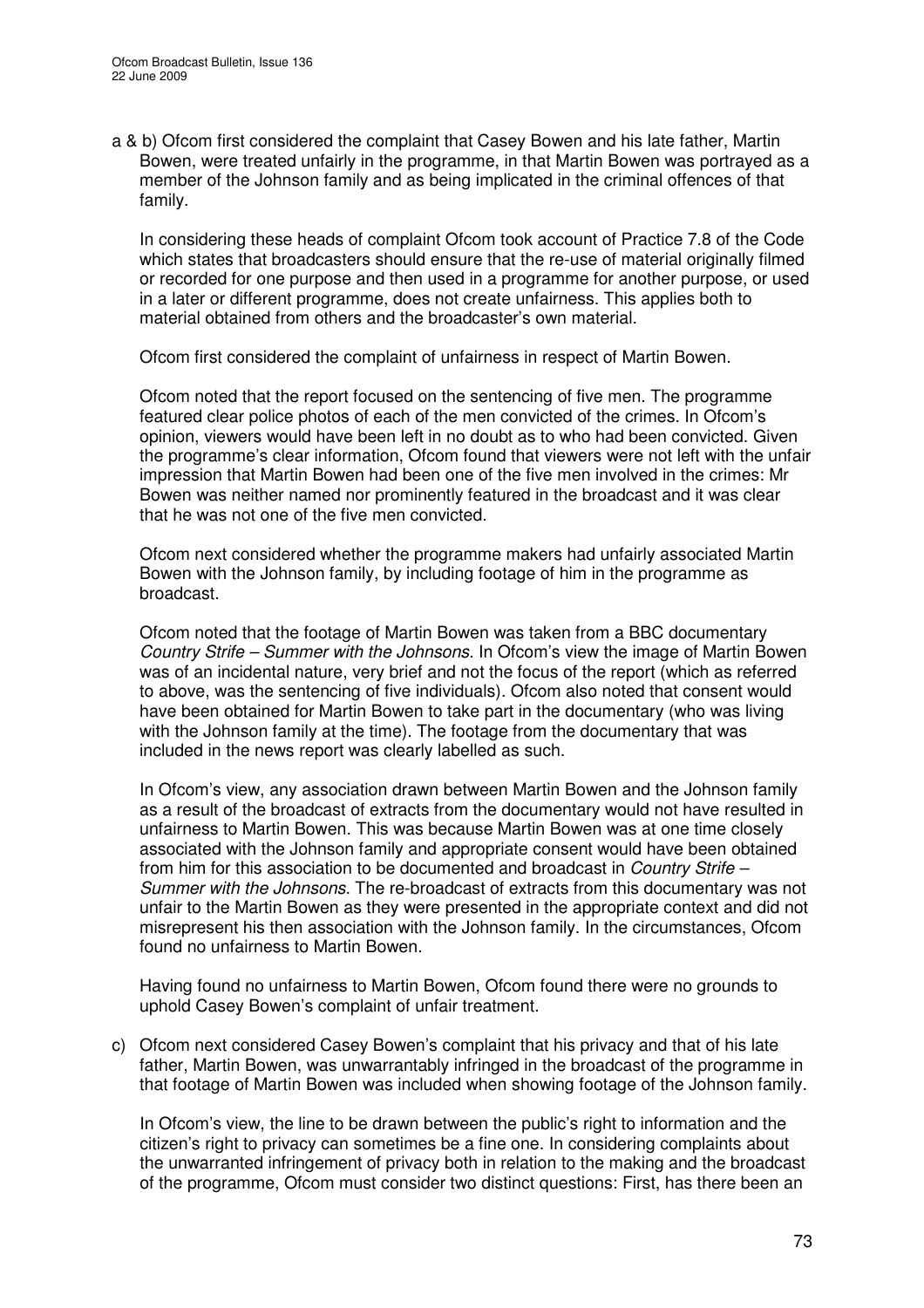infringement of privacy? Secondly, if so, was it warranted? This is in accordance with Rule 8.1 of Ofcom's Broadcasting Code ("the Code") which states that any infringement of privacy in programmes or in connection with obtaining material included in programmes, must be warranted. Ofcom also took into account Practice 8.3 which states that broadcasters should ensure that re-use of material does not create an unwarranted infringement of privacy.

Ofcom first considered whether Martin Bowen had a legitimate expectation of privacy in relation to the image of him being re-broadcast in the context of a news report that used previously recorded footage to illustrate its message. Ofcom considers that re-use of material, particularly in connection with a deceased person, should be carefully considered before it is re-broadcast. It notes also that consent is normally required from next-of-kin to broadcast images of the deceased, unless it is warranted to do so.

In considering whether Martin Bowen had a legitimate expectation of privacy Ofcom also took into account the fact that Martin Bowen would have given informed consent for him to be included in the original documentary. Ofcom also noted that the footage included in the news report was used in the same context as in the original programme, namely background footage in a programme looking at the criminal activities of the Johnson family. Ofcom considered that the brief image of Martin Bowen was of an incidental nature to the news of the conviction of members of the Johnson family. Furthermore, in Ofcom's view, Martin Bowen was not identifiable to anyone other than those who knew him already and knew that he was deceased and not involved in the criminal activity of the Johnsons.

In these circumstances, Ofcom found that Martin Bowen had no legitimate expectation of privacy in relation to broadcast of the image of him contained within the news report. Having found no legitimate expectation of privacy, Ofcom found that Martin Bowen's privacy was not infringed in the broadcast of the programme. It was therefore not necessary for Ofcom to go on to consider whether any infringement was warranted.

In relation to Casey Bowen's complaint of unwarranted infringement of his own privacy as a result of broadcast of the image of his father in the news report about the conviction of members of the Johnson family, Ofcom considered whether Casey Bowen had a legitimate expectation of privacy. Ofcom acknowledged that that it may have been upsetting for Casey Bowen to see an image of his late father re-broadcast in the news report.

However, in Ofcom's view, any expectation of privacy Casey Bowen had in relation to the inclusion of footage of his father was diminished by the fact that Martin Bowen would have consented to his inclusion in the documentary; that the footage was used in the same context as in the original programme, that the footage of Martin Bowen was incidental and that he would not have been identifiable other than to those who knew him already.

In these circumstances, Ofcom found that Casey Bowen had no legitimate expectation of privacy in relation to broadcast of the image of his father contained within the news report. Having found no legitimate expectation of privacy, Ofcom found that Casey Bowen's privacy was not infringed in the broadcast of the programme. It was therefore not necessary for Ofcom to go on to consider whether any infringement was warranted.

**Accordingly Ofcom has not upheld Casey Bowen's complaint on behalf of himself and his late father, Martin Bowen, of unfair treatment and unwarranted infringement of privacy in the broadcast of the programme.**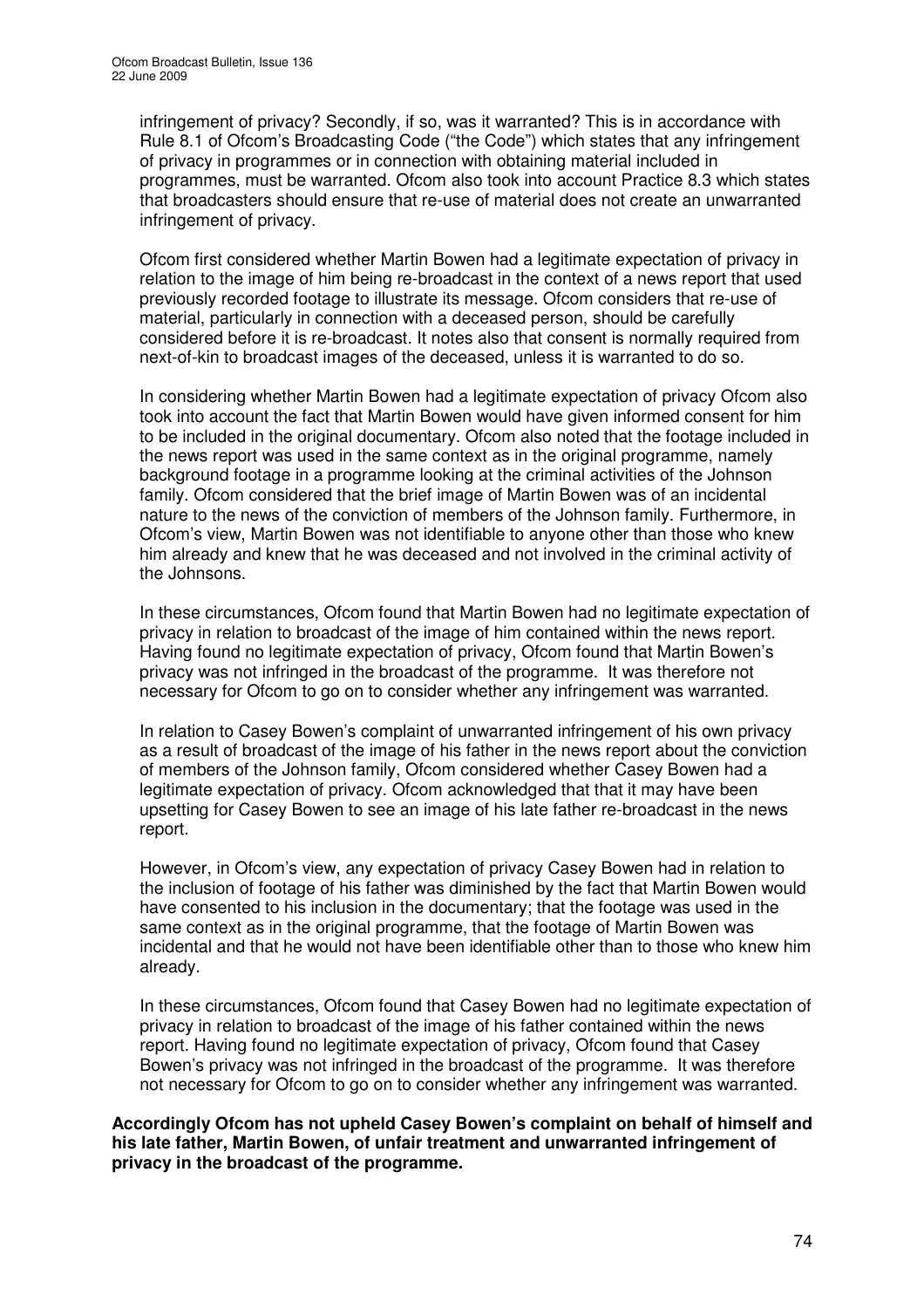## **Not Upheld**

### **Complaint by Mr Casey Bowen on his own behalf and on behalf of Mr Martin Bowen (deceased)**

*BBC News at One, BBC News at Six, BBC News at Ten***,** BBC1, 6 August 2008

**Summary**: Ofcom has not upheld this complaint of unfair treatment and unwarranted infringement of privacy made by Mr Casey Bowen.

On 6 August 2008, BBC news programmes included a report on the conviction of several members of a family, the Johnsons, and their associates for a number of high value burglaries of stately homes. Extracts from a previously broadcast documentary were included as background to the news reports. These extracts included footage of Mr Martin Bowen.

Casey Bowen complained that he and his father, Martin Bowen, had been treated unfairly in the programmes and that their privacy had been unwarrantably infringed in the broadcasts.

In summary Ofcom found:

- The programme did not give viewers the impression that Martin Bowen had been involved in the crimes that the Johnson family and their associates had been convicted of. Ofcom found that any impression that the programme gave that Martin Bowen was at one time associated with the Johnson family, was fair. Martin Bowen at one time lived with the Johnson family and took part in a documentary about their lives and gave informed consent at the time for his participation.
- The privacy of Casey Bowen and Martin Bowen was not unwarrantably infringed in the programmes as broadcast as the images of Martin Bowen included in the programmes would only have identified him to those who knew him well.

#### **Introduction**

On 6 August 2008, *BBC News at One* featured a news report on the conviction of five members of a criminal gang including four members of the same family (the Johnson family), for conspiracy to commit burglary. The report gave an account of the activities of the gang which had targeted stately homes in Western and Central England.

The report showed archive footage of the Johnson family from a BBC documentary, *"Country Strife – Summer with the Johnsons",* which was broadcast in 2005. The footage was introduced in the news reports as follows:

Reporter: *"The Johnsons, a notorious law breaking gypsy family, their antics caught on camera for a BBC documentary three years ago. In the film, they admit to a criminal lifestyle and reveal a hatred of the establishment..."*

During this commentary, a man was shown demolishing shelving inside a caravan. The same man was also shown walking past a bonfire and, later on, standing near it.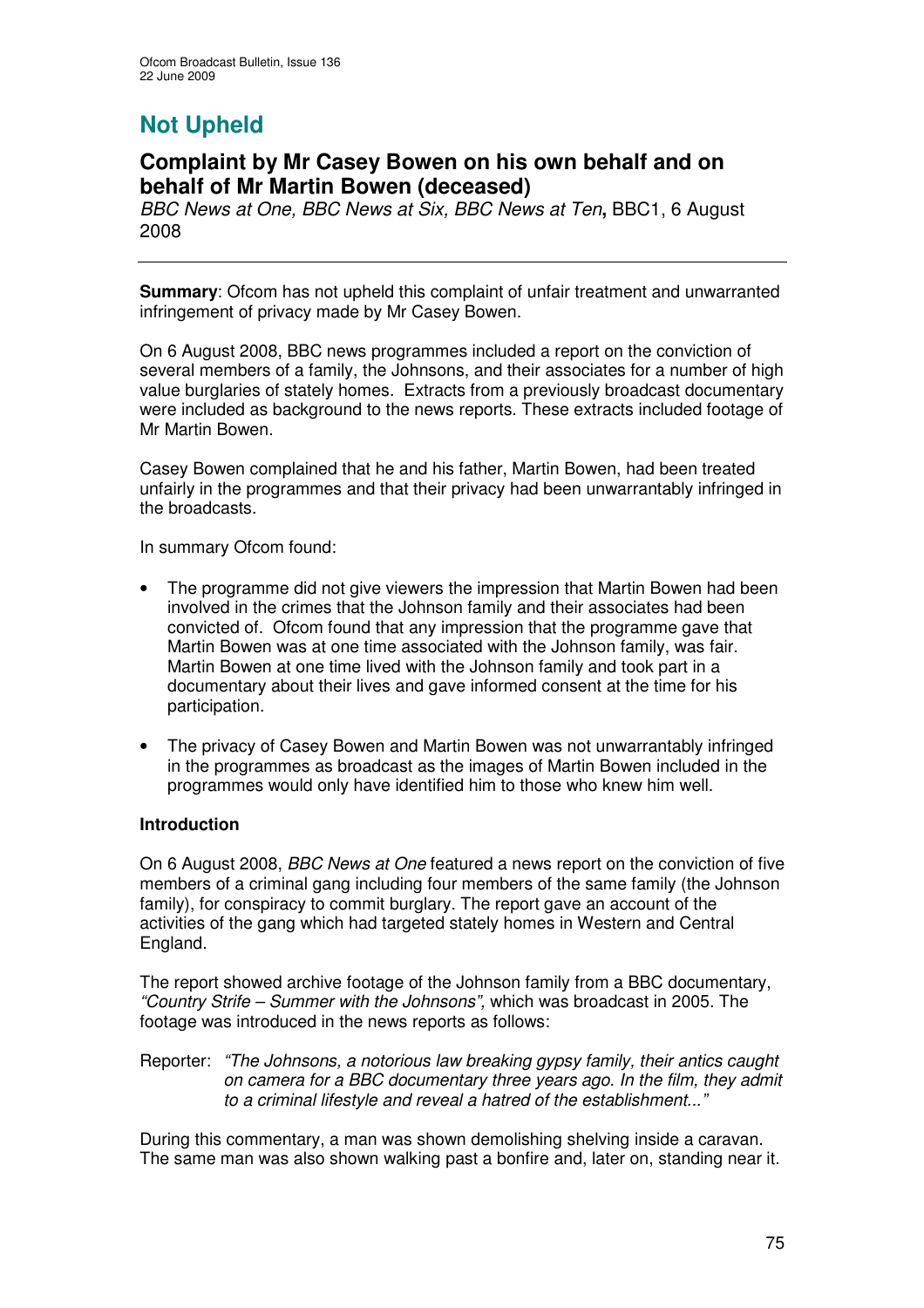The man was identified by the complainant, Casey Bowen, as his late father, Martin Bowen.

On the same day, a different version of the report was broadcast on *BBC News at Six* and *BBC News at Ten.* The footage of Martin Bowen demolishing shelving inside a caravan was not included in these programmes, however, footage of him walking past a bonfire and standing near it was shown and the footage was introduced in the report as follows:

Reporter: *"The Johnsons, their antics caught on camera for a BBC documentary three years ago. In the film, they admit to a criminal lifestyle and reveal a hatred of the establishment…"*

Casey Bowen complained to Ofcom that he and Martin Bowen, who died three years ago, were treated unfairly in the programmes and their privacy was unwarrantably infringed in the broadcast of the programmes.

#### **The Complaint**

In summary, Casey Bowen complained that he and Martin Bowen were treated unfairly in the programmes, in that:

- a) Martin Bowen was unfairly portrayed as a member of the Johnson family. The programmes included footage of Martin Bowen, when showing the documentary footage of the Johnsons. Although Martin Bowen was not named, the voiceover described the Johnsons throughout when footage of Martin Bowen was being shown.
- b) Martin Bowen was unfairly portrayed as being implicated in the recent and widely reported criminal offences of the Johnson family. However, Martin Bowen was not involved in those offences and had, in fact, been deceased for three years.

In summary, Casey Bowen complained that his privacy and that of his father was unwarrantably infringed in the broadcast of the programmes, in that:

c) The programmes included footage of Martin Bowen when showing footage of the Johnson family. This was an unwarranted infringement of the privacy of Casey Bowen and Martin Bowen.

#### **The BBC's response**

By way of background the BBC explained that a package had been prepared by BBC News for use in March 2008 when the final decision on a complex series of trials of the Johnsons was expected. However, the trial continued for several months longer than expected and in the intervening period the reporter who had compiled the report learned that Martin Bowen had passed away. The reporter therefore removed the three brief and fleeting instances where Martin Bowen was shown in the report. Despite taking steps to remove the footage of Martin Bowen, the BBC maintained that the complainant would not have been recognisable in these shots other than to those who knew him well.

When the trial concluded unexpectedly early in August 2008 the reporter was abroad and in his absence his re-edited package could not be found. When a replacement tape was ordered the earlier version, containing images of Mr Bowen, was delivered in error and this was broadcast. When the reporter learned on the day the trial ended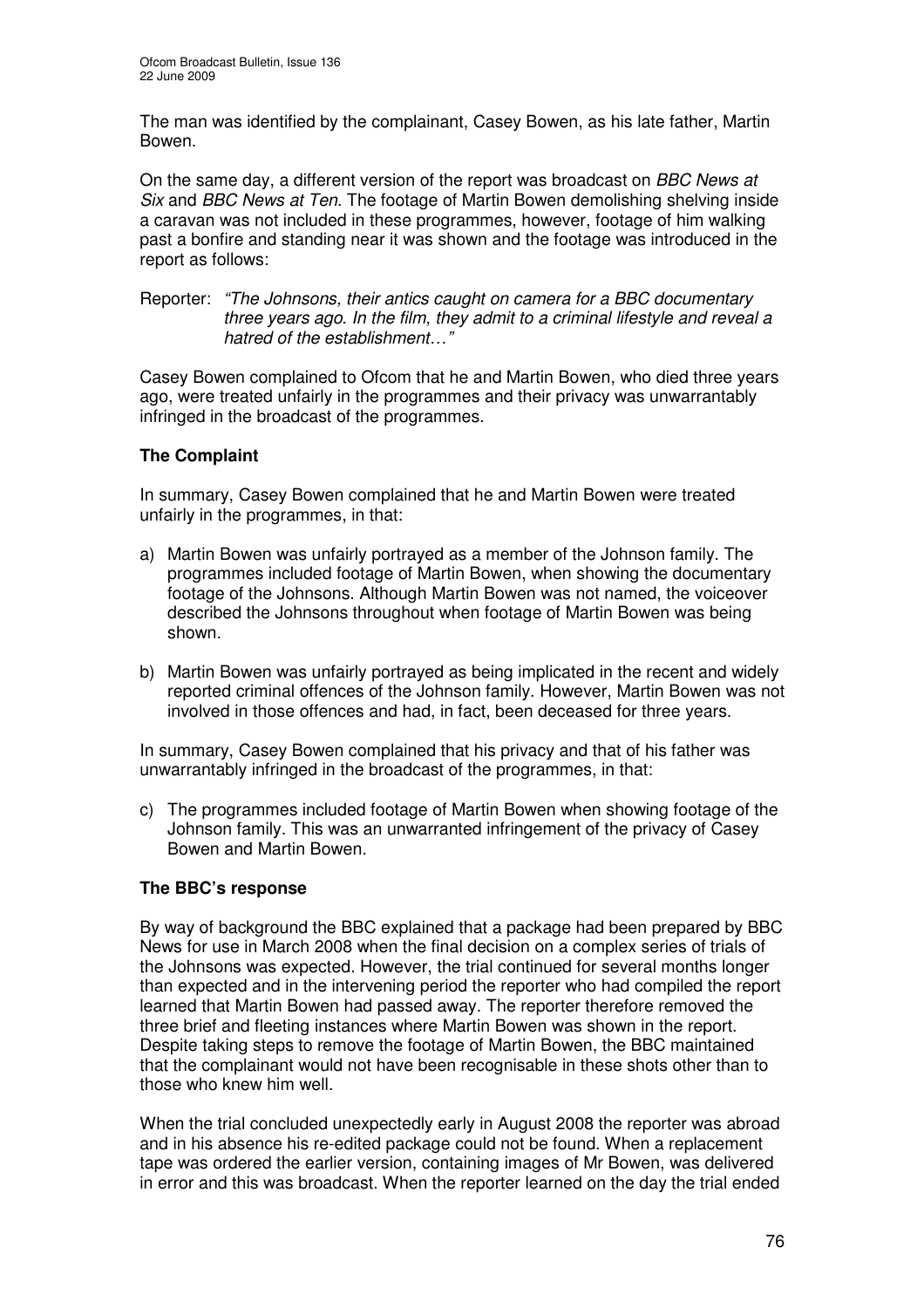that the story had run, he sent instructions that the footage of Martin Bowen be removed. However, his instructions were not fully understood and two shots still remained and went out in the two later news bulletins.

The BBC responded to the complaint that Martin Bowen and Casey Bowen were treated unfairly in the broadcasts as follows:

- a) As regards the complaint that Martin Bowen was unfairly portrayed as a member of the Johnson family, the BBC said that the images of him were extremely fleeting and one was shot from some considerable distance. In the circumstances the BBC argued that Martin Bowen would not have been recognisable in the shots other than to people such as his own family who knew him well and who were already aware of the relationship that existed between him and the Johnsons. In those circumstances the BBC said that no unfairness could be attached to the use of the pictures. In any event the BBC said Martin Bowen had consented to being filmed for inclusion in the original documentary and must have been aware of the focus of that programme. After his death Martin Bowen's wife had consented for his image to be used in the original documentary, after she had seen it. The BBC said this consent from his closest surviving relative disposed of any argument that suggested it was unfair to associate Martin Bowen with the Johnsons.
- b) In response to the complaint that Martin Bowen was unfairly implicated in the criminal offences of the Johnston family, the BBC said that he was not implicated in the activities of the Johnson family by the inclusion of his images in the report. The BBC said the members of the Johnson family and their associates who were convicted were clearly identified in the news reports with both their names and photographs being used. Martin Bowen was not identified by name and was hardly recognisable in the report and would only have been so to those who already knew him and knew of his association with the Johnsons. The BBC said that, even if he were recognisable, he had given his consent and later his wife had given her consent for footage of him to be used in a documentary they were both aware of centred on the criminal activity of the Johnsons.

The BBC responded to the complaint that Casey Bowen's privacy and that of his father was unwarrantably infringed in the broadcast of the programmes as follows:

c) As stated previously Martin Bowen's consent was given to appear in the original documentary and that of his wife was given after he passed away. In these circumstances, the BBC said that it could not have amounted to an infringement of his privacy as the footage was used in precisely the same context as it was originally filmed for, that is, the criminality of the Johnson family. Again, the BBC said Martin Bowen was only recognisable to those who already knew him and of his association with the Johnsons.

With regard to Casey Bowen the BBC put forward the view that adult children of a deceased parent would have a significantly lower expectation of privacy than the parents of a young child, especially in this case, in the absence of any mention of the circumstances of their bereavement. Neither the fact nor the circumstances of Martin Bowen's death were mentioned in the broadcast material, so it argued there was no sense in which unsuspecting relatives were suddenly confronted with the details of the tragedy.

Within the material broadcast, Martin Bowen was only recognisable to those who already knew him and knew of his association with the Johnsons. He wasn't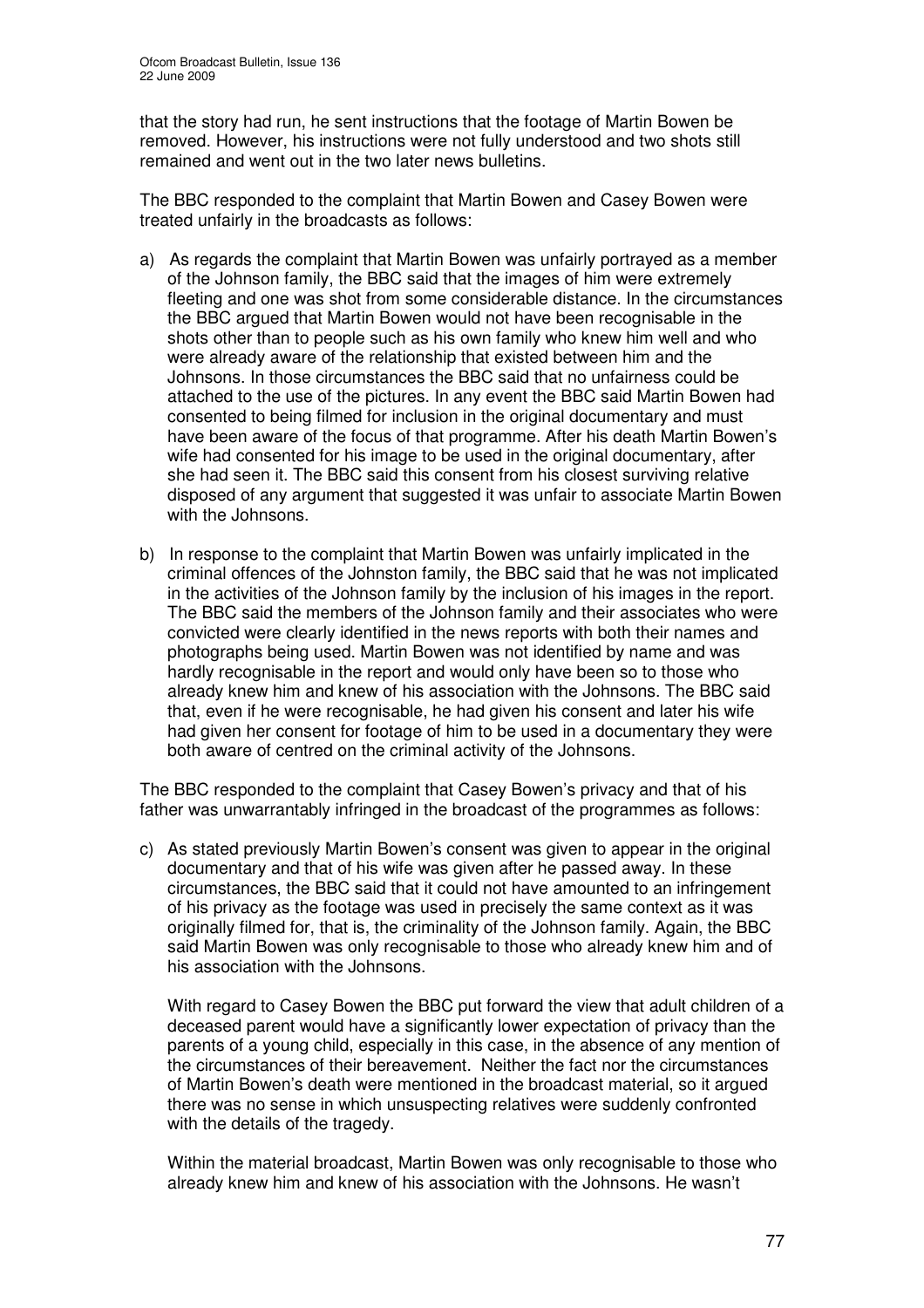named or identified in any other way. This it believed disposed of any residual possibility that the privacy of Casey Bowen may have been infringed by virtue of the material being transmitted.

#### **Decision**

Ofcom's statutory duties include the application, in the case of all television and radio services, of standards which provide adequate protection to members of the public and all other persons from unfair treatment and unwarranted infringement of privacy in, or in the making of, programmes included in such services.

In carrying out its duties, Ofcom has regard to the need to secure that the application of these standards is in the manner that best guarantees an appropriate level of freedom of expression. Ofcom is also obliged to have regard, in all cases, to the principles under which regulatory activities should be transparent, accountable, proportionate and consistent and targeted only at cases in which action is needed.

Casey Bowen's complaint was considered by Ofcom's Executive Fairness Group. In reaching its decision, Ofcom carefully considered all the relevant material provided by both parties. This included a recording and transcript of the programmes as broadcast and the parties' written submissions.

a & b) Ofcom first considered the complaint that Casey Bowen and Martin Bowen were treated unfairly in the programmes, in that Martin Bowen was portrayed as a member of the Johnson family and as being implicated in the criminal offences of that family.

In considering these heads of complaint Ofcom took account of Practice 7.8 of the Code which states that broadcasters should ensure that the re-use of material originally filmed or recorded for one purpose and then used in a programme for another purpose, or used in a later or different programme, does not create unfairness. This applies both to material obtained from others and the broadcaster's own material.

Ofcom noted that the reports focused on the sentencing of five men. The programme featured clear police photos of each of the men convicted of the crimes and all were named. In Ofcom's opinion, viewers would have been left in no doubt as to who had been convicted. Given the programme's clear information, Ofcom found that viewers would not have been left with the impression that Martin Bowen had been one of the five men involved in the crimes: Mr Bowen was neither named nor prominently featured in the broadcast and it was clear that he was not one of the five men convicted.

Ofcom next considered whether the programme makers had unfairly associated Martin Bowen with the Johnson family, by including footage of him in the programmes as broadcast.

Ofcom noted that the following footage of Martin Bowen was included in the programmes:

• *News at One*

This broadcast included a brief rear view image of Martin Bowen dismantling shelving inside a caravan; and two brief shots of him taken in the distance, one walking past a bonfire and a shot of him through the smoke of that fire.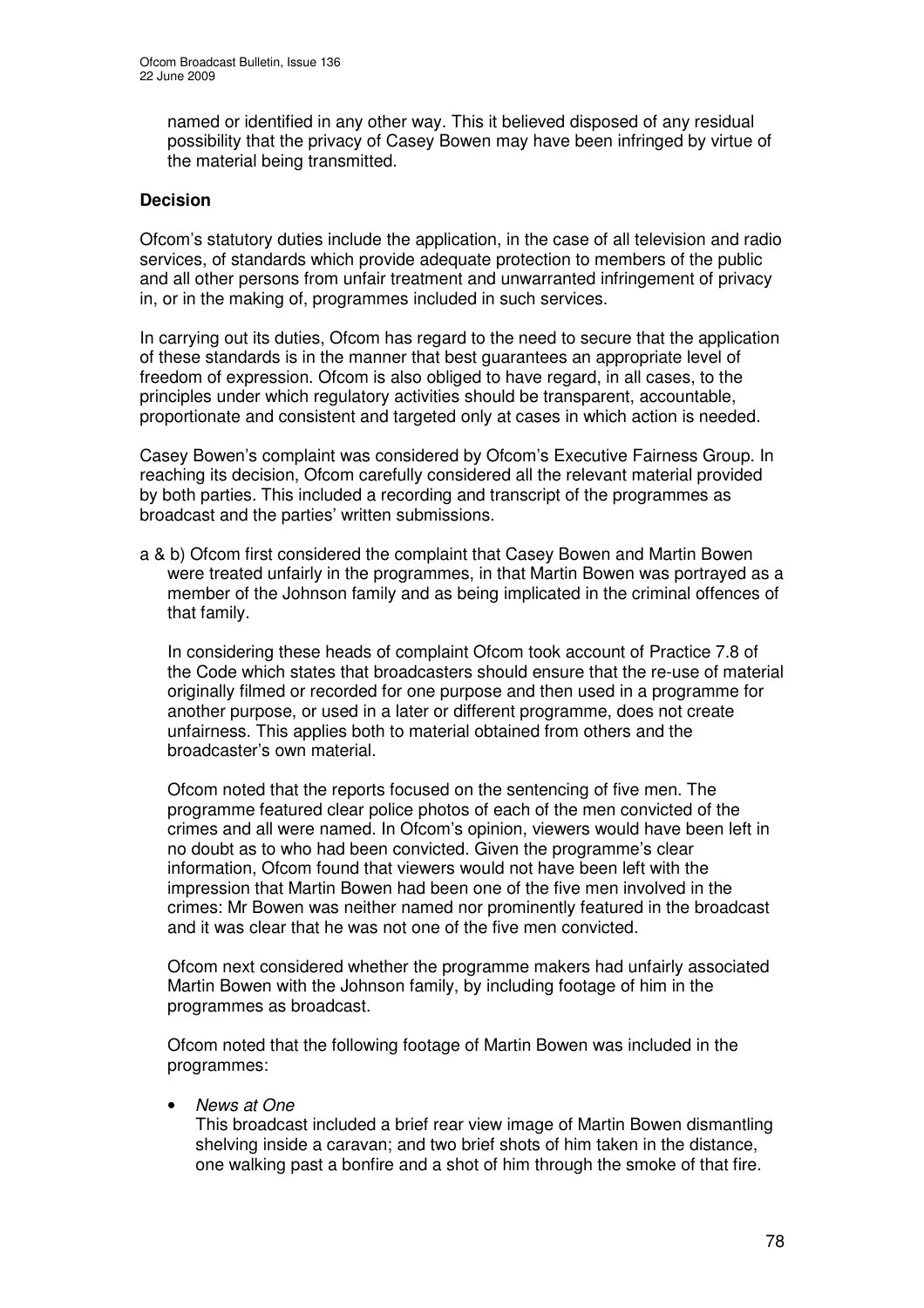• *News at Six and News at Ten*

This broadcast only included the two brief shots of Martin Bowen taken in the distance, one walking past a bonfire and a shot of him through the smoke of that fire.

Ofcom noted that the footage of Martin Bowen was taken from the documentary *Country Strife – Summer with the Johnsons*. In Ofcom's view the images of Martin Bowen were of an incidental nature, very brief and not the focus of the reports (which as referred to above, was the sentencing of five individuals). Ofcom also noted that Martin Bowen had willingly participated in the making of the documentary (and was living with the Johnson family at the time) and that after his death his wife had consented to his contribution being included in the final documentary. The footage from the documentary that was included in the news reports was clearly labelled as such both on screen and also in the commentary.

In Ofcom's view, any association drawn between Martin Bowen and the Johnson family as a result of the broadcast of extracts from the documentary would not have resulted in unfairness to Martin Bowen. This was because Martin Bowen was at one time closely associated with the Johnson family and appropriate consent had been obtained from both him and his wife for this association to be documented and broadcast in *Country Strife – Summer with the Johnsons*. The re-broadcast of extracts from this documentary was not unfair to Martin Bowen as they were presented in the appropriate context and did not misrepresent his association with the Johnson family. In the circumstances, Ofcom found no unfairness to Martin Bowen.

Having found no unfairness to Martin Bowen, Ofcom found there were no grounds to uphold Casey Bowen's complaint of unfair treatment.

c) Ofcom next considered Casey Bowen's complaint that his privacy and that of his late father, Martin Bowen, was unwarrantably infringed in the broadcast of the programmes in that footage of Martin Bowen was included when showing footage of the Johnson family.

In Ofcom's view, the line to be drawn between the public's right to information and the citizen's right to privacy can sometimes be a fine one. In considering complaints about the unwarranted infringement of privacy both in relation to the making and the broadcast of the programme, Ofcom must consider two distinct questions: First, has there been an infringement of privacy? Secondly, if so, was it warranted? This is in accordance with Rule 8.1 of Ofcom's Broadcasting Code "the Code" which states that any infringement of privacy in programmes or in connection with obtaining material included in programmes, must be warranted. Ofcom also took into account Practice 8.3 which states that broadcasters should ensure that re-use of material does not create an unwarranted infringement of privacy.

Ofcom first considered whether Martin Bowen had a legitimate expectation of privacy in relation to the images of him being re-broadcast in the context of a news report that used previously recorded footage to illustrate its message. Ofcom considers that re-use of material, particularly in connection with a deceased person, should be carefully considered before it is re-broadcast. It notes also that consent is normally required from next-of-kin to broadcast images of the deceased, unless it is warranted to do so.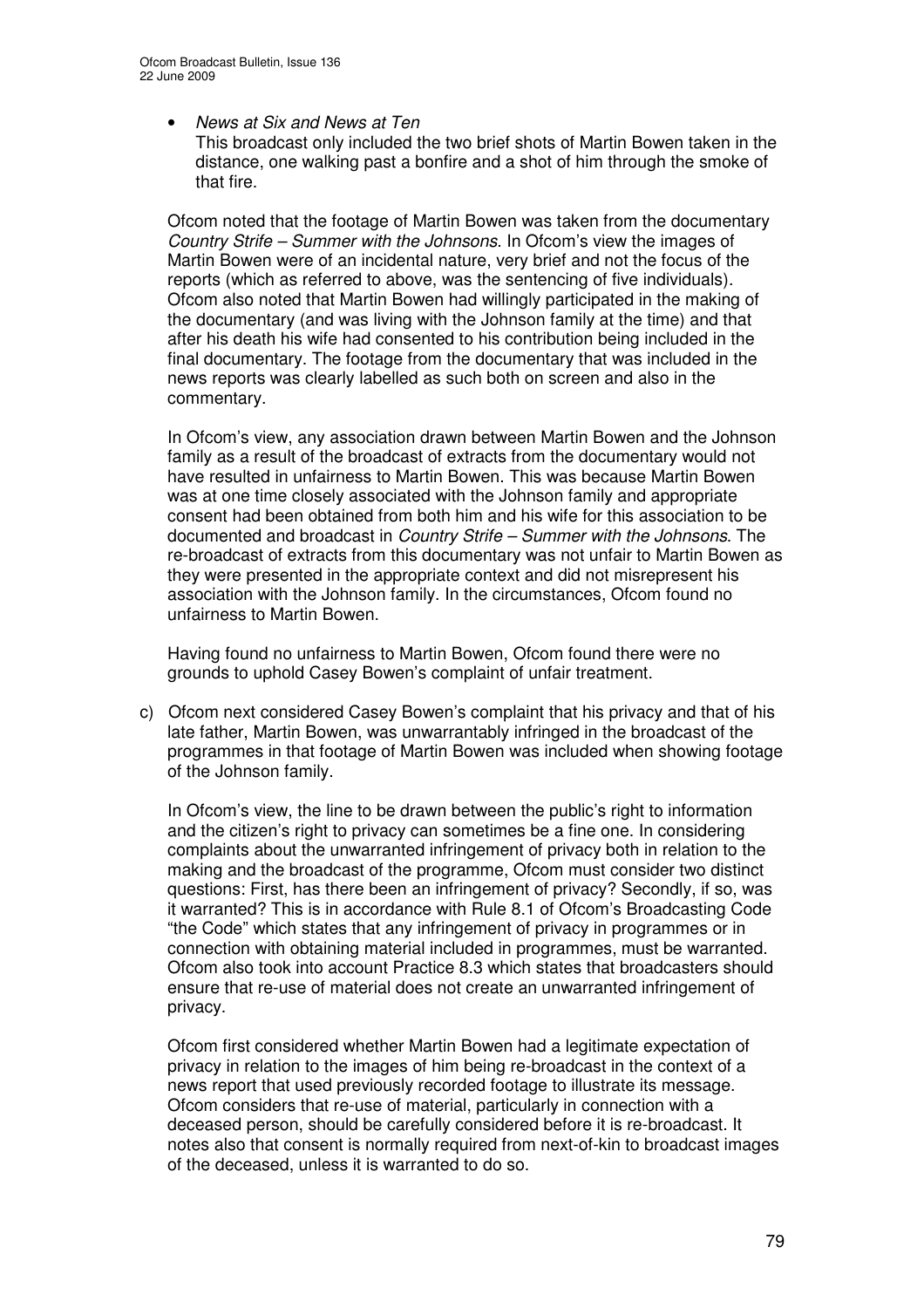Ofcom noted that the BBC used the incorrect footage in their news reports, having replaced the previously edited version with a copy that had not been edited. Notwithstanding this error, in considering whether Martin Bowen had a legitimate expectation of privacy Ofcom also took into account the fact that Martin Bowen gave informed consent for footage of him to be included in the original documentary and that after his death his wife gave her informed consent for him to be included. Ofcom also noted that the footage included in the news report was used in the same context as in the original programme, namely background footage in a programme looking at the criminal activities of the Johnson family. Ofcom considered that the brief images of Martin Bowen were of an incidental nature to the news of the convictions of members of the Johnson family. Furthermore, in Ofcom's view, Martin Bowen was not identifiable to anyone other than those who knew him already and knew that he was not involved in the criminal activity of the Johnsons.

In these circumstances, Ofcom found that Martin Bowen had no legitimate expectation of privacy in relation to broadcast of the images of him contained within the news reports. Having found no legitimate expectation of privacy, Ofcom found that Martin Bowen's privacy was not infringed in the broadcast of the programme. It was therefore not necessary for Ofcom to go on to consider whether any infringement was warranted.

In relation to Casey Bowen's complaint of unwarranted infringement of his own privacy as a result of broadcast of images of his father in news reports about the conviction of members of the Johnson family, Ofcom considered whether Casey Bowen had a legitimate expectation of privacy. Again Ofcom acknowledged that the BBC broadcast the incorrect footage in error and that it may have been upsetting for Casey Bowen to see images of his late father re-broadcast in the news reports.

However, in Ofcom's view, any expectation of privacy Casey Bowen had in relation to the inclusion of footage of his father was diminished by the fact that both Martin Bowen and his wife consented to his inclusion in the documentary; that the footage was used in the same context as in the original programme; that the footage of Martin Bowen was incidental and that he would not have been identifiable other than to those who knew him already.

In these circumstances, Ofcom found that Casey Bowen had no legitimate expectation of privacy in relation to broadcast of the images of his father contained within the news reports. Having found no legitimate expectation of privacy, Ofcom found that Casey Bowen's privacy was not infringed in the broadcast of the programme. It was therefore not necessary for Ofcom to go on to consider whether any infringement was warranted.

**Accordingly Ofcom has not upheld Casey Bowen's complaint on behalf of himself and his late father, Martin Bowen, of unfair treatment and unwarranted infringement of privacy in the broadcast of the programmes.**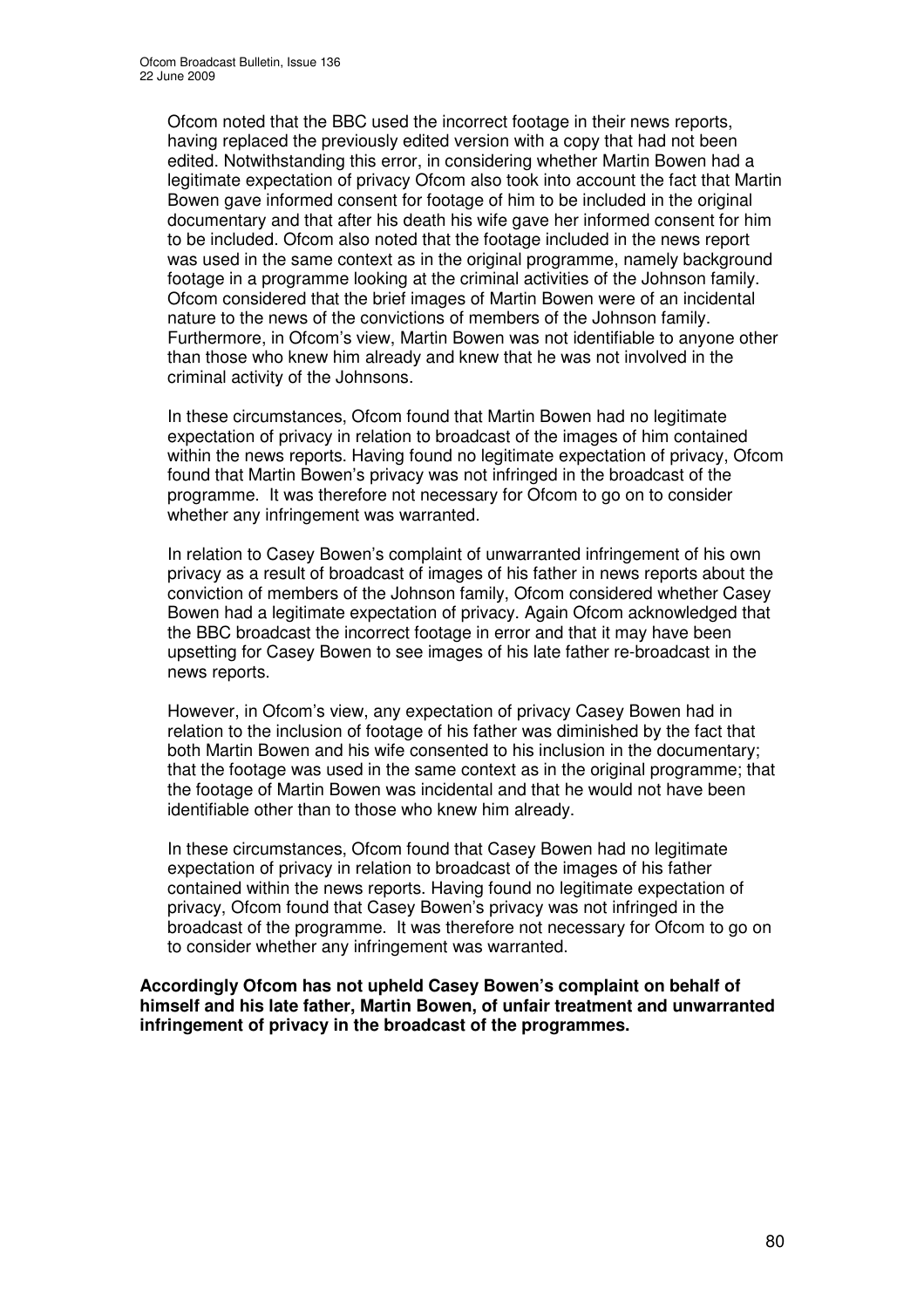# **Other Programmes Not in Breach/Resolved**

## **Up to 16 June 2009**

| Programme                                        | <b>Transmission</b><br><b>Date</b> | <b>Channel</b>             | Category                            | <b>Number of</b><br><b>Complaints</b> |
|--------------------------------------------------|------------------------------------|----------------------------|-------------------------------------|---------------------------------------|
| 5 Live Breakfast                                 | 09/06/2009                         | <b>BBC Radio 5</b><br>Live | <b>Generally Accepted Standards</b> |                                       |
| 8 Out of 10 Cats                                 | 07/06/2009                         | C <sub>4</sub>             | <b>Generally Accepted Standards</b> | 1                                     |
| Afternoon Live With Kay<br><b>Burley</b>         | 03/06/2009                         | <b>Sky News</b>            | <b>Generally Accepted Standards</b> | 1                                     |
| America, Empire of Liberty:<br>Defended to Death | 05/06/2009                         | <b>BBC Radio 4</b>         | <b>Generally Accepted Standards</b> | 1                                     |
| An Inconvenient Truth                            | 04/04/2009                         | C <sub>4</sub>             | Due Impartiality/Bias               | 1                                     |
| Beat the Bailiff                                 | 22/05/2009                         | <b>Sky Three</b>           | Inaccuracy/Misleading               | 1                                     |
| Beat the Star                                    | 31/05/2009                         | ITV1                       | Crime (incite/encourage)            | 1                                     |
| <b>Benidorm Special</b>                          | 31/05/2009                         | ITV1                       | Religious Offence                   | 1                                     |
| Big Brother (trailer)                            | 09/06/2009                         | C <sub>4</sub>             | Sex/Nudity                          | 1                                     |
| Big Brother 10                                   | 05/06/2009                         | C <sub>4</sub>             | Offensive Language                  | 1                                     |
| Big Brother 10                                   | 06/06/2009                         | C <sub>4</sub>             | <b>Generally Accepted Standards</b> | 11                                    |
| <b>Big Brother 10</b>                            | 07/06/2009                         | $\overline{C4}$            | <b>Generally Accepted Standards</b> | $\overline{c}$                        |
| Big Brother 10                                   | 08/06/2009                         | C <sub>4</sub>             | <b>Generally Accepted Standards</b> | 1                                     |
| Big Brother 10                                   | 09/06/2009                         | C <sub>4</sub>             | <b>Generally Accepted Standards</b> | 1                                     |
| <b>Big Brother 10</b>                            | 11/06/2009                         | C <sub>4</sub>             | <b>Generally Accepted Standards</b> | 1                                     |
| <b>Big Brother Launch Show</b>                   | 04/06/2009                         | C <sub>4</sub>             | <b>Generally Accepted Standards</b> | 9                                     |
| <b>Big Brother Live</b>                          | 05/06/2009                         | E4                         | <b>Generally Accepted Standards</b> | 1                                     |
| <b>Big Brother Live</b>                          | 09/06/2009                         | C <sub>4</sub>             | <b>Generally Accepted Standards</b> | 1                                     |
| Big Brother: A Decade in<br>the Headlines        | 31/05/2009                         | C <sub>4</sub>             | <b>Generally Accepted Standards</b> | $\overline{c}$                        |
| Big Brother: Around the<br>World                 | 26/05/2009                         | E4                         | <b>Generally Accepted Standards</b> | 1                                     |
| Big Brother's Big Mouth                          | 04/06/2009                         | E4                         | <b>Generally Accepted Standards</b> | 1                                     |
| Big Brother's Big Mouth<br>(trailer)             | 04/06/2009                         | E <sub>4</sub>             | <b>Generally Accepted Standards</b> | 1                                     |
| Big Brother's Big Quiz                           | 03/06/2009                         | C <sub>4</sub>             | <b>Generally Accepted Standards</b> | 1                                     |
| <b>Big Brother Live</b>                          | 11/06/2009                         | $\overline{C4}$            | <b>Generally Accepted Standards</b> | 1                                     |
| Blood, Sweat and<br>Takeaways                    | 19/05/2009                         | <b>BBC Three</b>           | Violence                            | 1                                     |
| <b>Born Survivor: Bear Grylls</b>                | 13/06/2009                         | C <sub>4</sub>             | Animal Welfare                      | 1                                     |
| Bremner, Bird and Fortune                        | 07/06/2009                         | C <sub>4</sub>             | Offensive Language                  | 4                                     |
| <b>Britain's Got More Talent</b>                 | 26/05/2009                         | ITV <sub>2</sub>           | Substance Abuse                     | 1.                                    |
| <b>Britain's Got Talent</b>                      | 24/05/2009                         | ITV1                       | <b>Generally Accepted Standards</b> | 20                                    |
| <b>Britain's Got Talent</b>                      | 24/05/2009                         | ITV <sub>1</sub>           | Use of Premium Rate Numbers         | 12                                    |
| <b>Britain's Got Talent</b>                      | 28/05/2009                         | ITV1                       | Use of Premium Rate Numbers         | 1                                     |
| <b>Britain's Got Talent</b>                      | n/a                                | ITV <sub>1</sub>           | <b>Commercial References</b>        | 1                                     |
| Britain's Got Talent - The<br>Final              | 30/05/2009                         | ITV1                       | Use of Premium Rate Numbers         | 20                                    |
| Britain's Got Talent (trailer)                   | 01/06/2009                         | ITV <sub>1</sub>           | Sex/Nudity                          | $\mathbf{1}$                          |
| Celebrity Wife Swap                              | 07/06/2009                         | C <sub>4</sub>             | Offensive Language                  | 3                                     |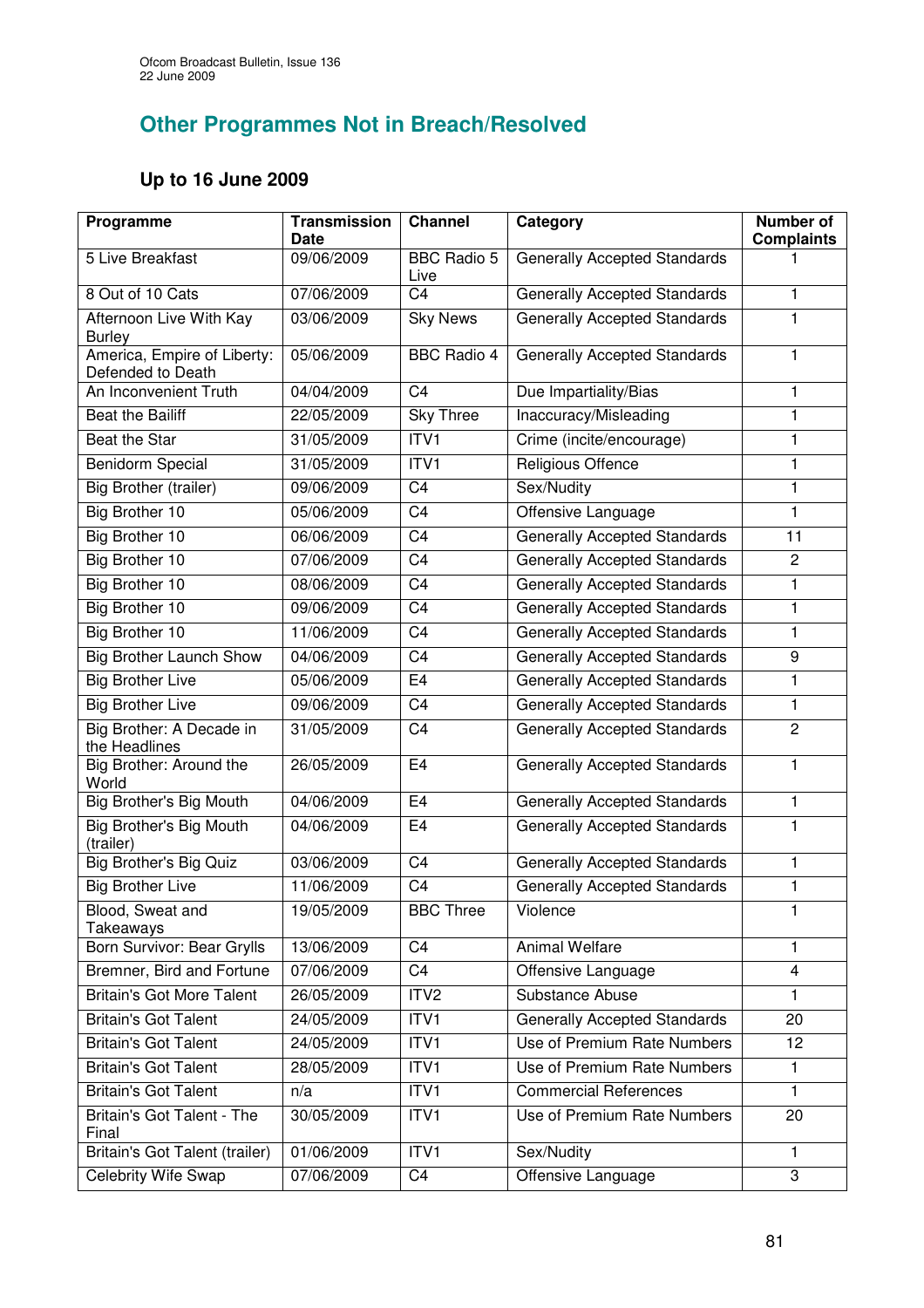| Celebrity Wife Swap                                    | 08/06/2009 | C <sub>4</sub>      | Generally Accepted Standards        | 1                       |
|--------------------------------------------------------|------------|---------------------|-------------------------------------|-------------------------|
| <b>Celebrity Wife Swap</b><br>(trailer)                | 02/06/2009 | C <sub>4</sub>      | <b>Generally Accepted Standards</b> | $\overline{5}$          |
| Channel 4 News                                         | 08/06/2009 | C <sub>4</sub>      | Due Impartiality/Bias               | 9                       |
| Channel 4 News (trailer)                               | 11/06/2009 | C <sub>4</sub>      | Offensive Language                  | 1                       |
| Coach Trip                                             | 04/06/2009 | C <sub>4</sub>      | <b>Generally Accepted Standards</b> | 1                       |
| Coach Trip                                             | 08/06/2009 | C <sub>4</sub>      | <b>Generally Accepted Standards</b> | 1                       |
| Come Dine With Me                                      | 27/05/2009 | C <sub>4</sub>      | Generally Accepted Standards        | 3                       |
| <b>Cops With Cameras</b>                               | 03/06/2009 | ITVI                | Offensive Language                  | $\mathbf{1}$            |
| <b>Coronation Street</b>                               | 10/06/2009 | ITV1                | <b>Generally Accepted Standards</b> | $\overline{\mathbf{4}}$ |
| Crown Bingo sponsorship<br>of ITV3 daytime             | 04/06/2009 | ITV3                | Dangerous Behaviour                 | 1                       |
| Dating The Enemy                                       | 03/06/2009 | ITVI                | Generally Accepted Standards        | 1                       |
| D-Day 65: The Veterans<br>Return                       | 06/06/2009 | BBC1                | <b>Generally Accepted Standards</b> | 1                       |
| Deal or No Deal                                        | 09/06/2009 | C <sub>4</sub>      | Generally Accepted Standards        | 1                       |
| Dispatches: Pakistan's<br><b>Taliban Generation</b>    | 16/03/2009 | C <sub>4</sub>      | Religious Offence                   | 1                       |
| <b>Divided</b>                                         | 03/06/2009 | ITVI                | <b>Amount of Advertising</b>        | 1                       |
| Doctors                                                | 04/06/2009 | BBC1                | <b>Generally Accepted Standards</b> | 1                       |
| Domino's sponsorship of<br><b>Britain's Got Talent</b> | n/a        | ITV1                | <b>Generally Accepted Standards</b> | 1                       |
| Eastenders                                             | 01/06/2009 | BBC1                | <b>Generally Accepted Standards</b> | 1                       |
| Eastenders                                             | 07/06/2009 | BBC1                | <b>Generally Accepted Standards</b> | $\mathbf{1}$            |
| Eastenders                                             | 08/06/2009 | BBC1                | <b>Generally Accepted Standards</b> | 1                       |
| Ed, Edd 'n' Eddy                                       | 11/06/2009 | Cartoon<br>Network  | <b>Generally Accepted Standards</b> | $\mathbf{1}$            |
| <b>Embarrassing Bodies</b>                             | 27/05/2009 | C <sub>4</sub>      | Sex/Nudity                          | 3                       |
| Eminem - "3 AM"                                        | 27/05/2009 | MTV Base            | Other                               | 1                       |
| Emmerdale                                              | 05/06/2009 | ITVI                | <b>Animal Welfare</b>               | 1                       |
| Emmerdale                                              | n/a        | ITV1                | <b>Generally Accepted Standards</b> | $\mathbf 2$             |
| <b>EPG Guide</b>                                       | 29/05/2009 | <b>Television X</b> | Sex/Nudity                          | $\mathbf{1}$            |
| <b>EPG Guide</b>                                       | 02/06/2009 | <b>Television X</b> | Sex/Nudity                          | 1                       |
| European Elections 09                                  | 07/06/2009 | BBC <sub>2</sub>    | Generally Accepted Standards        | 3                       |
| Exposed                                                | 24/02/2009 | Fiver               | Sex/Nudity                          | $\mathbf{1}$            |
| Exposed                                                | 27/02/2009 | Fiver               | Sex/Nudity                          | 1                       |
| <b>Falfield Scouts</b>                                 | 06/05/2009 | Thornbury<br>FM     | <b>Generally Accepted Standards</b> | 1                       |
| <b>Five News</b>                                       | 27/05/2009 | Five                | Violence                            | 1                       |
| Geoff Lloyd's Hometime<br>Show                         | 03/06/2009 | Absolute<br>Radio   | Sex/Nudity                          | 1                       |
| <b>GMTV</b>                                            | 02/06/2009 | ITV1                | Generally Accepted Standards        | 1                       |
| <b>GMTV</b>                                            | 10/06/2009 | ITV1                | <b>Generally Accepted Standards</b> | 4                       |
| <b>Grand Designs</b>                                   | 05/06/2009 | More4               | Offensive Language                  | 1                       |
| Harper Collins sponsorship<br>of CSI                   | 10/06/2009 | Living              | Crime (incite/encourage)            | 1                       |
| Have I Got News For You                                | 05/06/2009 | BBC1                | <b>Generally Accepted Standards</b> | 1                       |
| Heart Breakfast with Rob<br>and Chrissie               | 01/06/2009 | Heart 102.4         | <b>Generally Accepted Standards</b> | 1                       |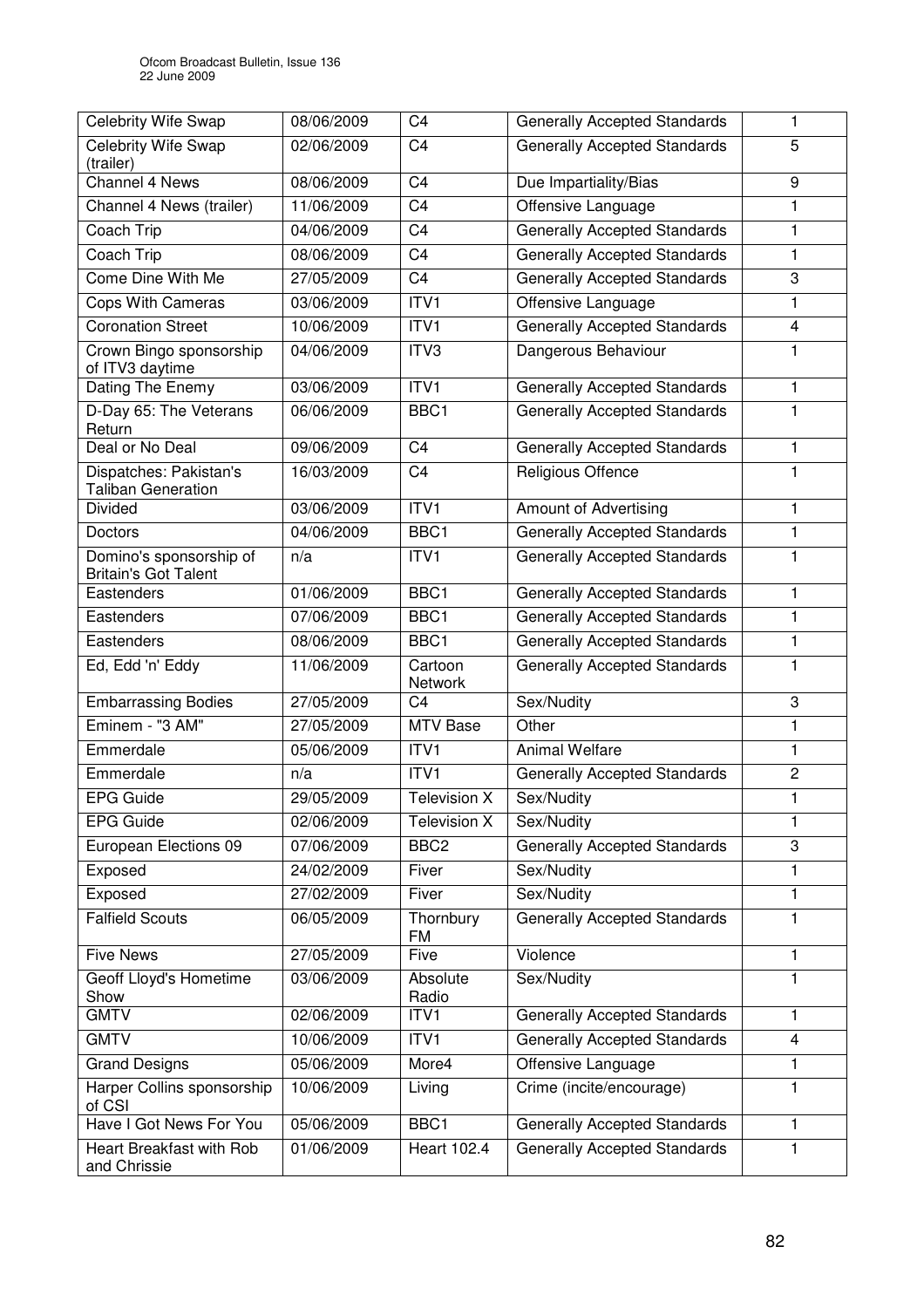| Hollyoaks                                 | 01/06/2009 | C <sub>4</sub>        | Offensive Language                           | 1              |
|-------------------------------------------|------------|-----------------------|----------------------------------------------|----------------|
| Ishq                                      | 30/05/2009 | Zee Cinema            | Violence                                     | 1              |
| <b>ITV News</b>                           | 04/06/2009 | ITV1                  | <b>Generally Accepted Standards</b>          | $\mathbf{1}$   |
| <b>ITV News</b>                           | 08/06/2009 | ITVI                  | Generally Accepted Standards                 | 1              |
| <b>ITV News</b>                           | 10/06/2009 | ITV1                  | Other                                        | 1              |
| Jeremy Vine                               | 02/06/2009 | <b>BBC Radio 2</b>    | <b>Generally Accepted Standards</b>          | 1              |
| <b>Jeremy Vine</b>                        | 02/06/2009 | <b>BBC Radio 2</b>    | Generally Accepted Standards                 | 1              |
| Labour Party Election<br><b>Broadcast</b> | 02/06/2009 | BBC1                  | Elections/Referendums                        | 1              |
| Ladette to Lady                           | 02/06/2009 | ITVI                  | <b>Generally Accepted Standards</b>          | 11             |
| Ladette to Lady                           | 09/06/2009 | ITVI                  | <b>Animal Welfare</b>                        | $\overline{7}$ |
| Lifeproof TV                              | 15/06/2009 | C <sub>4</sub>        | Sex/Nudity                                   | $\mathbf{1}$   |
| Live FA Cup Final                         | 30/05/2009 | ITVI                  | Unconscious<br>influence/hypnosis/subliminal | 1              |
| Loose Women                               | n/a        | ITV1                  | <b>Generally Accepted Standards</b>          | $\mathbf{1}$   |
| Make My Body Younger                      | 03/06/2009 | <b>BBC Three</b>      | Substance Abuse                              | 1              |
| Mary, Queen of Charity<br>Shops           | 02/06/2009 | BBC <sub>2</sub>      | <b>Generally Accepted Standards</b>          | $\overline{c}$ |
| Mary, Queen of Charity<br>Shops           | 09/06/2009 | BBC <sub>2</sub>      | <b>Generally Accepted Standards</b>          | $\overline{2}$ |
| Milly Molly                               | 11/06/2009 | Tiny Pop              | <b>Generally Accepted Standards</b>          | $\mathbf{1}$   |
| Monty Halls' Great Escape                 | 04/04/2009 | BBC <sub>2</sub>      | Violence                                     | $\overline{c}$ |
| My Monkey Baby                            | 02/06/2009 | C <sub>4</sub>        | <b>Animal Welfare</b>                        | 4              |
| News at Ten                               | 26/05/2009 | ITV <sub>1</sub>      | <b>Generally Accepted Standards</b>          | $\overline{5}$ |
| News at Ten                               | 29/05/2009 | ITV1                  | Due Impartiality/Bias                        | 1              |
| News at Ten                               | 08/06/2009 | ITV1                  | Due Impartiality/Bias                        | 1              |
| Newsround                                 | 08/06/2009 | BBC1                  | Dangerous Behaviour                          | 1              |
| Nick Ferrari                              | 22/05/2009 | LBC 97.3<br><b>FM</b> | Inaccuracy/Misleading                        | 1              |
| Nightwatch With Steve<br>Scott            | 30/05/2009 | ITVI                  | <b>Generally Accepted Standards</b>          | 1              |
| On The Fiddle?                            | 28/05/2009 | BBC1                  | Offensive Language                           | 5              |
| Passport Patrol                           | 28/05/2009 | Living                | Offensive Language                           | 1              |
| <b>Question Time</b>                      | 23/04/2009 | BBC1                  | <b>Generally Accepted Standards</b>          | 18             |
| Quiz Call                                 | 23/05/2009 | Five                  | Competitions                                 | 1              |
| Quiz Call                                 | 06/06/2009 | Five                  | Competitions                                 | 1              |
| Quiz Call                                 | n/a        | Five                  | Competitions                                 | 1              |
| Robin Hood                                | 06/06/2009 | BBC1                  | Violence                                     | 1              |
| Room 101                                  | 04/06/2009 | BBC <sub>2</sub>      | Generally Accepted Standards                 | 1              |
| Room For Improvement                      | 25/05/2009 | More4                 | <b>Generally Accepted Standards</b>          | 1              |
| RSPCA: On The Frontline                   | 10/06/2009 | Five                  | Violence                                     | 1              |
| Runaway                                   | 25/05/2009 | <b>CBBC</b>           | Dangerous Behaviour                          | 1              |
| Salem's Lot                               | 12/04/2009 | Zone Horror           | Violence                                     | 1              |
| Sarah Kennedy's Dawn<br>Patrol            | 26/05/2009 | <b>BBC Radio 2</b>    | Generally Accepted Standards                 | 1              |
| <b>Sky News</b>                           | 07/05/2009 | <b>Sky News</b>       | Crime (incite/encourage)                     | 1              |
| Sky News                                  | 31/05/2009 | <b>Sky News</b>       | Inaccuracy/Misleading                        | 1              |
| <b>Sky News</b>                           | 04/06/2009 | <b>Sky News</b>       | Elections/Referendums                        | 1              |